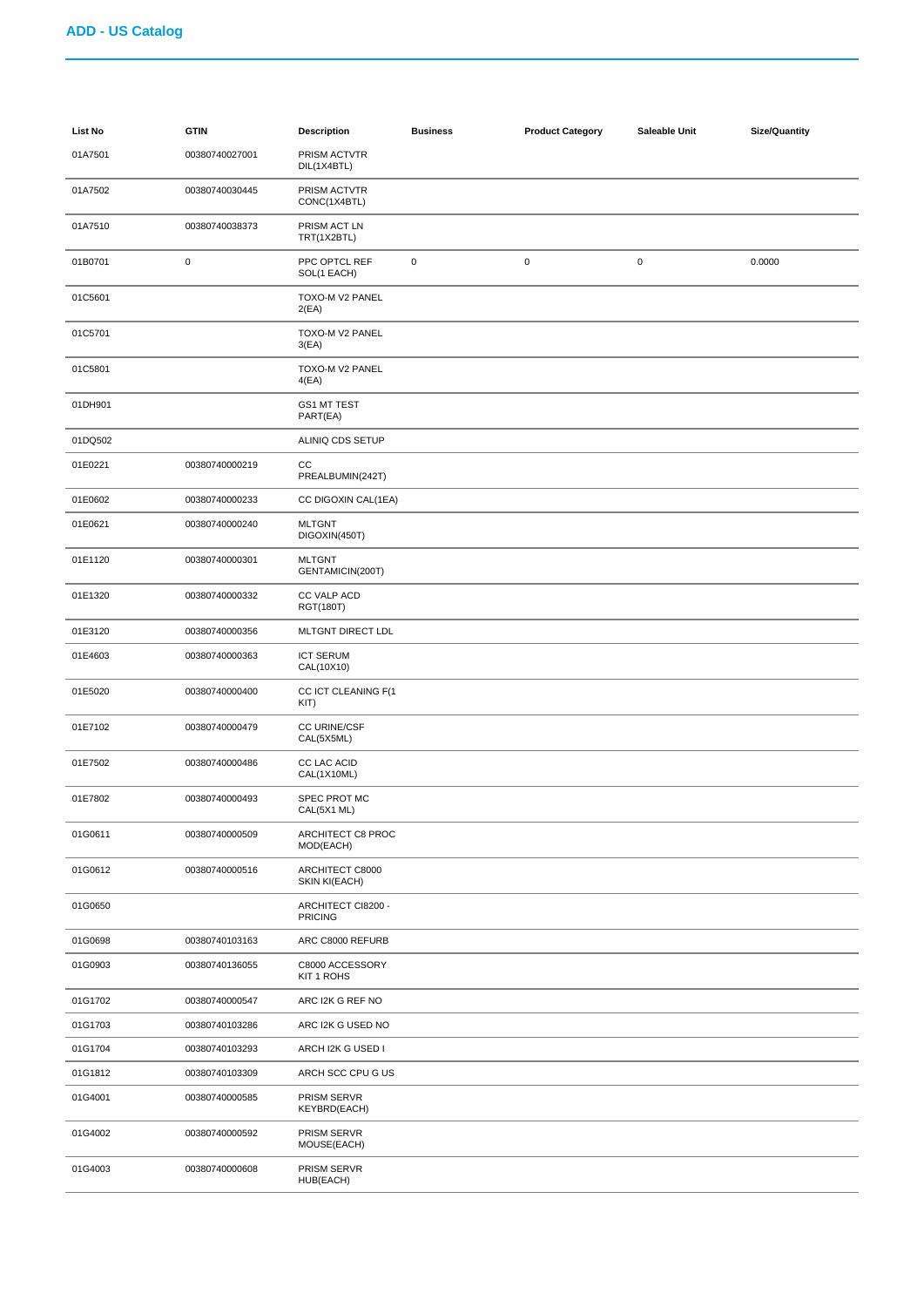| <b>List No</b><br>01G4007 | <b>GTIN</b><br>00380740000615 | <b>Description</b><br>PRISM 8-POS<br>HUB(EA) | <b>Business</b> | <b>Product Category</b> | Saleable Unit | <b>Size/Quantity</b> |
|---------------------------|-------------------------------|----------------------------------------------|-----------------|-------------------------|---------------|----------------------|
| 01G4010                   | 00380740000639                | PRISM EMG BYPS<br>CBL(EACH)                  |                 |                         |               |                      |
| 01G4011                   | 00380740000646                | PRISM BC LABELS<br>RK(90/10)                 |                 |                         |               |                      |
| 01G4021                   | 00380740044978                | PRISM RS232<br>MANUAL(EA)                    |                 |                         |               |                      |
| 01G4023                   | 00380740000653                | PRISM ACT TBNG<br>CAP(EA)                    |                 |                         |               |                      |
| 01G4024                   | 00380740083205                | PRISM SVR<br>OPMNL1.0(EACH)                  |                 |                         |               |                      |
| 01G4026                   | 00380740000660                | PRISM DVT(EA)                                |                 |                         |               |                      |
| 01G4032                   | 00380740000677                | PRISM FAN<br>FILTER(EA)                      |                 |                         |               |                      |
| 01G4033                   | 00380740051594                | PRISM RS OPS<br>MNL(EA)                      |                 |                         |               |                      |
| 01G4038                   | 00380740000691                | <b>TIP WASTE</b><br>FUNNEL(EA)               |                 |                         |               |                      |
| 01G4039                   | 00380740000707                | <b>TIP WASTE</b><br>CHUTE(EA)                |                 |                         |               |                      |
| 01G4041                   | 00380740000714                | PRISM REFRIG<br>THERMO(EA)                   |                 |                         |               |                      |
| 01G4042                   | 00380740083243                | PRISM OPS MAN<br>V3.11(EA)                   |                 |                         |               |                      |
| 01G4046                   | 00380740000721                | PRISM XFER SYR-<br>HAM(EA)                   |                 |                         |               |                      |
| 01G4047                   | 00380740056599                | PRISM OPS MAN<br>8/06(EA)                    |                 |                         |               |                      |
| 01G4048                   | 00380740056827                | PRISM NXT OPS<br>FEB08(EA)                   |                 |                         |               |                      |
| 01G4049                   | 00380740000738                | APRS KBD ENG<br>ROHS(EA)                     |                 |                         |               |                      |
| 01G4050                   | 00380740000745                | APRS MOUSE<br>ROHS(EA)                       |                 |                         |               |                      |
| 01G4051                   | 00380740000752                | APRS DIGIPRT<br>ROHS(EA)                     |                 |                         |               |                      |
| 01G4052                   | 00380740000769                | APRS PRI HUB<br>ROHS(EA)                     |                 |                         |               |                      |
| 01G4053                   | 00380740000776                | APRS BYPCBL<br>ROHS(EA)                      |                 |                         |               |                      |
| 01G4056                   | 00380740000783                | <b>APRS CMPUTR</b><br>ROHS(EA)               |                 |                         |               |                      |
| 01G4057                   | 00380740000790                | APRS MONITOR (EA)                            |                 |                         |               |                      |
| 01G4059                   | 00380740060183                | PRISM DIR OP<br>MANUAL(EA)                   |                 |                         |               |                      |
| 01G4060                   | 00380740060534                | PRISM RS OPS<br>MNL(EA)                      |                 |                         |               |                      |
| 01G4063                   | 00380740061593                | PRISM NEXT OPS<br>CDROM(EA)                  |                 |                         |               |                      |
| 01G4065                   | 00380740000813                | PRISM NEXT KYBD-<br>ENG(EA)                  |                 |                         |               |                      |
| 01G4067                   | 00380740000837                | PRISM NEXT KYBD-<br>FRN(EA)                  |                 |                         |               |                      |
| 01G4071                   | 00380740063719                | PRISM DIR OPS<br>CDROM(EA)                   |                 |                         |               |                      |
| 01G4072                   | 00380740000875                | PRISM NEXT KIT(EA)                           |                 |                         |               |                      |
| 01G4077                   | 00380740000882                | PRISM TRAYWST                                |                 |                         |               |                      |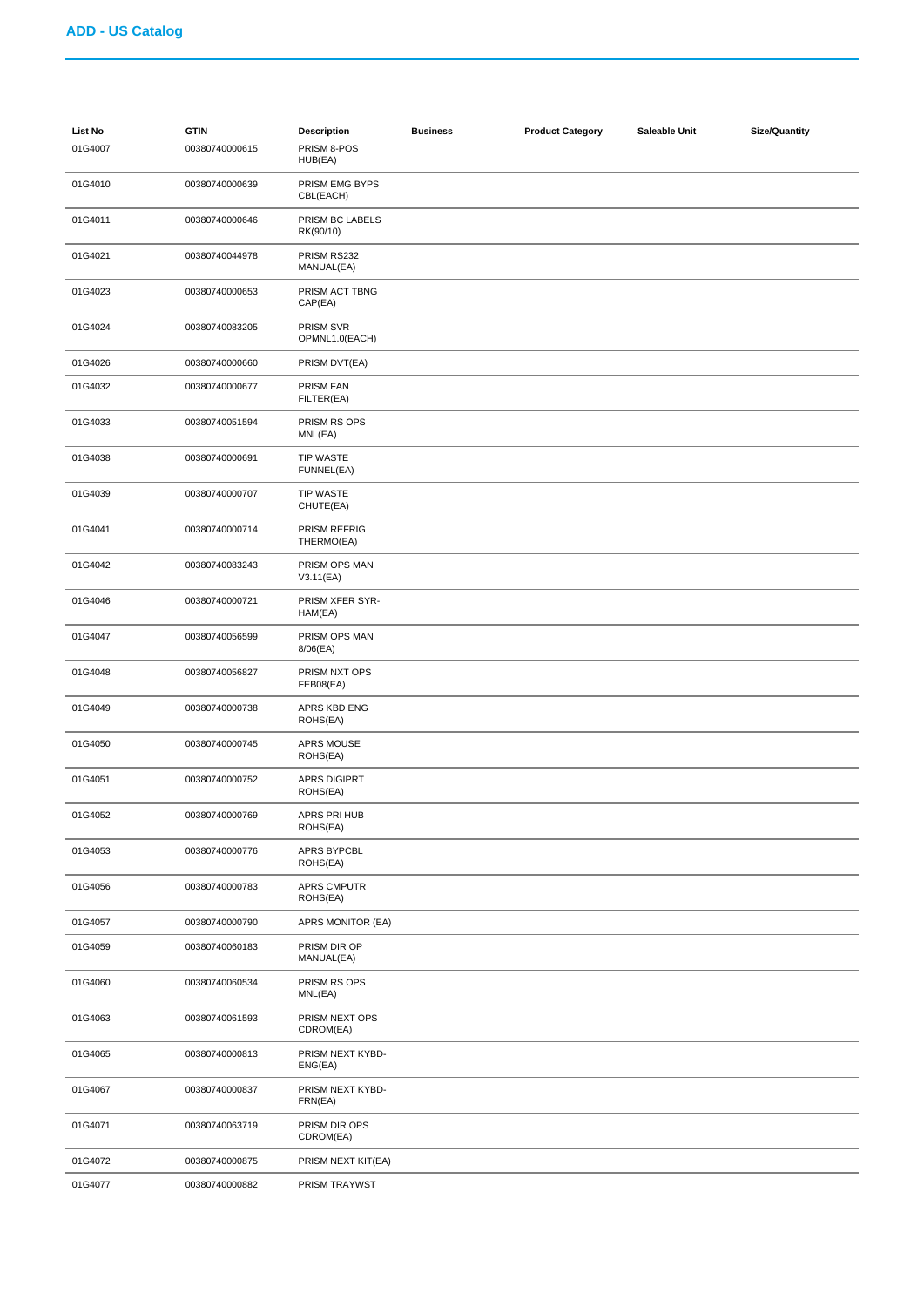| List No | <b>GTIN</b>    | <b>Description</b><br>SHLD(EA)             | <b>Business</b> | <b>Product Category</b> | Saleable Unit | <b>Size/Quantity</b> |
|---------|----------------|--------------------------------------------|-----------------|-------------------------|---------------|----------------------|
| 01G4078 | 00380740000899 | PRISM WSTSHD<br>BRCKT(EA)                  |                 |                         |               |                      |
| 01G4079 | 00380740064938 | PRISM DIRECTOR(EA)                         |                 |                         |               |                      |
| 01G4080 | 00380740083267 | PRISM OPS MAN<br>$6/09$ (EA)               |                 |                         |               |                      |
| 01G4082 | 00380740083281 | PRISM POUR<br>SPOUT(EA)                    |                 |                         |               |                      |
| 01G4083 | 00380740000905 | PRISM NEXT LCD<br>MON(EA)                  |                 |                         |               |                      |
| 01G4084 | 00380740066215 | PRISM NEXT OP<br>11/09(EA)                 |                 |                         |               |                      |
| 01G4086 | 00380740066734 | PRISM NEXT CD<br>11/09(EA)                 |                 |                         |               |                      |
| 01G4087 | 00380740083298 | PRISM 5.2 MANUAL<br>9/(EA)                 |                 |                         |               |                      |
| 01G4088 | 00380740083304 | PRISM 5.2 CD MAN<br>9/(EA)                 |                 |                         |               |                      |
| 01G4089 | 00380740093471 | PRISM DIR MAN<br>V2.1(EA)                  |                 |                         |               |                      |
| 01G4090 | 00380740093488 | PRISM DIR V2.1 CD<br>M(EA)                 |                 |                         |               |                      |
| 01G4093 | 00380740102357 | REAG PUMP CE VERS                          |                 |                         |               |                      |
| 01G4094 | 00380740104009 | HI SPEED PNTR 120                          |                 |                         |               |                      |
| 01G4096 | 00380740106034 | PRSM FIREWALL DEV                          |                 |                         |               |                      |
| 01G4097 | 00380740106041 | PRSM SRVR KIT POE                          |                 |                         |               |                      |
| 01G4601 | 00380740000912 | ARCHITECT C8K CUV<br>SGMT(EACH)            |                 |                         |               |                      |
| 01G4602 | 00380740000929 | ARCHITECT C8K CUV<br>PR(1 PAIR)            |                 |                         |               |                      |
| 01G4702 | 00380740000936 | ARCHITECT C8K RT<br>PB TBG(EACH)           |                 |                         |               |                      |
| 01G4704 | 00380740129576 | ARC C4000/c8000<br>REAGENT PROBE<br>(ROHS) |                 |                         |               |                      |
| 01G4804 | 00380740082758 | SAMPLE PROBE(EA)                           |                 |                         |               |                      |
| 01G4805 | 00380740138714 | SAMPLE PROBE<br><b>TUBING</b>              |                 |                         |               |                      |
| 01G5101 | 00380740000974 | ARCHITECT C8/16 R1<br>CAR(EACH)            |                 |                         |               |                      |
| 01G5201 | 00380740000981 | ARCHITECT C8K R2<br>SM SGT(EACH)           |                 |                         |               |                      |
| 01H0801 | 00380740001018 | CDS/4K MOUSE(1<br>EACH)                    |                 |                         |               |                      |
| 01H5901 | 00380740001100 | Q LABEL(25/SHT)                            |                 |                         |               |                      |
| 01H7301 | 00380740001117 | CDS/R/4K<br>DIL/SHT(20L)                   |                 |                         |               |                      |
| 01H7601 | 00380740001124 | CDS/4K RETIC<br><b>RGT(210ML)</b>          |                 |                         |               |                      |
| 01H7701 | 00380740001131 | CDS/4K RGT<br>A(4X1GAL)                    |                 |                         |               |                      |
| 01H7801 | 00380740001148 | CDS/4K RGT<br>B(4X500M)                    |                 |                         |               |                      |
| 01H7901 | 00380740001155 | CDS/4K HMGLBN<br><b>RGT(10L)</b>           |                 |                         |               |                      |
| 01H9701 | 00380740082222 | <b>CDSMS STAIN</b><br>STN(EACH)            |                 |                         |               | 0.0000               |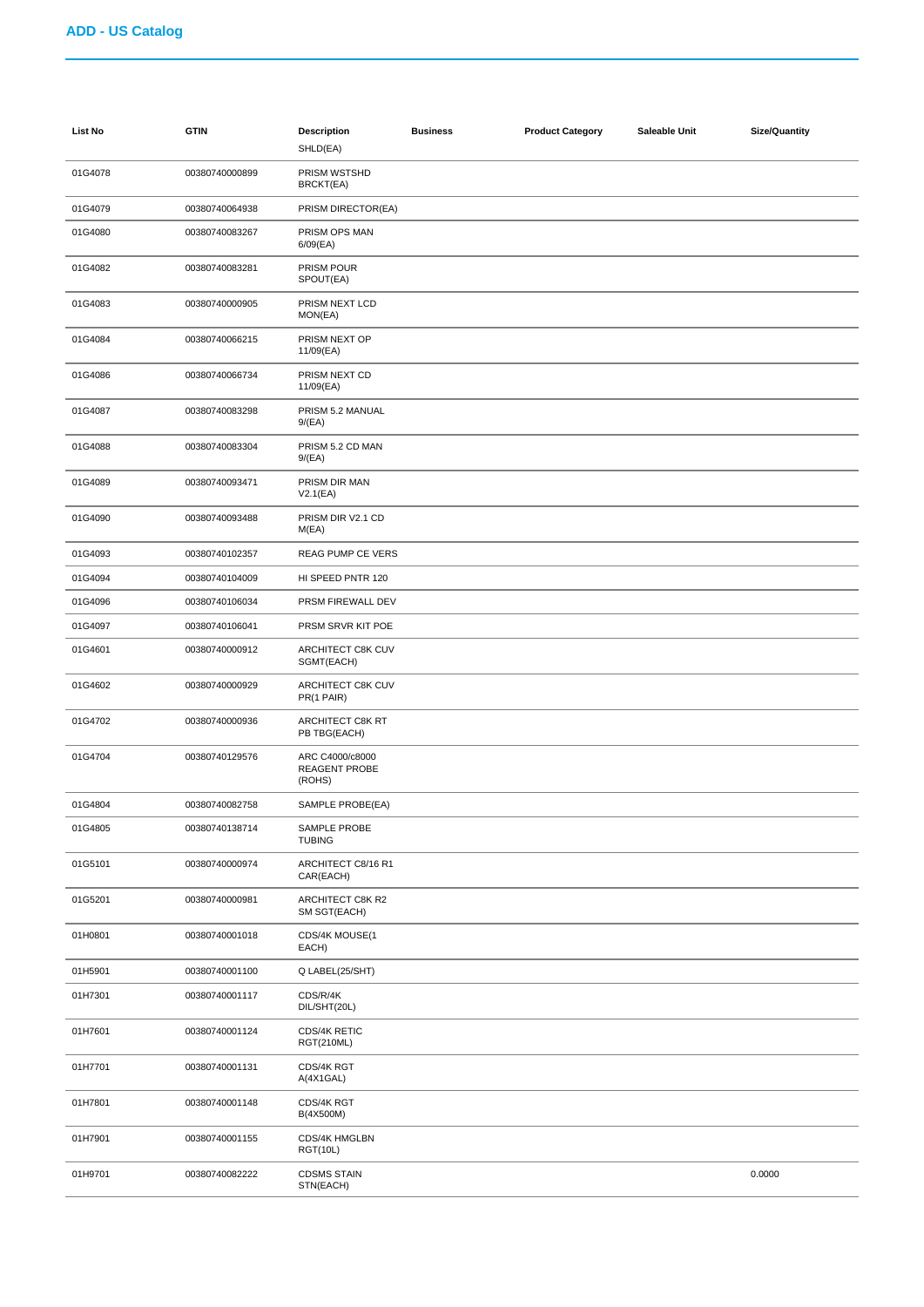| List No | <b>GTIN</b>    | <b>Description</b>                               | <b>Business</b> | <b>Product Category</b> | Saleable Unit | Size/Quantity |
|---------|----------------|--------------------------------------------------|-----------------|-------------------------|---------------|---------------|
| 01J5301 | 00380740072025 | EPS 8CU BLK<br>CART(EACH)                        |                 |                         |               |               |
| 01J7220 | 00380740001179 | CC DETERGENT A(1<br>KIT)                         |                 |                         |               |               |
| 01KM601 |                | LBL, RM, 3C10-55(EA)                             |                 |                         |               |               |
| 01KV003 |                | LBL, RE, 3E22-20                                 |                 |                         |               |               |
| 01KV004 |                | LBL, RE, 3E23-20                                 |                 |                         |               |               |
| 01KV005 |                | LBL, RE, 3E24-20                                 |                 |                         |               |               |
| 01KV006 |                | LBL, RE, 4J66-20                                 |                 |                         |               |               |
| 01KV007 |                | LBL, RE, 4J67-20                                 |                 |                         |               |               |
| 01L1901 | 00380740021351 | 1128 MIC TCA(114T)                               |                 |                         |               |               |
| 01L1902 | 00380740028374 | 0962 MIC TCA CALN(5<br>ML)                       |                 |                         |               |               |
| 01L1903 | 00380740030810 | 0963 MIC TOXCAL1(5<br>ML)                        |                 |                         |               |               |
| 01L1904 | 00380740032357 | 0965 MIC TOXCAL2(5<br>ML)                        |                 |                         |               |               |
| 01L1905 | 00380740033354 | 0967 MIC TOX CAL3(5<br>ML)                       |                 |                         |               |               |
| 01L1906 | 00380740034382 | 0976 MIC TOXCAL(5<br>ML)                         |                 |                         |               |               |
| 01L2201 | 00380740021313 | 100018 TOBRA(69T)                                |                 |                         |               |               |
| 01L2401 | 00380740021306 | 100016 GENTA (65T)                               |                 |                         |               |               |
| 01L2402 | 00380740028404 | 100017 TDMG/T CAL(4<br>BTLS)                     |                 |                         |               |               |
| 01L2601 | 00380740021283 | 100014 MIC<br>PROC(95T)                          |                 |                         |               |               |
| 01L2602 | 00380740028398 | 100001 PROC CAL(4<br>BTLS)                       |                 |                         |               |               |
| 01L5640 | 00380740001193 | ARCHITECT PROBE<br>CONDTNG(4X25ML)               |                 |                         |               |               |
| 01L5901 | 00380740021290 | 100015 NAPA(95T)                                 |                 |                         |               |               |
| 01L6507 | 00380740035419 | ARCHITECT CDROM<br>V7.0(1EA)                     |                 |                         |               | 0.0000        |
| 01L6508 | 00380740093792 | ARCHITECT CDROM<br>V8.01(1EA)                    |                 |                         |               |               |
| 01L6509 | 00380740105495 | ARCH CDROM V9.0                                  |                 |                         |               |               |
| 01L7101 | 00380740001223 | ARCHITECT<br>HOMOCYS CAL(6X3.6)                  |                 |                         |               |               |
| 01L7110 | 00380740001230 | <b>ARCHITECT</b><br>HOMOCYS CTL(3X7.7)           |                 |                         |               |               |
| 01L7125 | 00380740001254 | ARCHITECT<br><b>HOMOCYS</b><br><b>RGNT(100T)</b> |                 |                         |               |               |
| 01L7501 | 00380740001308 | ARCHITECT CYCLO<br>CAL(6X4.5)                    |                 |                         |               |               |
| 01L7525 | 00380740001315 | ARCHITECT CYCLO<br>RGT 100(100T)                 |                 |                         |               |               |
| 01L7555 | 00380740001322 | ARCHITECT CYCLO<br>PRECIP(1X20.4)                |                 |                         |               |               |
| 01L7566 | 00380740062064 | ARCHITECT CYCLO<br>RGT 100(100T)                 | $\mathbf 0$     | $\mathbf 0$             | 0             |               |
| 01L7601 | 00380740001339 | ARCHITECT SRLIMS<br>CAL(6X9ML)                   |                 |                         |               |               |
| 01L7625 | 00380740001346 | <b>ARCHITECT</b>                                 |                 |                         |               |               |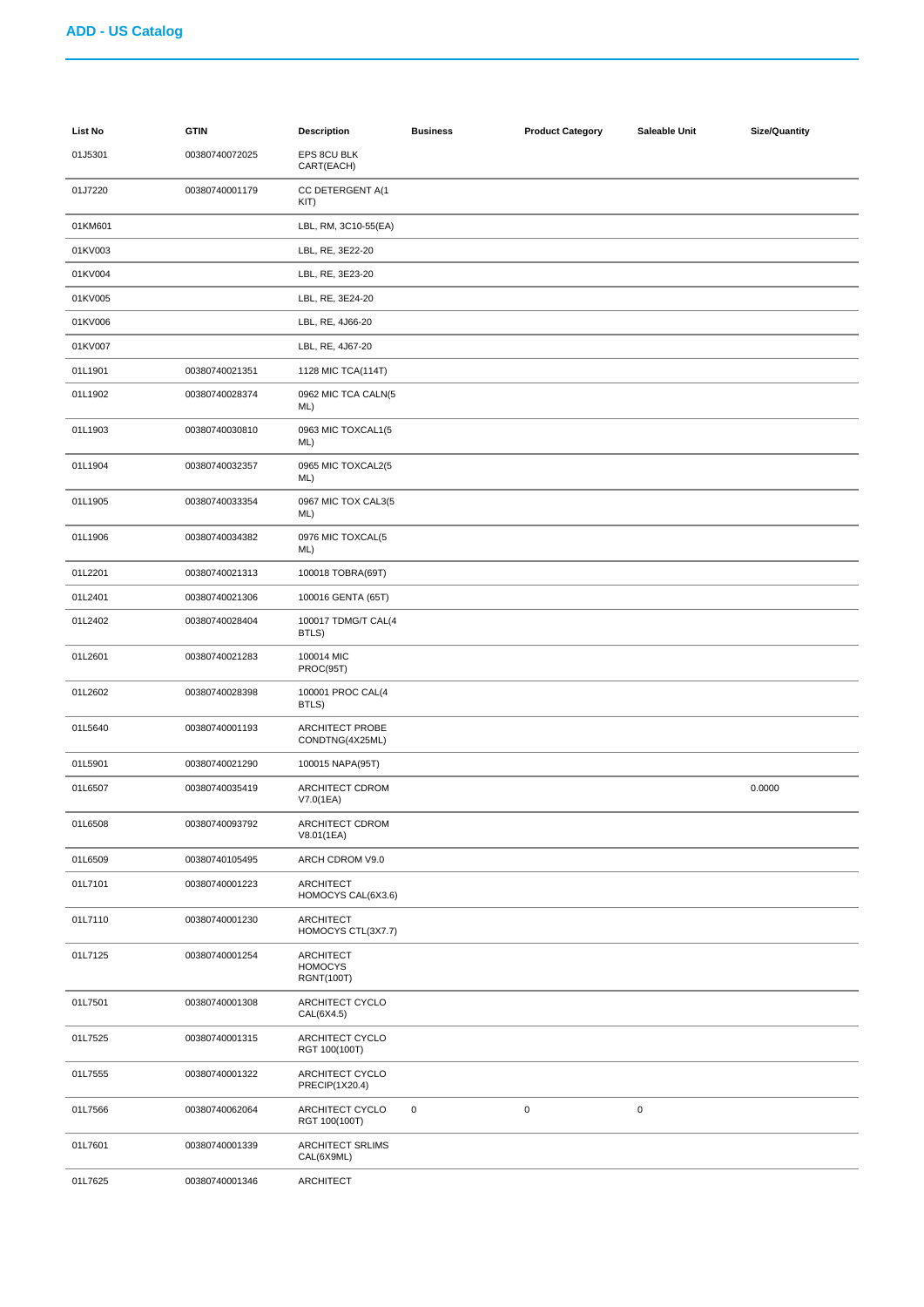| <b>List No</b> | <b>GTIN</b>    | <b>Description</b><br>SRLIMS(100T)        | <b>Business</b> | <b>Product Category</b> | Saleable Unit | <b>Size/Quantity</b> |
|----------------|----------------|-------------------------------------------|-----------------|-------------------------|---------------|----------------------|
| 01L7655        | 00380740001353 | <b>ARCHITECT SRLIMS</b><br>PRECIP(1X30ML) |                 |                         |               |                      |
| 01L7666        | 00380740062071 | <b>ARCHITECT</b><br>SRLIMS(100T)          |                 |                         |               |                      |
| 01L7701        | 00380740001360 | ARCHITECT TACRO<br>CAL(6X4.5)             |                 |                         |               |                      |
| 01L7725        | 00380740001377 | ARCHITECT<br>TACRO(1X100T)                |                 |                         |               |                      |
| 01L7755        | 00380740001384 | <b>ARCHITECT TACRO</b><br>PRECIP(1X20.4)  |                 |                         |               |                      |
| 01L7766        | 00380740062088 | ARCHITECT<br><b>TACRO(100T)</b>           |                 |                         |               |                      |
| 01L7901        | 00380740001391 | ARCHITECT A-HCV<br>CAL(1X4ML)             |                 |                         |               |                      |
| 01L7910        | 00380740001407 | ARCHITECT A-HCV<br>CTL(2X8ML)             |                 |                         |               |                      |
| 01L7925        | 00380740001414 | <b>ARCHITECT A-</b><br><b>HCV(100T)</b>   |                 |                         |               |                      |
| 01L7935        | 00380740001421 | <b>ARCHITECT A-</b><br><b>HCV(500T)</b>   |                 |                         |               |                      |
| 01L8001        | 00380740001438 | ARCHITECT HBSAG<br>CAL(2X4ML)             |                 |                         |               | 0.0000               |
| 01L8010        | 00380740001445 | ARCHITECT HBSAG<br>CTL(2X8ML)             |                 |                         |               | 0.0000               |
| 01L8025        | 00380740001452 | ARCHITECT<br>HBSAG(100T)                  |                 |                         |               | 0.0000               |
| 01L8125        | 00380740001476 | ARCHITECT HBSAG<br>CNF RGT(50T)           |                 |                         |               | 0.0000               |
| 01L8150        | 00380740001483 | ARCHITECT HBSAG<br>CNF MNL(100ML)         |                 |                         |               | 0.0000               |
| 01L8203        | 00380740105402 | <b>Architect AUSAB</b><br>Calibrator Kit  |                 |                         |               |                      |
| 01L8213        | 00380740105419 | <b>Architect AUSAB</b><br>Control Kit     |                 |                         |               |                      |
| 01L8227        | 00380740115364 | Arch AUSAB Reagent<br>100T Kit            |                 |                         |               |                      |
| 01L8237        | 00380740115371 | Arch AUSAB Reagent<br>500T Kit            |                 |                         |               |                      |
| 01L8240        | 00380740115388 | ARCHITECT AUSAB<br>Specimen Diluent Kit   |                 |                         |               |                      |
| 01L8601        | 00380740001537 | ARCHITECT I1000SR<br>MOD(EACH)            |                 |                         |               |                      |
| 01L8640        | 00380740001544 | ARCHITECT I1000SR<br>INTGR(EACH)          |                 |                         |               |                      |
| 01L8684        | 00380740116941 | ARC I1SR REFRB-<br><b>MEXICO</b>          |                 |                         |               |                      |
| 01L8698        | 00380740103156 | ARC I1000SR REFURB                        |                 |                         |               |                      |
| 01L8703        | 00380740117283 | ARC i1000SR<br><b>ACCESSORY KIT</b>       |                 |                         |               |                      |
| 01L8765        | 00380740115999 | ARC I1SR INTEG<br>REFRB-KO                |                 |                         |               |                      |
| 01L8784        | 00380740116002 | ARC I1SR INTEG<br>REFRB-ME                |                 |                         |               |                      |
| 01L8798        | 00380740116019 | ARC I1SR INTG<br>REFRB-DIA                |                 |                         |               |                      |
| 01L9101        | 00380740026158 | KAI-090 D-<br>DIMER(120T)                 |                 |                         |               |                      |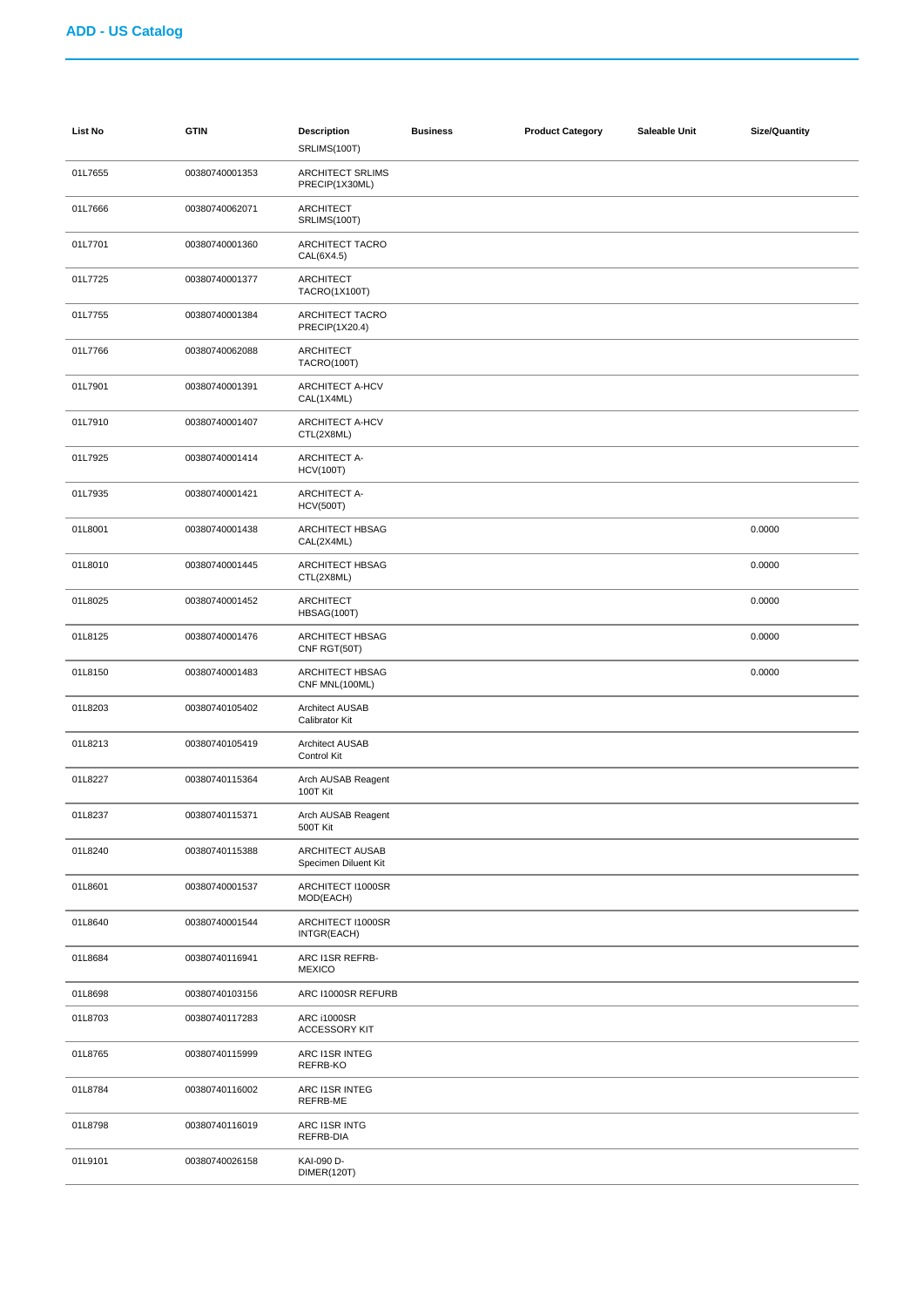| List No<br>01L9102 | <b>GTIN</b><br>00380740030018 | <b>Description</b><br>KAI-091C D-DM        | <b>Business</b> | <b>Product Category</b> | Saleable Unit | <b>Size/Quantity</b> |
|--------------------|-------------------------------|--------------------------------------------|-----------------|-------------------------|---------------|----------------------|
|                    |                               | CAL(6X1ML)                                 |                 |                         |               |                      |
| 01L9110            | 00380740038182                | K81C-6M D-DM<br>CTRL(6X.5ML)               |                 |                         |               |                      |
| 01L9301            | 00380740023317                | ARCHITECT HP1200<br>TONER(EA)              |                 |                         |               |                      |
| 01L9401            | 00380740023454                | ARCHITECT OKIDATA<br>TONER(EA)             |                 |                         |               |                      |
| 01P0602            | 00380740081911                | <b>TRNS PRTRTMNT</b><br>TBS(1X100)         |                 |                         |               |                      |
| 01P1201            | 00380740001629                | <b>ARCHITECT BUFFER</b><br>OUTLET(E)       |                 |                         |               |                      |
| 01P1401            | 00380740027421                | SIROLIMUS HTR 110(1<br>EACH)               |                 |                         |               |                      |
| 01P1501            | 00380740027438                | <b>SIROLIMUS HTR</b><br>BLK(1 EACH)        |                 |                         |               |                      |
| 01P1601            | 00380740001636                | <b>ARCHITECT CARR</b><br>CAL TOOL(EA)      |                 |                         |               |                      |
| 01P1701            | 00380740001643                | ARCHITECT PWR CRD<br>DNMK(EA)              |                 |                         |               |                      |
| 01P1801            | 00380740001650                | ARCHITECT PW CRD<br>IND/SA(E)              |                 |                         |               |                      |
| 01P2901            | 00380740001698                | ARCHITECT I THEO<br>CAL(6X4 ML)            |                 |                         |               |                      |
| 01P2902            | 00380740155933                | <b>BIO ARC</b><br><b>ITHEOPHYLLINE CAL</b> |                 |                         |               |                      |
| 01P2925            | 00380740001704                | ARCHITECT I THEO<br>RGT(100T)              |                 |                         |               |                      |
| 01P3001            | 00380740001711                | ARCHITECT VANCO<br>CAL(6X4 ML)             |                 |                         |               |                      |
| 01P3101            | 00380740001735                | <b>ARCHITECT IGENT</b><br>CALS(EA)         |                 |                         |               |                      |
| 01P3125            | 00380740001742                | <b>ARCHITECT IGENT</b><br>RGT(100T)        |                 |                         |               |                      |
| 01P3301            | 00380740001773                | ARCHITECT IPHENO<br>CAL(EA)                |                 |                         |               |                      |
| 01P3325            | 00380740001780                | ARCHITECT IPHENO<br>RGT(100T)              |                 |                         |               |                      |
| 01P3401            | 00380740001797                | <b>ARCHITECT IPHENY</b><br>CAL(1EA)        |                 |                         |               |                      |
| 01P3425            | 00380740001803                | <b>ARCHITECT</b><br>IPHENYTOIN(100T)       |                 |                         |               |                      |
| 01P3501            | 00380740001810                | <b>ARCHITECT IVAL</b><br>ACID CAL(EA)      |                 |                         |               |                      |
| 01P3525            | 00380740001827                | ARCHITECT IVAL<br>ACID RGT(100T)           |                 |                         |               |                      |
| 01P3601            | 00380740001834                | <b>ARCHITECT ICARB</b><br>CAL KIT(6X4ML)   |                 |                         |               |                      |
| 01P3627            | 00380740081072                | <b>ARCHITECT ICARB</b><br>RGT(100T)        |                 |                         |               |                      |
| 01P3650            | 00380740081935                | <b>ARCHITECT ICARB</b><br>CAL A(6X4ML)     |                 |                         |               |                      |
| 01P3901            | 00380740023126                | ARCHITECT CDRM<br>ADD F V1(1 EACH)         |                 |                         |               |                      |
| 01P4101            | 00380740001902                | <b>ARCHITECT WASH</b><br>CUP BAFL(6 EA)    |                 |                         |               |                      |
| 01P5711            | 00380740001988                | C16 VENTED<br>SKIN(EACH)                   |                 |                         |               |                      |
| 01P6009            | 00380740102555                | ARC I1SR CD                                |                 |                         |               |                      |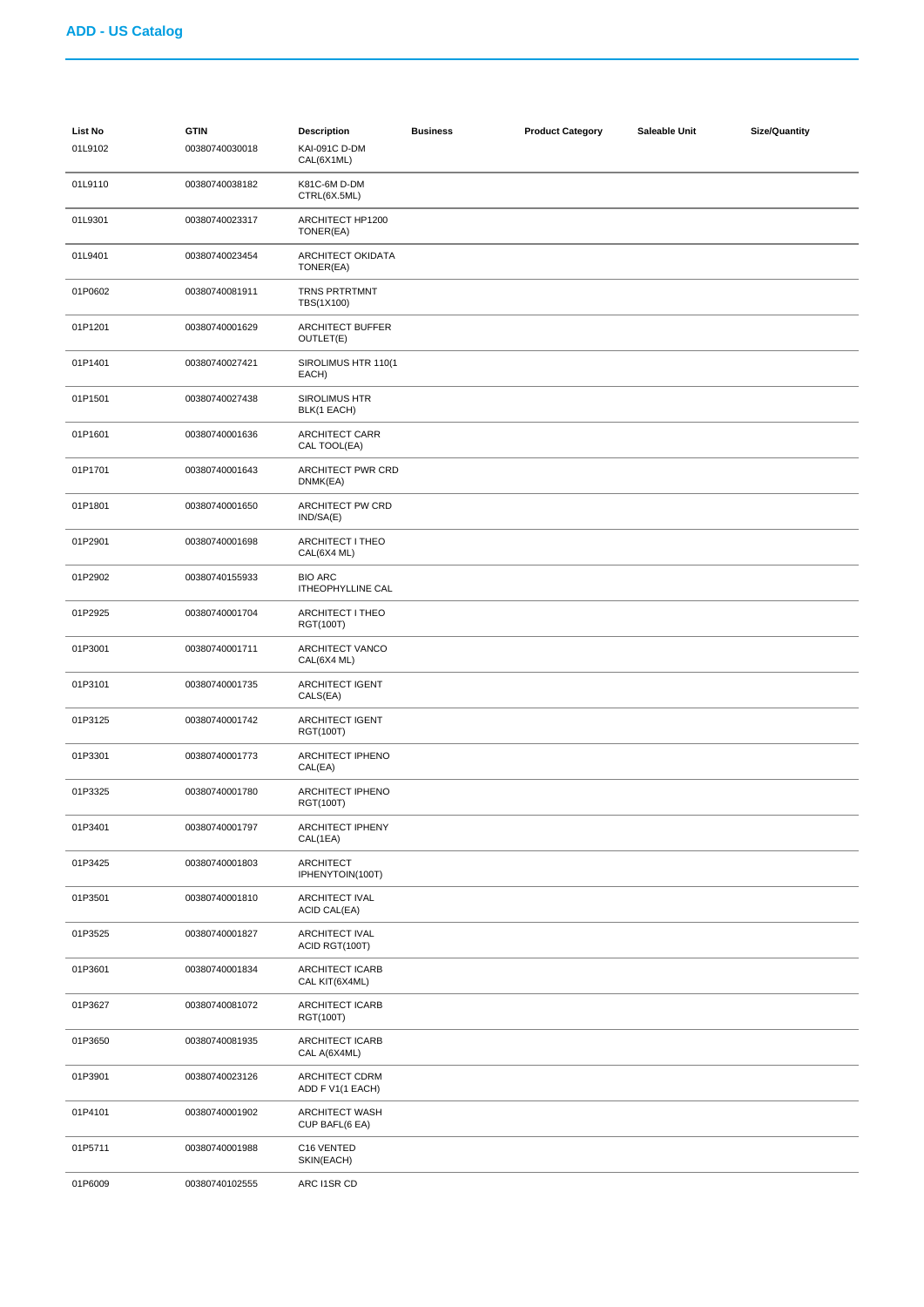| List No | <b>GTIN</b>    | <b>Description</b><br><b>USV9(1EA)</b> | <b>Business</b> | <b>Product Category</b> | Saleable Unit | <b>Size/Quantity</b> |
|---------|----------------|----------------------------------------|-----------------|-------------------------|---------------|----------------------|
| 01P6325 | 00380740047245 | IM BASE(EA)                            |                 |                         |               |                      |
| 01P6326 | 00380740048167 | IM BASE (T)(EACH)                      |                 |                         |               |                      |
| 01P6331 | 00380740099305 | <b>LIGHT POLE</b>                      |                 |                         |               |                      |
| 01P6332 | 0              | LIGHT POLE CONN                        | $\pmb{0}$       | $\mathbf 0$             | $\pmb{0}$     |                      |
| 01P6338 | 00380740053239 | MRE_MODULE_TEST(<br>EA)                |                 |                         |               |                      |
| 01P6339 | 00380740053581 | MRE_MODULE(EA)                         |                 |                         |               |                      |
| 01P6340 | 00380740084714 | <b>MAN RES</b><br>ENTRY(EACH)          |                 |                         |               |                      |
| 01P6341 | 00380740084721 | <b>MAN RES</b><br>ENTRY(T)(EACH)       |                 |                         |               |                      |
| 01P6342 | 00380740055059 | <b>MAINT MGR(EACH)</b>                 |                 |                         |               |                      |
| 01P6343 | 00380740055363 | MAINT MGR(T)(EACH)                     |                 |                         |               |                      |
| 01P6345 | 00380740055967 | <b>SPEC STOR &amp;</b><br>RET(EACH)    |                 |                         |               |                      |
| 01P6346 | 00380740056285 | SPEC S&R(T)(EACH)                      |                 |                         |               |                      |
| 01P6350 | 00380740057855 | SPEC ROUT(EACH)                        |                 |                         |               |                      |
| 01P6351 | 00380740058210 | SPEC ROUT(T)(EACH)                     |                 |                         |               |                      |
| 01P6355 | 00380740059262 | IM INT CON(EACH)                       |                 |                         |               |                      |
| 01P6356 | 00380740059590 | N-ABT IM INT CON(EA)                   |                 |                         |               |                      |
| 01P6357 | 00380740059743 | IM INT CON(T)(EACH)                    |                 |                         |               |                      |
| 01P6360 | 00380740060428 | IM USER LIC(EACH)                      |                 |                         |               |                      |
| 01P6361 | 00380740060992 | IM USER LIC(T)(EACH)                   |                 |                         |               |                      |
| 01P6363 | 00380740061517 | HOT_BCKP_ODBC_C<br>ON(EA)              |                 |                         |               |                      |
| 01P6365 | 00380740061937 | HOT BU SW(EACH)                        |                 |                         |               |                      |
| 01P6370 | 00380740063481 | HOT BU CON<br>LIC(EACH)                |                 |                         |               |                      |
| 01P6375 | 00380740064341 | HOT BU USR<br>LIC(EACH)                |                 |                         |               |                      |
| 01P6380 | 00380740084738 | DATA COLL(EACH)                        |                 |                         |               |                      |
| 01P6381 | 00380740084745 | DATA COLL(T)(EACH)                     |                 |                         |               |                      |
| 01P6382 | 00380740065744 | UBOX_2 PORT(EA)                        |                 |                         |               |                      |
| 01P6385 | 00380740066574 | SER CBL 7 FT(EACH)                     |                 |                         |               |                      |
| 01P6393 | 00380740068288 | SPEC MGMT(EA)                          |                 |                         |               |                      |
| 01P6394 | 00380740068325 | CSTM RPT MOD(EA)                       |                 |                         |               |                      |
| 01P6395 | 00380740094287 | SER CBL 50 FT(EACH)                    |                 |                         |               |                      |
| 01P6396 | 00380740068691 | <b>SPEC MGMT</b><br>(T)(EACH)          |                 |                         |               |                      |
| 01P6397 | 00380740068738 | <b>CSTM RPT</b><br>MOD(T)(EACH)        |                 |                         |               |                      |
| 01P6398 | 00380740068929 | <b>LANTRONIX 1</b><br>PORT(EACH)       |                 |                         |               |                      |
| 01P6501 | 00380740002022 | ARCHITECT ANTI CCP<br>CAL(EA)          |                 |                         |               |                      |
| 01P6510 | 00380740002039 | ARCHITECT ANTI CCP<br>CTL(EA)          |                 |                         |               |                      |
| 01P6525 | 00380740002046 | ARCHITECT ANTI CCP<br>100T(100T)       |                 |                         |               |                      |
| 01P6601 | 00380740025564 | IM BD INT LIC(EACH)                    |                 |                         |               |                      |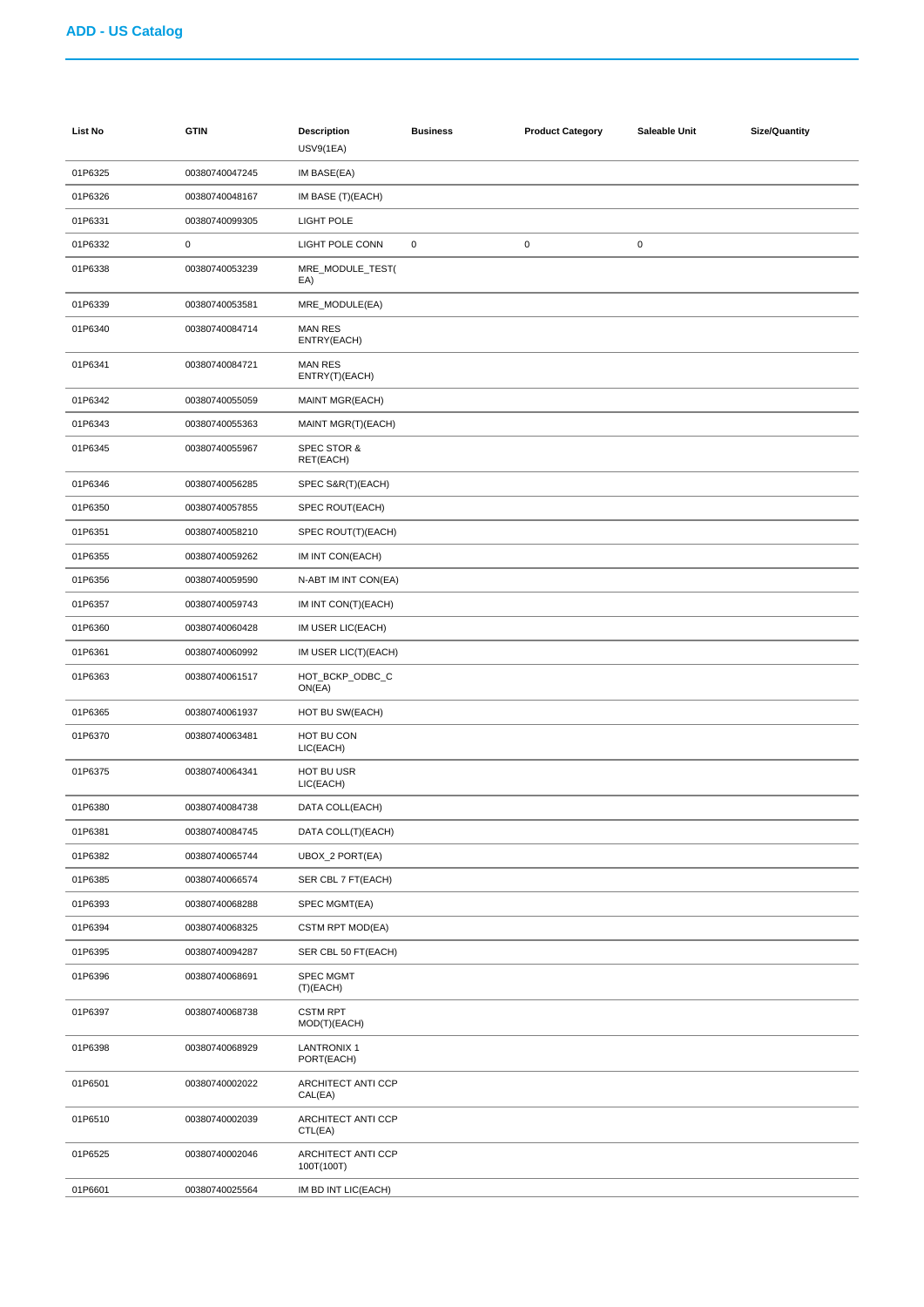| <b>List No</b> | <b>GTIN</b>    | <b>Description</b>                              | <b>Business</b> | <b>Product Category</b> | Saleable Unit | <b>Size/Quantity</b> |
|----------------|----------------|-------------------------------------------------|-----------------|-------------------------|---------------|----------------------|
| 01P6606        | 00380740084752 | BIDIR_CONN_TEST(E<br>A)                         |                 |                         |               |                      |
| 01P6680        | 00380740084769 | QC_CONN_ANN_SPT(<br>EA)                         |                 |                         |               |                      |
| 01P7311        | 00380740002077 | <b>I2SR MLTI-MOD</b><br>KIT(EACH)               |                 |                         |               |                      |
| 01P7402        | 00380740002091 | ARCHITECT FOLATE<br>CAL(6X2ML)                  |                 |                         |               |                      |
| 01P7412        | 00380740002114 | ARCHITECT FOLATE<br>CTL(3X8 ML)                 |                 |                         |               |                      |
| 01P7427        | 00380740002138 | ARCHITECT FOLATE<br>RGT(100T)                   |                 |                         |               |                      |
| 01P7437        | 00380740002152 | ARCHITECT FOLATE<br>RGT(500T)                   |                 |                         |               |                      |
| 01P7450        | 00380740002176 | ARCHITECT FOL DIL<br>MAN(1X4ML)                 |                 |                         |               |                      |
| 01P7601        | 00380740021337 | 100250 OXY<br>CAL100(1X10ML)                    |                 |                         |               |                      |
| 01P7602        | 00380740028411 | 100251 OXY<br>CAL300(1X10ML)                    |                 |                         |               |                      |
| 01P7603        | 00380740030834 | 100252 OXY<br>CAL500(1X10ML)                    |                 |                         |               |                      |
| 01P7604        | 00380740032371 | 100253 OX<br>CAL1000(1X10ML)                    |                 |                         |               |                      |
| 01P7610        | 00380740037024 | 100254 OXY<br>CTL100(2X10ML)                    |                 |                         |               |                      |
| 01P7611        | 00380740038748 | 100255 OXY<br>CTL300(2X10ML)                    |                 |                         |               |                      |
| 01P7620        | 00380740042158 | 100248 OXY<br>RGT(582T)                         |                 |                         |               |                      |
| 01P8301        | 00380740002190 | <b>ARCHITECT I1SR</b><br>DECON KT(E)            |                 |                         |               |                      |
| 01P8501        | 00380740022952 | <b>ARCHITECT ANTI-</b><br><b>HCVCD1.0(1 EA)</b> |                 |                         |               |                      |
| 01R1401        | 00380740153816 | ALINITY C LP(A) STD<br>CAL                      |                 |                         |               |                      |
| 01R1410        | 00380740153823 | ALINITY C LP(A) CTL                             |                 |                         |               |                      |
| 01R1801        | 00380740153939 | ALINITY I BRAHMS<br>PCT CAL                     |                 |                         |               |                      |
| 01R1810        | 00380740153946 | <b>ALINITY I BRAHMS</b><br>PCT CTL              |                 |                         |               |                      |
| 01R2456        | 00380740116026 | ARC C4000 SA REF<br><b>BRAZIL</b>               |                 |                         |               |                      |
| 01R2465        | 00380740116033 | ARC C4000 SA REF<br>KOREA                       |                 |                         |               |                      |
| 01R2484        | 00380740116040 | ARC C4000 SA REF<br><b>MEXICO</b>               |                 |                         |               |                      |
| 01R2498        | 00380740116057 | ARC C4000 SA REF<br><b>DIAMON</b>               |                 |                         |               |                      |
| 01R2556        | 00380740116064 | ARC C4000 INT REF<br><b>BRAZI</b>               |                 |                         |               |                      |
| 01R2565        | 00380740116071 | ARC C4000 INT REF<br><b>KOREA</b>               |                 |                         |               |                      |
| 01R2584        | 00380740116088 | ARC C4000 INT REF<br><b>MEXIC</b>               |                 |                         |               |                      |
| 01R2598        | 00380740116095 | ARC C4000 INT REF<br><b>DIAMO</b>               |                 |                         |               |                      |
| 01R2601        | 00380740114596 | P540 ACCL CON MOD                               |                 |                         |               |                      |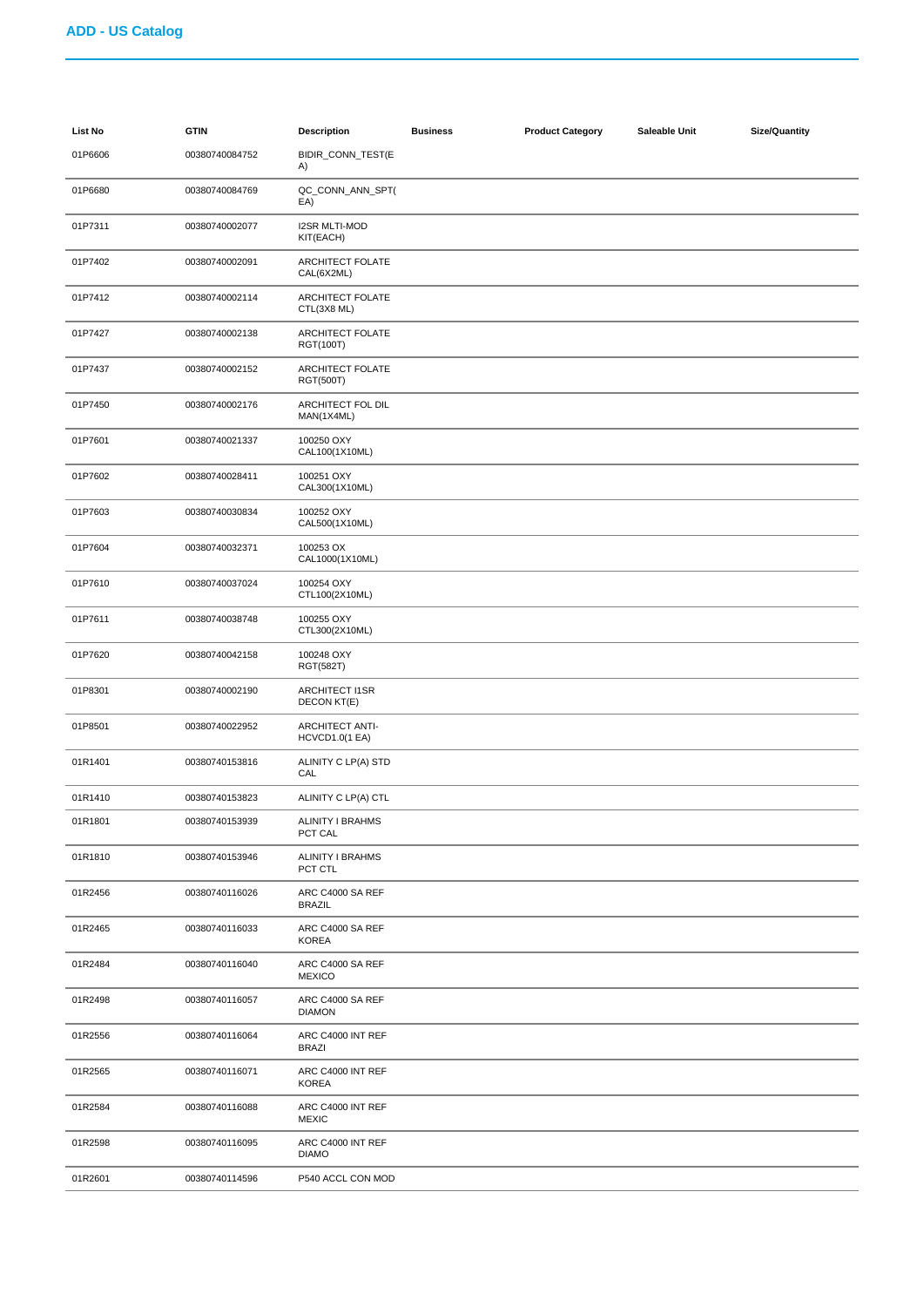| List No<br>01R3560 | <b>GTIN</b><br>00380740136604 | <b>Description</b><br><b>ALINITY OPTIC</b><br><b>VERIFIER</b> | <b>Business</b> | <b>Product Category</b> | Saleable Unit | <b>Size/Quantity</b> |
|--------------------|-------------------------------|---------------------------------------------------------------|-----------------|-------------------------|---------------|----------------------|
| 01R3565            | 00380740136895                | <b>ALINITY S OPTICS</b><br><b>VERIFIER KIT</b>                |                 |                         |               |                      |
| 01R3801            | 00380740129675                | <b>ALNTY CI SAMPLE</b><br><b>CUPS</b>                         |                 |                         |               |                      |
| 01R4001            | 00380740114800                | P540 ACCL RK ADPT                                             |                 |                         |               |                      |
| 01R4301            | 00380740114831                | P540 ACCL CTRFG                                               |                 |                         |               |                      |
| 01R4801            | 00380740114916                | <b>INST MGR TRK</b>                                           |                 |                         |               |                      |
| 01R4901            | 00380740114923                | NOABT INSTMGRTRK                                              |                 |                         |               |                      |
| 01R5001            | 00380740114930                | <b>INST MGR TRK TST</b>                                       |                 |                         |               |                      |
| 01R5840            | 00380740136529                | <b>ALINITY I PROBE</b><br>CONDTNG                             |                 |                         |               |                      |
| 01R6070            | 00380740131685                | ALINITY C PROBE<br><b>WASH 10X113 ML</b>                      |                 |                         |               |                      |
| 01R6101            | 00380740115821                | APS COVER KIT 092                                             |                 |                         |               |                      |
| 01R6201            | 00380740115449                | ACCLR A3600 CON                                               |                 |                         |               |                      |
| 01R6202            | 00380740119898                | <b>INTERFACE MODULE</b><br>FOR HST                            |                 |                         |               |                      |
| 01R6301            | 00380740115753                | ACCLR A3600 SLOT                                              |                 |                         |               |                      |
| 01R6302            | 00380740119904                | <b>SLOT FOR</b><br><b>INTERFACE MODULE</b><br>FOR HST         |                 |                         |               |                      |
| 01R7001            | 00380740138820                | Alinity HQ Accessory Kit                                      |                 |                         |               | 0.0000               |
| 01R7201            | 00380740138837                | Alinity HS Accessory Kit                                      |                 |                         |               | 0.0000               |
| 01R7301            | 00380740138448                | Alinity H OPEN TUBE<br>RACK - GREY                            |                 |                         |               | 0.0000               |
| 01R7401            | 00380740138776                | Alinity H Closed Tube<br>Rack                                 |                 |                         |               | 0.0000               |
| 01R7501            | 00380740138806                | Alinity H Slide Carrier                                       |                 |                         |               | 0.0000               |
| 02G1699            | 00380740002398                | <b>ARCHITECT MAINT</b><br>CLN BTL(EACH)                       |                 |                         |               |                      |
| 02H3001            |                               | CD3700 CS(EA)                                                 |                 |                         |               |                      |
| 02H3003            | 00380740002695                | CD3700 CS<br>REFURB(EA)                                       |                 |                         |               |                      |
| 02H3101            | 00380740002725                | CD3700 SL(EA)                                                 |                 |                         |               |                      |
| 02H3103            | 00380740002732                | CD3700 SL<br>REFURB(EA)                                       |                 |                         |               |                      |
| 02H3201            | 00380740071561                | CD3700 DATA<br>STATN(EA)                                      |                 |                         |               |                      |
| 02H3203            | 00380740002787                | <b>CD37K DATASTN</b><br>REF(EA)                               |                 |                         |               |                      |
| 02H3501            | 00380740002794                | CD3700 SETUP<br>DISK(EACH)                                    |                 |                         |               |                      |
| 02H3601            | 00380740002800                | CD3700 DATA<br>STATN(EACH)                                    |                 |                         |               |                      |
| 02H5801            | 00380740082277                | CD4K FUSE<br>5ASB(EACH)                                       |                 |                         |               |                      |
| 02H5802            | 00380740138493                | CD SPH FUSE 5A SB<br><b>ROHS</b>                              |                 |                         |               |                      |
| 02H6302            | 00380740002831                | CDS/4K PRB,<br>ASP(EACH)                                      |                 |                         |               |                      |
| 02H7702            | 00380740002855                | CD SMP LDR RCK<br><b>WL(10/PKG)</b>                           |                 |                         |               |                      |
| 02H8802            | 00380740002909                | <b>RGT LINE KIT</b>                                           |                 |                         |               |                      |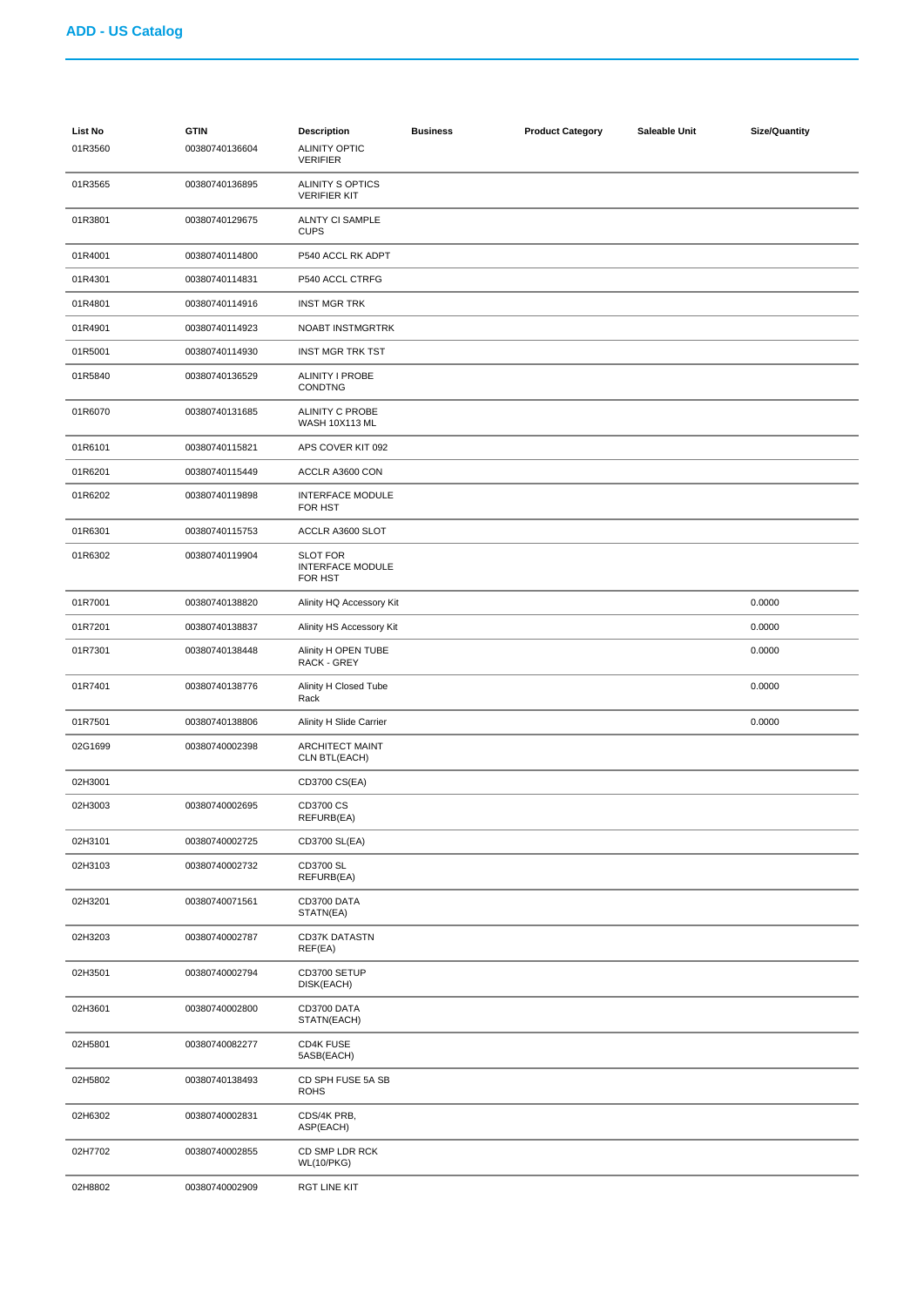| <b>List No</b> | <b>GTIN</b>    | <b>Description</b><br>SPHR(EACH)                   | <b>Business</b> | <b>Product Category</b> | Saleable Unit | <b>Size/Quantity</b> |
|----------------|----------------|----------------------------------------------------|-----------------|-------------------------|---------------|----------------------|
| 02H8803        | 00380740138509 | <b>CDSPHR REAGENT</b><br>LINE ROHS                 |                 |                         |               |                      |
| 02H9002        | 00380740002923 | <b>KIT TBG</b><br>DIL/SHTH(EACH)                   |                 |                         |               |                      |
| 02H9003        | 00380740138516 | <b>CDSPHR DIL/SHEATH</b><br><b>TUBING KIT ROHS</b> |                 |                         |               |                      |
| 02H9101        | 00380740002930 | CDS/4K<br>TBN, HMGLBN(KIT)                         |                 |                         |               |                      |
| 02H9602        | 00380740138523 | CD RUBY KIT TBG<br><b>WASTE ANALR ROHS</b>         |                 |                         |               |                      |
| 02H9801        | 00380740002961 | CDS/4K TBN WBC-<br>A(KIT)                          |                 |                         |               |                      |
| 02H9802        | 00380740138530 | CD SPH KIT TBG WBC<br>A RGT ROHS                   |                 |                         |               |                      |
| 02H9901        | 00380740002978 | CDS/4K TBN WBC-<br>B(EACH)                         |                 |                         |               |                      |
| 02H9902        | 00380740138547 | CD SPH KIT TBG WBC<br><b>B RGT ROHS</b>            |                 |                         |               |                      |
| 02J4711        | 00380740038823 | <b>ARCHITECT I2SR</b><br>STDA RSH(EACH)            |                 |                         |               |                      |
| 02J4712        | 00380740002992 | ARCHITECT I2SR<br>STDA RSH(EACH)                   |                 |                         |               |                      |
| 02J4718        | 00380740041687 | ARCHITECT I2SR<br>STDA RSH(EACH)                   |                 |                         |               |                      |
| 02J4720        | 00380740042400 | ARCHITECT I2000SR<br>A RSH(EACH)                   |                 |                         |               |                      |
| 02J4722        | 00380740129712 | <b>ARCHITECT RSH</b><br>ASSY I2000SR ADD-<br>ON    |                 |                         |               |                      |
| 02J4736        | 00380740137274 | ARC IA A3600 RSH KIT                               |                 |                         |               |                      |
| 02J4740        | 00380740003029 | ARCHITECT C8000 A<br>RSH(EACH)                     |                 |                         |               |                      |
| 02J4741        | 00380740003036 | ARCHITECT C8 ADD<br>ON RSH(EACH)                   |                 |                         |               |                      |
| 02J4742        | 00380740129736 | <b>ARCHITECT RSH</b><br>ASSY C8000 ADD-ON          |                 |                         |               |                      |
| 02J4751        | 00380740057947 | ARCHITECT C8<br>STDALN RSH(EACH)                   |                 |                         |               |                      |
| 02J4752        | 00380740003043 | ARCHITECT C8<br>STDALN RSH(EACH)                   |                 |                         |               |                      |
| 02J4755        | 00380740059118 | ARCHITECT C8<br>CARDCAGE(EA)                       |                 |                         |               |                      |
| 02J4756        | 00380740137281 | ARC CC 8000 A3600<br><b>RSH KIT</b>                |                 |                         |               |                      |
| 02J4761        | 00380740060824 | ARCHITECT C16000<br>RSH(EACH)                      |                 |                         |               |                      |
| 02J4762        | 00380740003050 | ARCHITECT C16000<br>RSH(EACH)                      |                 |                         |               |                      |
| 02J4765        | 00380740061876 | ARCHITECT C16<br>CARD CAGE(EA)                     |                 |                         |               |                      |
| 02J4766        | 00380740137298 | ARC CC 16000 A3600<br><b>RSH KIT</b>               |                 |                         |               |                      |
| 02J4770        | 00380740063412 | ARCHITECT C16000<br>RSH(EACH)                      |                 |                         |               |                      |
| 02J4772        | 00380740003067 | RC C16000<br>RSH(EACH)                             |                 |                         |               |                      |
| 02J4774        | 00380740129743 | <b>ARCHITECT RSH</b><br>ASSY C16000 ADD-ON         |                 |                         |               |                      |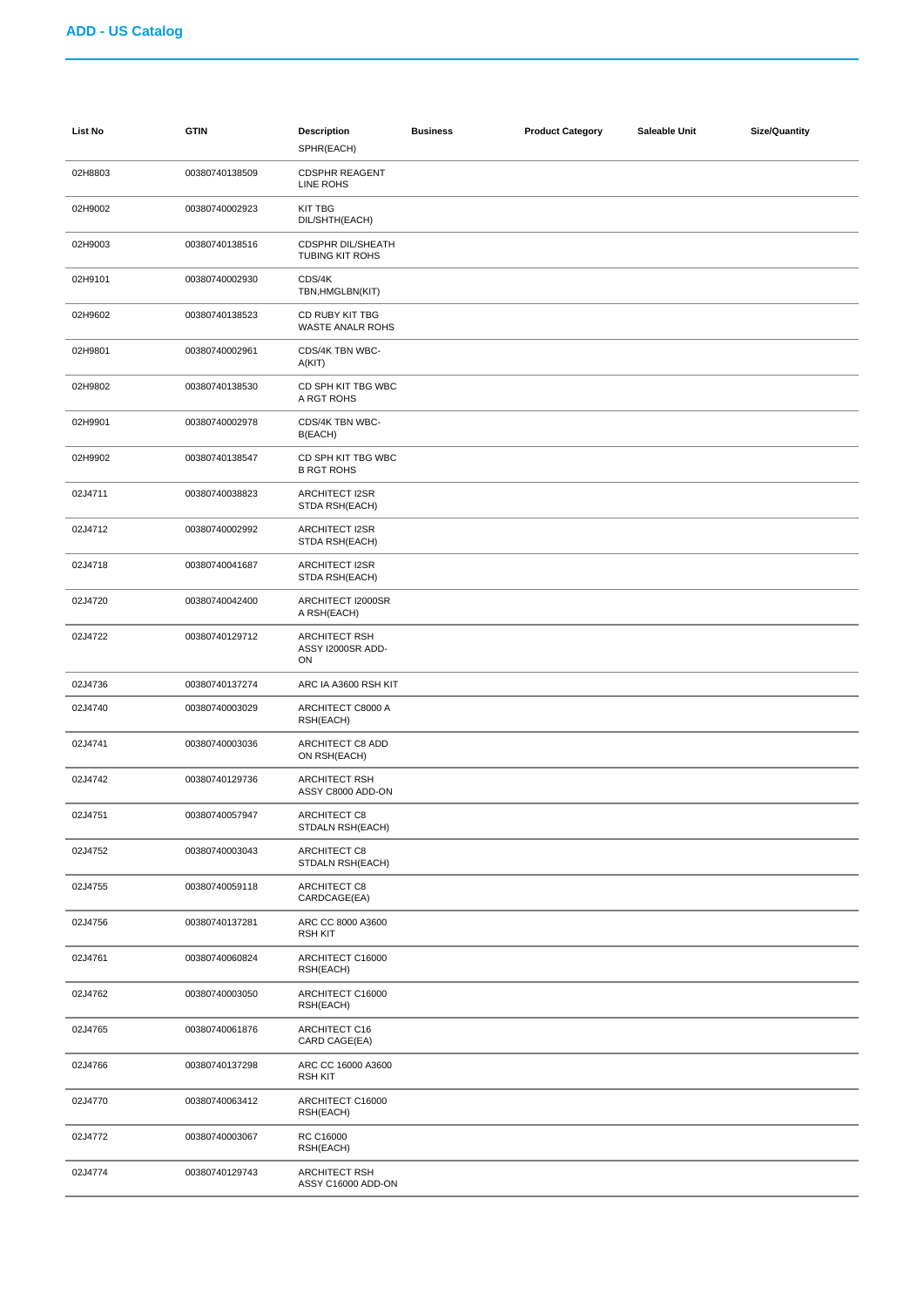| List No | <b>GTIN</b>    | <b>Description</b>                               | <b>Business</b> | <b>Product Category</b> | Saleable Unit | <b>Size/Quantity</b> |
|---------|----------------|--------------------------------------------------|-----------------|-------------------------|---------------|----------------------|
| 02J4776 | 00380740129729 | ARCHITECT C8/C16<br>STAND ALONG CARD<br>CAGE     |                 |                         |               |                      |
| 02J5001 | 00380740003098 | ARC C8K/C16K<br>SAMPLE CAROUSEL                  |                 |                         |               |                      |
| 02J5101 | 00380740003104 | <b>C8 C16 PRB</b><br>SCREW(5/PKG)                |                 |                         |               |                      |
| 02J5301 | 00380740003111 | ARCHITECT C8K MNT<br>KIT(EACH)                   |                 |                         |               |                      |
| 02J9301 | 00380740003135 | ARCHITECT C8 CUV<br>TOOL(EACH)                   |                 |                         |               |                      |
| 02J9421 | 00380740112196 | Detergent B                                      |                 |                         |               |                      |
| 02K1001 | 00380740024635 | CC ACC KIT 2(1 KIT)                              |                 |                         |               |                      |
| 02K2201 | 00380740023157 | ARCHITECT CHEM AP<br>GUIDE(EACH)                 |                 |                         |               |                      |
| 02K4101 | 00380740003180 | <b>ARCHITECT TROP-1</b><br>CAL(1 EA)             |                 |                         |               |                      |
| 02K4110 | 00380740003197 | <b>ARCHITECT TROP-1</b><br>CTL(1 EA)             |                 |                         |               |                      |
| 02K4127 | 00380740048525 | <b>ARCHITECT TROP</b><br>RGT(100T)               |                 |                         |               |                      |
| 02K4137 | 00380740052836 | <b>ARCHITECT TROP</b><br><b>RGT(500T)</b>        |                 |                         |               |                      |
| 02K4201 | 00380740003227 | ARCHITECT CKMB<br>CAL(1 EA)                      |                 |                         |               |                      |
| 02K4210 | 00380740003234 | ARCHITECT CKMB<br>CTL(1 EA)                      |                 |                         |               |                      |
| 02K4225 | 00380740003258 | ARCHITECT CKMB<br>RGT(100T)                      |                 |                         |               |                      |
| 02K4235 | 00380740003265 | ARCHITECT CKMB<br>RGT(500T)                      |                 |                         |               |                      |
| 02K4301 | 00380740003272 | <b>ARCHITECT</b><br><b>MYOGLOBIN</b><br>CAL(1EA) |                 |                         |               |                      |
| 02K4310 | 00380740003289 | <b>ARCHITECT</b><br>MYOGLOBIN CTL(1<br>EA)       |                 |                         |               |                      |
| 02K4320 | 00380740003296 | ARCHITECT<br><b>MYOGLOBIN</b><br>RGT(400T)       |                 |                         |               |                      |
| 02K4325 | 00380740003302 | ARCHITECT<br><b>MYOGLOBIN</b><br>RGT(100T)       |                 |                         |               |                      |
| 02K4402 | 00380740145293 | ARCHITECT CA15-3<br>CAL(1 EA)                    |                 |                         |               |                      |
| 02K4411 | 00380740145309 | ARCHITECT CA15-3<br>CTL(1 EA)                    |                 |                         |               |                      |
| 02K4421 | 00380740145316 | <b>ARCHITECT CA15-3</b><br>RGT(400T)             |                 |                         |               |                      |
| 02K4427 | 00380740145323 | ARCHITECT CA15-3<br>RGT(100T)                    |                 |                         |               |                      |
| 02K4437 | 00380740145330 | ARCHITECT CA15-3<br>RGT(500T)                    |                 |                         |               |                      |
| 02K4502 | 00380740145347 | <b>ARCHITECT CA125</b><br>CAL(1 EA)              |                 |                         |               |                      |
| 02K4511 | 00380740145354 | <b>ARCHITECT CA125</b><br>CTL(1 EA)              |                 |                         |               |                      |
| 02K4524 | 00380740145361 | ARCHITECT CA125<br>RGT(400T)                     |                 |                         |               |                      |
| 02K4529 | 00380740145378 | ARCHITECT CA125                                  |                 |                         |               |                      |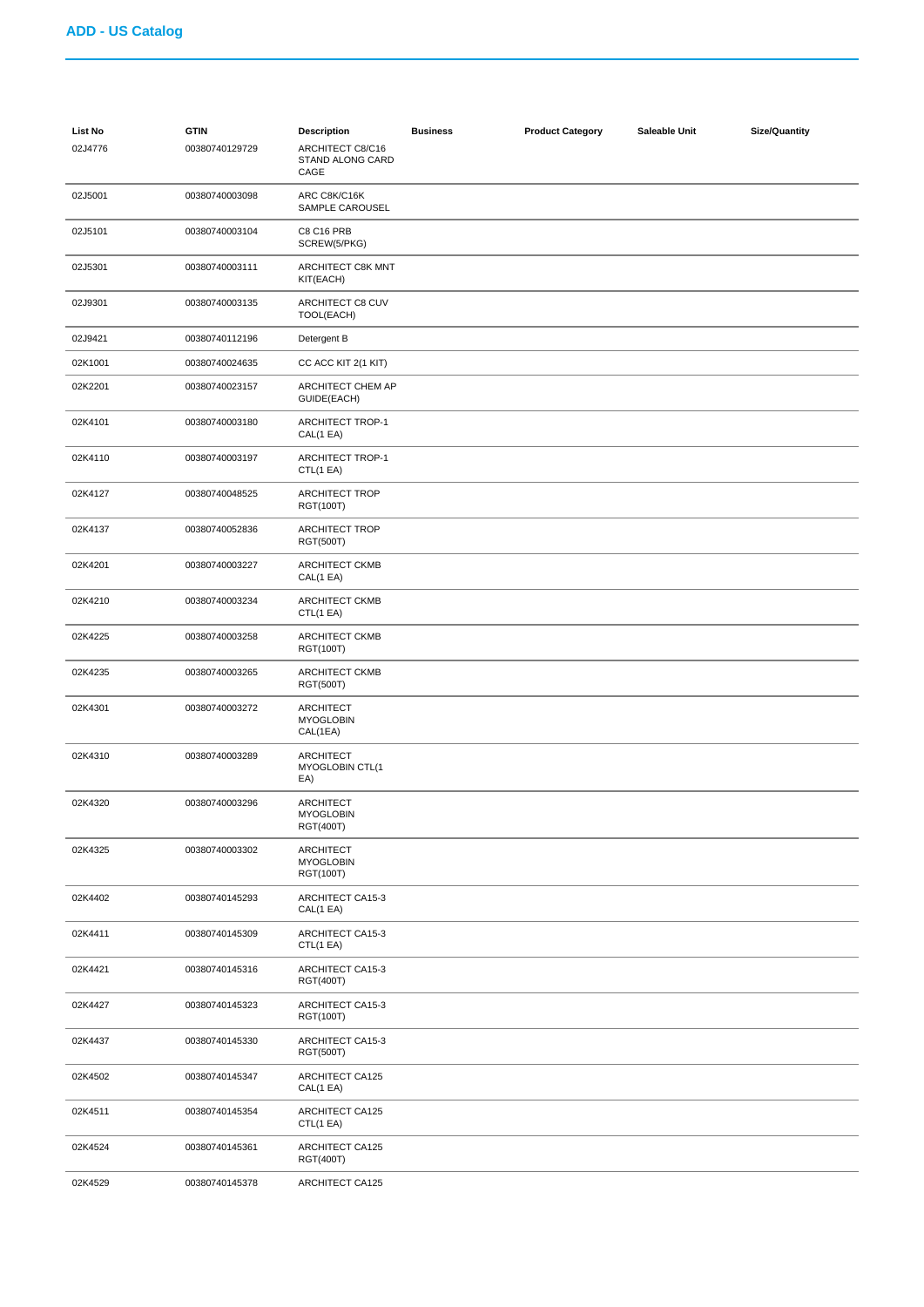| <b>List No</b> | <b>GTIN</b>    | <b>Description</b><br>RGT(100T)                                   | <b>Business</b> | <b>Product Category</b> | Saleable Unit | <b>Size/Quantity</b> |
|----------------|----------------|-------------------------------------------------------------------|-----------------|-------------------------|---------------|----------------------|
| 02K4539        | 00380740145385 | <b>ARCHITECT CA125</b><br>RGT(500T)                               |                 |                         |               |                      |
| 02K4601        | 00380740003418 | ARCHITECT ANTI-TG<br>CAL(6x4ML)                                   |                 |                         |               |                      |
| 02K4610        | 00380740003425 | ARCHITECT ANTI-TG<br>CTL(2x4ML)                                   |                 |                         |               |                      |
| 02K4620        | 00380740003432 | ARCHITECT ANTI-TG<br>400T(400T)                                   |                 |                         |               |                      |
| 02K4625        | 00380740003449 | ARCHITECT ANTI-TG<br>100T(100T)                                   |                 |                         |               |                      |
| 02K4701        | 00380740003456 | ARCHITECT ANTI-TPO<br>CAL(6X4ML)                                  |                 |                         |               |                      |
| 02K4710        | 00380740003463 | ARCHITECT ANTI-TPO<br>CTRL(2X4ML)                                 |                 |                         |               |                      |
| 02K4727        | 00380740048327 | ARCHITECT ANTI-TPO<br>US(100T)                                    |                 |                         |               |                      |
| 02K4801        | 00380740003494 | ARCHITECT TUPTAKE<br>CAL(EA)                                      |                 |                         |               |                      |
| 02K4810        | 00380740003500 | ARCHITECT TUPTAKE<br>CTL(EA)                                      |                 |                         |               |                      |
| 02K4820        | 00380740042523 | ARCHITECT TUPTAKE<br>RGT(400T)                                    |                 |                         |               |                      |
| 02K4825        | 00380740003517 | ARCHITECT TUPTAKE<br>RGT(100T)                                    |                 |                         |               |                      |
| 02K9103        | 00380740145392 | ARCHITECT CA19-9XR<br>CAL(6X4 ML)                                 |                 |                         |               |                      |
| 02K9112        | 00380740145408 | ARCHITECT CA19-9XR<br>CTRL(3X8 ML)                                |                 |                         |               |                      |
| 02K9133        | 00380740137304 | ARC CA19-9XR 100T                                                 |                 |                         |               |                      |
| 02K9305        | 00380740119102 | <b>ARCHITECT</b><br><b>BARCODE SCANNER</b><br><b>USER'S GUIDE</b> |                 |                         |               |                      |
| 02K9803        | 00380740119393 | <b>CC MICROALB</b><br>CAL(5X2ML)                                  |                 |                         |               |                      |
| 02K9811        | 00380740119409 | <b>CC MICROALB</b><br>CTL(4X2ML)                                  |                 |                         |               |                      |
| 02K9821        | 00380740119416 | CC MICROALB RGT<br><b>500 TEST</b>                                |                 |                         |               |                      |
| 02P1301        | 00380740003708 | ARC TESTO II CAL(EA)                                              |                 |                         |               |                      |
| 02P1310        | 00380740003715 | ARC TESTO II CTL(EA)                                              |                 |                         |               |                      |
| 02P1327        | 00380740099473 | ARC TESTO II RGT<br>(100T)                                        |                 |                         |               |                      |
| 02P2401        | 00380740003746 | ARCHITECT C4 PROC<br>MOD(EA)                                      |                 |                         |               |                      |
| 02P2440        | 00380740003753 | ARCHITECT C4000<br>INTGR(EACH)                                    |                 |                         |               |                      |
| 02P3211        | 00380740003814 | CONC ICT DILUENT(1<br>KIT)                                        |                 |                         |               |                      |
| 02P3250        | 00380740003821 | CONC ICT DILUENT(1<br>KIT)                                        |                 |                         |               |                      |
| 02P3601        | 00380740003876 | <b>ARCHITECT HIV</b><br>COMBO CAL(1X4ML)                          |                 |                         |               |                      |
| 02P3610        | 00380740003883 | <b>ARCHITECT HIV</b><br>COMBO CTL(5X8ML)                          |                 |                         |               |                      |
| 02P3625        | 00380740003890 | <b>ARCHITECT HIV</b><br>COMBO100T(100T)                           |                 |                         |               |                      |
| 02P3635        | 00380740003906 | <b>ARCHITECT HIV</b>                                              |                 |                         |               |                      |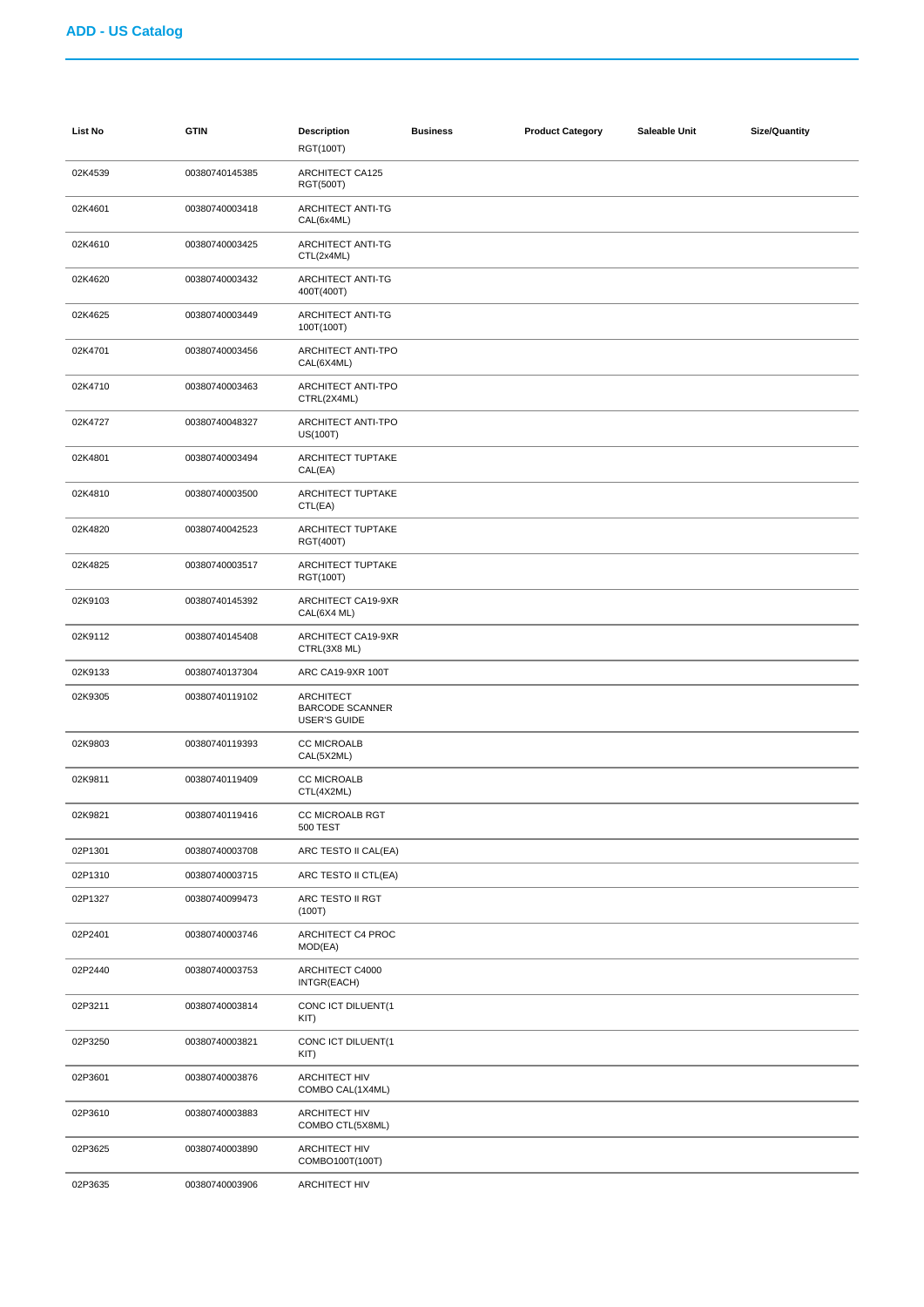| List No | <b>GTIN</b>    | <b>Description</b><br>COMBO500T(500T)                                   | <b>Business</b> | <b>Product Category</b> | Saleable Unit | <b>Size/Quantity</b> |
|---------|----------------|-------------------------------------------------------------------------|-----------------|-------------------------|---------------|----------------------|
| 02P3801 | 00380740022747 | ALINK HDWR<br>KIT(EACH)                                                 |                 |                         |               |                      |
| 02P4001 | 00380740003913 | <b>ARCHITECT LH</b><br>CALIBRATOR(6X4ML)                                |                 |                         |               |                      |
| 02P4025 | 00380740003920 | <b>ARCHITECT LH</b><br>REAGENT(100T)                                    |                 |                         |               |                      |
| 02P4035 | 00380740003937 | <b>ARCHITECT LH</b><br>REAGENT(500T)                                    |                 |                         |               |                      |
| 02P4101 | 00380740026394 | <b>MILPOR GV</b><br>FILTER(1X50)                                        |                 |                         |               |                      |
| 02P4319 | 00380740152369 | MILLIPAK EXPRESS<br>40 FIL                                              |                 |                         |               |                      |
| 02P4321 | 00380740118204 | <b>MEDICA</b><br>15R/DOCKING<br><b>VESSEL</b>                           |                 |                         |               |                      |
| 02P4322 | 00380740118211 | MEDICA 15R/40 L<br><b>TANK</b>                                          |                 |                         |               |                      |
| 02P4323 | 00380740118228 | 2 X MEDICA15R/75                                                        |                 |                         |               |                      |
| 02P4324 | 00380740118235 | MEDICA 15R/75 L T                                                       |                 |                         |               |                      |
| 02P4325 | 00380740118242 | MEDICAPRO 30                                                            |                 |                         |               |                      |
| 02P4326 | 00380740118259 | MEDICAPRO 30 W/<br><b>DEGASSER</b>                                      |                 |                         |               |                      |
| 02P4327 | 00380740118266 | 2 X MEDICAPRO 30                                                        |                 |                         |               |                      |
| 02P4328 | 00380740118273 | 2 X MEDICAPRO 30<br>W/DEGASSER                                          |                 |                         |               |                      |
| 02P4329 | 00380740118280 | MEDICAPRO 60                                                            |                 |                         |               |                      |
| 02P4331 | 00380740118297 | MEDICAPRO 60<br>W/DEGASSER                                              |                 |                         |               |                      |
| 02P4332 | 00380740118303 | 2 X MEDICAPRO 60                                                        |                 |                         |               |                      |
| 02P4333 | 00380740118310 | 2X MEDICAPRO 60<br>W/DEGASSER                                           |                 |                         |               |                      |
| 02P4334 | 00380740118327 | MEDICAPRO 120                                                           |                 |                         |               |                      |
| 02P4335 | 00380740118334 | MEDICAPRO 120<br>W/DEGASSER                                             |                 |                         |               |                      |
| 02P4336 | 00380740118341 | 2 X MEDICAPRO 120                                                       |                 |                         |               |                      |
| 02P4337 | 00380740118358 | 2 X MEDICAPRO120<br>W/DEGASSE                                           |                 |                         |               |                      |
| 02P4338 | 00380740118365 | MEDICA R 200                                                            |                 |                         |               |                      |
| 02P4339 | 00380740118372 | MEDICA R 200 HO                                                         |                 |                         |               |                      |
| 02P4341 | 00380740118389 | REMOTE TRAVEL                                                           |                 |                         |               |                      |
| 02P4342 | 00380740118396 | <b>BACKWASHABLE</b><br>MULTIMEDIA FILTER<br>& INSTALL                   |                 |                         |               |                      |
| 02P4343 | 00380740118402 | <b>BACKWASHABL</b><br><b>MULTIMEDIA FILTR &amp;</b><br><b>INSTALL 2</b> |                 |                         |               |                      |
| 02P4344 | 00380740118419 | BOOSTER PUMP AND<br><b>INSTALLATION</b>                                 | $\mathbf 0$     | $\pmb{0}$               | $\pmb{0}$     |                      |
| 02P4345 | 00380740118426 | <b>DEGASSER FOR</b><br>MEDICA 15R AND<br><b>INSTALLATION</b>            |                 |                         |               |                      |
| 02P4346 | 00380740118433 | <b>HYGIENIC SAMPLE</b><br><b>PORTS</b>                                  |                 |                         |               |                      |
| 02P4347 | 00380740118440 | <b>SET OF CASTORS</b><br>FOR THE MEDICAPRO                              |                 |                         |               |                      |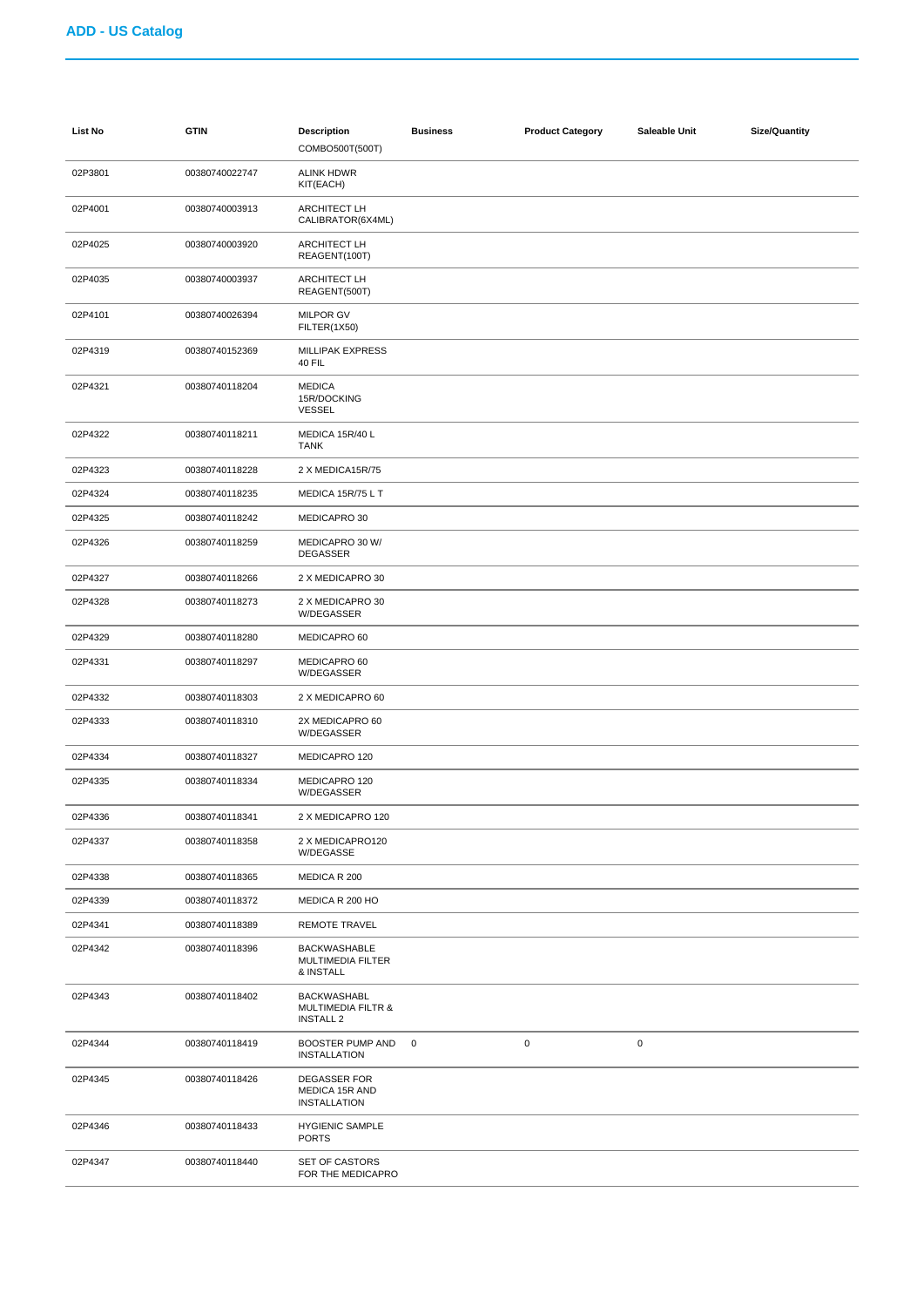| List No<br>02P4348 | <b>GTIN</b><br>00380740152567 | <b>Description</b><br>(2) MEDICA 15R (2)75<br>L | <b>Business</b><br>0 | <b>Product Category</b><br>0 | Saleable Unit<br>$\pmb{0}$ | <b>Size/Quantity</b> |
|--------------------|-------------------------------|-------------------------------------------------|----------------------|------------------------------|----------------------------|----------------------|
| 02P4349            | 00380740152574                | MEDICAPRO 60 EDI                                | $\mathbf 0$          | $\pmb{0}$                    | $\pmb{0}$                  |                      |
| 02P4351            | 00380740152581                | (2) MEDICAPRO 60<br>EDI                         |                      |                              |                            |                      |
| 02P4352            | 00380740152598                | MEDICAPRO 120 EDI                               |                      |                              |                            |                      |
| 02P4353            | 00380740152604                | (2) MEDICAPRO 120<br>EDI                        | $\mathsf 0$          | $\pmb{0}$                    | $\pmb{0}$                  |                      |
| 02P4354            | 00380740152611                | CART                                            |                      |                              |                            |                      |
| 02P4355            | 00380740152390                | PRE-PACK FITTINGS<br>KIT                        | $\mathbf 0$          | $\pmb{0}$                    | $\pmb{0}$                  |                      |
| 02P4358            | 00380740152376                | <b>BIOPAK CLINICAL</b>                          | $\mathbf 0$          | $\pmb{0}$                    | $\pmb{0}$                  |                      |
| 02P4359            | 00380740152383                | <b>DISTRIBUTION</b><br><b>MANIFOLD A</b>        |                      |                              |                            |                      |
| 02P4361            | 00380740152628                | AFS 10E 60L                                     | $\mathsf 0$          | $\pmb{0}$                    | $\mathsf 0$                |                      |
| 02P4362            | 00380740152635                | AFS 15E 60L                                     |                      |                              |                            |                      |
| 02P4363            | 00380740152642                | AFS 40E SYSTEM<br>120V 60                       |                      |                              |                            |                      |
| 02P4364            | 00380740152659                | AFS 80E SYSTEM<br>120V 60 Hz                    |                      |                              |                            |                      |
| 02P4365            | 00380740152468                | AFS 120E SYSTEM<br>120V 60                      | $\mathsf 0$          | $\pmb{0}$                    | $\mathsf 0$                |                      |
| 02P4366            | 00380740152475                | AFS 150E SYSTEM<br>120V 60                      | $\mathbf 0$          | $\pmb{0}$                    | $\mathbf 0$                |                      |
| 02P4367            | 00380740152482                | AFS 40E SYSTEM<br>120V 60                       | $\mathsf 0$          | $\pmb{0}$                    | $\mathsf 0$                |                      |
| 02P4368            | 00380740152499                | AFS 40E SYSTEM<br>120V 60                       | $\mathsf 0$          | $\pmb{0}$                    | $\pmb{0}$                  |                      |
| 02P4369            | 00380740152505                | AFS 80E SYSTEM<br>120V 60                       | $\mathbf 0$          | $\pmb{0}$                    | $\mathsf 0$                |                      |
| 02P4371            | 00380740152512                | AFS 80E SYSTEM<br>120V 60                       | $\mathsf 0$          | $\pmb{0}$                    | $\mathsf 0$                |                      |
| 02P4372            | 00380740152529                | AFS 120E SYSTEM<br>120V 60                      | $\mathsf 0$          | $\pmb{0}$                    | $\mathsf 0$                |                      |
| 02P4373            | 00380740152536                | AFS 150E SYSTEM<br>120V 60                      | $\mathbf 0$          | $\mathbf 0$                  | $\mathbf 0$                |                      |
| 02P4374            | 00380740152543                | ELIX 15 ESSENTIAL                               | 0                    | $\mathbf 0$                  | $\pmb{0}$                  |                      |
| 02P4375            | 00380740152550                | AFS 15E                                         | $\mathbf 0$          | $\pmb{0}$                    | $\pmb{0}$                  |                      |
| 02P4376            | 00380740152253                | PROGARD XL-S QTY 1 0                            |                      | $\pmb{0}$                    | $\mathbf 0$                |                      |
| 02P4377            | 00380740152260                | PROGARD XL-S QTY 2 0                            |                      | $\pmb{0}$                    | $\mathbf 0$                |                      |
| 02P4378            | 00380740152277                | PROGARD XL QTY 1                                | $\mathbf 0$          | $\pmb{0}$                    | $\pmb{0}$                  |                      |
| 02P4379            | 00380740152284                | PROGARDr XL QTY 2                               | $\mathbf 0$          | $\pmb{0}$                    | $\mathsf 0$                |                      |
| 02P4380            | 00380740085391                | C16000 DUAL<br>WTR(EA)                          |                      |                              |                            |                      |
| 02P4381            | 00380740152291                | Q-GARD XL-4LPM                                  | $\mathbf 0$          | $\pmb{0}$                    | $\pmb{0}$                  |                      |
| 02P4382            | 00380740152307                | OPTICAP XL FILTER<br>FOR A                      |                      |                              |                            |                      |
| 02P4383            | 00380740152314                | <b>VENT FILTER TANK</b><br>75-150               | $\pmb{0}$            | $\pmb{0}$                    | $\mathsf 0$                |                      |
| 02P4384            | 00380740152321                | XL FEED PRESSURE<br><b>REGULA</b>               | $\mathbf 0$          | $\mathbf 0$                  | $\pmb{0}$                  |                      |
| 02P4385            | 00380740152338                | WATER SENSOR FOR<br><b>XL SYS</b>               | $\mathbf 0$          | $\pmb{0}$                    | $\mathbf 0$                |                      |
| 02P4386            | 00380740152345                | UF PRETREATMENT<br>UNIT 3/                      | $\pmb{0}$            | $\pmb{0}$                    | $\pmb{0}$                  |                      |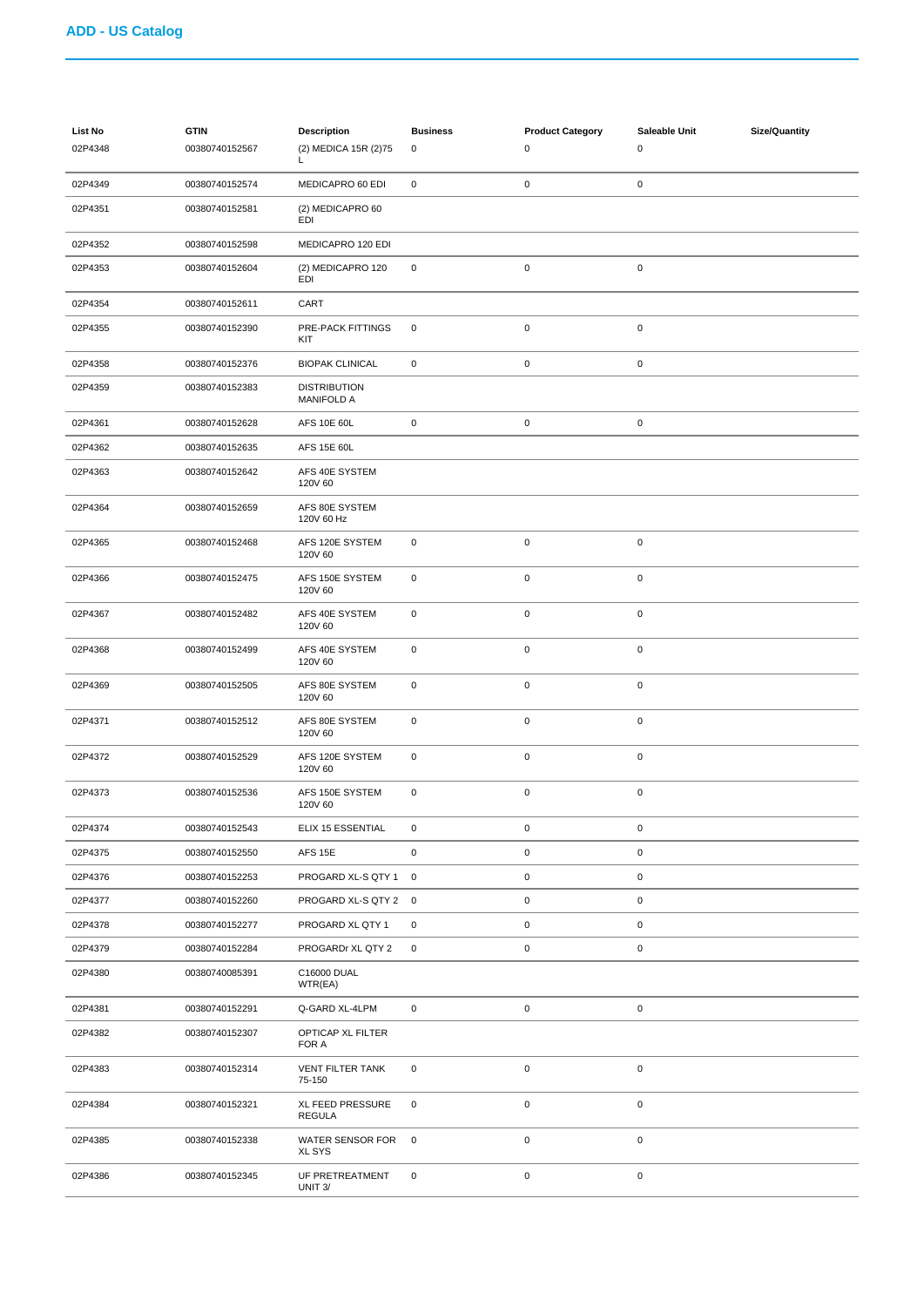| <b>List No</b> | <b>GTIN</b>    | <b>Description</b>                       | <b>Business</b> | <b>Product Category</b> | Saleable Unit | <b>Size/Quantity</b> |
|----------------|----------------|------------------------------------------|-----------------|-------------------------|---------------|----------------------|
| 02P4387        | 00380740152154 | <b>INSTALLATION KIT</b><br>FOR UF        | $\pmb{0}$       | $\pmb{0}$               | $\pmb{0}$     |                      |
| 02P4388        | 00380740152161 | <b>WATER SYSTEM</b><br><b>WALL MOUNT</b> | $\pmb{0}$       | $\mathbf 0$             | $\pmb{0}$     |                      |
| 02P4389        | 00380740152178 | TEE Y SHAPE 3X6T<br><b>PKR</b>           | 0               | $\pmb{0}$               | $\pmb{0}$     |                      |
| 02P4391        | 00380740152185 | TANK LEVEL DISPLAY<br>CABL               | $\mathbf 0$     | $\mathbf 0$             | 0             |                      |
| 02P4392        | 00380740152192 | <b>MILLI TRAK</b>                        | 0               | $\pmb{0}$               | $\pmb{0}$     |                      |
| 02P4393        | 00380740152208 | Q-GARD A2                                | 0               | $\pmb{0}$               | 0             |                      |
| 02P4394        | 00380740152215 | STAND-ALONE LEAK<br>DETECT               | $\pmb{0}$       | $\pmb{0}$               | 0             |                      |
| 02P4396        | 00380740152222 | STAND ALONE LEAK<br>DETECT               | 0               | $\pmb{0}$               | $\pmb{0}$     |                      |
| 02P4397        | 00380740152239 | LOOP DROP KIT                            |                 |                         |               |                      |
| 02P4398        | 00380740152246 | <b>MANUAL PURE</b><br>WATER DELIV        |                 |                         |               |                      |
| 02P4399        | 00380740152352 | REMOTE ALARM BOX<br>LARGE2               | 0               | $\pmb{0}$               | 0             |                      |
| 02P4440        | 00380740053963 | CD1700/1800 PWR<br>S(EA)                 |                 |                         |               |                      |
| 02P4450        | 00380740057503 | CD3000/RUBY PS(EA)                       |                 |                         |               |                      |
| 02P4460        | 00380740060541 | SAPPHIRE POWER<br>SY(EA)                 |                 |                         |               |                      |
| 02P4470        | 00380740063467 | <b>EMERALD POWER</b><br>SYS(EA)          |                 |                         |               |                      |
| 02P4621        | 00380740094317 | ARC (220V) UPS(EA)                       |                 |                         |               |                      |
| 02P4630        | 00380740049607 | ARCHITECT I1000<br>UPS(EA)               |                 |                         |               |                      |
| 02P4640        | 00380740053970 | CD1700/1800 UPS(EA)                      |                 |                         |               |                      |
| 02P4651        | 00380740152406 | CELL DYN RUBY UPS                        |                 |                         |               |                      |
| 02P4670        | 00380740063566 | SAPPHIRE UPS(EA)                         |                 |                         |               |                      |
| 02P4671        | 00380740152413 | <b>CELL DYNE</b><br>SAPPHIRE UPS         |                 |                         |               |                      |
| 02P4680        | 00380740065126 | EMERALD UPS(EA)                          |                 |                         |               |                      |
| 02P4690        | 00380740067694 | 11000SR 220V<br>UPS(EA)                  |                 |                         |               |                      |
| 02P4692        | 00380740152420 | A3600 TRACK UPS                          |                 |                         |               |                      |
| 02P4693        | 00380740068080 | ARCHITECT C4<br>220VAC UPS(EA)           |                 |                         |               |                      |
| 02P4694        | 00380740152437 | ARCH c4000 UPS                           |                 |                         |               |                      |
| 02P4697        | 00380740117245 | 11000 UPS SYNERGY<br>Ш                   |                 |                         |               |                      |
| 02P4781        | 00380740105242 | A3600 10KVA Singl                        |                 |                         |               |                      |
| 02P4782        | 00380740105259 | A3600 10KVA Dual                         |                 |                         |               |                      |
| 02P4783        | 00380740105266 | A3600 20KVA SINGL                        |                 |                         |               |                      |
| 02P4784        | 00380740105273 | A3600 20KVA DUAL                         |                 |                         |               |                      |
| 02P4785        | 00380740105280 | A3600 30KVA SINGL                        |                 |                         |               |                      |
| 02P4786        | 00380740105297 | A3600 30KVA DUAL                         |                 |                         |               |                      |
| 02P4787        | 00380740105303 | A3600 40KVA SINGL                        |                 |                         |               |                      |
| 02P4788        | 00380740105310 | A3600 40KVA DUAL                         |                 |                         |               |                      |
| 02P4901        | 00380740003944 | ARC METHO CAL                            |                 |                         |               |                      |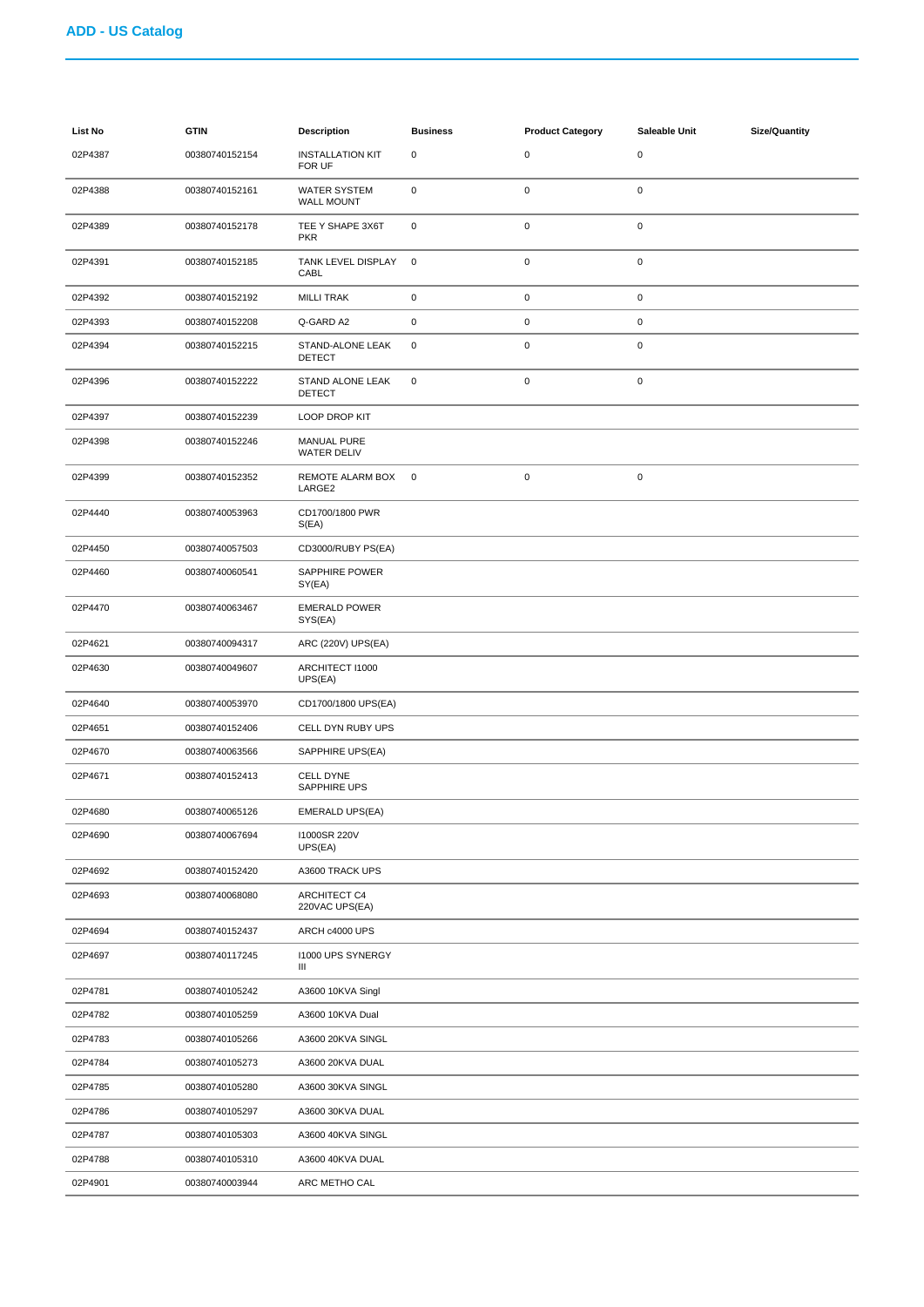| <b>List No</b><br>02P4910 | <b>GTIN</b><br>00380740003951 | <b>Description</b><br>ARC METHO CTL | <b>Business</b> | <b>Product Category</b> | Saleable Unit | <b>Size/Quantity</b> |
|---------------------------|-------------------------------|-------------------------------------|-----------------|-------------------------|---------------|----------------------|
| 02P4915                   | 00380740114701                | ARC METHO CTL XR                    |                 |                         |               |                      |
| 02P4925                   | 00380740003968                | ARC METHO RGT<br>100T               |                 |                         |               |                      |
| 02P5001                   | 00380740101824                | <b>SNTZTN TBLTS EPA</b>             |                 |                         |               |                      |
| 02P5002                   | 00380740101831                | STARTPAK1 W/O                       |                 |                         |               |                      |
| 02P5003                   | 00380740101848                | VLV 1/4F-1/4M                       |                 |                         |               |                      |
| 02P5004                   | 00380740101855                | PRPCK L3 PRE-SYS                    |                 |                         |               |                      |
| 02P5006                   | 00380740101879                | PROGARD TS2 W/O                     |                 |                         |               |                      |
| 02P5007                   | 00380740101886                | 1 FNPT BRSS PRSS                    |                 |                         |               |                      |
| 02P5010                   | 00380740038274                | PLATFORM ELIX<br>CAR(EA)            |                 |                         |               |                      |
| 02P5011                   | 00380740085407                | ASM TANK UV(EA)                     |                 |                         |               |                      |
| 02P5012                   | 00380740085414                | ESP VAL 8MM<br>TUBNG(EA)            |                 |                         |               |                      |
| 02P5013                   | 00380740040239                | ESP VAL<br>1/2NPTFF(EA)             |                 |                         |               |                      |
| 02P5014                   | 00380740096731                | <b>QGARD TL POLISH</b>              |                 |                         |               |                      |
| 02P5015                   | 00380740096748                | 3/4" BLK PAN SDS                    |                 |                         |               |                      |
| 02P5016                   | 00380740096755                | 3/4 BLK PAN SM CT                   |                 |                         |               |                      |
| 02P5017                   | 00380740096762                | 3/4 BLK PAN LG CT                   |                 |                         |               |                      |
| 02P5018                   | 00380740096779                | AUTO SAN MOD KIT                    |                 |                         |               |                      |
| 02P5021                   | 00380740096793                | ANALYZER FITS KIT                   |                 |                         |               |                      |
| 02P5022                   | 00380740096809                | MM SND FILT 1 CU                    |                 |                         |               |                      |
| 02P5025                   | 00380740096830                | DURA 0.2UM 10" FL                   |                 |                         |               |                      |
| 02P5026                   | 00380740096847                | DURA 0.2UM 20" FL                   |                 |                         |               |                      |
| 02P5027                   | 00380740096854                | VNT FLTR/C02 TRAP                   |                 |                         |               |                      |
| 02P5036                   | 00380740101923                | STND-ALN LK DTCT                    |                 |                         |               |                      |
| 02P5037                   | 00380740101930                | RMT AL BOX ELIX                     |                 |                         |               |                      |
| 02P5038                   | 00380740101947                | 350 LTR TNK SDS                     |                 |                         |               |                      |
| 02P5039                   | 00380740101954                | 350 LTR TNK+RELAY                   |                 |                         |               |                      |
| 02P5041                   | 00380740101961                | 200 LTR TNK+RELAY                   |                 |                         |               |                      |
| 02P5042                   | 00380740101978                | WALL MNTING BRCKT                   |                 |                         |               |                      |
| 02P5043                   | 00380740101985                | WALL MNTING BRCKT                   |                 |                         |               |                      |
| 02P5044                   | 00380740101992                | WTR SNSR WITH CBL                   |                 |                         |               |                      |
| 02P5045                   | 00380740102005                | WTR SNSR WITH CBL                   |                 |                         |               |                      |
| 02P5046                   | 00380740102012                | LEAK DTCTR KIT NA                   |                 |                         |               |                      |
| 02P5047                   | 00380740102029                | PE TNK MLLPK FLTR                   |                 |                         |               |                      |
| 02P5048                   | 00380740102036                | 60L PE RESERVOIR                    |                 |                         |               |                      |
| 02P5049                   | 00380740102043                | 100L PE RESERVOIR                   |                 |                         |               |                      |
| 02P5051                   | 00380740102050                | PRPK L WALL BRCKT                   |                 |                         |               |                      |
| 02P5052                   | 00380740102067                | WALL MNTING BRCKT                   |                 |                         |               |                      |
| 02P5053                   | 00380740102074                | <b>GRD WLL MT BRCKT</b>             |                 |                         |               |                      |
| 02P5054                   | 00380740102081                | PRSSR GG 0-100PSI                   |                 |                         |               |                      |
| 02P5055                   | 00380740102098                | GRD 1/4 NPTF DRN                    |                 |                         |               |                      |
| 02P5056                   | 00380740102104                | GRD 3/4-1/4 VENT                    |                 |                         |               |                      |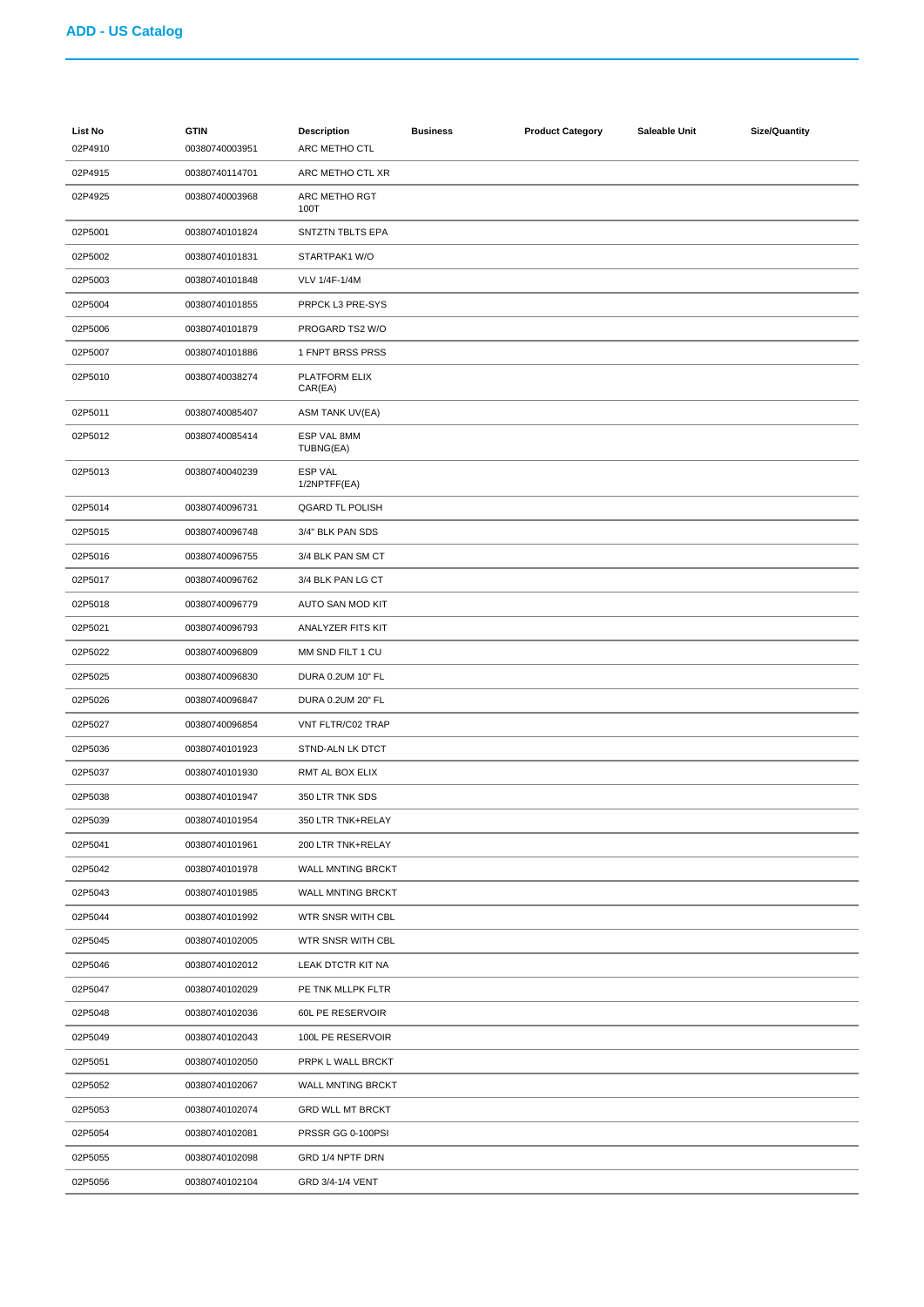| <b>List No</b> | <b>GTIN</b>    | <b>Description</b>                             | <b>Business</b> | <b>Product Category</b> | Saleable Unit | Size/Quantity |
|----------------|----------------|------------------------------------------------|-----------------|-------------------------|---------------|---------------|
| 02P5057        | 00380740102111 | PR CNT PI/FIT/VLV                              |                 |                         |               |               |
| 02P5058        | 00380740102128 | PCK SP E-BY-PASS                               |                 |                         |               |               |
| 02P5059        | 00380740102135 | PRESS REG W/GGE                                |                 |                         |               |               |
| 02P5061        | 00380740102142 | <b>WATER DETECTOR</b>                          |                 |                         |               |               |
| 02P5062        | 00380740102159 | ELIX-L WALL BRCK                               |                 |                         |               |               |
| 02P5063        | 00380740102166 | ELIX-L Q-GARD KIT                              |                 |                         |               |               |
| 02P5066        | 00380740102173 | BPR DN-20, 3/4"F                               |                 |                         |               |               |
| 02P5067        | 00380740102180 | SW BOX DPLX SYS                                |                 |                         |               |               |
| 02P5068        | 00380740102197 | E-BY-PASS KIT                                  |                 |                         |               |               |
| 02P5069        | 00380740102203 | LOW FLOW DISTRBTN                              |                 |                         |               |               |
| 02P5070        | 00380740063382 | AFS CART(EA)                                   |                 |                         |               |               |
| 02P5071        | 00380740102210 | <b>MED FLOW DISTRBTN</b>                       |                 |                         |               |               |
| 02P5078        | 00380740102241 | EM BACKUP KT AFS                               |                 |                         |               |               |
| 02P5079        | 00380740102340 | AUTO SAN MODULE                                |                 |                         |               |               |
| 02P5080        | 00380740065188 | <b>MULTI SAND</b><br>FILTER(EA)                |                 |                         |               |               |
| 02P5081        | 00380740102258 | RO BLDDR TNK 3-GA                              |                 |                         |               |               |
| 02P5082        | 00380740102265 | CLINICAL INSTALL                               |                 |                         |               |               |
| 02P5083        | 00380740102272 | STE CCTN LRG SYS                               |                 |                         |               |               |
| 02P5084        | 00380740102289 | SIN P CLIN DSTR                                |                 |                         |               |               |
| 02P5085        | 00380740102296 | DPLX PMP CLN DSTR                              |                 |                         |               |               |
| 02P5086        | 00380740102302 | <b>VENDORED ITEM</b>                           |                 |                         |               |               |
| 02P5087        | 00380740102319 | 2X ELIX FRAME                                  |                 |                         |               |               |
| 02P5088        | 00380740102326 | CS SKD ASBLY SRV                               |                 |                         |               |               |
| 02P5089        | 00380740129057 | i1000 Synergy UPS<br>high volitage(220V)       |                 |                         |               |               |
| 02P5090        | 00380740129064 | i1000 Synergy UPS<br>high volitage(110V)       |                 |                         |               |               |
| 02P5301        |                | INV MGR 2-DIRECT<br>CEILING BNDLE (POE)        |                 |                         |               |               |
| 02P5302        |                | <b>INV MGR 1-DIRECT</b><br>CEILING BNDLE (POE) |                 |                         |               |               |
| 02P5303        |                | INV MGR X-PORTAL<br>PAIR (POE)                 |                 |                         |               |               |
| 02P5304        |                | INV MGR STRIP PORT<br>PAIR (POE)               |                 |                         |               |               |
| 02P5307        |                | INV MGR 2-DIRECT<br>CEILING BNDLE (AC)         |                 |                         |               |               |
| 02P5308        |                | INV MGR 1-DIRECT<br>CEILING BNDLE (AC)         |                 |                         |               |               |
| 02P5309        |                | INV MGR X-PORTAL<br>PAIR (AC)                  |                 |                         |               |               |
| 02P5321        |                | INV MGR STRIP PORT<br>PAIR (AC)                |                 |                         |               |               |
| 02P5322        |                | INV MGR THIN PORT<br>PAIR (AC)                 |                 |                         |               |               |
| 02P5323        | 00380740116330 | INV MGR HANDHELD<br><b>BUNDLE</b>              |                 |                         |               |               |
| 02P5324        |                | INV MGR OPTICAL<br><b>SENSOR</b>               |                 |                         |               |               |
| 02P5326        | 00380740116361 | <b>INV MANAGER</b><br>SOLUTION                 |                 |                         |               |               |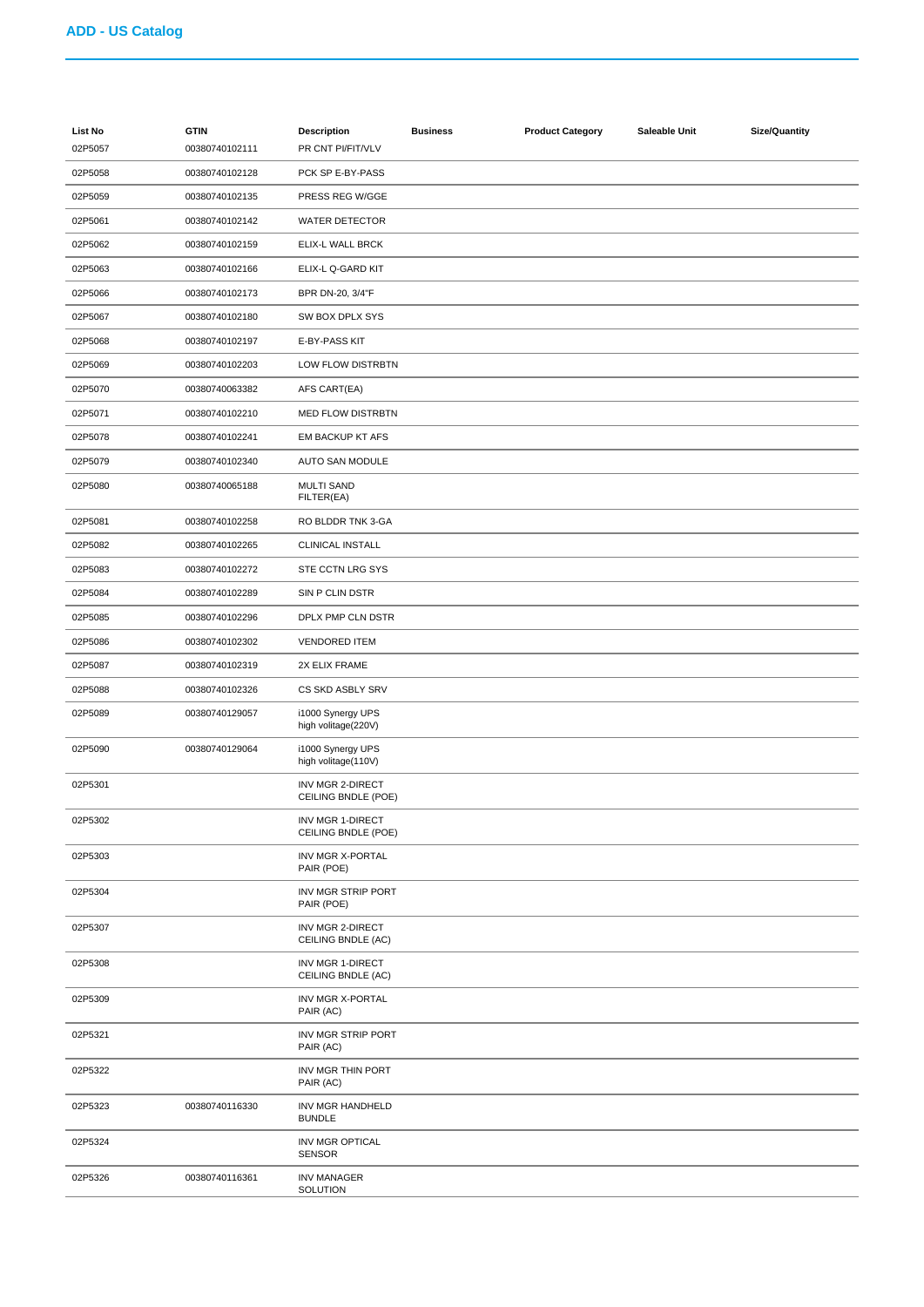| List No | <b>GTIN</b>    | <b>Description</b>                             | <b>Business</b> | <b>Product Category</b> | Saleable Unit | Size/Quantity |
|---------|----------------|------------------------------------------------|-----------------|-------------------------|---------------|---------------|
| 02P5327 | 00380740116378 | INV MGR SOLUTION<br>ADD ON                     |                 |                         |               |               |
| 02P5401 | 00380740003975 | ARCHITECT HE4<br>CAL(6X4ML)                    |                 |                         |               |               |
| 02P5410 | 00380740003982 | ARCHITECT HE4<br>CTL(3X8ML)                    |                 |                         |               |               |
| 02P5427 | 00380740048433 | <b>ARCHITECT HE4</b><br>RGT(1X100)             |                 |                         |               |               |
| 02P6901 | 00380740004057 | ARCHITECT C4 MNT<br>KIT(EA)                    |                 |                         |               |               |
| 02P7101 | 00380740004064 | ARCHITECT I1SR INT<br>CVR(EA)                  |                 |                         |               |               |
| 02P7201 | 00380740004071 | ARCHITECT C4I1SR<br>RSH KT(EA)                 |                 |                         |               |               |
| 02P7302 | 00380740129750 | ARCHITECT C4000<br><b>ACCESSORY KIT 2</b>      |                 |                         |               |               |
| 02P7401 | 00380740004095 | ARCHITECT SCC<br><b>ARTC ARM(EA)</b>           |                 |                         |               | 0.0000        |
| 02P7402 | 00380740094065 | ARC SCC ARTC<br>ARM(EA)                        |                 |                         |               |               |
| 02P7501 | 00380740004101 | ARCHITECT C4 CUVT<br>SEG(EA)                   |                 |                         |               |               |
| 02P7601 | 00380740004118 | ARCHITECT C4 RGT<br>PR TB(EA)                  |                 |                         |               |               |
| 02P7701 | 00380740004125 | ARCHITECT C4 SMPL<br>PR TB(EA)                 |                 |                         |               |               |
| 02P7801 | 00380740004132 | ARCHITECT C4 CAR<br>SMP WS(EA)                 |                 |                         |               |               |
| 02P7901 | 00380740004149 | ARCHITECT C4 SM<br>CTG IN(EA)                  |                 |                         |               |               |
| 02P8001 | 00380740004156 | ARCHITECT C4 LG<br>CTG IN(EA)                  |                 |                         |               |               |
| 02P8101 | 00380740004163 | ARCHITECT C4 SM<br>CTG OU(EA)                  |                 |                         |               |               |
| 02P8201 | 00380740004170 | ARCHITECT C4 SM<br>CTG IT(EA)                  |                 |                         |               |               |
| 02P8301 | 00380740004187 | ARCHITECT C4 LG<br>CTG OT(EA)                  |                 |                         |               |               |
| 02P8401 | 00380740004194 | <b>ARCHITECT C4 LG</b><br>CTG OUT(EA)          |                 |                         |               |               |
| 02P8601 | 00380740004217 | ARCHITECT C4 CV<br>ALN TL(EA)                  |                 |                         |               |               |
| 02R0305 | 00380740118518 | A3600 SYSMEX<br><b>HST/XN RETURN</b><br>LANE A |                 |                         |               |               |
| 02R0306 | 00380740118525 | A3600 SYSMEX<br>HST/XN RETURN<br>LANE B        |                 |                         |               |               |
| 02R0307 | 00380740118532 | A3600 SYSMEX<br><b>HST/XN RETURN</b><br>LANE C |                 |                         |               |               |
| 02R0308 | 00380740118549 | A3600 SYSMEX<br>HST/XN RETURN<br>LANE D        |                 |                         |               |               |
| 02R0309 | 00380740118556 | A3600 SYSMEX<br><b>HST/XN RETURN</b><br>LANE E |                 |                         |               |               |
| 02R0310 | 00380740118563 | A3600 SYSMEX<br><b>HST/XN RETURN</b><br>LANE F |                 |                         |               |               |
| 02R0311 | 00380740118570 | A3600 SYSMEX                                   |                 |                         |               |               |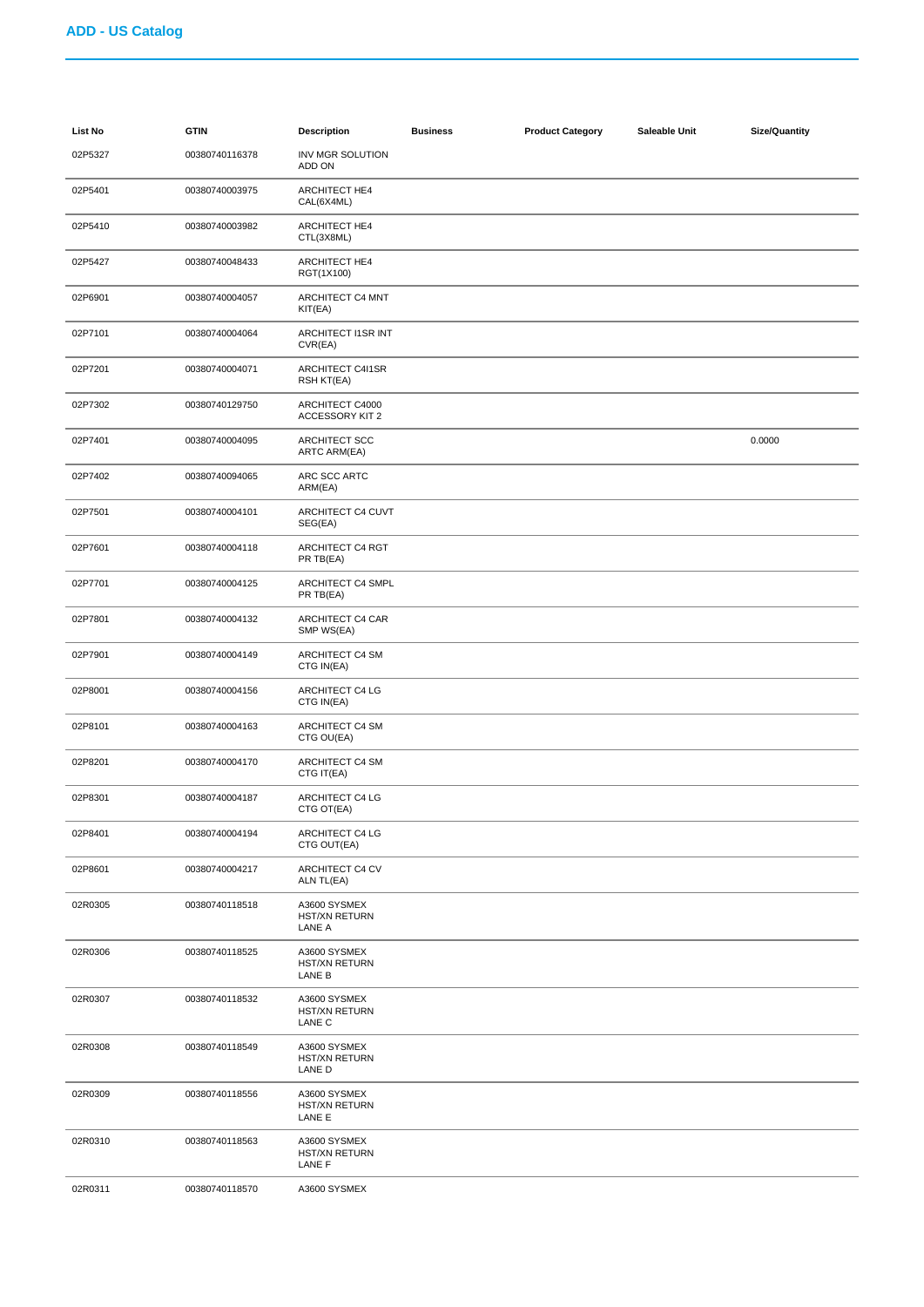| <b>List No</b> | <b>GTIN</b>    | <b>Description</b><br><b>HST/XN RETURN</b><br>LANE G | <b>Business</b> | <b>Product Category</b> | Saleable Unit | <b>Size/Quantity</b> |
|----------------|----------------|------------------------------------------------------|-----------------|-------------------------|---------------|----------------------|
| 02R0312        | 00380740118587 | A3600 SYSMEX<br><b>HST/XN RETURN</b><br>LANE H       |                 |                         |               |                      |
| 02R0313        | 00380740118594 | A3600 SYSMEX<br>HST/XN RETURN<br>LANE I              |                 |                         |               |                      |
| 02R0314        | 00380740118600 | A3600 SYSMEX<br><b>HST/XN RETURN</b><br>LANE J       |                 |                         |               |                      |
| 02R0315        | 00380740118617 | A3600 SYSMEX<br><b>HST/XN RETURN</b><br>LANE K       |                 |                         |               |                      |
| 02R0701        | 00380740115913 | ACCLR P540 ACCKIT                                    |                 |                         |               |                      |
| 02R1101        | 00380740116767 | ARCH LAS CMD PT                                      |                 |                         |               |                      |
| 02R1201        | 00380740116774 | ARCH LAS CVR SCC                                     |                 |                         |               |                      |
| 02R1301        | 00380740116484 | A3600 CON TOS G8                                     |                 |                         |               |                      |
| 02R1401        | 00380740116491 | A3600 TAB TOS G8                                     |                 |                         |               |                      |
| 02R1501        | 00380740116521 | POWER CABLE, 2.4M -<br><b>AUSTRALIA</b>              |                 |                         |               | 0.0000               |
| 02R1502        | 00380740116538 | POWER CABLE, 2.4M -<br><b>BRAZIL</b>                 |                 |                         |               | 0.0000               |
| 02R1503        | 00380740116545 | POWER CABLE, 2.4M -<br>CONTINENTAL<br><b>EUROPE</b>  |                 |                         |               | 0.0000               |
| 02R1504        | 00380740116552 | POWER CABLE, 2.4M -<br><b>ITALY</b>                  |                 |                         |               | 0.0000               |
| 02R1505        | 00380740116569 | POWER CABLE, 2.4M -<br><b>NORTH AMERICA</b>          |                 |                         |               | 0.0000               |
| 02R1506        | 00380740116576 | POWER CABLE, 2.4M -<br>UK/IRELAND                    |                 |                         |               | 0.0000               |
| 02R1507        | 00380740117573 | POWER CABLE, 2.4M -<br><b>CHINA</b>                  |                 |                         |               | 0.0000               |
| 02R1508        | 00380740117580 | POWER CABLE, 2.4M -<br><b>JAPAN</b>                  |                 |                         |               | 0.0000               |
| 02R1601        | 00380740116583 | <b>KEYBOARD -</b><br><b>ENGLISH</b>                  |                 |                         |               | 0.0000               |
| 02R1602        | 00380740116590 | KEYBOARD - FRENCH                                    |                 |                         |               | 0.0000               |
| 02R1603        | 00380740116606 | KEYBOARD -<br><b>GERMAN</b>                          |                 |                         |               | 0.0000               |
| 02R1604        | 00380740116613 | KEYBOARD - ITALIAN                                   |                 |                         |               | 0.0000               |
| 02R1605        | 00380740116620 | KEYBOARD -<br>SPANISH                                |                 |                         |               | 0.0000               |
| 02R1701        | 00380740116644 | UPS, MODULE, 100<br>VAC                              |                 |                         |               | 0.0000               |
| 02R1702        | 00380740116651 | UPS, MODULE, 120<br>VAC                              |                 |                         |               | 0.0000               |
| 02R1703        | 00380740116668 | UPS, MODULE, 230<br>VAC                              |                 |                         |               | 0.0000               |
| 02R1801        | 00380740116675 | UPS, SCC, 100 VAC                                    |                 |                         |               | 0.0000               |
| 02R1802        | 00380740116682 | UPS, SCC, 120 VAC                                    |                 |                         |               | 0.0000               |
| 02R1803        | 00380740116699 | UPS, SCC, 230 VAC                                    |                 |                         |               | 0.0000               |
| 02R2101        | 00380740138844 | Alinity H System Control<br>Centre(SCC) CPU          |                 |                         |               | 0.0000               |
| 02R2201        | 00380740138431 | Alinity H SCC<br><b>Touchscreen Display</b>          |                 |                         |               | 0.0000               |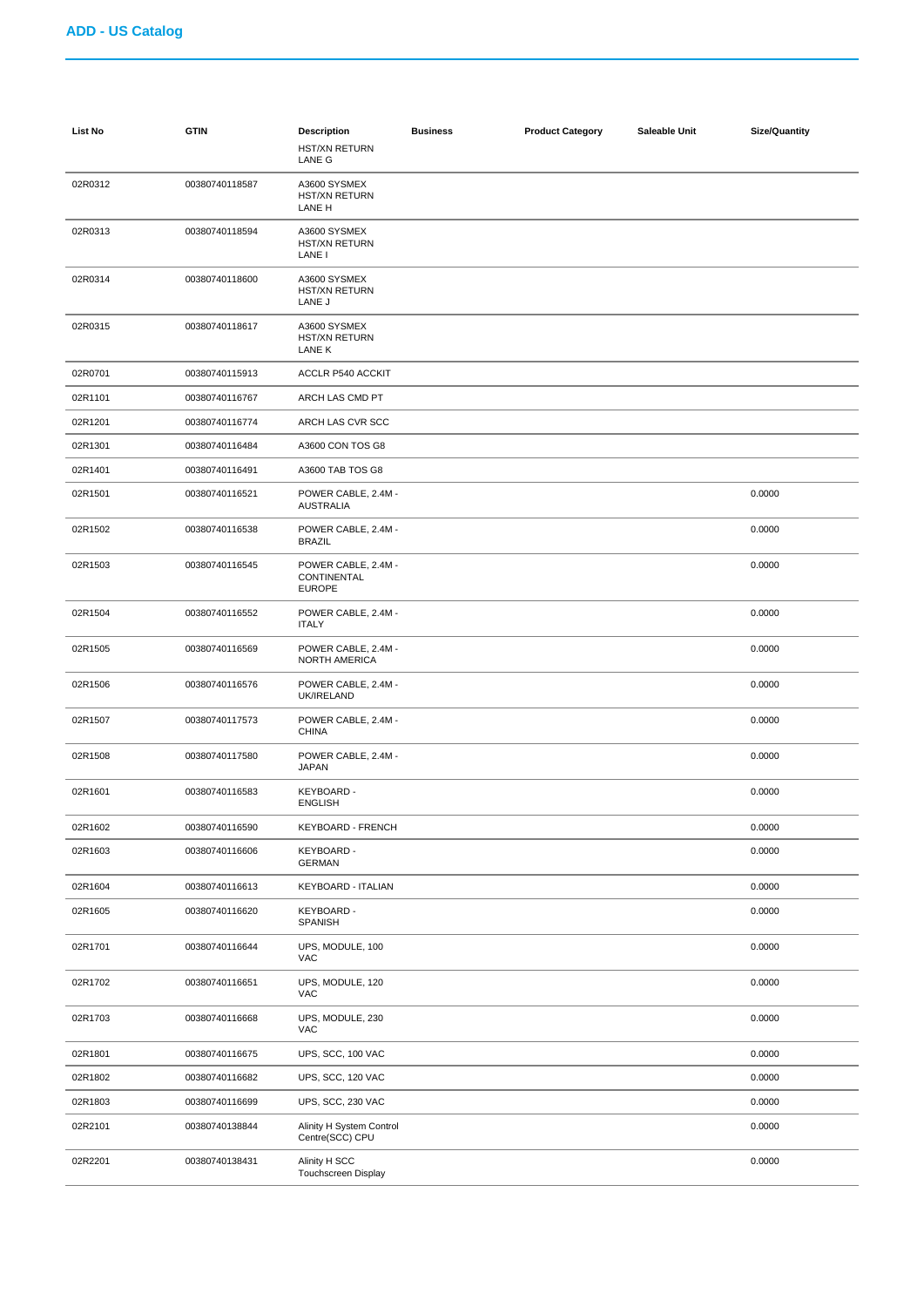| List No<br>02R2301 | <b>GTIN</b><br>00380740138455 | <b>Description</b><br>Alinity H Open Tube<br>(8-11mm) Rack - Blue      | <b>Business</b> | <b>Product Category</b> | Saleable Unit | <b>Size/Quantity</b><br>0.0000 |
|--------------------|-------------------------------|------------------------------------------------------------------------|-----------------|-------------------------|---------------|--------------------------------|
| 02R2501            | 00380740138790                | Alinity H Slide Carrier<br>Rack                                        |                 |                         |               | 0.0000                         |
| 02R2601            | 00380740138813                | Alinity H Smear Slide<br>Holder                                        |                 |                         |               | 0.0000                         |
| 02R3401            | 00380740117382                | IM TRACK INTERFACE<br>CONNECT W/ LAB<br><b>INTEL</b>                   |                 |                         |               |                                |
| 02R3501            | 00380740117399                | IM TRACK INTERFACE<br>CONNECT LAB INTEL<br><b>TST</b>                  |                 |                         |               |                                |
| 02R3601            | 00380740117405                | IM TRACK INTERFACE<br>CNNCT UPGRD LAB<br><b>INTEL</b>                  |                 |                         |               |                                |
| 02R3701            | 00380740117412                | IM TRACK IF CNNCT<br>UPGRD LAB INTEL<br><b>TEST</b>                    |                 |                         |               |                                |
| 02R3801            | 00380740117429                | <b>IM DIRECT</b><br><b>INTERFACE</b><br>CONNECT W/ LAB<br><b>INTEL</b> |                 |                         |               |                                |
| 02R3901            | 00380740117436                | <b>IM DIRECT</b><br><b>INTERFACE CNNCT</b><br>LAB INTEL TEST           |                 |                         |               |                                |
| 02R4401            | 00380740117290                | A36 PHAD 250 SLOT                                                      |                 |                         |               |                                |
| 02R4501            | 00380740117306                | A36 CTN PHAD 250                                                       |                 |                         |               |                                |
| 02R4601            | 00380740117313                | A36 PHAD 1000 SLT                                                      |                 |                         |               |                                |
| 02R4701            | 00380740117320                | A36 CTN PHAD 1000                                                      |                 |                         |               |                                |
| 02R4801            | 00380740117337                | A36 COBA 8000 SLT                                                      |                 |                         |               |                                |
| 02R4901            | 00380740117344                | A36 COBA 8000 IM                                                       |                 |                         |               |                                |
| 02R6601            | 00380740118938                | A3600 SIEMENS<br><b>IMMULITE</b><br>2000/2000XPI SLOT                  |                 |                         |               |                                |
| 02R6701            | 00380740118945                | 3600 BECKMAN<br>AU5800 SLOT                                            |                 |                         |               |                                |
| 02R6801            | 00380740118952                | 3600 BECKMAN<br>AU5800 INTERFACE<br><b>MODULE</b>                      |                 |                         |               |                                |
| 02R6901            | 00380740118969                | a3600 DIESSE VES-<br>MATIC CUBE SLOT                                   |                 |                         |               |                                |
| 02R7001            | 00380740118976                | 3600 ARKRAY<br><b>HA-8180 SLOT</b>                                     |                 |                         |               |                                |
| 02R7101            | 00380740118983                | A3600 ARKRAY<br>HA-8180 ANALYZER<br><b>BENCH</b>                       |                 |                         |               |                                |
| 02R9501            | 00380740119300                | A3600 UPGRADE KIT<br>FOR ACP059                                        |                 |                         |               |                                |
| 02R9502            | 00380740138721                | A36 UPGRADE KIT<br>FOR ACP052                                          |                 |                         |               |                                |
| 02R9503            | 00380740150303                | a36 Up kit ACP138                                                      |                 |                         |               |                                |
| 02R9504            | 00380740150310                | a36 Up kit ACP056                                                      |                 |                         |               |                                |
| 02R9505            | 00380740151157                | a36 Up kit ACP119                                                      |                 |                         |               |                                |
| 02R9506            | 00380740152840                | a3600 Upgrade Kit for<br>ACP034                                        |                 |                         |               |                                |
| 02R9601            | 00380740119317                | <b>LANTRONIX EDS</b><br><b>DEVICE SERVER</b>                           |                 |                         |               |                                |
| 0330386            | 00380740066758                | <b>QUANTUM &amp;</b><br>ACCESS(1 EACH)                                 |                 |                         |               |                                |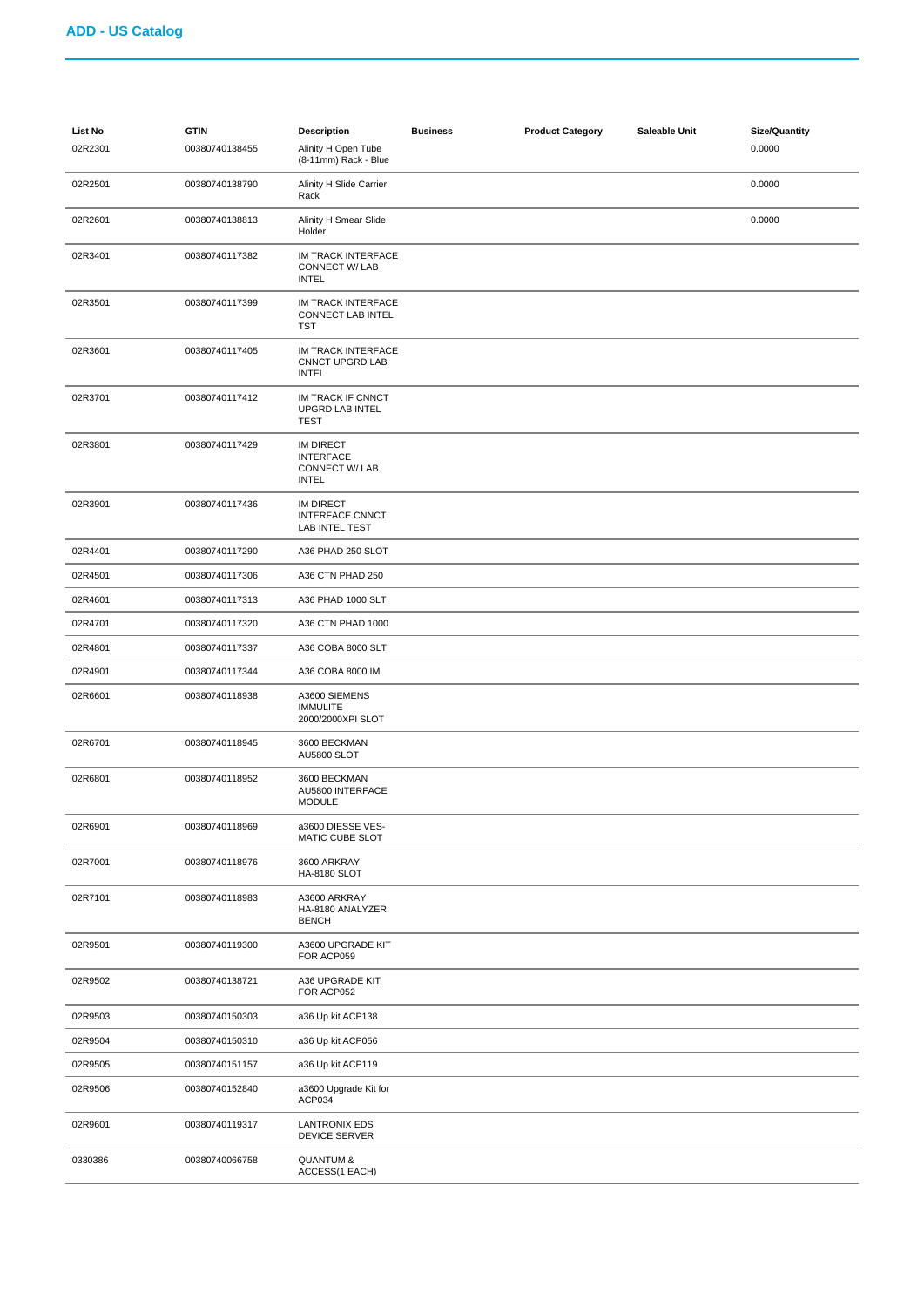| <b>List No</b><br>0330586 | <b>GTIN</b><br>00380740066741 | <b>Description</b><br>QTM II SRVC INSTR(1<br>EACH) | <b>Business</b> | <b>Product Category</b> | Saleable Unit | Size/Quantity |
|---------------------------|-------------------------------|----------------------------------------------------|-----------------|-------------------------|---------------|---------------|
| 03A4230                   | 00380740085445                | <b>TEFLON TUBE</b><br>INST(EACH)                   |                 |                         |               |               |
| 03A4607                   | 00380740085452                | ABC REPLACE<br>BULBS(KIT)                          |                 |                         |               |               |
| 03A4628                   | 00380740085575                | <b>AUTOMATIC BCR</b><br>115(EA)                    |                 |                         |               |               |
| 03A4647                   | 00380740085636                | FPC CE MARK(1<br>EACH)                             |                 |                         |               |               |
| 03A4663                   | 00380740061531                | KEYBOARD(EA)                                       |                 |                         |               |               |
| 03A4664                   | 00380740061838                | PRINTER US(EACH)                                   |                 |                         |               |               |
| 03A4677                   | 00380740085698                | PRINTER<br>CABLE(EACH)                             |                 |                         |               |               |
| 03A4685                   | 00380740066499                | FPC 2.01ABC<br>UPGRD(1 EACH)                       |                 |                         |               |               |
| 03A7768                   | $\pmb{0}$                     | HIV1-2 RDNA<br>100T(100T)                          | $\pmb{0}$       | $\mathbf 0$             | $\pmb{0}$     | 0.0000        |
| 03A7778                   | $\pmb{0}$                     | HIV1-2 RDNA<br>1000T(1000 T)                       | $\pmb{0}$       | $\mathbf 0$             | 0             | 0.0000        |
| 03A7790                   | $\pmb{0}$                     | HIV1-2 RDNA<br>5000T(5000 T)                       | $\pmb{0}$       | $\mathbf 0$             | $\pmb{0}$     | 0.0000        |
| 03B9602                   | 00380740072551                | CD SNG SHT PR<br>PPR(500SHE)                       |                 |                         |               |               |
| 03C1920                   |                               | TTL PSA RGT PACK(1<br>EA)                          |                 |                         |               | 0.0000        |
| 03C2020                   |                               | FREE PSA RGT PK(1<br>EA)                           |                 |                         |               | 0.0000        |
| 03E1602                   | 00380740004859                | <b>CC LIPASE</b><br>CAL(2X3ML)                     |                 |                         |               |               |
| 03E2020                   | 00380740004866                | CC CART 55ML<br>NAT(20/BAG)                        |                 |                         |               |               |
| 03E2120                   | 00380740004873                | CC CART 55ML<br>WHT(20/BAG)                        |                 |                         |               |               |
| 03E2220                   | 00380740004880                | CC CART 90ML<br>NAT(20/BAG)                        |                 |                         |               |               |
| 03E2320                   | 00380740004897                | CC CART 90 ML<br>WHT(20/BAG)                       |                 |                         |               |               |
| 03E2420                   | 00380740004903                | <b>CC REAGENT</b><br>CAPS(20/BAG)                  |                 |                         |               |               |
| 03E5026                   | 00380740004941                | AERO C8K WST<br>BTL(EACH)                          |                 |                         |               |               |
| 03E5031                   | 00380740004958                | AERO C8K SWT<br>CBL(EACH)                          |                 |                         |               |               |
| 03E6010                   | 00380740038403                | PRISM RUN CTL KIT(1<br>KIT)                        |                 |                         |               |               |
| 03E6011                   | 00380740039219                | PRISM POS RCTL<br>KIT(1 KIT)                       |                 |                         |               |               |
| 03G7101                   | 00380740085919                | CONJ LINK 30<br>ATOM(VI)                           |                 |                         |               |               |
| 03H0501                   | 00380740004972                | CDS/4K/61 IMM<br>PLT(40T)                          |                 |                         |               |               |
| 03H1008                   | 00380740074654                | HP PRNT CRT<br>CLR(EACH)                           |                 |                         |               |               |
| 03H1009                   | 00380740074715                | HP PRTR CRT<br>BLK(EACH)                           |                 |                         |               |               |
| 03H4001                   | 00380740005009                | CD3K/R<br><b>RETIC(100X4M)</b>                     |                 |                         |               |               |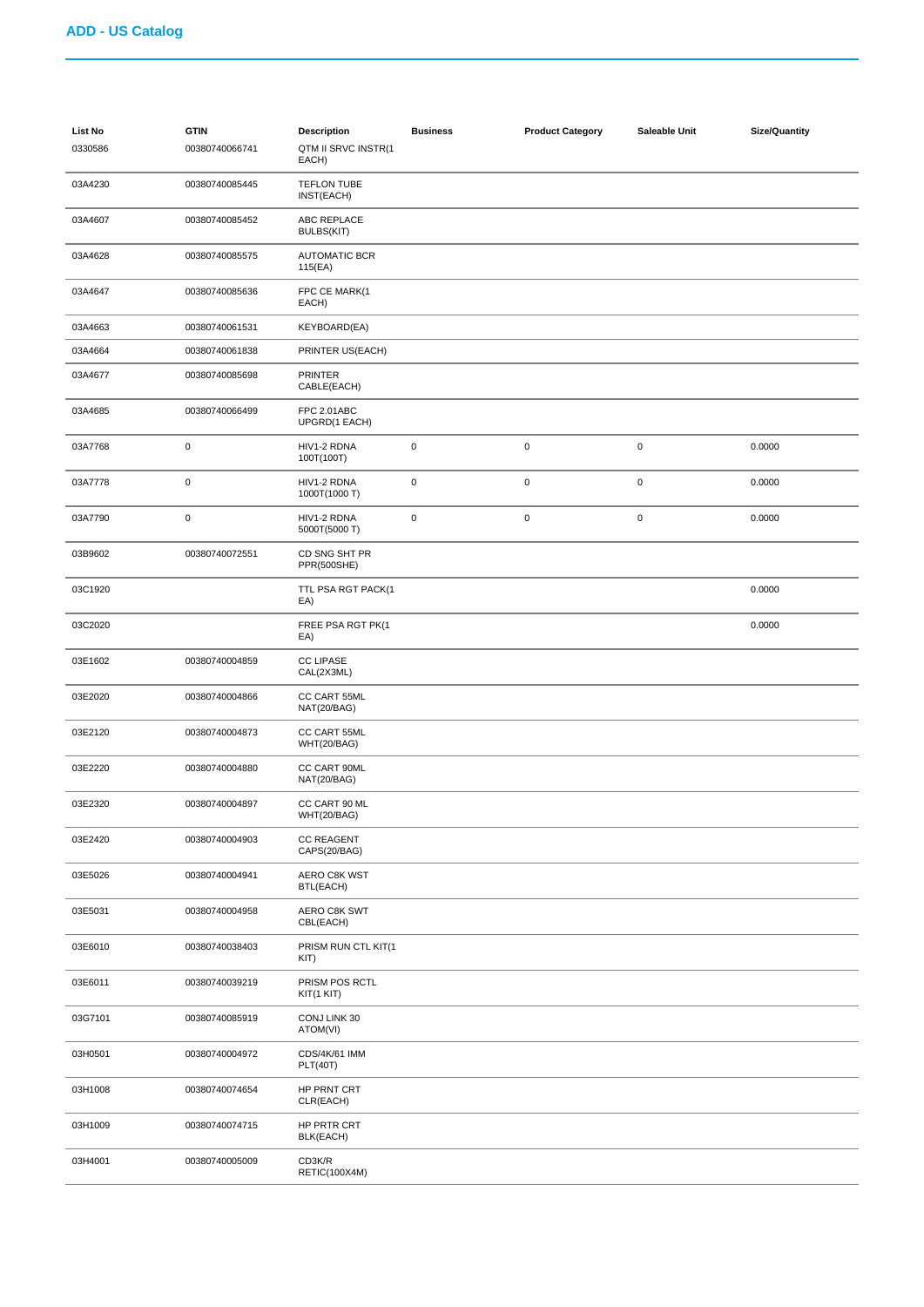| List No<br>03H5801 | <b>GTIN</b><br>00380740072155 | <b>Description</b><br>OPS MANUAL<br>CD1700(EACH) | <b>Business</b> | <b>Product Category</b> | Saleable Unit | <b>Size/Quantity</b> |
|--------------------|-------------------------------|--------------------------------------------------|-----------------|-------------------------|---------------|----------------------|
| 03H7601            | 00380740005122                | <b>CENTER LOOP</b><br>VALVE(1 EACH)              |                 |                         |               |                      |
| 03H7701            | 00380740005139                | 3K/35/37<br>MAINTLOG(EACH)                       |                 |                         |               |                      |
| 03H8002            | 00380740005160                | CN-Free HGB/NOC<br>Lyse CDRuby/CD3200            |                 |                         |               |                      |
| 03H8301            | 00380740005184                | COVER,<br>KEYBOARD(EACH)                         |                 |                         |               |                      |
| 03H8501            | 00380740005207                | <b>PLUG .125 ID</b><br>TBG(EACH)                 |                 |                         |               |                      |
| 03H8601            | 00380740005214                | DB CHECK VLV<br>.125(EACH)                       |                 |                         |               |                      |
| 03H9401            | 00380740005238                | CAP DIL CD<br>3000(EACH)                         |                 |                         |               |                      |
| 03H9501            | 00380740005245                | TBG SL<br>ASPIRATION(EACH)                       |                 |                         |               |                      |
| 03H9502            | 00380740005252                | TBG SL E/F GRNLED(1<br>EACH)                     |                 |                         |               |                      |
| 03H9601            | 00380740005269                | <b>PULLRING</b><br>SOLENOID(EACH)                |                 |                         |               |                      |
| 03H9702            | 00380740005276                | TRAY<br>CD3700/RUBY(EACH)                        |                 |                         |               |                      |
| 03H9802            | 00380740072391                | CABLE, WASTE<br>BOTL(EACH)                       |                 |                         |               |                      |
| 03H9901            | 00380740005283                | NEEDLE, SL VER<br>D.(EACH)                       |                 |                         |               |                      |
| 03K0101            | 00380740005290                | <b>MLTGNT SALICY</b><br>CAL(2X5ML)               |                 |                         |               |                      |
| 03K0120            | 00380740005306                | <b>MLTGNT</b><br>SALICY(200T)                    |                 |                         |               |                      |
| 03K3321            | 00380740005313                | CC ULTRA HDL(1440T)                              |                 |                         |               |                      |
| 03K5008            | 00380740036027                | ARCHITECT CDRM US<br>V8.0(1EA)                   |                 |                         |               |                      |
| 03K5009            | 00380740112332                | ARC CDROM US V9.0                                |                 |                         |               |                      |
| 03K5110            | 00380740037192                | ARCHITECT CDROM B<br>V10.0(1EA)                  |                 |                         |               |                      |
| 03K5212            | 00380740112349                | ARCH CDROM V12.0                                 |                 |                         |               |                      |
| 03K5213            | 00380740114602                | ARCH CDROM V13.0                                 |                 |                         |               |                      |
| 03L3401            | 00380740005443                | OPIATES 150<br>CAL(1X5ML)                        |                 |                         |               |                      |
| 03L3402            | 00380740005450                | OPIATES 300<br>CAL(1X5ML)                        |                 |                         |               |                      |
| 03L3403            | 00380740005467                | OPIATES 500<br>CAL(1X5ML)                        |                 |                         |               |                      |
| 03L3404            | 00380740005474                | OPIATES 1000<br>CAL(1X5ML)                       |                 |                         |               |                      |
| 03L3420            | 00380740005498                | <b>MLTGNT</b><br>OPIATES(500T)                   |                 |                         |               |                      |
| 03L3520            | 00380740005504                | <b>MLTGNT</b><br>METHADONE(500T)                 |                 |                         |               |                      |
| 03L3601            | 00380740005511                | ETH NEG CAL(1X5ML)                               |                 |                         |               |                      |
| 03L3602            | 00380740005528                | ETH 100 CAL(1X5ML)                               |                 |                         |               |                      |
| 03L3610            | 00380740005535                | ETH 50 CTL(1X5ML)                                |                 |                         |               |                      |
| 03L3612            | 00380740005542                | ETH 300 CTL(1X5ML)                               |                 |                         |               |                      |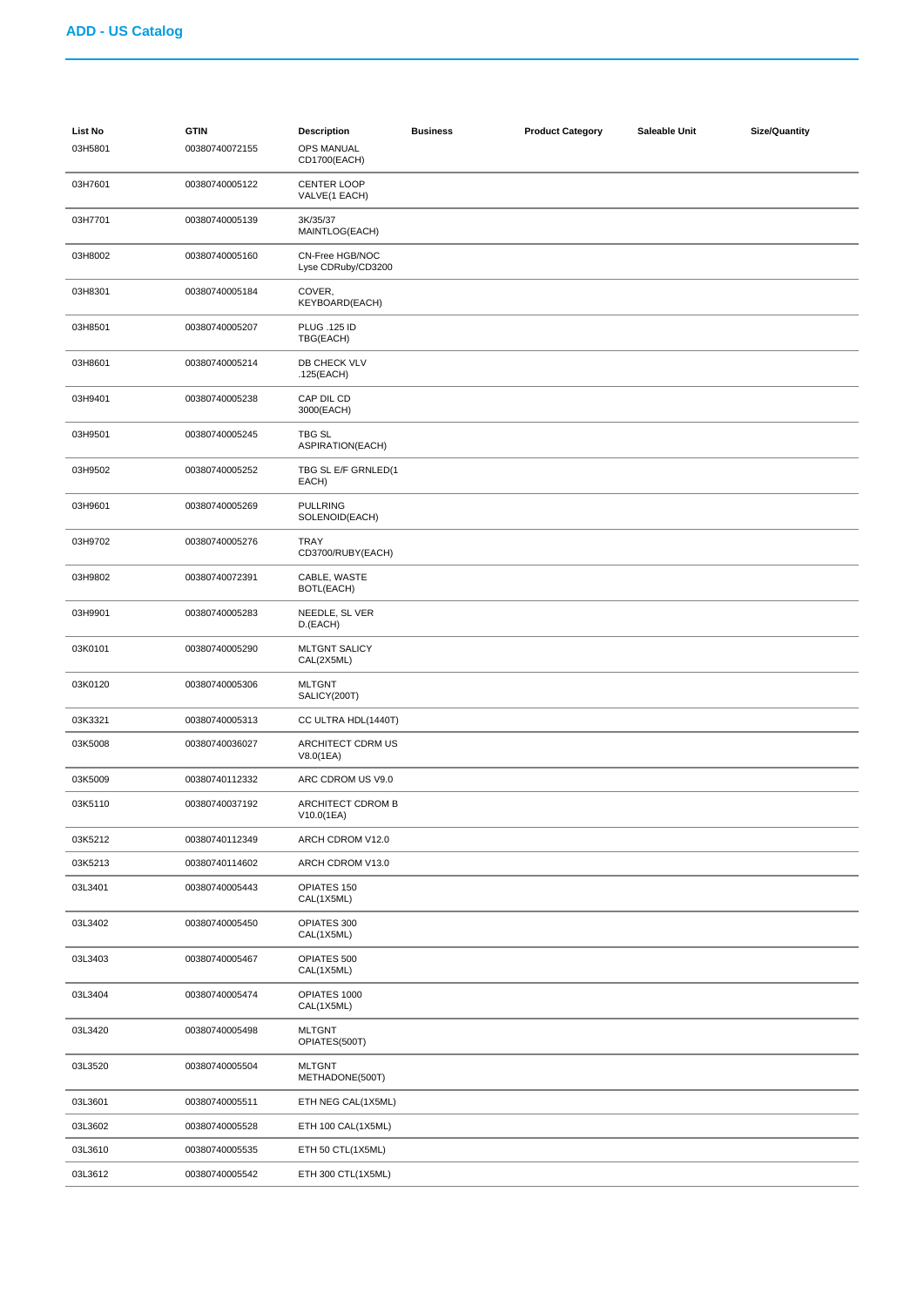| List No<br>03L3620 | <b>GTIN</b><br>00380740005559 | <b>Description</b><br><b>MLTGNT</b><br>ETHANOL(200T) | <b>Business</b> | <b>Product Category</b> | Saleable Unit | <b>Size/Quantity</b> |
|--------------------|-------------------------------|------------------------------------------------------|-----------------|-------------------------|---------------|----------------------|
| 03L3720            | 00380740005566                | <b>MLTGNT</b><br>AMP/METH(500T)                      |                 |                         |               |                      |
| 03L3820            | 00380740005573                | <b>MLTGNT</b><br>BARBITUATE(500T)                    |                 |                         |               |                      |
| 03L3920            | 00380740005580                | <b>MLTGNT</b><br>BENZDAZEPN(500T)                    |                 |                         |               |                      |
| 03L4020            | 00380740005597                | <b>MLTGNT</b><br>COCAINE(500T)                       |                 |                         |               |                      |
| 03L4101            | 00380740005603                | CANNABOID<br>20CAL(1X5ML)                            |                 |                         |               |                      |
| 03L4102            | 00380740005610                | CANNABOID<br>50CAL(1X5ML)                            |                 |                         |               |                      |
| 03L4103            | 00380740005627                | CANNABOID 100<br>CAL(1X5ML)                          |                 |                         |               |                      |
| 03L4104            | 00380740005634                | CANNABOID 200<br>CAL(1X5ML)                          |                 |                         |               |                      |
| 03L4110            | 00380740005641                | CANNABNOID 40<br>CTL(1X5ML)                          |                 |                         |               |                      |
| 03L4112            | 00380740005658                | CANNABNOID 60<br>CTL(1X5ML)                          |                 |                         |               |                      |
| 03L4114            | 00380740005665                | CANNABOID 75<br>CTL(1X5ML)                           |                 |                         |               |                      |
| 03L4116            | 00380740005672                | CANNABOID 125<br>CTL(1X5ML)                          |                 |                         |               |                      |
| 03L4120            | 00380740005689                | <b>MLTGNT</b><br>CANNABNOID(500T)                    |                 |                         |               |                      |
| 03L4201            | 00380740005696                | ECSTASY 250<br>CAL(1X10ML)                           |                 |                         |               |                      |
| 03L4202            | 00380740005702                | ECSTASY 500<br>CAL(1X10ML)                           |                 |                         |               |                      |
| 03L4203            | 00380740005719                | ECSTASY 750<br>CAL(1X10ML)                           |                 |                         |               |                      |
| 03L4204            | 00380740005726                | ECSTASY 1000<br>CAL(1X10ML)                          |                 |                         |               |                      |
| 03L4211            | 00380740005740                | DOA MC II<br>CTL(4X5ML)                              |                 |                         |               |                      |
| 03L4220            | 00380740005757                | <b>MLTGNT</b><br>ECSTASY(200T)                       |                 |                         |               |                      |
| 03L4301            | 00380740005764                | DOA MC I CAL<br>1(1X10ML)                            |                 |                         |               |                      |
| 03L4302            | 00380740005771                | DOA MC I CAL<br>2(1X10ML)                            |                 |                         |               |                      |
| 03L4303            | 00380740005788                | DOA MC I CAL<br>3(1X10ML)                            |                 |                         |               |                      |
| 03L4304            | 00380740005795                | DOA MC I CAL<br>4(1X10ML)                            |                 |                         |               |                      |
| 03L4305            | 00380740005801                | DOA MC NEG<br>CAL(1X25ML)                            |                 |                         |               |                      |
| 03L4310            | 00380740005818                | DOA MC I CTL(4X5ML)                                  |                 |                         |               |                      |
| 03L4502            | 00380740028428                | 1300AB LINEARITY<br><b>TEST SET</b>                  |                 |                         |               |                      |
| 03L5301            | 00380740005887                | ARCHITECT C-PEP<br>CAL(EA)                           |                 |                         |               |                      |
| 03L5310            | 00380740005894                | <b>ARCHITECT C-PEP</b><br>CTL(EA)                    |                 |                         |               |                      |
| 03L5325            | 00380740005900                | <b>ARCHITECT C-PEP</b><br>RGT(100T)                  |                 |                         |               |                      |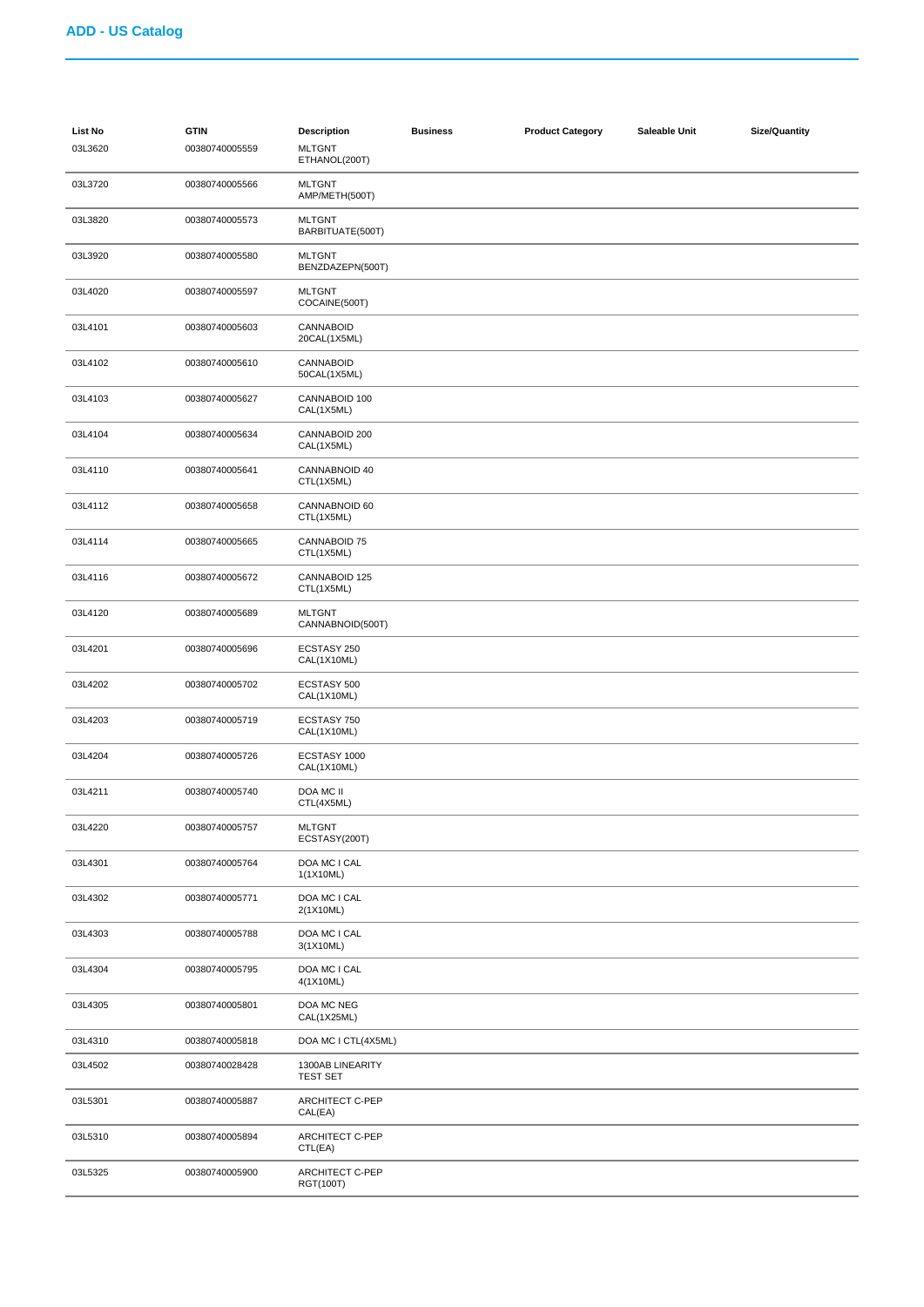| <b>List No</b><br>03L6858 | <b>GTIN</b><br>00380740059934 | <b>Description</b><br>PRISM HIV<br>WASHKIT(1 KIT) | <b>Business</b> | <b>Product Category</b> | Saleable Unit | <b>Size/Quantity</b> |
|---------------------------|-------------------------------|---------------------------------------------------|-----------------|-------------------------|---------------|----------------------|
| 03L6868                   | 00380740062958                | PRISM HIV O<br><b>PLUS(5000T)</b>                 |                 |                         |               |                      |
| 03L7701                   | 00380740005924                | ARCHITECT C16K<br>PRC MOD(EACH)                   |                 |                         |               |                      |
| 03L7921                   | 00380740005931                | CC CALCIUM(1500T)                                 |                 |                         |               |                      |
| 03L7931                   | 00380740005948                | CC CALCIUM(11440T)                                |                 |                         |               |                      |
| 03L8021                   | 00380740005955                | CC C02(1500T)                                     |                 |                         |               |                      |
| 03L8031                   | 00380740005962                | CC C02(7500T)                                     |                 |                         |               |                      |
| 03L8132                   | 00380740005993                | CC<br>CREATININE(7500T)                           |                 |                         |               |                      |
| 03L9901                   | 00380740006143                | <b>ARCHITECT FLTR</b><br>CCG/SCC(EACH)            |                 |                         |               |                      |
| 03M7401                   | 00380740023386                | ARCHITECT I2K PROC<br>MOD(EACH)                   |                 |                         |               |                      |
| 03M7402                   | 00380740006235                | ARCHITECT I2000SR<br>INST(EACH)                   |                 |                         |               |                      |
| 03M7498                   | 00380740068851                | ARCHITECT I2000SR<br><b>REFURB</b>                |                 |                         |               |                      |
| 03M7710                   | 00380740117276                | <b>I2SR MOD ACCY KIT</b>                          |                 |                         |               |                      |
| 03M7720                   | 00380740042455                | <b>ARCHITECT SKIN</b><br>UPGD KIT(EACH)           |                 |                         |               |                      |
| 03M7721                   | 00380740006297                | <b>ARCHITECT SKIN</b><br><b>UPGD KIT(EACH)</b>    |                 |                         |               |                      |
| 03M7749                   | 00380740006303                | <b>ARCHITECT STAT</b><br>PRB TUBE(EACH)           |                 |                         |               |                      |
| 03M7770                   | 00380740063405                | ARCHITECT ARM<br>UPGRD KIT(EACH)                  |                 |                         |               |                      |
| 03M7771                   | 00380740006310                | ARCHITECT ARM<br><b>UPGRD KIT(EACH)</b>           |                 |                         |               |                      |
| 03P2201                   | 00380740027414                | <b>SINGERY</b><br>SEO41XAT(EA)                    |                 |                         |               |                      |
| 03P2203                   | 00380740032289                | TOSHIBA - 1400XL(EA)                              |                 |                         |               |                      |
| 03P2204                   | 00380740032982                | ONEAC 2000XAU(EA)                                 |                 |                         |               |                      |
| 03P2206                   | 00380740034924                | ONEAC 254AG-SE(EA)                                |                 |                         |               |                      |
| 03P2208                   | 00380740036249                | ONEAC ON900A(EA)                                  |                 |                         |               |                      |
| 03P2209                   | 00380740036799                | POWERWARE<br>9120(EA)                             |                 |                         |               |                      |
| 03P2293                   | 00380740096670                | ONEAC 3000XAU                                     |                 |                         |               |                      |
| 03P2322                   | 00380740100971                | InstMgrSW8.12.11                                  |                 |                         |               |                      |
| 03P2323                   | 00380740100988                | IMSW8.12.11 UPGD                                  |                 |                         |               |                      |
| 03P2328                   | 00380740137137                | IM SOFTWARE VER<br>8.14.10                        |                 |                         |               |                      |
| 03P2329                   | 00380740137144                | IM SOFTWARE VER<br>8.14.10 UPGRADE                |                 |                         |               |                      |
| 03P2401                   | 00380740006341                | ARCHITECT ACT B12<br>CAL(6X4ML)                   |                 |                         |               |                      |
| 03P2410                   | 00380740006358                | ARCHITECT ACT B12<br>CTRL(2X8ML)                  |                 |                         |               |                      |
| 03P2425                   | 00380740006365                | ARCHITECT ACTIVE<br>B12 R(100T)                   |                 |                         |               |                      |
| 03P2701                   | 00380740006389                | <b>PATHFINDER</b><br>350S(EACH)                   |                 |                         |               |                      |
| 03P2706                   | 00380740006419                | CD RK ADAPT                                       |                 |                         |               |                      |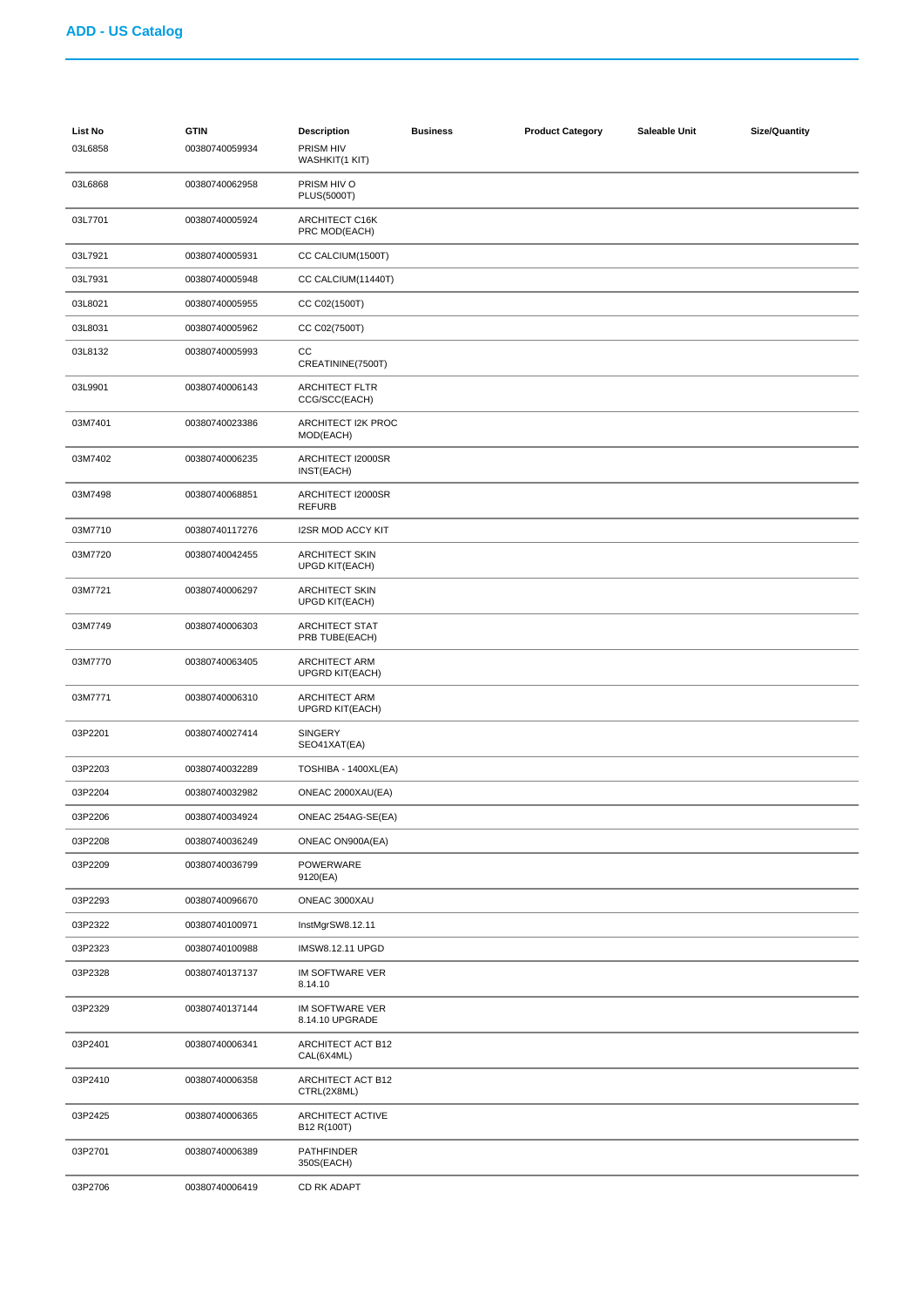| <b>List No</b> | <b>GTIN</b>    | <b>Description</b><br>4X10(EACH)        | <b>Business</b> | <b>Product Category</b> | Saleable Unit | <b>Size/Quantity</b> |
|----------------|----------------|-----------------------------------------|-----------------|-------------------------|---------------|----------------------|
| 03P2709        | 00380740006440 | PF20 RACK<br>BLU(EACH)                  |                 |                         |               |                      |
| 03P2710        | 00380740006457 | PF20 RACK<br>GLD(EACH)                  |                 |                         |               |                      |
| 03P2711        | 00380740006464 | PF20 RACK<br>GRN(EACH)                  |                 |                         |               |                      |
| 03P2712        | 00380740006471 | PF20 RACK<br>GRY(EACH)                  |                 |                         |               |                      |
| 03P2713        | 00380740006488 | PF20 RACK<br>LAV(EACH)                  |                 |                         |               |                      |
| 03P2714        | 00380740006495 | PF20 RACK<br>MAR(EACH)                  |                 |                         |               |                      |
| 03P2715        | 00380740006501 | PF20 RACK<br>WHT(EACH)                  |                 |                         |               |                      |
| 03P2716        | 00380740006518 | PF50 RACK<br>BLU(EACH)                  |                 |                         |               |                      |
| 03P2717        | 00380740006525 | PF50 RACK<br>GLD(EACH)                  |                 |                         |               |                      |
| 03P2718        | 00380740006532 | PF50 RACK<br>GRN(EACH)                  |                 |                         |               |                      |
| 03P2719        | 00380740006549 | PF50 RACK<br>GRY(EACH)                  |                 |                         |               |                      |
| 03P2720        | 00380740006556 | PF50 RACK<br>LAV(EACH)                  |                 |                         |               |                      |
| 03P2721        | 00380740006563 | PF50 RACK<br>MAR(EACH)                  |                 |                         |               |                      |
| 03P2722        | 00380740006570 | PF50 RACK<br>WHT(EACH)                  |                 |                         |               |                      |
| 03P2729        | 00380740006617 | <b>RACK FENCE</b><br>ASSY(EACH)         |                 |                         |               |                      |
| 03P2730        | 00380740006624 | SPEC TRAY 1X50                          |                 |                         |               |                      |
| 03P2731        | 00380740006631 | SPEC TRAY 2X50                          |                 |                         |               |                      |
| 03P2732        | 00380740006648 | SPEC TRAY 3X50                          |                 |                         |               |                      |
| 03P2733        | 00380740006655 | SPEC TRAY 5X50                          |                 |                         |               |                      |
| 03P2734        | 00380740006662 | SPEC TRAY 9X20                          |                 |                         |               |                      |
| 03P2736        | 00380740006686 | PF EXT RACK<br>FENCE(EACH)              |                 |                         |               |                      |
| 03P2737        | 00380740006693 | PF350S CVR<br>FRONT(EACH)               |                 |                         |               |                      |
| 03P2738        | 00380740006709 | PF350S CVR<br>BACK(EACH)                |                 |                         |               |                      |
| 03P2741        | 00380740077426 | PF350SLIS<br>MANUAL(EACH)               |                 |                         |               |                      |
| 03P2742        | 00380740082345 | PF350S USR<br>MANUAL(EACH)              |                 |                         |               |                      |
| 03P3601        | 00380740081287 | ARCH AFP3 Cal                           |                 |                         |               |                      |
| 03P3610        | 00380740081294 | ARCH AFP3 CTRL                          |                 |                         |               |                      |
| 03P3625        | 00380740081317 | ARCH AFP RGT 100T                       |                 |                         |               |                      |
| 03P3921        | 00380740006747 | CC URIC ACID(1300T)                     |                 |                         |               |                      |
| 03P9601        | 00380740099923 | K701M-5 CHEM LIN                        |                 |                         |               |                      |
| 03P9701        | 00380740099930 | K703M-5 GLYCO LIN                       |                 |                         |               |                      |
| 03P9801        | 00380740099947 | K714M5 IMMUNO LIN                       |                 |                         |               |                      |
| 03R0101        | 00380740129613 | ALINITY S SAMPLE<br><b>CUPS (2X100)</b> |                 |                         |               |                      |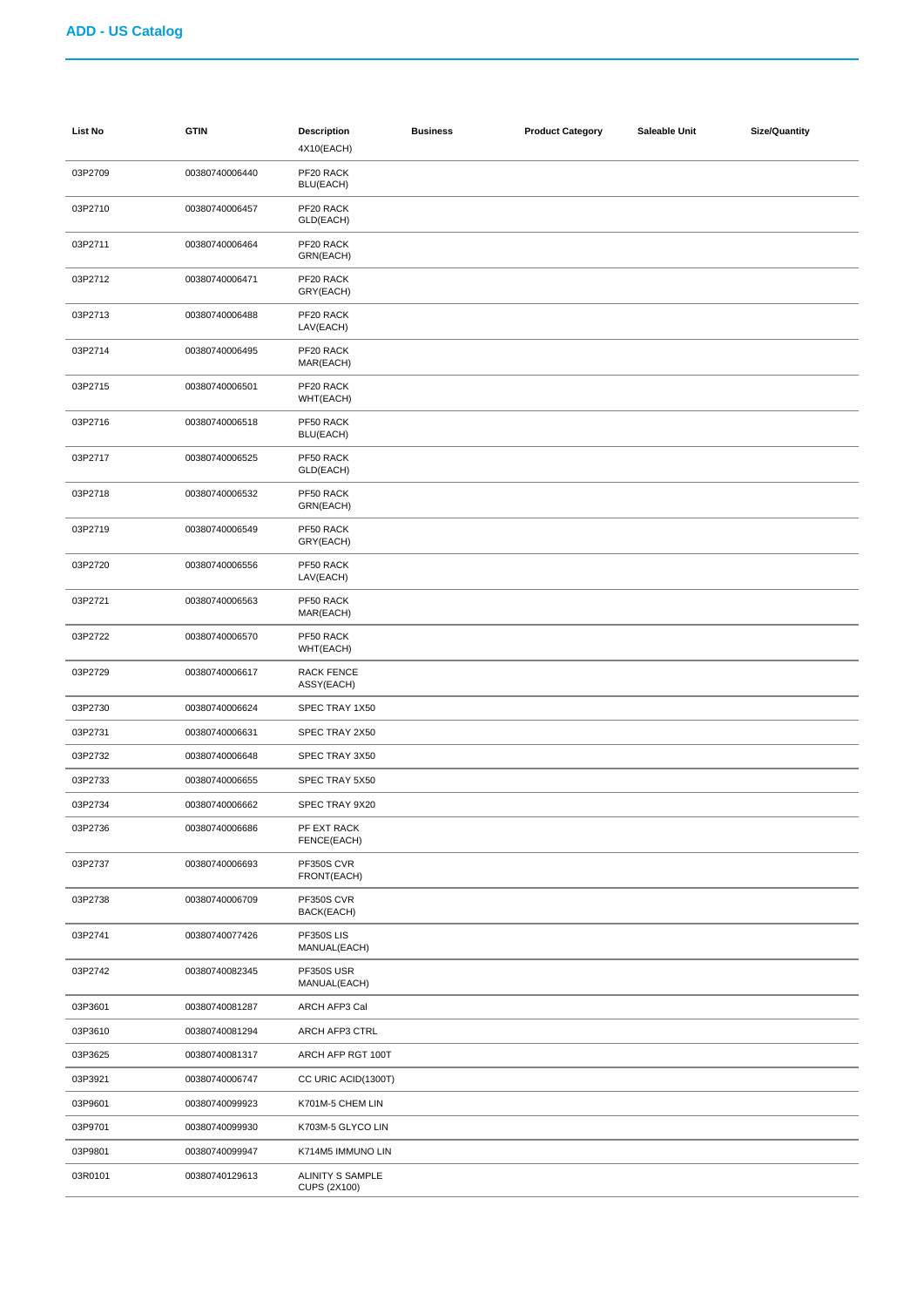| List No | <b>GTIN</b>    | <b>Description</b>                                          | <b>Business</b> | <b>Product Category</b> | Saleable Unit | <b>Size/Quantity</b> |
|---------|----------------|-------------------------------------------------------------|-----------------|-------------------------|---------------|----------------------|
| 03R0201 | 00380740120085 | SAMPLE CUPS 3ML<br>(1000)                                   |                 |                         |               |                      |
| 03R0301 | 00380740120092 | SAMPLE CUPS MICRO<br>(1000)                                 |                 |                         |               |                      |
| 03R1130 | 00628063400034 | <b>CC ACETAMINOPHEN</b><br>330T RGT KIT                     |                 |                         |               |                      |
| 03R1550 | 73120583006544 | <b>WASTE BAGS</b>                                           |                 |                         |               |                      |
| 03R1601 | 00380740119928 | A3600 SYSMEX CS<br>5100 SLOT                                |                 |                         |               |                      |
| 03R1701 | 00380740119935 | A3600 BIORAD<br>BIOPLEX 2200 SLOT                           |                 |                         |               |                      |
| 03R1801 | 00380740119942 | A3600 CENTAUR<br><b>XP/XPT SLOT</b>                         |                 |                         |               |                      |
| 03R1901 | 00380740119959 | A3600 ALIFAX JOPLUS<br><b>SLOT</b>                          |                 |                         |               |                      |
| 03R2001 | 00380740119966 | A3600 ALIFAX JOPLUS<br><b>SHAKER</b>                        |                 |                         |               |                      |
| 03R2101 | 00380740119973 | A3600 SNIBE<br><b>MAGLUMI SLOT</b>                          |                 |                         |               |                      |
| 03R2201 | 00380740119980 | A3600 SNIBE<br><b>MAGLUMI SPUR</b>                          |                 |                         |               |                      |
| 03R2301 | 00380740119997 | A3600 SNIBE<br>MAGLUMI ANALYZER<br><b>BENCH</b>             |                 |                         |               |                      |
| 03R2401 | 00380740120009 | A3600 HELENA V8<br><b>SLOT</b>                              |                 |                         |               |                      |
| 03R2501 | 00380740120016 | A3600 HELENA V8 IM                                          |                 |                         |               |                      |
| 03R6501 | 00380740137366 | Alinity i Processing<br>Module                              |                 |                         |               |                      |
| 03R6601 | 00380740137373 | ALINITY I<br><b>ACCESSORY KIT</b>                           |                 |                         |               | 0.0000               |
| 03R6602 | 00380740146993 | <b>ALINITY I</b><br><b>ACCESSORY KIT</b>                    |                 |                         |               | 0.0000               |
| 03R6701 | 00380740137380 | <b>ALINITY C</b><br><b>PROCESSING</b><br><b>MODULE</b>      |                 |                         |               |                      |
| 03R7001 | 00380740137410 | <b>ALINITY CI-SERIES</b><br>SYSTEM CONTROL<br><b>MODULE</b> |                 |                         |               |                      |
| 03R7201 | 00380740137434 | <b>ALINITY MONITOR</b>                                      |                 |                         |               |                      |
| 03R8601 | 00380740121457 | TBG, PROBE NEXT R                                           |                 |                         |               |                      |
| 03R8801 | 00380740138486 | ALINITY S HANDHELD<br><b>BARCODE SCANNER</b>                |                 |                         |               |                      |
| 03R9501 | 00380740138462 | <b>ALINITY S</b><br><b>ACCESSORY KIT</b>                    |                 |                         |               |                      |
| 03R9601 | 00380740137441 | <b>ALINITY PIPETTOR</b><br>PROBES (2 PACK)                  |                 |                         |               |                      |
| 0404531 | 00380740050771 | MEMORY MODULE<br>D(QTM II)                                  |                 |                         |               |                      |
| 0404597 | 00380740068769 | MOD A US VER18.2(1<br>EACH)                                 |                 |                         |               |                      |
| 04A2421 | 00380740006846 | TFLX ACCY KIT(1<br>EACH)                                    |                 |                         |               |                      |
| 04C5601 | 00380740086503 | <b>ALK PHOS</b><br>SOLUTION(MG)                             |                 |                         |               |                      |
| 04D1803 | 00380740007058 | ARCHITECT SEPTUM<br>200-PK(200PKG)                          |                 |                         |               |                      |
| 04D1901 | 00380740007065 | ARCHITECT REPLACE<br>CAP(100 EA)                            |                 |                         |               |                      |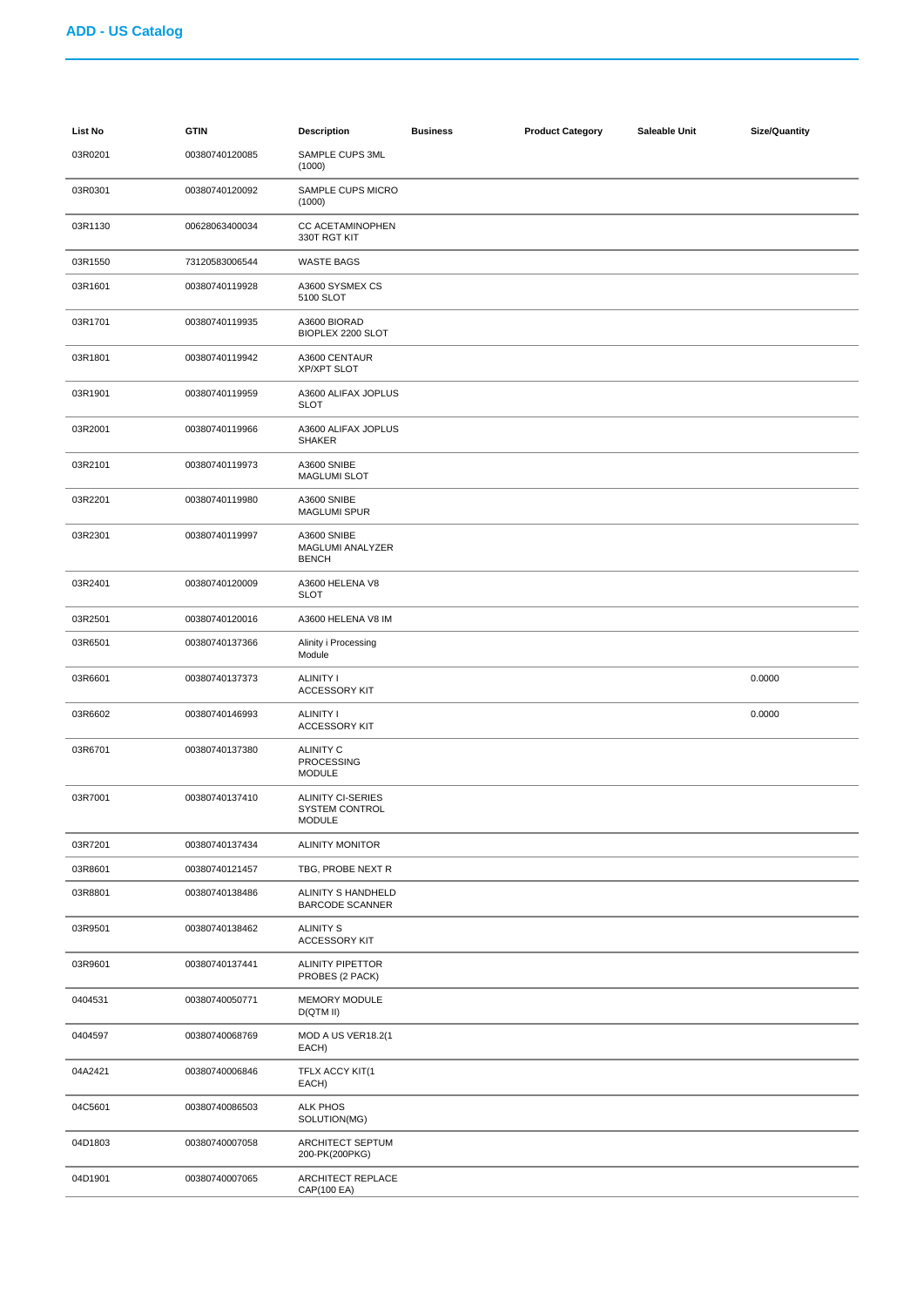| List No | <b>GTIN</b>    | <b>Description</b>                        | <b>Business</b> | <b>Product Category</b> | Saleable Unit | Size/Quantity |
|---------|----------------|-------------------------------------------|-----------------|-------------------------|---------------|---------------|
| 04H0202 | 00380740007133 | <b>FTG FEMLUER</b><br>1/16(EACH)          |                 |                         |               |               |
| 04H0301 | 00380740007140 | <b>SPEC INTFC</b><br>CD1700(EACH)         |                 |                         |               |               |
| 04H3401 | 00380740007195 | SYRINGE 10ML(EACH)                        |                 |                         |               |               |
| 04H4001 | 00380740007225 | SRNG2.5ML<br>30/3500(EACH)                |                 |                         |               |               |
| 04H8701 | 00380740007362 | <b>BLK RACKS</b><br>32/R(KIT-10)          |                 |                         |               |               |
| 04H9104 | 00380740007379 | <b>CD3K RACK</b><br>(CASE)(11)            |                 |                         |               |               |
| 04H9106 | 00380740074357 | CD3K SNG RK<br>MOD(EACH)                  |                 |                         |               |               |
| 04J2901 | 00380740007508 | ARCHITECT C8K R2<br>SM SGT(EA)            |                 |                         |               |               |
| 04J3001 | 00380740007515 | C8 C16 R1 LRG<br>TAR(EA)                  |                 |                         |               |               |
| 04J3101 | 00380740007522 | ARCHITECT C8K R2<br>LG SGT(EA)            |                 |                         |               |               |
| 04J3201 | 00380740007539 | C8 C16 R1 IN SGT(EA)                      |                 |                         |               |               |
| 04J3301 | 00380740007546 | C8 C16 R1 LRG<br>SGT(EA)                  |                 |                         |               |               |
| 04J4501 | 00380740007553 | ARCHITECT C8K SMP<br>CLP(EA)              |                 |                         |               |               |
| 04J4901 | 00380740007560 | <b>ARCHITECT SAMP</b><br>CAR TRAY(2 EACH) |                 |                         |               |               |
| 04J6620 | 00380740007614 | CC CART 20ML<br>WHT(20/BAG)               |                 |                         |               |               |
| 04J6720 | 00380740007621 | CC CART 20ML<br>NAT(20/BAG)               |                 |                         |               |               |
| 04L8601 |                | CHLORAMINE T(MG)                          |                 |                         |               |               |
| 04P1101 | 00380740099480 | BR145 CRDMKR LT+                          | $\pmb{0}$       | $\pmb{0}$               | $\mathbf 0$   |               |
| 04P1102 | 00380740099497 | BR146 CRDMKR LT+1                         |                 |                         |               |               |
| 04P1103 | 00380740099503 | BR148 CRDMKR LT+3                         |                 |                         |               |               |
| 04P1104 | 00380740099510 | BR148 CRDMKR LT+2                         |                 |                         |               |               |
| 04P1201 | 00380740099527 | BR691 UNASSAYED 1                         |                 |                         |               |               |
| 04P1202 | 00380740099534 | BR692 UNASSAYED 2                         |                 |                         |               |               |
| 04P1301 | 00380740099541 | BR740 DIAB BILVL                          |                 |                         |               |               |
| 04P1302 | 00380740104061 | MULTIQUAL UNASSY                          |                 |                         |               |               |
| 04P1303 | 00380740104078 | MULTIQUAL UNASSY                          |                 |                         |               |               |
| 04P1304 | 00380740104085 | MULTIQUAL UNASSY                          |                 |                         |               |               |
| 04P1305 | 00380740104092 | IMMUNOLOGY 1 LIQ                          |                 |                         |               |               |
| 04P1306 | 00380740104108 | IMMUNOLOGY 2 LIQ                          |                 |                         |               |               |
| 04P1307 | 00380740104115 | IMMUNOLOGY 3 LIQ                          |                 |                         |               |               |
| 04P1309 | 00380740104122 | IA PLUS TRI LIQ 1                         |                 |                         |               |               |
| 04P1310 | 00380740104139 | IA PLUS LIQ 2 12X                         |                 |                         |               |               |
| 04P1311 | 00380740104146 | CARDIAC MKR LT 1                          |                 |                         |               |               |
| 04P1312 | 00380740104153 | CARDIAC MKR LT 2                          |                 |                         |               |               |
| 04P1401 | 00380740099558 | BR544 ETH/NH3 1                           |                 |                         |               |               |
| 04P1402 | 00380740099565 | BR544 ETH/NH3 2                           |                 |                         |               |               |
| 04P1403 | 00380740099572 | BR544 ETH/NH3 3                           |                 |                         |               |               |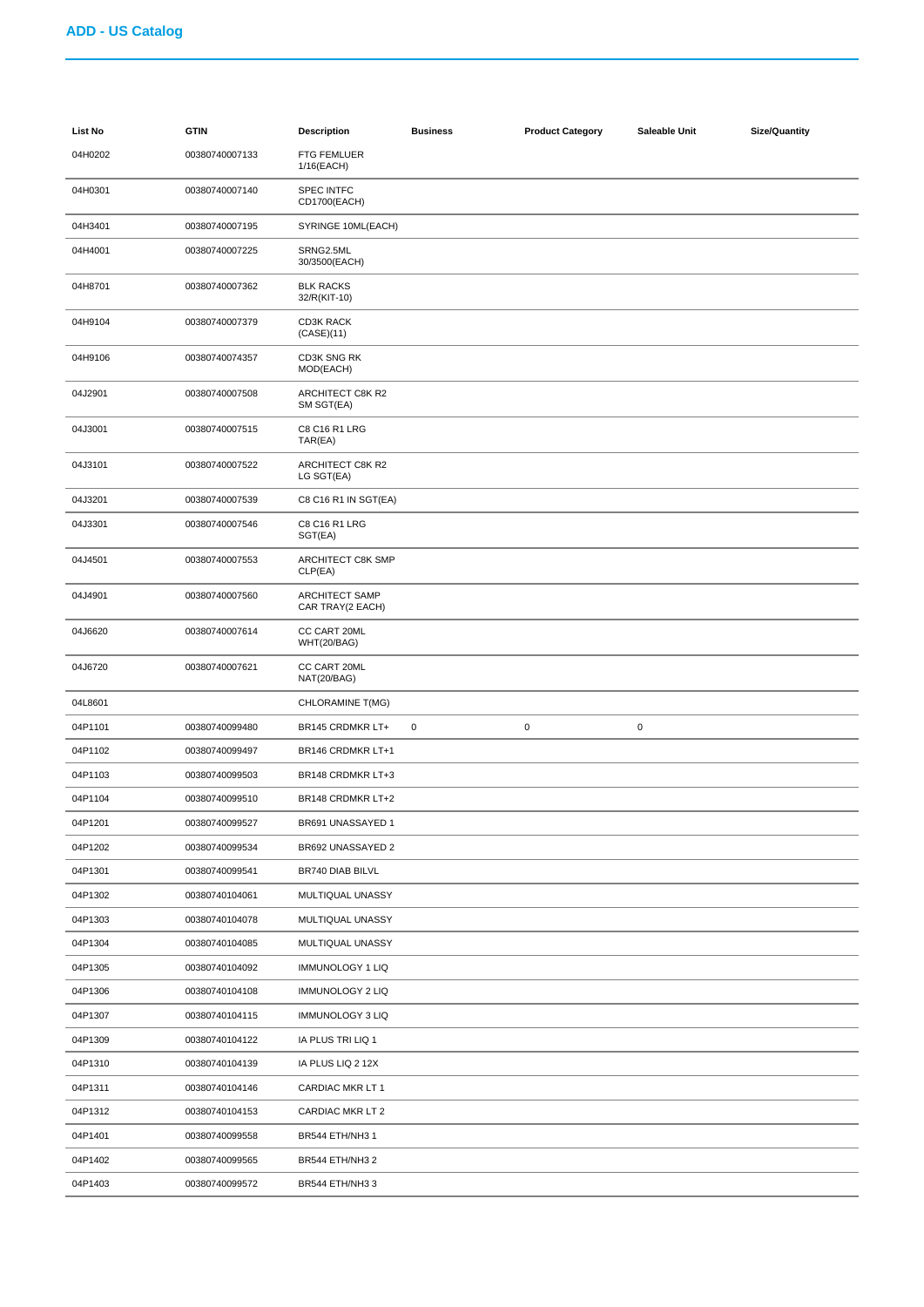| List No<br>04P1404 | <b>GTIN</b><br>00380740104160 | <b>Description</b><br><b>CARDIAC MKR LT3</b> | <b>Business</b> | <b>Product Category</b> | Saleable Unit | <b>Size/Quantity</b> |
|--------------------|-------------------------------|----------------------------------------------|-----------------|-------------------------|---------------|----------------------|
| 04P1405            | 00380740104177                | WHOLE BLOOD 1 LYP                            |                 |                         |               |                      |
| 04P1406            | 00380740104184                | WHOLE BLOOD 2 LYP                            |                 |                         |               |                      |
| 04P1407            | 00380740104191                | WHOLE BLOOD 3 LYP                            |                 |                         |               |                      |
| 04P1409            | 00380740104207                | U TOX S1 LOW OP L                            |                 |                         |               |                      |
| 04P1410            | 00380740104214                | U TOX S2 LOW OP L                            |                 |                         |               |                      |
| 04P1411            | 00380740104221                | <b>HOMOCYSTEINE</b>                          |                 |                         |               |                      |
| 04P1412            | 00380740104238                | <b>RHEUMATOID</b><br><b>FACTOR</b>           |                 |                         |               |                      |
| 04P1413            | 00380740104245                | SERUM VOLATILES L                            |                 |                         |               |                      |
| 04P1414            | 00380740104252                | CHEM ASSAYED 1 LY                            | $\mathbf 0$     | $\mathbf 0$             | $\mathbf 0$   |                      |
| 04P1501            | 00380740099589                | BR361 IMMUNO +1                              |                 |                         |               |                      |
| 04P1502            | 00380740099596                | BR363 IMMUNO +3                              |                 |                         |               |                      |
| 04P1503            | 00380740104269                | CHEM ASSAYED 2 LY                            |                 |                         |               |                      |
| 04P1504            | 00380740104276                | CARDIAC MKR LT TR                            |                 |                         |               |                      |
| 04P1505            | 00380740104283                | CARD MKR LT LOWPL                            |                 |                         |               |                      |
| 04P1506            | 00380740104290                | Card Mrk LT 1C                               |                 |                         |               |                      |
| 04P1507            | 00380740104306                | CARD MKRS PLUS TR                            |                 |                         |               |                      |
| 04P1509            | 00380740104313                | CARD MKRS PLUS 1                             |                 |                         |               |                      |
| 04P1510            | 00380740104320                | CARD MKRS PLUS 2L                            |                 |                         |               |                      |
| 04P1511            | 00380740104337                | CARD MKRS PLUS 3                             |                 |                         |               |                      |
| 04P1512            | 00380740104344                | U TOX S1 LIQ 10X1                            |                 |                         |               |                      |
| 04P1513            | 00380740104351                | U TOX S2 LIQ 10X1                            |                 |                         |               |                      |
| 04P1601            | 00380740099602                | BR594 IMMUNO 1                               |                 |                         |               |                      |
| 04P1602            | 00380740099619                | BR595 IMMUNO 2                               |                 |                         |               |                      |
| 04P1603            | 00380740099626                | BR596 IMMUNO 3                               |                 |                         |               |                      |
| 04P1604            | 00380740104368                | U Tox S1O LIQ                                |                 |                         |               |                      |
| 04P1605            | 00380740104375                | U Tox S2O LIQ                                |                 |                         |               |                      |
| 04P1606            | 00380740104382                | U Tox S1O LOW OP                             |                 |                         |               |                      |
| 04P1607            | 00380740104399                | U Tox S2O LOW OP                             |                 |                         |               |                      |
| 04P1609            | 00380740104405                | U TOX C1 LIQ 10X2                            |                 |                         |               |                      |
| 04P1610            | 00380740104412                | U TOX C2 LIQ 10X2                            |                 |                         |               |                      |
| 04P1611            | 00380740104429                | U TOX C3 LIQ 10X2                            |                 |                         |               |                      |
| 04P1612            | 00380740104436                | U TOX C4 LIQ 10X2                            |                 |                         |               |                      |
| 04P1613            | 00380740104443                | U TOX C2 LOW OP L                            |                 |                         |               |                      |
| 04P1614            | 00380740104450                | U TOX C3 LOW OP L                            | 0               | $\pmb{0}$               | $\pmb{0}$     |                      |
| 04P1701            | 00380740099633                | BR641 LIPIDS 1                               |                 |                         |               |                      |
| 04P1702            | 00380740099640                | BR642 LIPIDS 2                               |                 |                         |               |                      |
| 04P1703            | 00380740104467                | SPECIALTY IA LIQ                             |                 |                         |               |                      |
| 04P1704            | 00380740104474                | SPECIALTY IA LIQ                             |                 |                         |               |                      |
| 04P1705            | 00380740104481                | SPECIALTY IA LIQ                             |                 |                         |               |                      |
| 04P1706            | 00380740104498                | TORCH PLUS IGM PO                            |                 |                         |               |                      |
| 04P1707            | 00380740104504                | TORCH P UNASSY PO                            |                 |                         |               |                      |
| 04P1709            | 00380740104511                | ANEMIA LYPH 6X3ML                            |                 |                         |               |                      |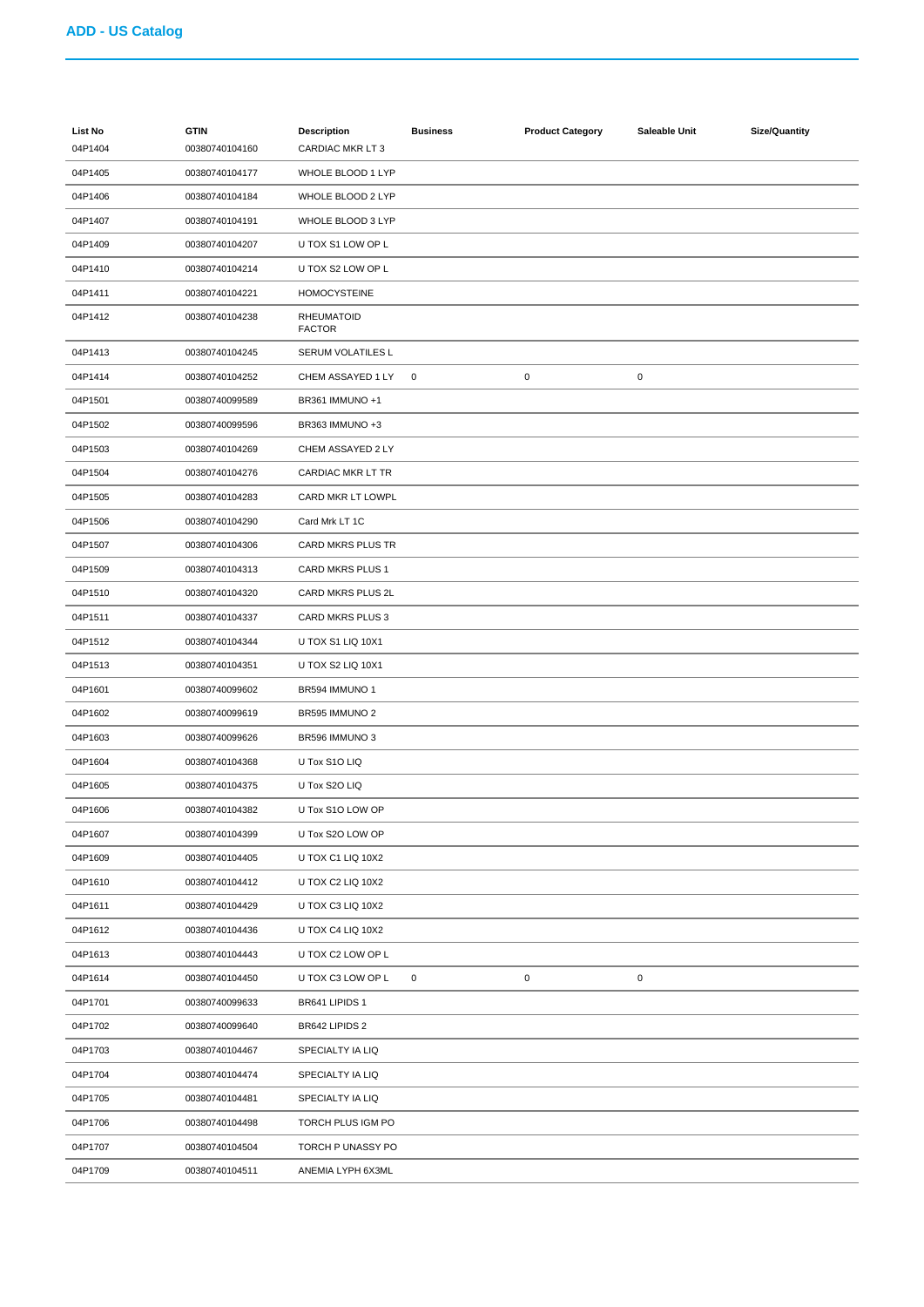| <b>List No</b> | <b>GTIN</b>    | <b>Description</b>                 | <b>Business</b> | <b>Product Category</b> | Saleable Unit | <b>Size/Quantity</b> |
|----------------|----------------|------------------------------------|-----------------|-------------------------|---------------|----------------------|
| 04P1710        | 00380740104528 | <b>FERTILITY TRI LYP</b>           |                 |                         |               |                      |
| 04P1711        | 00380740104535 | FERTILITY 1 LYPH                   |                 |                         |               |                      |
| 04P1712        | 00380740104542 | FERTILITY 2 LYPH                   |                 |                         |               |                      |
| 04P1713        | 00380740104559 | FERTILITY 3 LYPH                   |                 |                         |               |                      |
| 04P1801        | 00380740099657 | BR694 ASSAYED MQ1                  |                 |                         |               |                      |
| 04P1802        | 00380740099664 | BR695 ASSAYED MQ2                  |                 |                         |               |                      |
| 04P1803        | 00380740099671 | BR696 ASSAYED MQ3                  |                 |                         |               |                      |
| 04P1804        | 00380740104566 | MATERNAL SERUM<br>TR               |                 |                         |               |                      |
| 04P1805        | 00380740104573 | D-DIMER 1 LIQ 6X1                  |                 |                         |               |                      |
| 04P1806        | 00380740104580 | D-DIMER 2 LIQ 6X1                  |                 |                         |               |                      |
| 04P1807        | 00380740104597 | D-DIMER 3 LIQ 6X1                  |                 |                         |               |                      |
| 04P1809        | 00380740104603 | <b>D-DIMER LOW LIQ 6</b>           |                 |                         |               |                      |
| 04P1810        | 00380740104610 | D-DIMER 1 LIQ 6X1                  |                 |                         |               |                      |
| 04P1811        | 00380740104627 | D-DIMER 2 LIQ 6X1                  |                 |                         |               |                      |
| 04P1812        | 00380740104634 | D-DIMER 3 LIQ 6X1                  |                 |                         |               |                      |
| 04P1813        | 00380740104641 | <b>RHEUMATOID</b><br><b>FACTOR</b> |                 |                         |               |                      |
| 04P1814        | 00380740104658 | DIABETES 1 LIQ 6                   |                 |                         |               |                      |
| 04P1901        | 00380740099688 | <b>BR354 PEDIATRIC 1</b>           |                 |                         |               |                      |
| 04P1902        | 00380740099695 | <b>BR355 PEDIATRIC 2</b>           |                 |                         |               |                      |
| 04P1903        | 00380740104689 | DIABETES 2 LIQ 6                   |                 |                         |               |                      |
| 04P1904        | 00380740104696 | DIABETES 3 LIQ 6                   |                 |                         |               |                      |
| 04P1905        | 00380740104702 | TUMOR MKR 1 LIQ 6                  |                 |                         |               |                      |
| 04P1906        | 00380740104719 | TUMOR MKR 2 LIQ 6                  |                 |                         |               |                      |
| 04P1907        | 00380740104726 | TUMOR MKR 3 LIQ 6                  |                 |                         |               |                      |
| 04P1909        | 00380740104733 | WHOLE BLD IMMSUP                   |                 |                         |               |                      |
| 04P1910        | 00380740104740 | WHOLE BLD IMMSUP                   |                 |                         |               |                      |
| 04P1911        | 00380740104757 | WHOLE BLD IMMSUP                   |                 |                         |               |                      |
| 04P1912        | 00380740104764 | WHOLE BLD IMMSUP                   |                 |                         |               |                      |
| 04P1913        | 00380740104771 | WHOLE BLD IMMSUP                   | $\mathbf 0$     | $\pmb{0}$               | $\mathsf 0$   |                      |
| 04P2001        | 00380740099701 | BR501 RF 1                         |                 |                         |               |                      |
| 04P2002        | 00380740099718 | BR503 RF 3                         |                 |                         |               |                      |
| 04P2003        | 00380740104788 | <b>WHOLE BLOD</b><br><b>IMMSUP</b> |                 |                         |               |                      |
| 04P2004        | 00380740104795 | WHOLE BLD IMMSUP                   |                 |                         |               |                      |
| 04P2005        | 00380740104801 | SERUM VOLATILES 1                  |                 |                         |               |                      |
| 04P2006        | 00380740104818 | SERUM VOLATILES 2                  |                 |                         |               |                      |
| 04P2007        | 00380740104825 | <b>TUMOR MARKER</b><br><b>PLUS</b> |                 |                         |               |                      |
| 04P2009        | 00380740104832 | <b>TUMOR MARKER</b><br><b>PLUS</b> |                 |                         |               |                      |
| 04P2010        | 00380740104849 | <b>TUMOR MARKER</b><br><b>PLUS</b> |                 |                         |               |                      |
| 04P2011        | 00380740104856 | VIROTROL I 1X5ML                   |                 |                         |               |                      |
| 04P2012        | 00380740104863 | VIROTROL I 10X4ML                  |                 |                         |               |                      |
| 04P2013        | 00380740104870 | VIROTROL I 2X20ML                  |                 |                         |               |                      |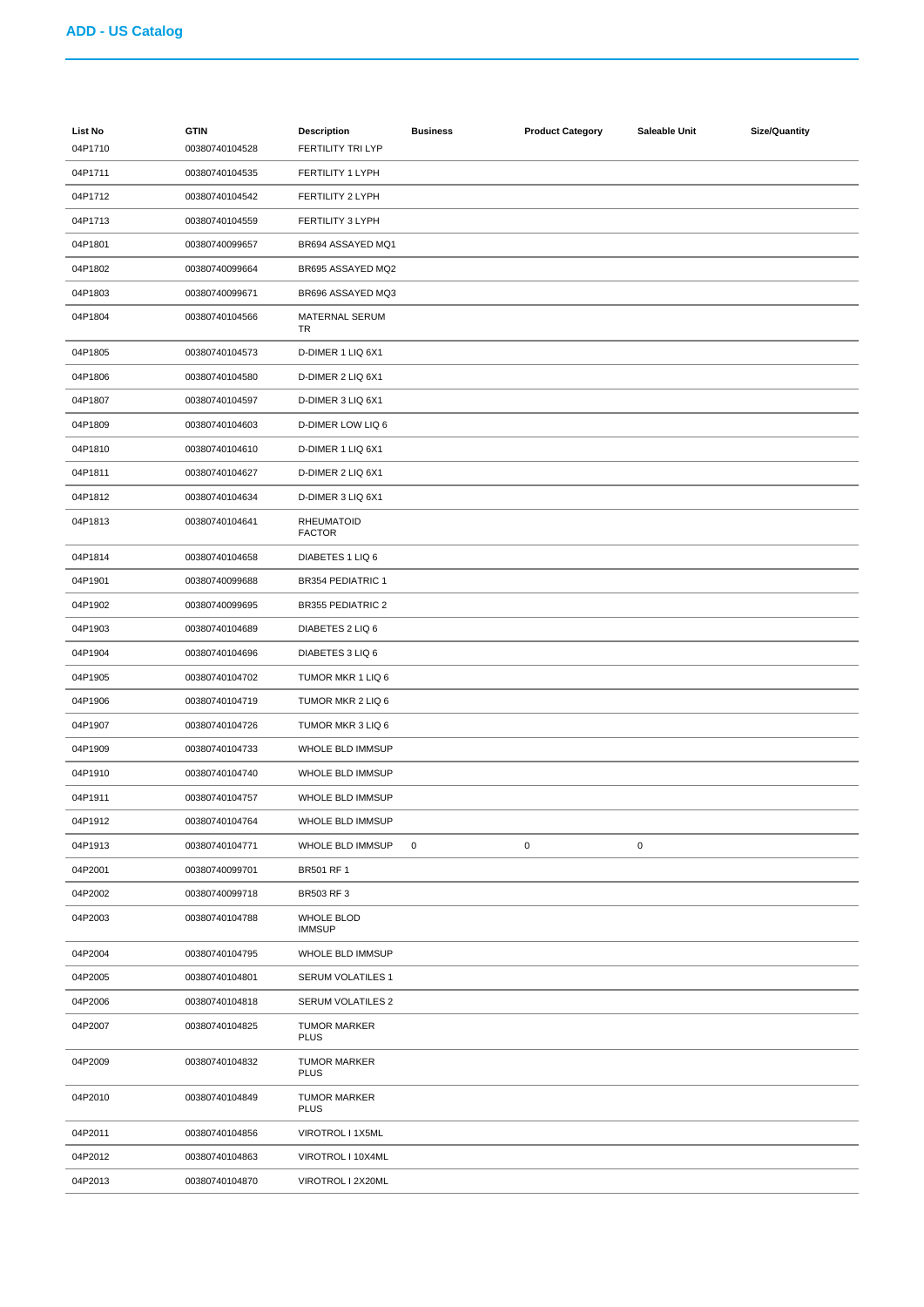| <b>List No</b> | <b>GTIN</b>    | <b>Description</b>       | <b>Business</b> | <b>Product Category</b> | Saleable Unit | Size/Quantity |
|----------------|----------------|--------------------------|-----------------|-------------------------|---------------|---------------|
| 04P2101        | 00380740099725 | BR751 SPINAL FLD1        |                 |                         |               |               |
| 04P2102        | 00380740099732 | BR752 SPINAL FLD2        |                 |                         |               |               |
| 04P2103        | 00380740104887 | VIROTROL II 1X5ML        |                 |                         |               |               |
| 04P2104        | 00380740104894 | VIROTROL II 10X4M        |                 |                         |               |               |
| 04P2105        | 00380740104900 | VIROTROL III 1X5M        |                 |                         |               |               |
| 04P2106        | 00380740104917 | VIROTROL IV 1X5ML        |                 |                         |               |               |
| 04P2107        | 00380740104924 | VIROTROL HIV-2 1X        |                 |                         |               |               |
| 04P2109        | 00380740104931 | VIROTROL HIV-1 AG        |                 |                         |               |               |
| 04P2110        | 00380740104948 | <b>VIROTROL HAV-IGM</b>  |                 |                         |               |               |
| 04P2111        | 00380740104955 | <b>VIROTROL HBC-IGM</b>  |                 |                         |               |               |
| 04P2112        | 00380740104962 | VIROTROL HBEAG 1X        |                 |                         |               |               |
| 04P2113        | 00380740104979 | VIROCLEAR 1X5ML          |                 |                         |               |               |
| 04P2114        | 00380740104986 | VIROCLEAR 2X20ML         |                 |                         |               |               |
| 04P2115        | 00380740104993 | VIROCLEAR 10X4ML         |                 |                         |               |               |
| 04P2201        | 00380740099749 | BR397 CHEM1              |                 |                         |               |               |
| 04P2202        | 00380740099756 | BR398 CHEM2              |                 |                         |               |               |
| 04P2203        | 00380740105006 | VIROTROL TORCH 1X        |                 |                         |               |               |
| 04P2204        | 00380740105013 | <b>VIROTROL TORCH-M</b>  |                 |                         |               |               |
| 04P2205        | 00380740105020 | VIROCLEAR TORCH 1        |                 |                         |               |               |
| 04P2206        | 00380740105037 | VIROTROL MUMZ 1X5        |                 |                         |               |               |
| 04P2207        | 00380740105044 | VIROCLEAR MUMZ 1X        |                 |                         |               |               |
| 04P2209        | 00380740105051 | AMPLITROL CT/GC 1        |                 |                         |               |               |
| 04P2210        | 00380740105068 | AMPLITROL HPV 1X5        |                 |                         |               |               |
| 04P2211        | 00380740105075 | AMPLICLEAR 1X5ML         |                 |                         |               |               |
| 04P2214        | 00380740105082 | AMPLIPROBE CT/GC         |                 |                         |               |               |
| 04P2215        | 00380740105099 | PNEUMOTROL 1X5ML         |                 |                         |               |               |
| 04P2216        | 00380740105105 | <b>VIROTROL SYPHILIS</b> |                 |                         |               |               |
| 04P2217        | 00380740105112 | VIROTROL WNV 1X5M        |                 |                         |               |               |
| 04P2301        | 00380740099763 | BR454 QUAL TOX NE        |                 |                         |               |               |
| 04P2302        | 00380740105129 | PYLORITROL 1X5ML         |                 |                         |               |               |
| 04P2303        | 00380740105136 | VIROTROL EBV 1X5M        |                 |                         |               |               |
| 04P2304        | 00380740105143 | VIROCLEAR EBV 1X5        |                 |                         |               |               |
| 04P2305        | 00380740105150 | VIROTROL LYME 1X5        |                 |                         |               |               |
| 04P2306        | 00380740105167 | IA PLUS LIQ SP           |                 |                         |               |               |
| 04P2307        | 00380740105174 | DIABETES LIQ MP          |                 |                         |               |               |
| 04P2309        | 00380740105181 | CARD MKRS PLUS LI        |                 |                         |               |               |
| 04P2310        | 00380740105785 | HOMOCYSTEINE 287         |                 |                         |               |               |
| 04P2311        | 00380740105792 | HOMOCYSTEINE 288         |                 |                         |               |               |
| 04P2312        | 00380740105808 | HOMOCYSTEINE 289         |                 |                         |               |               |
| 04P2313        | 00380740105853 | MICROALB1LIQ378          |                 |                         |               |               |
| 04P2314        | 00380740105860 | MICROALB1LIQ379          |                 |                         |               |               |
| 04P2315        | 00380740105815 | D-DIMER1 27101           |                 |                         |               |               |
| 04P2316        | 00380740105822 | D-DIMER2 27102           |                 |                         |               |               |
| 04P2317        | 00380740105839 | D-DIMER2 27103           |                 |                         |               |               |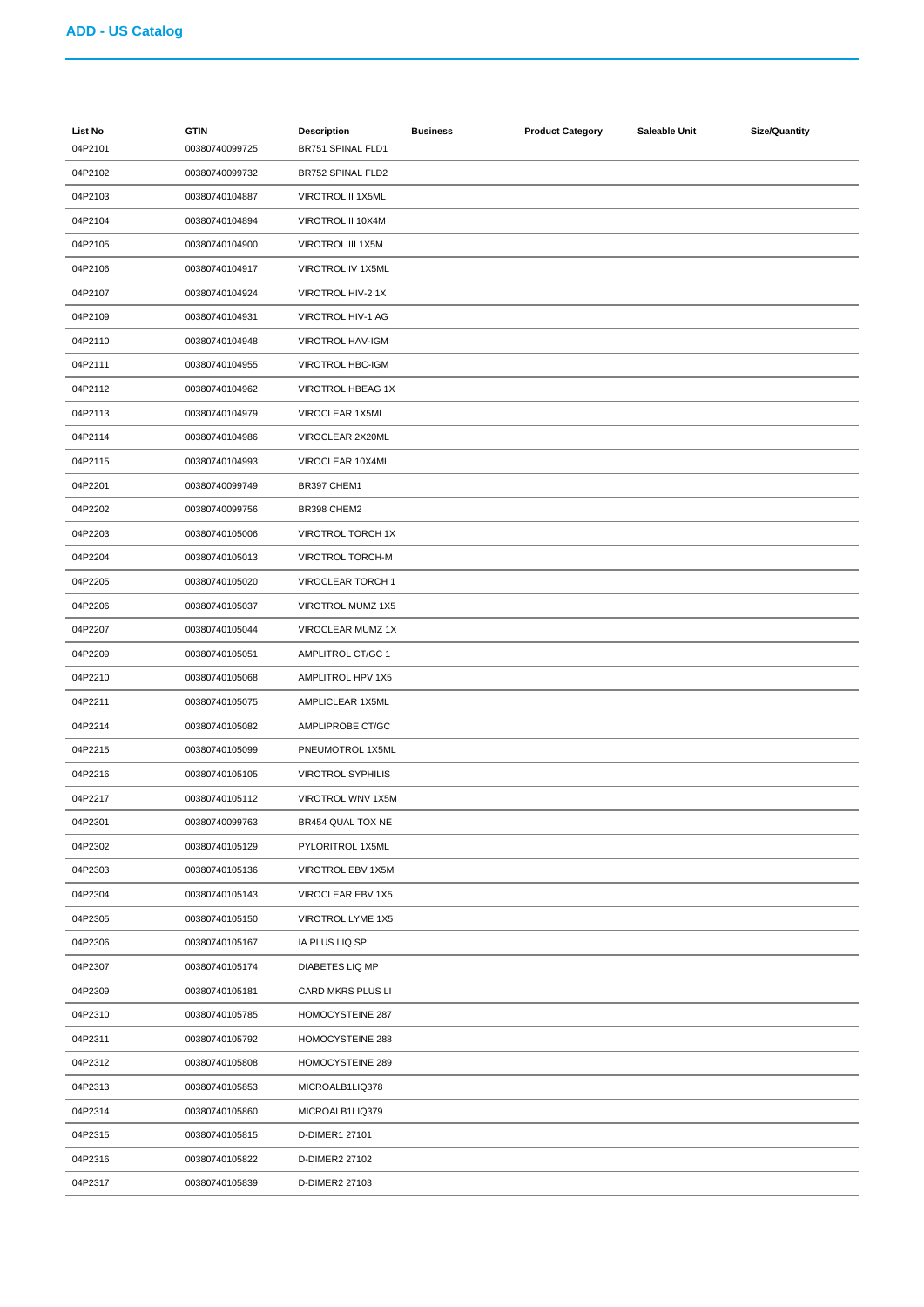| List No<br>04P2318 | <b>GTIN</b><br>00380740105846 | <b>Description</b><br>D-DIMER 3 27100    | <b>Business</b> | <b>Product Category</b> | Saleable Unit | <b>Size/Quantity</b> |
|--------------------|-------------------------------|------------------------------------------|-----------------|-------------------------|---------------|----------------------|
| 04P2319            | 00380740105877                | BR147CRDMKR                              |                 |                         |               |                      |
| 04P2401            | 00380740099770                | BR455 QUAL TOX PO                        |                 |                         |               |                      |
| 04P2402            | 00380740112202                | OPIATE CTR 1 416                         |                 |                         |               |                      |
| 04P2403            | 00380740112219                | OPIATE CTR 2 417                         |                 |                         |               |                      |
| 04P2404            | 00380740112226                | ELEV CRP LV 1 254                        |                 |                         |               |                      |
| 04P2405            | 00380740112325                | ELEV CRP LV 1 255                        |                 |                         |               |                      |
| 04P2406            | 00380740112233                | ELEV CRP LV 1 256                        |                 |                         |               |                      |
| 04P2407            | 00380740112356                | CHEM LYPH 313X                           | $\pmb{0}$       | $\pmb{0}$               | 0             |                      |
| 04P2501            | 00380740099787                | BR460 TOX NEG                            |                 |                         |               |                      |
| 04P2601            | 00380740099794                | BR438 TOX S1E                            |                 |                         |               |                      |
| 04P2602            | 00380740099800                | BR439 TOX S2E                            |                 |                         |               |                      |
| 04P2701            | 00380740099817                | BR423 TOX S1E LOW                        |                 |                         |               |                      |
| 04P2702            | 00380740099824                | BR424 TOX S2E LOW                        |                 |                         |               |                      |
| 04P2801            | 00380740099831                | BR463 TOX S3                             |                 |                         |               |                      |
| 04P2901            | 00380740099961                | <b>DC-Lineates</b>                       |                 |                         |               |                      |
| 04P3602            | 00380740102395                | K709M-5                                  |                 |                         |               |                      |
| 04P3603            | 00380740102401                | K712M-5                                  |                 |                         |               |                      |
| 04P3604            | 00380740102418                | K719M-5                                  |                 |                         |               |                      |
| 04P3605            | 00380740102425                | MS GC1 1100ab                            |                 |                         |               |                      |
| 04P3606            | 00380740102432                | MS GC2 1200ab                            |                 |                         |               |                      |
| 04P3607            | 00380740102449                | MS GC4 1400ab                            |                 |                         |               |                      |
| 04P3608            | 00380740102456                | MS CM1 401ab                             |                 |                         |               |                      |
| 04P3609            | 00380740102463                | <b>MS CM2 402AB</b>                      |                 |                         |               |                      |
| 04P3610            | 00380740102470                | MS THY 901re                             |                 |                         |               |                      |
| 04P3611            | 00380740102487                | <b>MS Vit D 506</b>                      |                 |                         |               |                      |
| 04P3612            | 00380740103859                | K702M-5 Prt Lnrt                         |                 |                         |               |                      |
| 04P3613            | 00380740103866                | K704M-5 Prt Lnrt                         |                 |                         |               |                      |
| 04P3614            | 00380740103873                | K705M-5 Prt Lnrt                         |                 |                         |               |                      |
| 04P3615            | 00380740103880                | K707M-5 Prt Lnrt                         |                 |                         |               |                      |
| 04P3616            | 00380740103897                | K708M-5 Prt Lnrt                         |                 |                         |               |                      |
| 04P3617            | 00380740103903                | K710M-5 Prt Lnrt                         |                 |                         |               |                      |
| 04P3618            | 00380740103910                | K713M-5 Prt Lnrt                         |                 |                         |               |                      |
| 04P3619            | 00380740103927                | K717M-5 Prt Lnrt                         |                 |                         |               |                      |
| 04P3620            | 00380740103934                | K720M-5 Prt Lnrt                         |                 |                         |               |                      |
| 04P3621            | 00380740103941                | K721M-5 Prt Lnrt                         |                 |                         |               |                      |
| 04P3622            | 00380740103958                | K722M-5 Prt Lnrt                         |                 |                         |               |                      |
| 04P3623            | 00380740103965                | K723M-5 Prt Lnrt                         |                 |                         |               |                      |
| 04P3624            | 00380740103972                | K726M-5 Prt Lnrt                         |                 |                         |               |                      |
| 04P3625            | 00380740103989                | MicroCV Blood Gas                        | $\mathbf 0$     | $\mathbf 0$             | 0             |                      |
| 04P3626            | 00380740152444                | LINEARITY FD I/A ARC                     |                 |                         |               |                      |
|                    |                               | AS                                       |                 |                         |               |                      |
| 04P3627            | 00380740152451                | <b>LINERARITY FS</b><br><b>THYROID A</b> |                 |                         |               |                      |
| 04P3801            | 00380740099978                | MSCHEM TDM1 301ab                        |                 |                         |               |                      |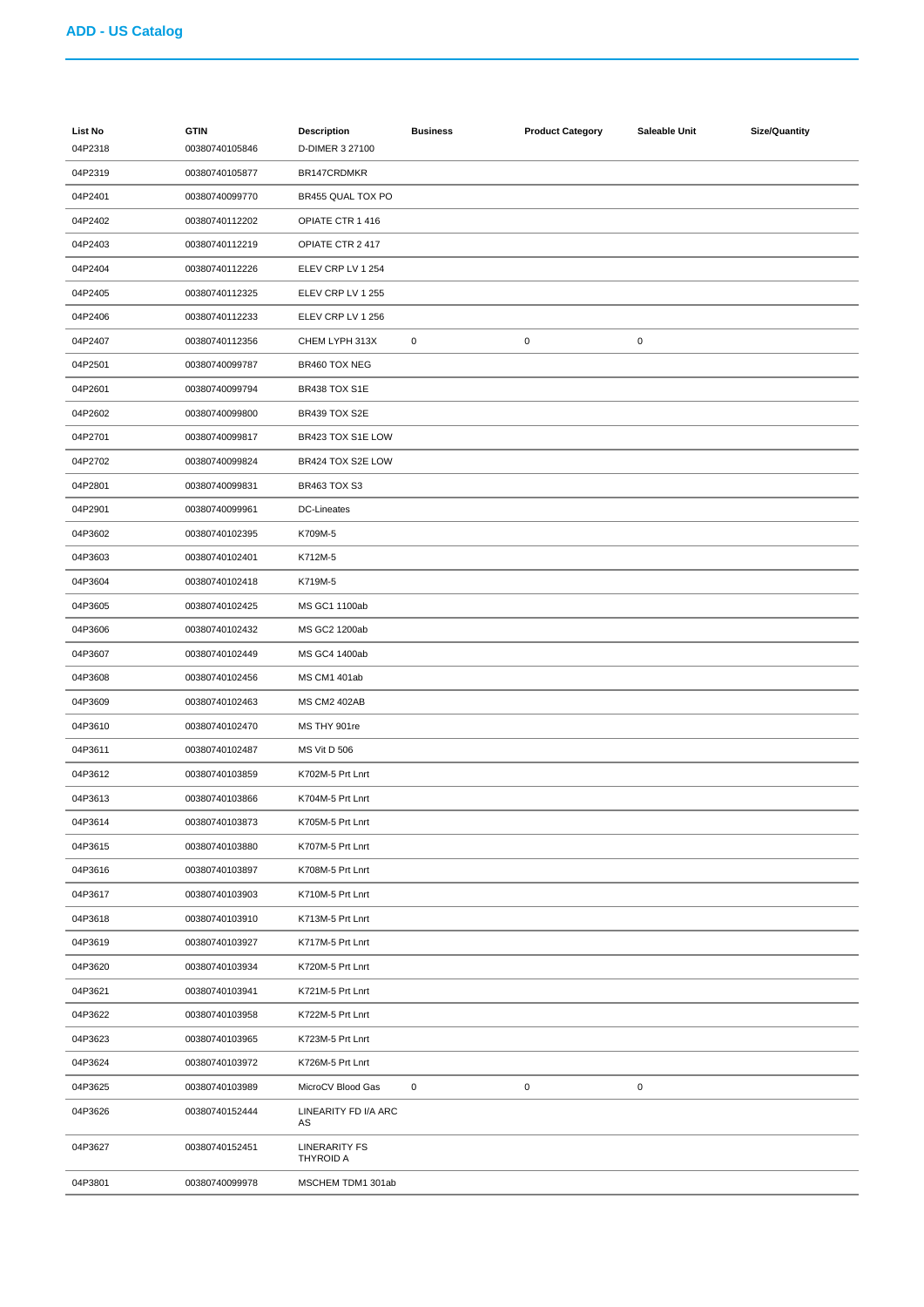| <b>List No</b><br>04P3901 | <b>GTIN</b><br>00380740099985 | <b>Description</b><br>MS UC 1 701ab         | <b>Business</b> | <b>Product Category</b> | Saleable Unit | <b>Size/Quantity</b> |
|---------------------------|-------------------------------|---------------------------------------------|-----------------|-------------------------|---------------|----------------------|
| 04P4001                   | 00380740099992                | MS UC 4 704ab                               |                 |                         |               |                      |
| 04P4101                   | 00380740100001                | MS UC 5 705ab                               |                 |                         |               |                      |
| 04P4701                   | 00380740100018                | MS LP 501ab                                 |                 |                         |               |                      |
| 04P4801                   | 00380740025410                | <b>SEK UIBC</b><br>153-10(462T)             |                 |                         |               |                      |
| 04P4901                   | 00380740007720                | ARCHITECT RT SKIN,<br>SCC(EACH)             |                 |                         |               |                      |
| 04P5110                   | 00380740007744                | MLTGNT DOA MC<br>CTL(2X5ML)                 |                 |                         |               |                      |
| 04P5201                   | 00380740102722                | ARC GLY HBA1C CAL                           |                 |                         |               |                      |
| 04P5211                   | 00380740102739                | ARC GLY HBA1C CTL                           |                 |                         |               |                      |
| 04P5220                   | 00380740102746                | ARC GLY HBA1C RGT                           |                 |                         |               |                      |
| 04P5301                   | 00380740007751                | ARC HBSAG 2<br>CALS(2X4ML)                  |                 |                         |               |                      |
| 04P5310                   | 00380740007768                | ARC HBSAG 2<br>CTRL(2X8ML)                  |                 |                         |               |                      |
| 04P5325                   | 00380740007775                | ARC HBSAG 2<br>RGT(100T)                    |                 |                         |               |                      |
| 04P5335                   | 00380740007782                | ARC HBSAG 2<br>RGT(500T)                    |                 |                         |               |                      |
| 04P5425                   | 00380740007799                | ARCHBSAG2<br>CNFMRGT(50T)                   |                 |                         |               |                      |
| 04P5440                   | 00380740007805                | ARCHBSAG2<br>CNFMDIL(EA)                    |                 |                         |               |                      |
| 04P5507                   | 00380740099848                | ARCH ISYS CD V7                             |                 |                         |               |                      |
| 04P5508                   | 00380740099855                | ARCH ISYS CD V8                             |                 |                         |               |                      |
| 04P5611                   | 00380740100995                | ARCH ISYS CD V11                            |                 |                         |               |                      |
| 04P5612                   | 00380740099862                | ARCH ISYS CD V12                            |                 |                         |               |                      |
| 04P5708                   | 00380740099879                | ARCH I1SR CD V8                             |                 |                         |               |                      |
| 04P5810                   | 00380740099893                | ARCH I1SR CD V10                            |                 |                         |               |                      |
| 04P5811                   | 00380740099909                | ARCH I1SR CD V11                            |                 |                         |               |                      |
| 04P6003                   | 00380740101237                | ARC SYS SAFETY IN                           |                 |                         |               |                      |
| 04P6004                   | 00380740101244                | ARC SYS SAFETY IN                           |                 |                         |               |                      |
| 04P6101                   | 00380740026448                | MOVING AVG-<br>TESTNG(EA)                   |                 |                         |               |                      |
| 04P6102                   | 00380740030148                | <b>MOVING</b><br>AVERAGES(EA)               |                 |                         |               |                      |
| 04P7101                   | 00380740026592                | MWARE OP QUAL<br>GDE(EACH)                  |                 |                         |               |                      |
| 04P8501                   | 00380740081171                | C8 HBA1C UPGD KIT                           |                 |                         |               |                      |
| 04P8601                   | 00380740081188                | C8 DVR BD UPG KIT                           |                 |                         |               |                      |
| 04R1001                   | 00380740132699                | ALNTY CI C/C REPL<br>CAPS                   |                 |                         |               |                      |
| 04R2702                   | 00380740129699                | A3600 TRACK<br>MOTOR, SINGLE                |                 |                         |               |                      |
| 04R2720                   | 00380740129705                | A3600 TRACK<br>MOTOR, DOUBLE                |                 |                         |               |                      |
| 04R2921                   | 00380740137045                | SENT LIQUID UIBC<br>850 TEST                |                 |                         |               |                      |
| 04R4424                   | 00380740132620                | A3600 WIDE BELT<br>CARRIER BUF MOD -<br>240 |                 |                         |               |                      |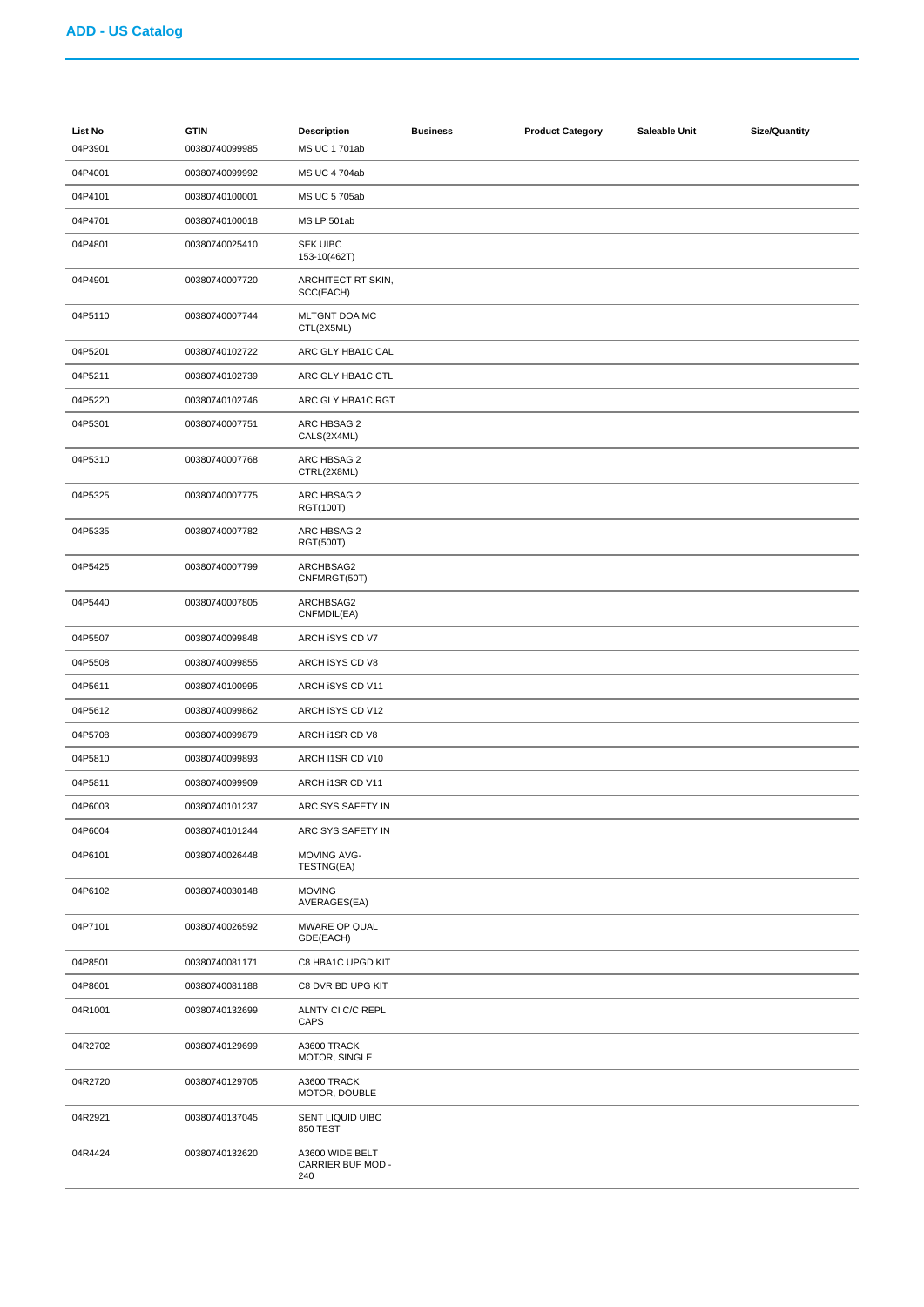| List No<br>04R4460 | <b>GTIN</b><br>00380740132637 | <b>Description</b><br>A3600 WIDE BELT<br>CARRIER BUF MOD -<br>600 | <b>Business</b> | <b>Product Category</b> | Saleable Unit | <b>Size/Quantity</b> |
|--------------------|-------------------------------|-------------------------------------------------------------------|-----------------|-------------------------|---------------|----------------------|
| 04R4701            | 00380740132705                | <b>ALNTY RGT REPL</b><br>CAPS                                     |                 |                         |               |                      |
| 04R4901            | 00380740134327                | <b>ALINITY S FIVE</b><br>POSITION ROUTINE<br><b>TRAY</b>          |                 |                         |               |                      |
| 04R5001            | 00380740134334                | ALINITY S TEN<br>POSITION ROUTINE<br>TRAY                         |                 |                         |               |                      |
| 04R5101            | 00380740134341                | <b>ALINITY S PRIORITY</b><br>TRAY                                 |                 |                         |               |                      |
| 04R5201            | 00380740137458                | <b>ALINITY SAMPLE</b><br>RACK                                     |                 |                         |               | 0.0000               |
| 04R5401            | 00380740134365                | <b>ALINITY S</b><br><b>CALIBRATOR AND</b><br><b>CONTROL RACK</b>  |                 |                         |               |                      |
| 04R5501            | 00380740134372                | <b>ALINITY S WASH</b><br><b>BUFFER RESERVOIR</b>                  |                 |                         |               |                      |
| 04R5601            | 00380740134389                | ALINITY S DISPENSE<br><b>VOLUME TOOL</b>                          |                 |                         |               |                      |
| 04R5701            | 00380740134396                | <b>ALINITY S</b><br><b>INCUBATION</b><br>TEMPERATURE TOOL         |                 |                         |               |                      |
| 04R5801            | 00380740134402                | ALINITY S REAGENT<br><b>CAROUSEL TEMP</b><br><b>TOOL</b>          |                 |                         |               |                      |
| 04R5901            | 00380740134419                | <b>ALINITY S</b><br><b>BIOHAZARD WASTE</b><br><b>BAGS</b>         |                 |                         |               |                      |
| 04R6001            | 00380740134426                | ALINITY S WASH<br><b>BUFFER RESERVOIR</b><br><b>STRAW</b>         |                 |                         |               | 0.0000               |
| 04R6002            | 00380740154684                | <b>ALINITY S WASH</b><br><b>BUFFER RESERVOIR</b><br><b>STRAW</b>  |                 |                         |               |                      |
| 04R6101            | 00380740134433                | ALINITY S SOLID<br><b>WASTE CONTAINER</b>                         |                 |                         |               |                      |
| 04R6201            | 00380740137052                | <b>CD SAPPHIRE</b><br><b>PRINTER</b>                              |                 |                         |               |                      |
| 04R6701            | 00380740134440                | ALINITY S WASH<br><b>STATION BAFFLE</b>                           |                 |                         |               |                      |
| 04R6901            | 00380740134464                | ALINITY S WASH<br><b>BUFFER CUBITAINER</b><br><b>STRAW</b>        |                 |                         |               |                      |
| 04R7001            | 00380740138288                | <b>ALINITY S</b><br>MAINTENANCE KIT                               |                 |                         |               | 0.0000               |
| 04R9921            | 00380740151058                | <b>ALINITY C</b><br><b>RHEUMATOID</b><br>FACTOR RGT 400T          |                 |                         |               |                      |
| 04S0002            | 00380740153878                | <b>ALINITY C</b><br><b>RHEUMATOID</b><br><b>FACTOR CAL</b>        |                 |                         |               |                      |
| 04S0101            | 00380740151256                | <b>ALINITY C</b><br>PREALBUMIN CAL                                |                 |                         |               |                      |
| 04S1610            | 05391523441889                | ALINITY I MULTICHEM<br><b>WBT</b>                                 |                 |                         |               |                      |
| 04S2501            | 00380740136475                | Black Toner C430W                                                 |                 |                         |               |                      |
| 04S2601            | 00380740136482                | Cyan Toner C430W                                                  |                 |                         |               |                      |
| 04S2701            | 00380740136499                | Magenta Toner C430W                                               |                 |                         |               |                      |
| 04S2801            | 00380740136505                | Yellow Toner C430W                                                |                 |                         |               |                      |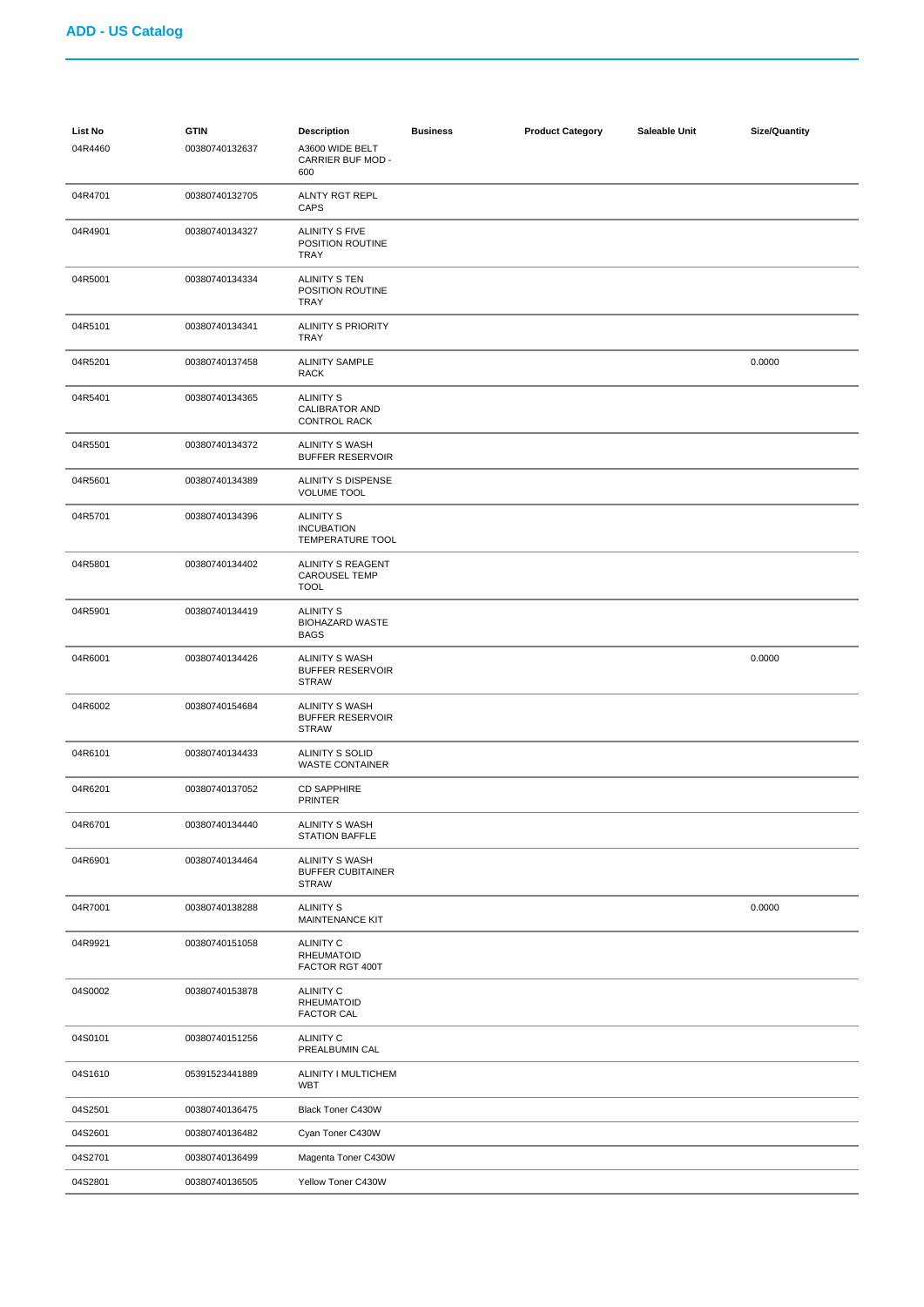| <b>List No</b><br>04S3701 | <b>GTIN</b><br>00380740137465 | <b>Description</b><br>ALINITY I CUSTOMER<br><b>MAINTENANCE KIT</b> | <b>Business</b> | <b>Product Category</b> | Saleable Unit | <b>Size/Quantity</b> |
|---------------------------|-------------------------------|--------------------------------------------------------------------|-----------------|-------------------------|---------------|----------------------|
| 04S3801                   | 00380740137472                | <b>ALINITY CI-SERIES</b><br>DUAL MOD INT KIT                       |                 |                         |               |                      |
| 04S3901                   | 00380740137489                | <b>ALINITY CI-SERIES</b><br>TRI/QUAD MOD INT<br>KIT                |                 |                         |               |                      |
| 04S4001                   | 00380740137496                | ALINITY C-SERIES<br>CABLE MOD PWR<br><b>ROW</b>                    |                 |                         |               |                      |
| 04S4101                   | 00380740137502                | <b>ALNTY I-SER CABLE</b><br>MOD PWR ROW                            |                 |                         |               |                      |
| 04S4301                   | 00380740137526                | ALNTY CABL MOD<br><b>MAIN PWR US</b>                               |                 |                         |               |                      |
| 04S4401                   | 00380740137533                | ALINITY CI CABLE<br><b>SCM PWR ROW</b><br>200V-250V                |                 |                         |               |                      |
| 04S4501                   | 00380740137540                | ALNTY CI CABLE SCM<br>PWR US 240V TWST<br><b>LCK</b>               |                 |                         |               |                      |
| 04S4701                   | 00380740137564                | ALINITY C-SERIES<br><b>CUVETTE SEGMENT</b>                         |                 |                         |               |                      |
| 04S4901                   | 00380740137571                | ALINITY C-SERIES<br><b>REAGENT PROBE</b>                           |                 |                         |               |                      |
| 04S5001                   | 00380740137588                | <b>ALINITY C-SERIES</b><br><b>REAGENT PROBE</b><br><b>TUBING</b>   |                 |                         |               |                      |
| 04S5101                   | 00380740137601                | ALINITY C-SERIES<br>SAMPLE PROBE                                   |                 |                         |               |                      |
| 04S5201                   | 00380740137618                | ALINITY C-SERIES<br><b>CUVETTE DRY TIP</b>                         |                 |                         |               |                      |
| 04S5301                   | 00380740137625                | ALINITY C-SERIES<br>SAMPLE PROBE<br><b>SCREW</b>                   |                 |                         |               |                      |
| 04S5401                   | 00380740137632                | ALINITY C-SERIES<br><b>REAGENT PROBE</b><br><b>SCREW</b>           |                 |                         |               |                      |
| 04S5501                   | 00380740135669                | A3600SRM RACK<br>LABELS 001-080                                    |                 |                         |               |                      |
| 04S5511                   | 00380740135676                | A3600SRM RACK<br>LABELS 081-160                                    |                 |                         |               |                      |
| 04S5521                   | 00380740135683                | A3600SRM RACK<br>LABELS 161-240                                    |                 |                         |               |                      |
| 04S5531                   | 00380740135690                | A3600SRM RACK<br>LABELS 241-320                                    |                 |                         |               |                      |
| 04S5701                   | 00380740137656                | <b>ALINITY DISTANCE</b><br>ALERT                                   |                 |                         |               |                      |
| 04S6002                   | 00380740150488                | ALINTY I PROBE TUB<br>WASH ZONE                                    |                 |                         |               |                      |
| 04S6101                   | 00380740137694                | <b>ALNTY I-SERIES</b><br>PROBE TUBING WST<br><b>ASPIRATE</b>       |                 |                         |               |                      |
| 04S6202                   | 00380740151133                | Alinity i Baffle, Wash<br>Cup                                      |                 |                         |               |                      |
| 04S6301                   | 00380740137717                | <b>ALINITY CI-SERIES</b><br>TRAY                                   |                 |                         |               |                      |
| 04S6401                   | 00380740137724                | ALINITY CI-SERIES<br><b>VIAL RACK</b>                              |                 |                         |               |                      |
| 04S6501                   | 00380740137731                | ALINITY CI-SERIES<br>ONBOARD VIAL RACK                             |                 |                         |               |                      |
| 04S6701                   | 00380740137755                | <b>ALINITY I-SERIES</b><br>FILTER PROCESSING                       |                 |                         |               |                      |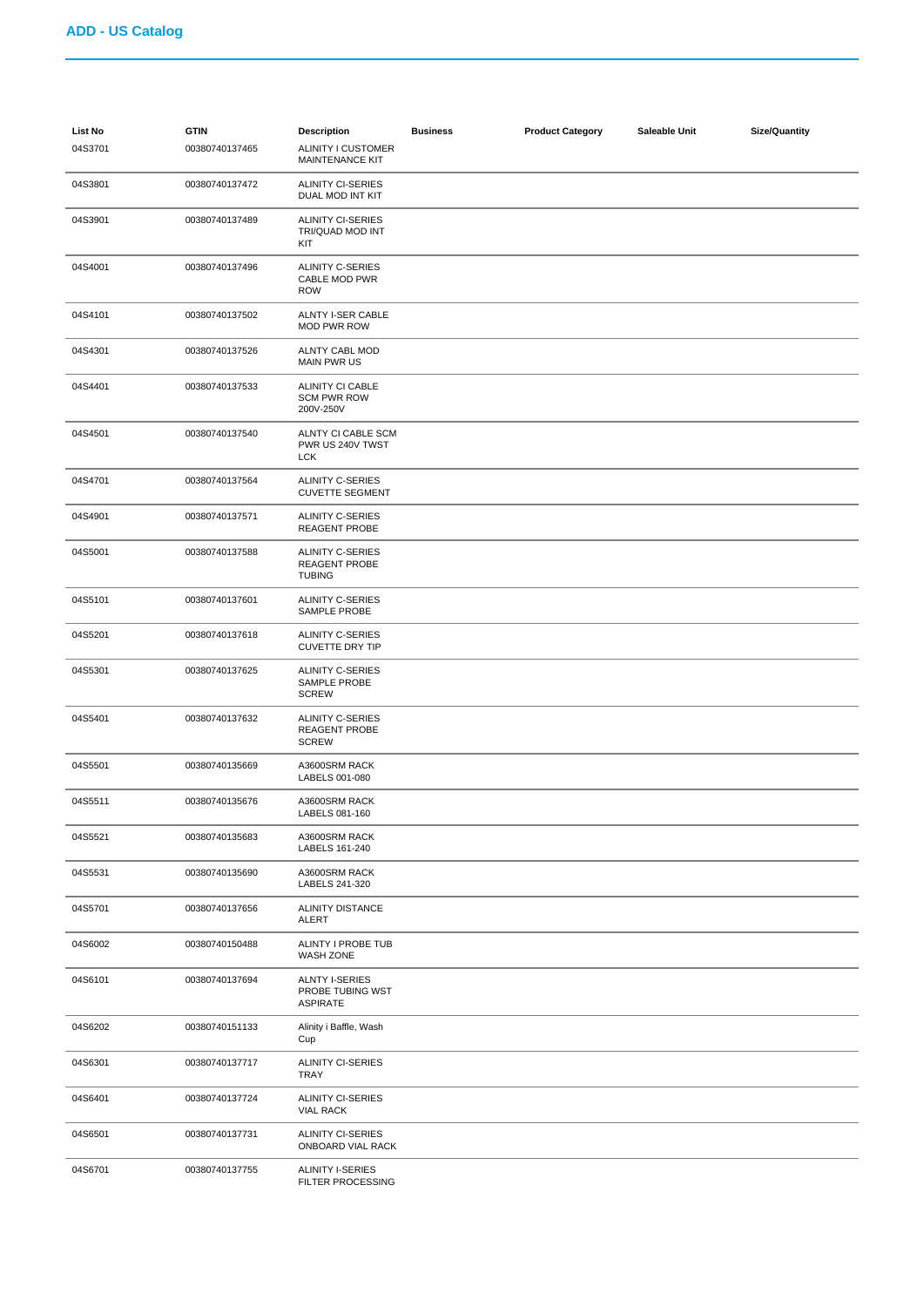| <b>List No</b> | <b>GTIN</b>    | <b>Description</b><br><b>CENTR</b>                                  | <b>Business</b> | <b>Product Category</b> | Saleable Unit | <b>Size/Quantity</b> |
|----------------|----------------|---------------------------------------------------------------------|-----------------|-------------------------|---------------|----------------------|
| 04S6902        | 00380740152789 | ALNTY I LEVEL<br><b>SENSOR DILUTED</b><br>WASH BUFFER               |                 |                         |               |                      |
| 04S7101        | 00380740137793 | ALINITY CI CABLE<br>SCM PWR US 120V T<br><b>PLUG</b>                |                 |                         |               |                      |
| 04S7201        | 00380740137809 | ALINITY CI CABLE<br>SCM PWR US 120V<br><b>TWST LK</b>               |                 |                         |               |                      |
| 04S7301        | 00380740137816 | <b>ALNTY I-SERIES</b><br>WATER<br>CONDUCTIVITY<br><b>SENSOR</b>     |                 |                         |               |                      |
| 04S7401        | 00380740137823 | ALINITY CI-SERIES<br><b>EXTERNAL WASTE</b><br><b>PUMP</b>           |                 |                         |               |                      |
| 04S7601        | 00380740137847 | ALINITY C SAMPLE<br><b>WASH SOLUTION</b><br><b>HOLDER</b>           |                 |                         |               |                      |
| 04S7701        | 00380740137854 | ALINITY CI HAND<br><b>HELD BARCODE</b><br><b>SCANNER</b>            |                 |                         |               |                      |
| 04S8001        | 00380740138363 | ARCHITECT I2000SR<br><b>ADVISOR</b>                                 |                 |                         |               |                      |
| 04S8101        | 00380740138370 | ARCHITECT I2000SR<br>CAP, COVER, RIGHT<br>SIDE                      |                 |                         |               |                      |
| 04S8201        | 00380740138271 | A3600 SEKISUI<br>CP3000 SLOT                                        |                 |                         |               |                      |
| 04S8324        | 00380740138141 | a3600 Wide Belt Buffer<br>240 Slot                                  |                 |                         |               |                      |
| 04S8360        | 00380740138158 | a3600 Wide Belt Buffer<br>600 Slot                                  |                 |                         |               |                      |
| 04S8501        | 00380740138387 | HIGH POWER, POE<br>SPLITTER                                         |                 |                         |               |                      |
| 04T5701        | 00380740138769 | ALINITY S SAFETY<br><b>INFORMATION</b>                              |                 |                         |               |                      |
| 04T5801        | 00380740138417 | <b>ALNTY C HIGH</b><br><b>CONCENTRATION</b><br>WASTE BOTTLE         |                 |                         |               |                      |
| 04T5901        | 00380740138424 | <b>ALNTY C HIGH</b><br><b>CONCENTRATION</b><br><b>WST BOTLE KIT</b> |                 |                         |               |                      |
| 04T6401        | 00380740139483 | Alinity HQ Instrument<br>Side Panels                                |                 |                         |               | 0.0000               |
| 04T6601        | 00380740139490 | Alinity HQ Floor Drain<br>Waste Kit                                 |                 |                         |               | 0.0000               |
| 04T6701        | 00380740139513 | Alinity HQ External<br>Waste Kit                                    |                 |                         |               | 0.0000               |
| 04T6840        |                | CP3000 LAB AUTO<br>SYSTEM ASSEMBLY<br>KIT                           |                 |                         |               |                      |
| 04T7301        | 00380740141974 | Alinity ci-series Reagent<br>Coolant                                |                 |                         |               |                      |
| 04T7401        | 00380740139445 | ALINITY S TOOL<br><b>CHARGING STATION</b>                           |                 |                         |               | 0.0000               |
| 04T7402        | 00380740152925 | ALINITY S TOOL<br><b>CHARGING STATION</b>                           |                 |                         |               |                      |
| 04U4601        | 00380740146283 | Alinity hs System<br>Control Center Stand                           |                 |                         |               | 0.0000               |
| 04U4701        | 00380740146290 | Alinity h Cubitainer<br>Float Switch                                |                 |                         |               | 0.0000               |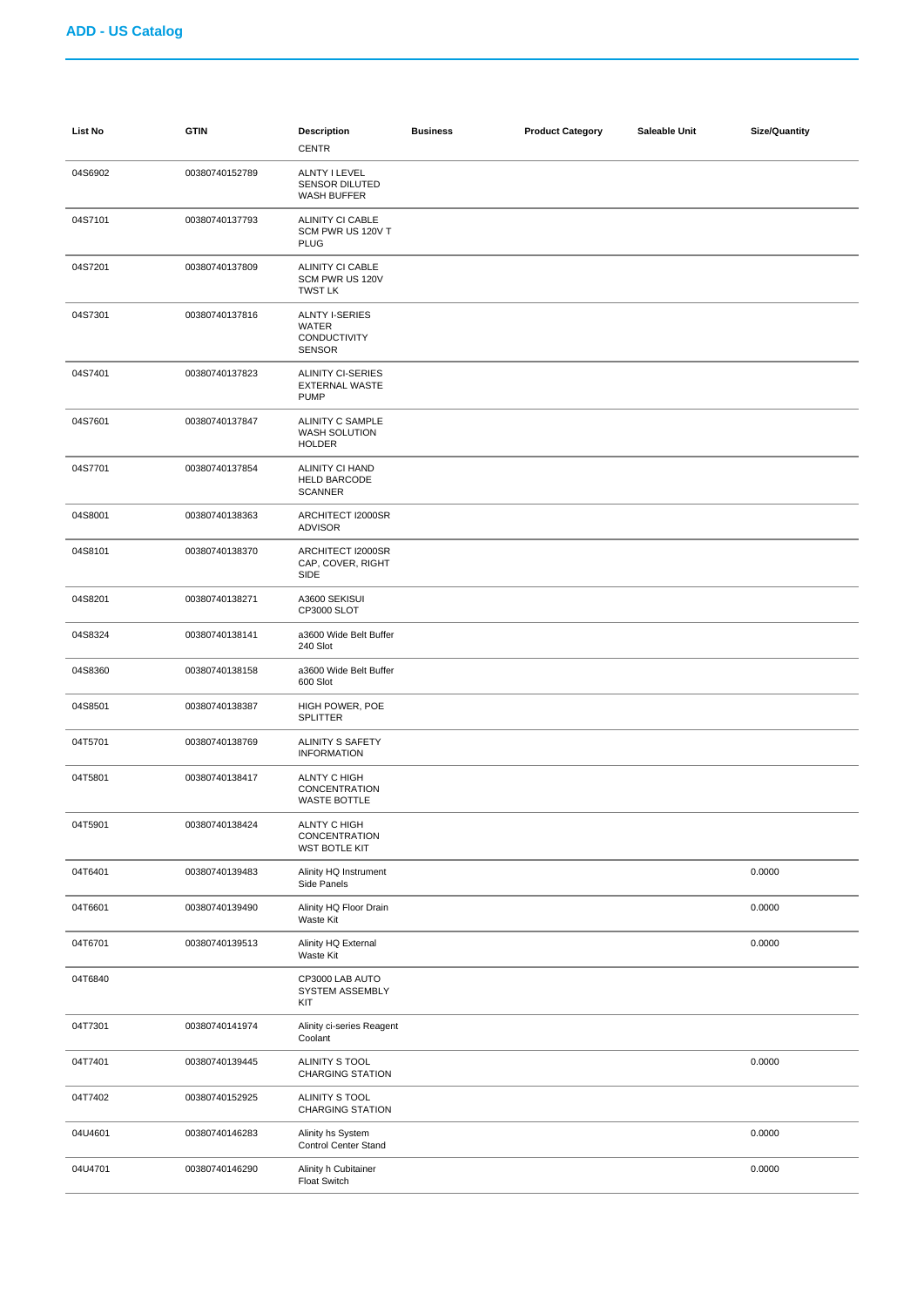| List No<br>04U4801 | <b>GTIN</b><br>00380740146306 | <b>Description</b><br>Alinity hs Stain Bath                  | <b>Business</b> | <b>Product Category</b> | Saleable Unit | <b>Size/Quantity</b><br>0.0000 |
|--------------------|-------------------------------|--------------------------------------------------------------|-----------------|-------------------------|---------------|--------------------------------|
| 04U4901            | 00380740146313                | Alinity hs Waste<br>Container Kit                            |                 |                         |               | 0.0000                         |
| 04U5001            | 00380740146320                | Alinity hs Waste Cap<br>Assembly w/ Tubing                   |                 |                         |               | 0.0000                         |
| 04U6801            | 00380740150419                | ACCELERATOR a3600<br><b>TIM Calibration Kit</b>              |                 |                         |               |                                |
| 04U6901            | 00380740150426                | ACCEL a3600 LaVi to<br>TIM Sftw Upgrade Kit                  |                 |                         |               |                                |
| 04U7010            | 00380740150433                | ACCEL a3600 TIM<br>Tunnel Cover (w/out<br>ATR)               |                 |                         |               |                                |
| 04U7020            | 00380740150440                | ACCEL a3600 TIM<br>Tunnel Cover (with<br>ATR)                |                 |                         |               |                                |
| 04U7030            | 00380740150457                | ACCEL a3600 TIM<br>Tunnel Cover (near T)                     |                 |                         |               |                                |
| 04U7501            | 00380740152864                | Alinity c Iron Calibrator                                    |                 |                         |               |                                |
| 04U8301            | 00380740152666                | <b>ALINITY C POWER</b><br><b>DENMARK</b>                     |                 |                         |               |                                |
| 04U8401            | 00380740152673                | ALINITY C CABLE<br>MAIN PWR INDIA/S<br><b>AFRICA</b>         |                 |                         |               |                                |
| 04U8501            | 00380740152680                | <b>ALINITY C POWER</b><br><b>ISRAEL</b>                      |                 |                         |               |                                |
| 04U8601            | 00380740152697                | <b>ALINITY C POWER</b><br><b>ITALY</b>                       |                 |                         |               |                                |
| 04U8701            | 00380740152703                | ALINITY C POWER<br>CONTINENTAL<br><b>EUROPE</b>              |                 |                         |               |                                |
| 04U8801            | 00380740152710                | ALINITY C POWER<br><b>AUSTRALIA / NEW</b><br>ZEALAND         |                 |                         |               |                                |
| 04U8901            | 00380740152727                | ALINITY C POWER<br>UNITED KINGDOM /<br><b>IRELAND</b>        |                 |                         |               |                                |
| 04U9001            | 00380740152734                | <b>ALINITY C POWER</b><br>SWITZERLAND                        |                 |                         |               |                                |
| 04U9101            | 00380740152741                | <b>ALINITY C POWER</b><br>CHINA                              |                 |                         |               |                                |
| 04U9701            | 00380740152888                | ALNTY S SOLID<br><b>WASTE CONTAINER</b><br><b>RUBBER BND</b> |                 |                         |               |                                |
| 04V0401            | 00380740152932                | ALINITY I LAS KIT                                            |                 |                         |               |                                |
| 04V0501            | 00380740152994                | ALINITY C LAS<br><b>ACCESSORY KIT</b>                        |                 |                         |               |                                |
| 0578540            |                               | 40X20 EIA<br>TUBE(24BOX)                                     |                 |                         |               |                                |
| 05A0701            | 00380740007904                | PRISM RCTN<br>TRAYS(1X112)                                   |                 |                         |               |                                |
| 05A0710            | 00380740007911                | PRISM PIPETTE<br>TIP(1X1728)                                 |                 |                         |               |                                |
| 05E1301            | 00380740008079                | ARCHITECT<br>TOOL, CORR<br>CA(EACH)                          |                 |                         |               |                                |
| 05E1501            | 00380740008086                | ARCHITECT SMPL<br>CARRIERS(10/PKG)                           |                 |                         |               |                                |
| 05F4730            | 00380740008123                | <b>ARCHITECT SW</b><br>V3.13(EACH)                           |                 |                         |               |                                |
| 05F9601            | 00380740008215                | ARCHITECT SERVICE<br>KIT(3 BTLS)                             |                 |                         |               |                                |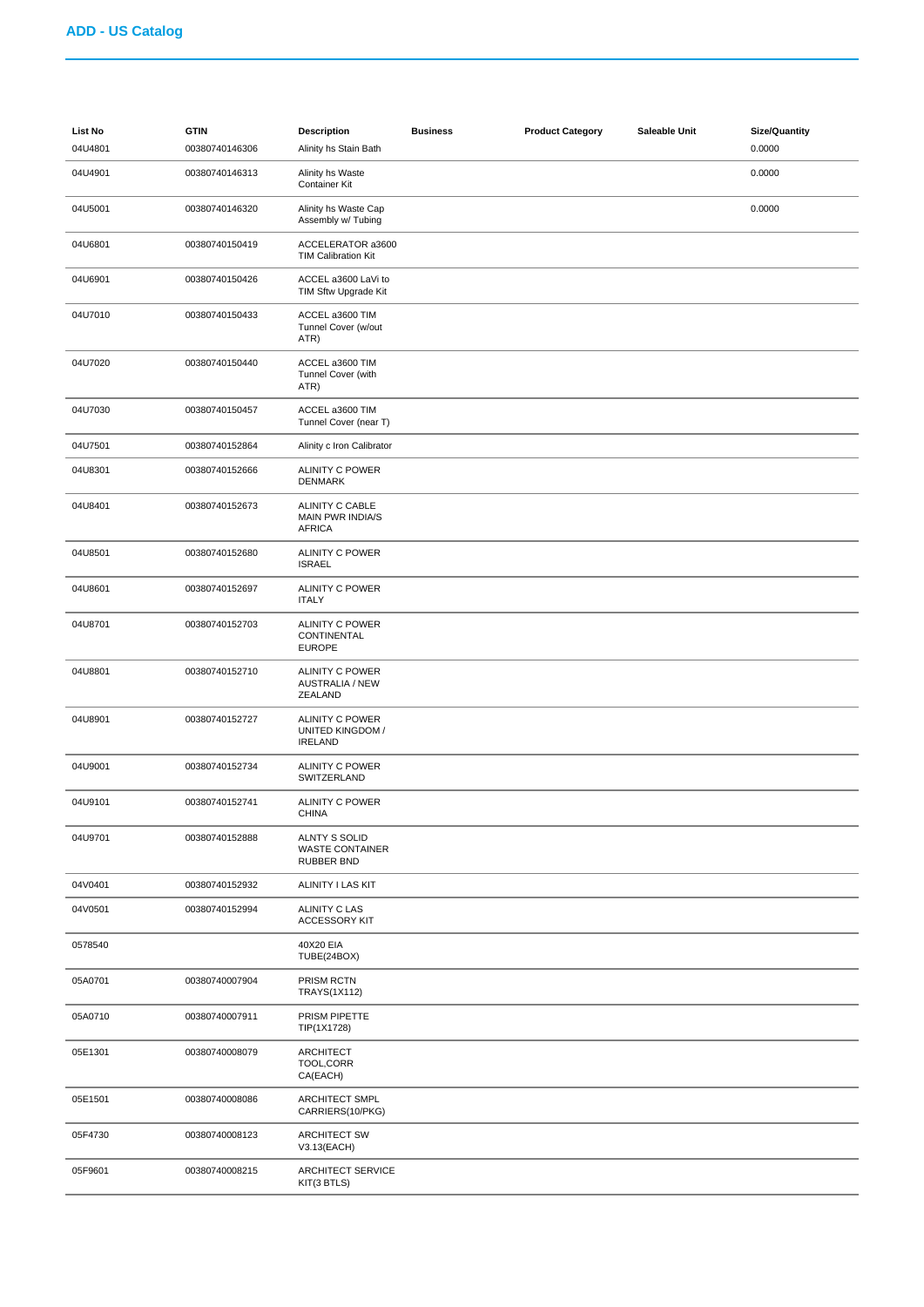| List No<br>05H0005 | <b>GTIN</b><br>00380740008246 | <b>Description</b><br>LCD W/EMC<br>UPGRADE(EACH) | <b>Business</b> | <b>Product Category</b> | Saleable Unit       | <b>Size/Quantity</b> |
|--------------------|-------------------------------|--------------------------------------------------|-----------------|-------------------------|---------------------|----------------------|
| 05H0006            | 00380740117757                | MONITOR 15" TOUCH<br><b>SCREEN LCD</b>           |                 |                         |                     |                      |
| 05H2904            | 00380740008260                | CD SMS W/CE<br>MARK(EACH)                        |                 |                         |                     |                      |
| 05H2905            |                               | CELL-DYN SMS                                     |                 |                         |                     |                      |
| 05K4801            | 00380740022815                | <b>ANTI TACRO</b><br>PURIF(MG)                   |                 |                         |                     |                      |
| 05L8201            | $\pmb{0}$                     | 1%BSA, PBS, 08A46(LT) 0                          |                 | $\pmb{0}$               | $\mathsf 0$         |                      |
| 05P0202            | 00380740142742                | ARC VIT D CAL KIT US                             |                 |                         |                     |                      |
| 05P0212            | 00380740142759                | ARC VIT D CTRL KIT<br>US                         |                 |                         |                     |                      |
| 05P0225            | 00380740116439                | ARC VITAMIN D RGT<br>KIT (100T)                  |                 |                         |                     |                      |
| 05P0235            | 00380740116446                | ARC VITAMIN D RGT<br>KIT (500T)                  |                 |                         |                     |                      |
| 05P0301            | 00380740096137                | ARC GALECTIN3<br>CAL(6X4ML)                      |                 |                         |                     |                      |
| 05P0310            | 00380740096144                | ARC GALECTIN3<br>CTL(3X8ML)                      |                 |                         |                     |                      |
| 05P0327            | 00380740096618                | Arc Galectin3                                    |                 |                         |                     |                      |
| 05P0401            | 00380740101220                | MLTGNT TDM MCC                                   |                 |                         |                     |                      |
| 05P0521            | 00380740102685                | CC CARBAMAZEPINE<br><b>REAGENT</b>               |                 |                         |                     |                      |
| 05P0621            | 00380740102715                | <b>CC THEOPHYLLINE</b><br><b>REAGENT</b>         |                 |                         |                     |                      |
| 05P0721            | 00380740102692                | <b>CC PHENOBARBITAL</b><br><b>REAGENT</b>        |                 |                         |                     |                      |
| 05P0821            | 00380740102708                | <b>CC PHENYTOIN</b><br>REAGENT                   |                 |                         |                     |                      |
| 05P0901            | 00380740081195                | C4 HBA1C<br>UPGRDKIT(EACH)                       |                 |                         |                     |                      |
| 05P1403            | 00380740102494                | <b>Command Center</b>                            |                 |                         |                     |                      |
| 05P2201            | 00380740090968                | <b>SC FOUND NEW</b><br>SVR(EA)                   | 0               | $\mathbf 0$             | $\pmb{0}$           |                      |
| 05P2202            | 00380740090975                | SC FOUND CUST<br>SVR(EA)                         | 0               | $\pmb{0}$               | $\pmb{0}$           |                      |
| 05P2203            | 00380740090982                | SC FOUND ADD<br>ON(EA)                           | $\pmb{0}$       | $\pmb{0}$               | $\mathsf{O}\xspace$ |                      |
| 05P2204            | 00380740090999                | SC FOUND ADD<br>PI(EA)                           | 0               | $\pmb{0}$               | $\pmb{0}$           |                      |
| 05P2205            | 00380740091002                | QC STD ALONE(EA)                                 |                 |                         |                     |                      |
| 05P2206            | 00380740091019                | DM STD ALONE(EA)                                 | 0               | $\pmb{0}$               | $\pmb{0}$           |                      |
| 05P2207            | 00380740091026                | HEM STD ALONE(EA)                                | 0               | $\pmb{0}$               | $\pmb{0}$           |                      |
| 05P2208            | 00380740091033                | MOL STD ALONE(EA)                                | 0               | $\pmb{0}$               | $\mathsf{O}\xspace$ |                      |
| 05P2301            | 00380740091040                | DC FOUND NEW<br>SVR(EA)                          | 0               | $\pmb{0}$               | $\pmb{0}$           |                      |
| 05P2302            | 00380740091057                | DC FOUND CUST<br>SVR(EA)                         | 0               | $\pmb{0}$               | $\mathsf 0$         |                      |
| 05P2303            | 00380740091064                | DC FOUND ADD<br>ON(EA)                           | $\pmb{0}$       | $\pmb{0}$               | $\mathsf{O}\xspace$ |                      |
| 05P2304            | 00380740091071                | DC FOUND ADD<br>PI(EA)                           | $\pmb{0}$       | $\pmb{0}$               | $\pmb{0}$           |                      |
| 05P2401            | 00380740091088                | IM FOUND NEW<br>SVR(EA)                          |                 |                         |                     |                      |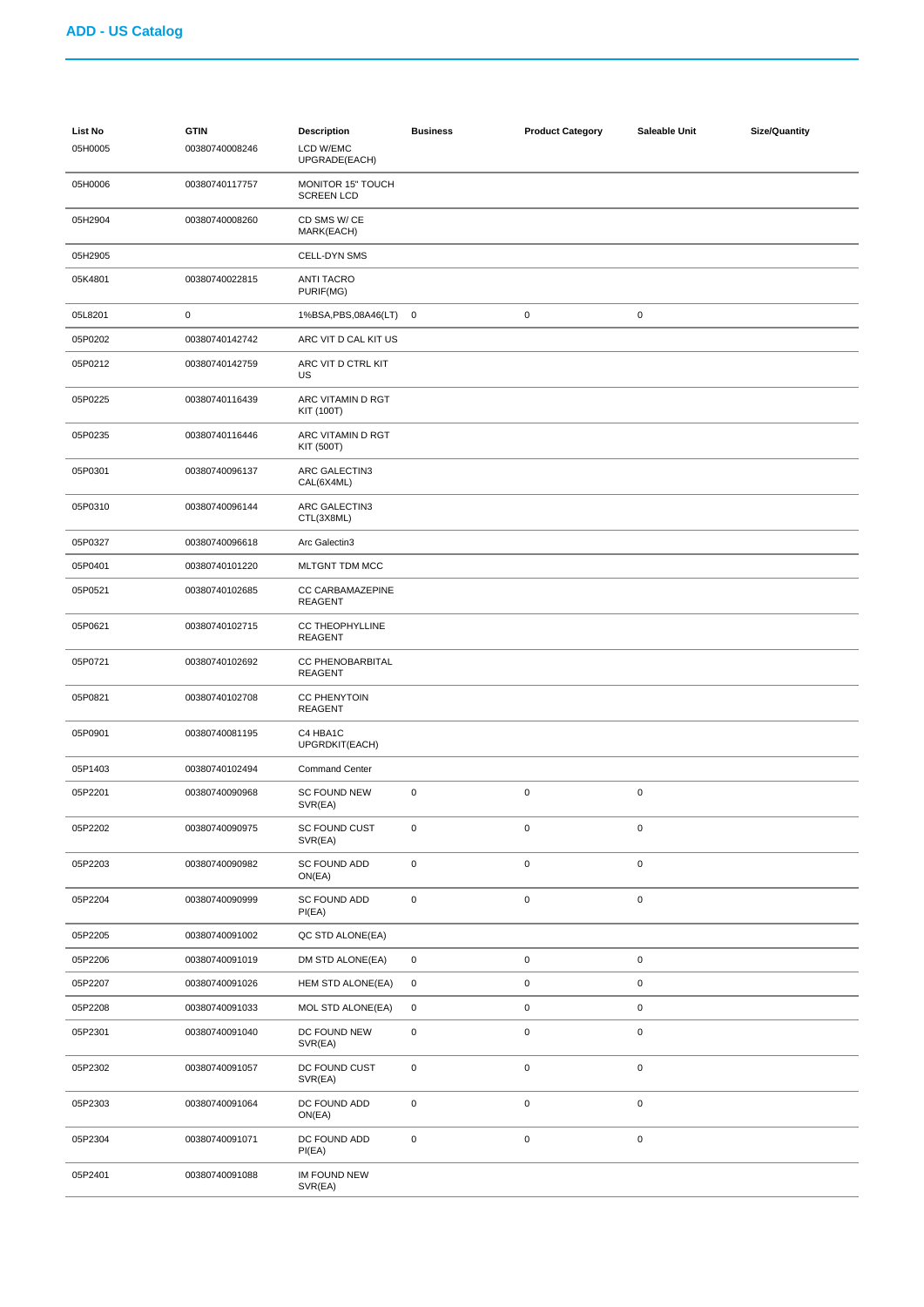| List No | <b>GTIN</b>    | <b>Description</b>              | <b>Business</b> | <b>Product Category</b> | Saleable Unit | <b>Size/Quantity</b> |
|---------|----------------|---------------------------------|-----------------|-------------------------|---------------|----------------------|
| 05P2402 | 0              | <b>IM FOUND CUST</b><br>SVR(EA) | $\pmb{0}$       | $\pmb{0}$               | $\pmb{0}$     |                      |
| 05P2403 | 00380740091101 | IM FOUND ADD<br>ON(EA)          |                 |                         |               |                      |
| 05P2404 | 00380740091118 | IM FOUND ADD PI(EA)             |                 |                         |               |                      |
| 05P2405 | 00380740091125 | IM FOR BB NEW<br>SVR(EA)        |                 |                         |               |                      |
| 05P2406 | 00380740091132 | IM FOR BB CST<br>SVR(EA)        |                 |                         |               |                      |
| 05P2408 | 00380740112752 | IM ERP Interface                |                 |                         |               |                      |
| 05P2801 | 00380740091156 | QC ADD ON(EA)                   | $\mathbf 0$     | $\mathbf 0$             | 0             |                      |
| 05P2802 | 00380740091163 | QC ADD PI(EA)                   | $\pmb{0}$       | $\mathbf 0$             | 0             |                      |
| 05P2803 | 00380740091170 | ADV RULES ADD<br>ON(EA)         | $\pmb{0}$       | $\mathbf 0$             | 0             |                      |
| 05P2804 | 00380740091187 | ADV RULES ADD<br>PI(EA)         | $\mathsf 0$     | $\mathbf 0$             | 0             |                      |
| 05P2805 | 00380740091194 | HEM TOOL ADD<br>ON(EA)          | $\pmb{0}$       | $\mathbf 0$             | $\pmb{0}$     |                      |
| 05P2806 | 00380740091200 | HEM TOOL ADD<br>PI(EA)          | $\pmb{0}$       | $\mathbf 0$             | 0             |                      |
| 05P2807 | 00380740091217 | MOL TOOL ADD<br>ON(EA)          | $\pmb{0}$       | $\mathbf 0$             | $\pmb{0}$     |                      |
| 05P2808 | 00380740091224 | MOL TOOL ADD PI(EA)             | $\mathbf 0$     | $\mathbf 0$             | 0             |                      |
| 05P2809 | 00380740091231 | DOC MGR ADD<br>ON(EA)           | $\mathbf 0$     | $\mathbf 0$             | 0             |                      |
| 05P2810 | 00380740091248 | DOC MGR ADD PI(EA)              | $\mathbf 0$     | $\mathbf 0$             | $\pmb{0}$     |                      |
| 05P2811 | 00380740091255 | TEST ENV ADD<br>ON(EA)          | $\mathsf 0$     | $\mathbf 0$             | 0             |                      |
| 05P2812 | 00380740091262 | TEST ENV ADD PI(EA)             | $\mathbf 0$     | $\mathbf 0$             | 0             |                      |
| 05P2813 | 00380740091279 | 5 ADDL CNCT LIC(EA)             | 0               | $\mathbf 0$             | $\pmb{0}$     |                      |
| 05P2814 | 00380740091286 | 5 ADL CNCT LIC<br>PI(EA)        | $\mathsf 0$     | $\mathbf 0$             | 0             |                      |
| 05P2815 | 00380740091293 | 1 AB CNCT CHRG(EA)              | $\mathbf 0$     | $\mathbf 0$             | $\pmb{0}$     |                      |
| 05P2816 | 00380740091309 | 1 AB CNCT CHG<br>PI(EA)         | $\mathbf 0$     | $\mathbf 0$             | $\pmb{0}$     |                      |
| 05P2817 | 00380740091316 | 1 NON-AB CNCT<br>CHG(EA)        | $\mathsf 0$     | $\mathbf 0$             | 0             |                      |
| 05P2818 | 00380740091323 | 1 NON-AB CNCT<br>PI(EA)         | $\pmb{0}$       | $\mathbf 0$             | $\pmb{0}$     |                      |
| 05P2819 | 00380740091330 | <b>SC LIS CNCT</b><br>CHRG(EA)  |                 |                         |               |                      |
| 05P2820 |                | SC ADDTL CONC USR               |                 |                         |               |                      |
| 05P2821 |                | <b>SC ISLH RULE INST</b>        |                 |                         |               |                      |
| 05P2822 |                | SC ISLH RL PST IN               |                 |                         |               |                      |
| 05P2901 | 00380740091347 | DC TOOL ADD ON(EA)              | $\mathbf 0$     | $\mathbf 0$             | $\pmb{0}$     |                      |
| 05P2902 | 00380740091354 | DC TOOL ADD ON<br>PI(EA)        | $\pmb{0}$       | $\mathbf 0$             | 0             |                      |
| 05P2903 | 00380740091361 | DC LIS I/F CHG(EA)              |                 |                         |               |                      |
| 05P3001 | 00380740091378 | EDI CONNECTION(EA)              |                 |                         |               |                      |
| 05P3002 | 00380740091385 | ADD 1 READ<br>ZONE(EA)          |                 |                         |               |                      |
| 05P3003 | 00380740091392 | ADD 1 READ ZNE<br>PI(EA)        |                 |                         |               |                      |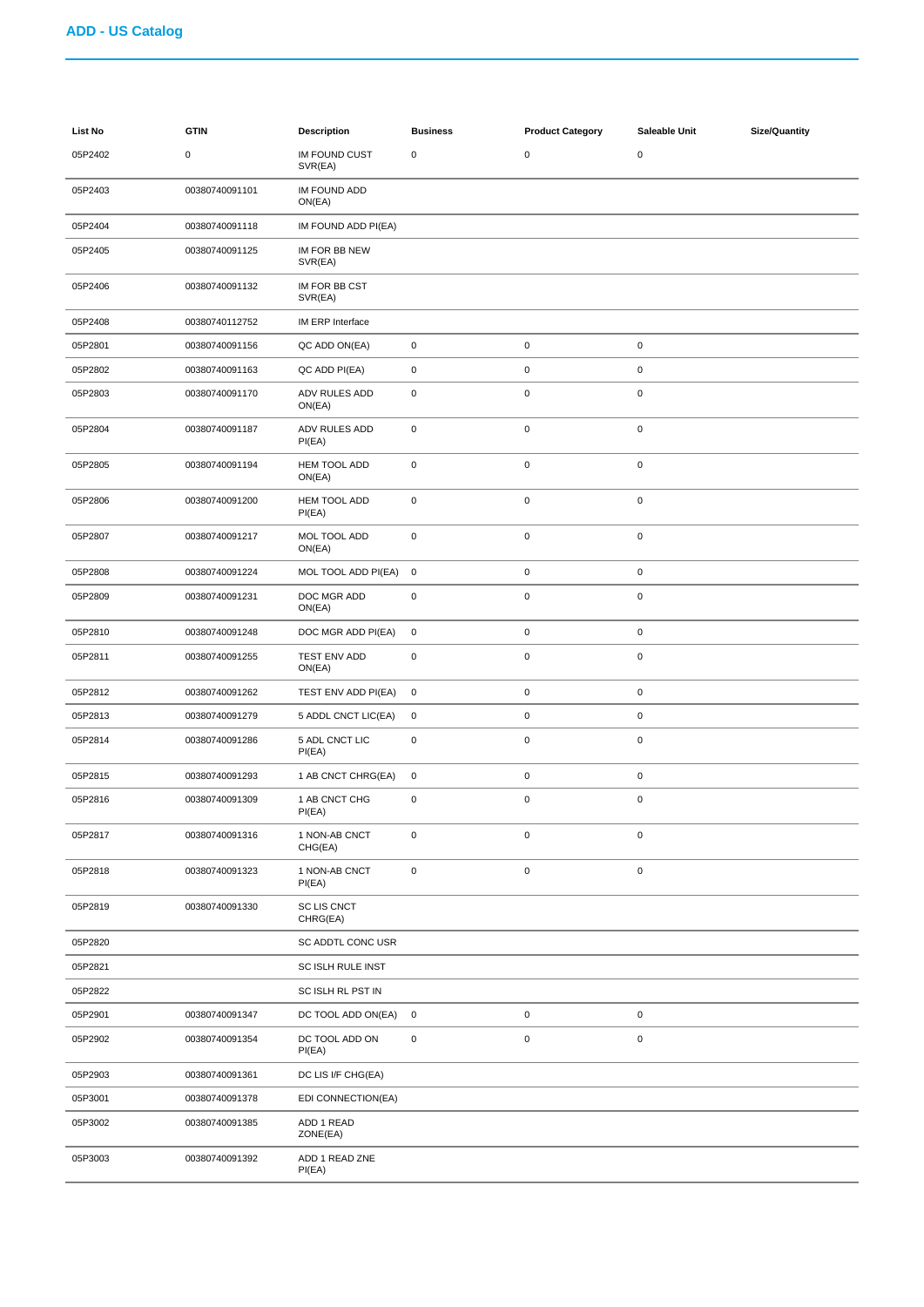| List No<br>05P3111 | <b>GTIN</b>    | <b>Description</b><br>ISLH RL MO MNT ST  | <b>Business</b> | <b>Product Category</b> | Saleable Unit | <b>Size/Quantity</b> |
|--------------------|----------------|------------------------------------------|-----------------|-------------------------|---------------|----------------------|
| 05P3211            |                | ISLH RL 1MO TR 2                         |                 |                         |               |                      |
| 05P3311            |                | <b>ISLH RL MNT TIER3</b>                 |                 |                         |               |                      |
| 05P4211            |                | AB INST WRT AFT 5                        |                 |                         |               |                      |
| 05P4212            |                | NON-A CON WR AFT5                        |                 |                         |               |                      |
| 05P4213            |                | ISLH ADD 1 MO WAR                        |                 |                         |               |                      |
| 05P4402            |                | EDI 1 MO WRNTY                           |                 |                         |               |                      |
| 05P4403            |                | 1 RD ZN 1MO WRNTY                        |                 |                         |               |                      |
| 05P4701            | 00380740091903 | CRYSTAL                                  |                 |                         |               |                      |
|                    |                | REPORTS(EA)                              |                 |                         |               |                      |
| 05P4703            | 00380740091910 | MS SQL SERVER(EA)                        |                 |                         |               |                      |
| 05P4704            | 00380740091927 | MS WIN SRVR(EA)                          |                 |                         |               |                      |
| 05P4706            | 00380740091934 | <b>MS OFFICE PRO(EA)</b>                 |                 |                         |               |                      |
| 05P4707            | 00380740091941 | ANTIVIRUS SW(EA)                         |                 |                         |               |                      |
| 05P4708            | 00380740091958 | ORACLE<br>DATABASE(EA)                   |                 |                         |               |                      |
| 05P4709            | 00380740091965 | EASYTAP VM(EA)                           |                 |                         |               |                      |
| 05P4710            | 00380740096168 | <b>EASYTAP ADD</b><br>LICNS(EA)          |                 |                         |               |                      |
| 05P4711            | 00380740091972 | MS WIN SVR LIC(EA)                       |                 |                         |               |                      |
| 05P4713            | 00380740091989 | INTERFACEWARE(EA)                        |                 |                         |               |                      |
| 05P4715            | 00380740091996 | MS SQL SERVER<br>LIC(EA)                 |                 |                         |               |                      |
| 05P4716            | 00380740092009 | MS WIN SVR EMB(EA)                       |                 |                         |               |                      |
| 05P4717            | 00380740092016 | MS WIN SVR EMB<br>UC(EA)                 |                 |                         |               |                      |
| 05P4718            | 00380740092023 | MS SQL SERVER<br>EMB(EA)                 |                 |                         |               |                      |
| 05P4719            | 00380740092030 | MS SQL SVR EMB<br>UC(EA)                 |                 |                         |               |                      |
| 05P4720            | 00380740092047 | ILO ADV LICENSE(EA)                      |                 |                         |               |                      |
| 05P4721            | 00380740112431 | EsyTap HyperV Int                        |                 |                         |               |                      |
| 05P4722            | 00380740112448 | EsyTap VMWare Int                        |                 |                         |               |                      |
| 05P4730            |                | ERP SOFTWARE<br>PACKAGE                  |                 |                         |               |                      |
| 05P4731            |                | ERP SOFTWARE<br><b>UPGRADE (BASE SW)</b> |                 |                         |               |                      |
| 05P4801            | 00380740092054 | ONELAB SERVER(EA)                        |                 |                         |               |                      |
| 05P4802            | 00380740092061 | PRINTER - 110V(EA)                       |                 |                         |               |                      |
| 05P4803            | 00380740092078 | PRINTER - 220V(EA)                       |                 |                         |               |                      |
| 05P4804            | 00380740092085 | <b>UPS 230V(EA)</b>                      |                 |                         |               |                      |
| 05P4805            | 00380740092092 | SERIAL CABLE(EA)                         |                 |                         |               |                      |
| 05P4806            | 00380740092108 | USB KYBD NA(EA)                          |                 |                         |               |                      |
| 05P4807            | 00380740092115 | LANTRONIX<br>SERVER(EA)                  |                 |                         |               |                      |
| 05P4808            | 00380740092122 | <b>TWR/RACK CONV</b><br>KIT(EA)          |                 |                         |               |                      |
| 05P4809            | 00380740092139 | ONELAB<br>PROCESSOR(EA)                  |                 |                         |               |                      |
| 05P4810            | 00380740092146 | ONELAB<br>MEMORY(EA)                     |                 |                         |               |                      |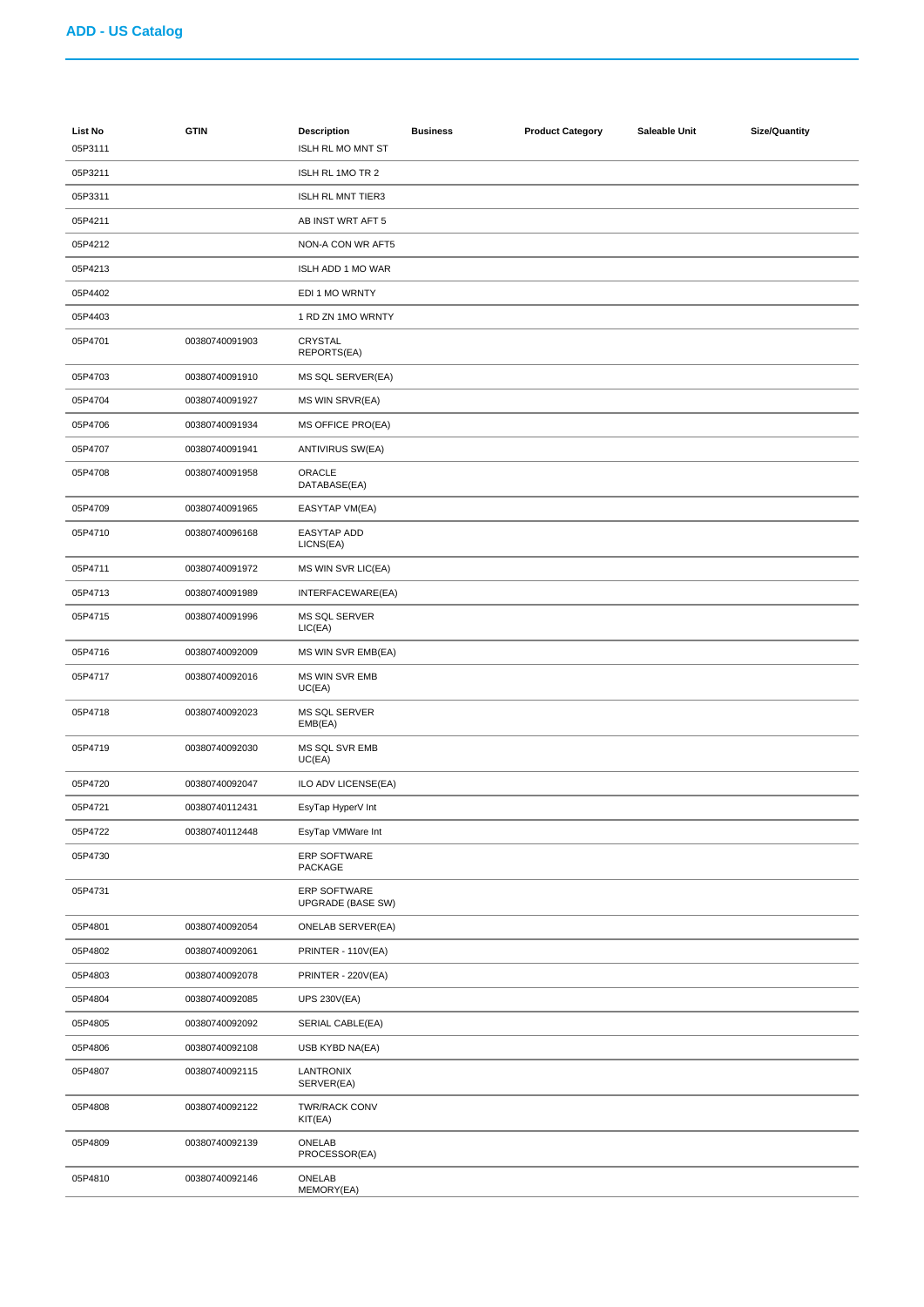| List No | <b>GTIN</b>    | <b>Description</b>              | <b>Business</b> | <b>Product Category</b> | Saleable Unit | <b>Size/Quantity</b> |
|---------|----------------|---------------------------------|-----------------|-------------------------|---------------|----------------------|
| 05P4811 | 00380740092153 | <b>ONELAB HDD(EA)</b>           |                 |                         |               |                      |
| 05P4812 | 00380740092160 | <b>UPS 110V(EA)</b>             |                 |                         |               |                      |
| 05P4813 | 00380740092177 | ONELAB DISPLAY(EA)              |                 |                         |               |                      |
| 05P4814 | 00380740092184 | NULL MODEM<br>DB9F(EA)          |                 |                         |               |                      |
| 05P4815 | 00380740092191 | USB A/B CABLE<br>1M(EA)         |                 |                         |               |                      |
| 05P4816 | 00380740092207 | USB A/A CABLE(EA)               |                 |                         |               |                      |
| 05P4817 | 00380740092214 | CABLE<br>DB25M/DB25F(EA)        |                 |                         |               |                      |
| 05P4818 | 00380740092221 | ADPTR USB/PS2(EA)               |                 |                         |               |                      |
| 05P4819 | 00380740092238 | CAT 5 UTP 568B(EA)              |                 |                         |               |                      |
| 05P4820 | 00380740092245 | <b>ADPTR</b><br>DB9F/DB25F(EA)  |                 |                         |               |                      |
| 05P4821 | 00380740092252 | <b>ADPTR</b><br>DB25F/DB25F(EA) |                 |                         |               |                      |
| 05P4822 | 00380740092269 | <b>ADPTR</b><br>DB25M/DB25M(EA) |                 |                         |               |                      |
| 05P4823 | 00380740092276 | <b>ADPTR</b><br>DB9M/DB9M(EA)   |                 |                         |               |                      |
| 05P4824 | 00380740092283 | <b>ADPTR</b><br>DB9F/RJ45F(EA)  |                 |                         |               |                      |
| 05P4825 | 00380740092290 | <b>ADPTR</b><br>DB9M/RJ45F(EA)  |                 |                         |               |                      |
| 05P4826 | 00380740092306 | USB A/B CBLE<br>1.8M(EA)        |                 |                         |               |                      |
| 05P4827 | 00380740092313 | <b>ADPTR</b><br>DB25F/RJ45F(EA) |                 |                         |               |                      |
| 05P4828 | 00380740092320 | <b>ADPTR</b><br>DB25M/RJ45F(EA) |                 |                         |               |                      |
| 05P4829 | 00380740092337 | NA PWR CABL(EA)                 |                 |                         |               |                      |
| 05P4830 | 00380740092344 | BRA PWR CBL(EA)                 |                 |                         |               |                      |
| 05P4831 | 00380740092351 | CHN PWR CBL(EA)                 |                 |                         |               |                      |
| 05P4832 | 00380740092368 | DNK PWR CBL(EA)                 |                 |                         |               |                      |
| 05P4833 | 00380740092375 | EU PWR CBL(EA)                  |                 |                         |               |                      |
| 05P4834 | 00380740092382 | IND PWR CBL(EA)                 |                 |                         |               |                      |
| 05P4835 | 00380740092399 | ITA PWR CBL(EA)                 |                 |                         |               |                      |
| 05P4836 | 00380740092405 | JPN PWR CBL(EA)                 |                 |                         |               |                      |
| 05P4837 | 00380740092412 | KOR PWR CBL(EA)                 |                 |                         |               |                      |
| 05P4838 | 00380740092429 | CHE PWR CBL(EA)                 |                 |                         |               |                      |
| 05P4839 | 00380740092436 | TWN PWR CBL(EA)                 |                 |                         |               |                      |
| 05P4840 | 00380740092443 | THA PWR CBL(EA)                 |                 |                         |               |                      |
| 05P4841 | 00380740092450 | GBR PWR CBL(EA)                 |                 |                         |               |                      |
| 05P4842 | 00380740092467 | AUS PWR CBL(EA)                 |                 |                         |               |                      |
| 05P4844 | 00380740092474 | SAF PWR CBL(EA)                 |                 |                         |               |                      |
| 05P4845 | 00380740092481 | USB KYBD DEU(EA)                |                 |                         |               |                      |
| 05P4846 | 00380740092498 | USB KYBD GBR(EA)                |                 |                         |               |                      |
| 05P4847 | 00380740092504 | USB KYBD ITA(EA)                |                 |                         |               |                      |
| 05P4848 | 00380740092511 | USB KYBD ESP(EA)                |                 |                         |               |                      |
| 05P4849 | 00380740092528 | USB KYBD CHN(EA)                |                 |                         |               |                      |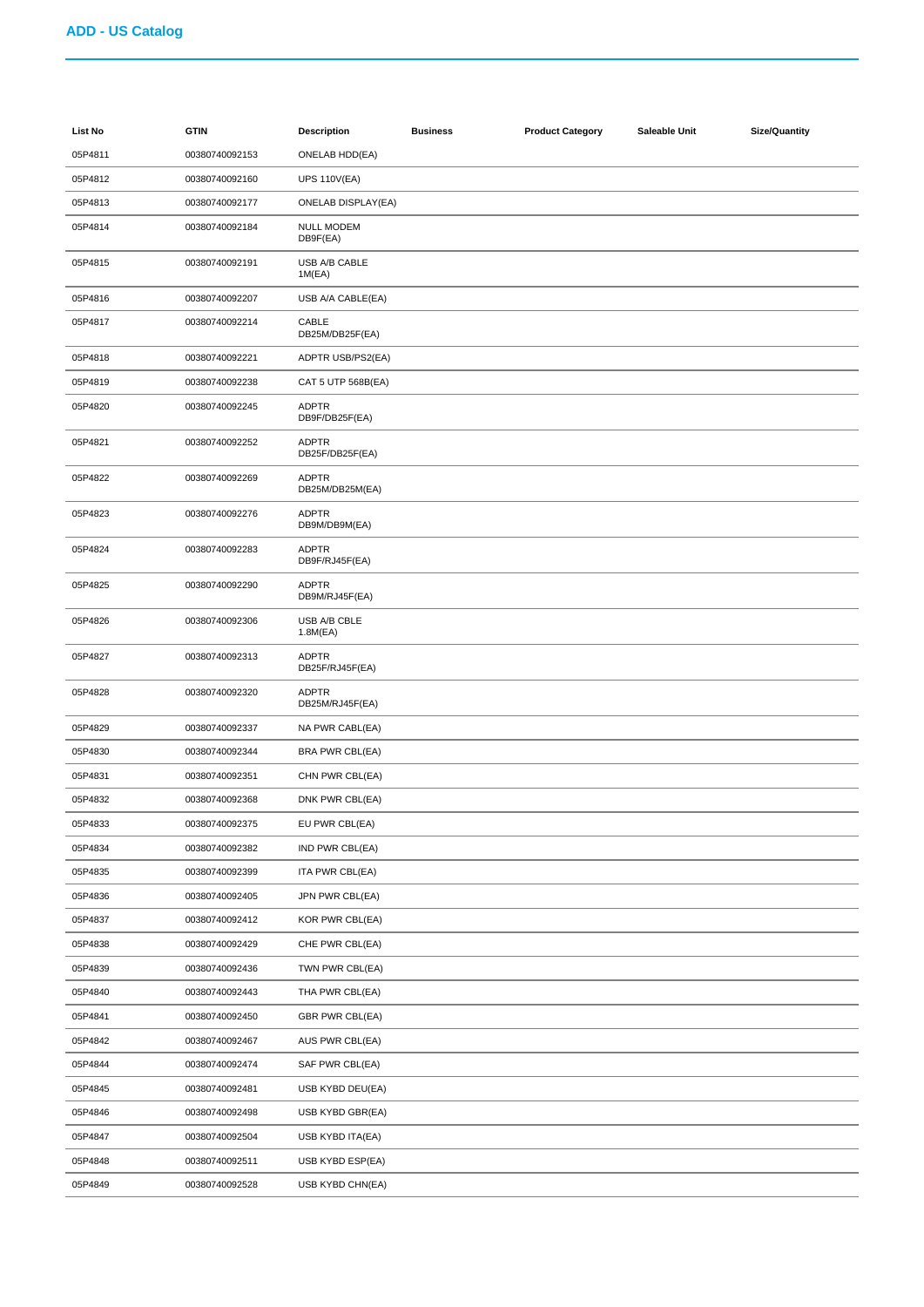| List No | <b>GTIN</b>    | Description                     | <b>Business</b> | <b>Product Category</b> | Saleable Unit | <b>Size/Quantity</b> |
|---------|----------------|---------------------------------|-----------------|-------------------------|---------------|----------------------|
| 05P4850 | 00380740092535 | USB KYBD JPN(EA)                |                 |                         |               |                      |
| 05P4851 | 00380740092542 | USB KYBD FRA(EA)                |                 |                         |               |                      |
| 05P4852 | 00380740092559 | ONELAB DISPLAY<br>19(EA)        |                 |                         |               |                      |
| 05P4853 | 00380740101251 | OL SRVR DL360 G8                |                 |                         |               |                      |
| 05P4854 | 00380740101268 | OL PRSR DL360 G8                |                 |                         |               |                      |
| 05P4855 | 00380740101275 | OLMMRY DL360 G8                 |                 |                         |               |                      |
| 05P4856 | 00380740101282 | OL HDDR DL 360 G8               |                 |                         |               |                      |
| 05P4857 | 00380740101299 | OL SRVR WAR                     |                 |                         |               |                      |
| 05P4901 | 00380740092566 | RF READER<br>865MHZ(EA)         |                 |                         |               |                      |
| 05P4902 | 00380740092573 | RF READER<br>902MHZ(EA)         |                 |                         |               |                      |
| 05P4903 | 00380740092580 | RF XPORTAL<br>865MHZ(EA)        |                 |                         |               |                      |
| 05P4904 | 00380740092597 | RF XPORTAL<br>902MHZ(EA)        |                 |                         |               |                      |
| 05P4905 | 00380740092603 | PTL RF 865MHZ<br>STR(EA)        |                 |                         |               |                      |
| 05P4906 | 00380740092610 | P RF 865MHZ S<br>AC(EA)         |                 |                         |               |                      |
| 05P4907 | 00380740092627 | P RF 902MHZ<br>STRP(EA)         |                 |                         |               |                      |
| 05P4908 | 00380740092634 | P RF 902MHZ S<br>AC(EA)         |                 |                         |               |                      |
| 05P4909 | 00380740092641 | PTL RF 865MHZ<br>THN(EA)        |                 |                         |               |                      |
| 05P4910 | 00380740092658 | PTL RF 902MHZ<br>THN(EA)        |                 |                         |               |                      |
| 05P4911 | 00380740092665 | INT RF 865MHZ<br>AST(EA)        |                 |                         |               |                      |
| 05P4912 | 00380740092672 | INT RF 902MHZ<br>AST(EA)        |                 |                         |               |                      |
| 05P4913 | 00380740092689 | ANT LCP 865MHZ(EA)              |                 |                         |               |                      |
| 05P4914 | 00380740092696 | ANT LCP 902MHZ(EA)              |                 |                         |               |                      |
| 05P4915 | 00380740092702 | ANT RCP 865MHZ(EA)              |                 |                         |               |                      |
| 05P4916 | 00380740092719 | ANT RCP 902MHZ(EA)              |                 |                         |               |                      |
| 05P4917 | 00380740092726 | RDR HH RF 865<br>MHZ(EA)        |                 |                         |               |                      |
| 05P4918 | 00380740092733 | RDR HH RF<br>902MHZ(EA)         |                 |                         |               |                      |
| 05P4920 | 00380740092740 | HH CHRG<br>CRADLE(EA)           |                 |                         |               |                      |
| 05P4921 | 00380740092757 | PRINTER RF<br>865MHZ(EA)        |                 |                         |               |                      |
| 05P4922 | 00380740092764 | PRINTER RF<br>902MHZ(EA)        |                 |                         |               |                      |
| 05P4923 | 00380740092771 | <b>MOTION SENSOR</b><br>ULT(EA) |                 |                         |               |                      |
| 05P4924 | 00380740092788 | PHOTOELECT<br>SENSOR(EA)        |                 |                         |               |                      |
| 05P4925 | 00380740092795 | TWR LT 3CLR<br>ALARM(ES)        |                 |                         |               |                      |
| 05P4926 | 00380740092801 | ADAM CONTROL<br>120V(EA)        |                 |                         |               |                      |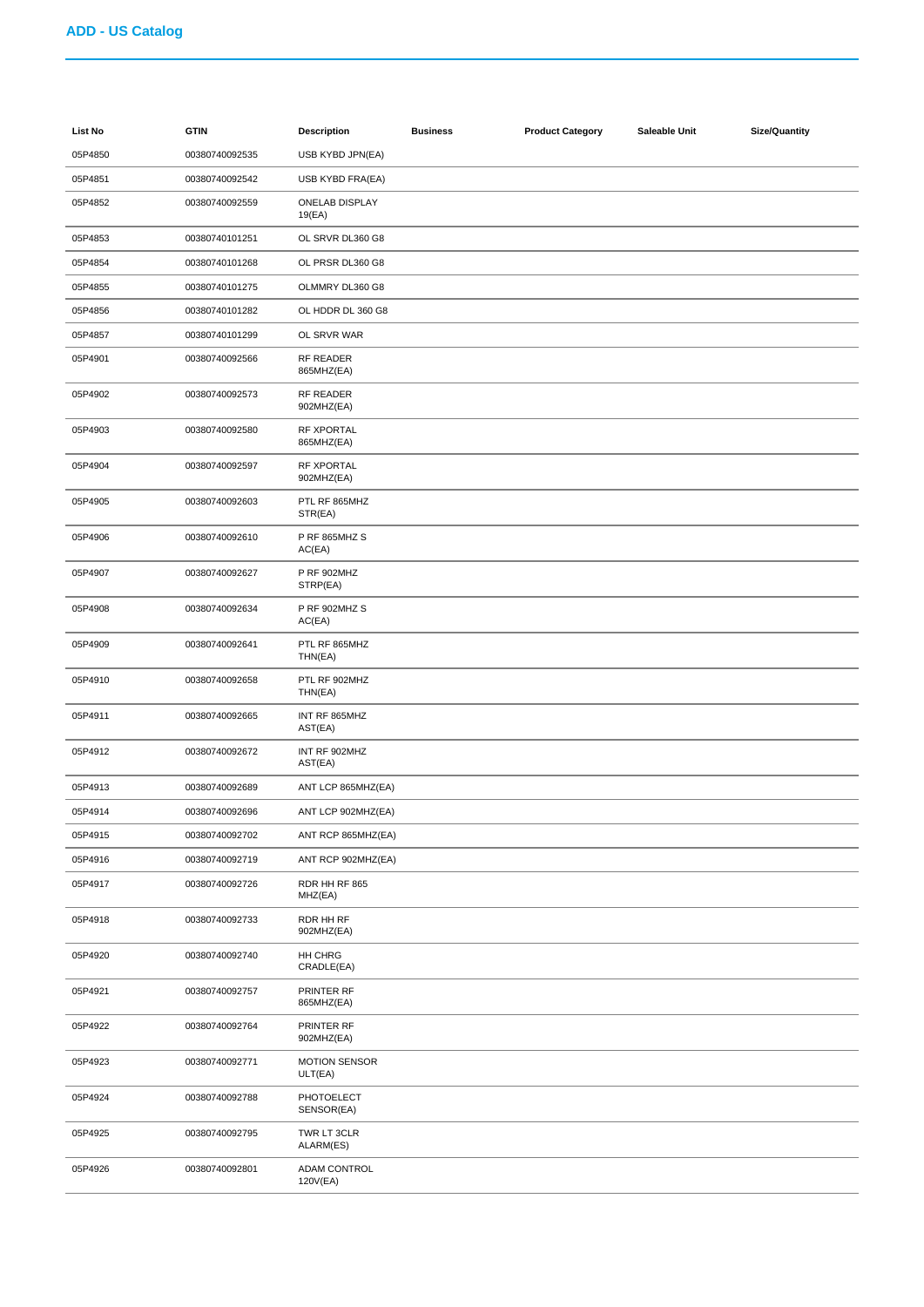| List No<br>05P4927 | <b>GTIN</b><br>00380740092818 | <b>Description</b><br>POE SPLITTER(EA) | <b>Business</b> | <b>Product Category</b> | Saleable Unit | <b>Size/Quantity</b> |
|--------------------|-------------------------------|----------------------------------------|-----------------|-------------------------|---------------|----------------------|
| 05P4928            | 00380740092825                | POE SP MIDSPAN(EA)                     |                 |                         |               |                      |
| 05P4929            | 00380740092832                | POE NTWRK<br>MIDSPAN(EA)               |                 |                         |               |                      |
| 05P4930            | 00380740092849                | <b>RF READER</b><br>AU/NZ(EA)          |                 |                         |               |                      |
| 05P4931            | 00380740092856                | RF XPORTAL<br>AU/NZ(EA)                |                 |                         |               |                      |
| 05P4932            | 00380740092863                | PRINTER RF<br>AU/NZ(EA)                |                 |                         |               |                      |
| 05P4933            | 00380740092870                | DC PWR SUP 24<br>VDC(EA)               |                 |                         |               |                      |
| 05P4934            | 00380740092887                | DC PWR SUP<br>IMPINJ(EA)               |                 |                         |               |                      |
| 05P4935            | 00380740092894                | <b>GPIO BOX</b><br>CONNECT(EA)         |                 |                         |               |                      |
| 05P4936            | 00380740092900                | <b>TERMINAL BLOCK(EA)</b>              |                 |                         |               |                      |
| 05P4937            | 00380740092917                | <b>REFLECTOR</b><br>PHOTO(EA)          |                 |                         |               |                      |
| 05P4938            | 00380740092924                | CORD PWR EU(EA)                        |                 |                         |               |                      |
| 05P4939            | 00380740092931                | CORD PWR UK(EA)                        |                 |                         |               |                      |
| 05P4940            | 00380740092948                | CORD PWR AS(EA)                        |                 |                         |               |                      |
| 05P4941            | 00380740092955                | CORD PWR US(EA)                        |                 |                         |               |                      |
| 05P4942            | 00380740092962                | CORD PWR AU(EA)                        |                 |                         |               |                      |
| 05P4943            | 00380740092979                | CABLE ANT EXT(EA)                      |                 |                         |               |                      |
| 05P4945            | 00380740092986                | CABLE PHOTO<br>TLGHT(EA)               |                 |                         |               |                      |
| 05P4947            | 00380740092993                | CABLE PWR -<br>ADAM(EA)                |                 |                         |               |                      |
| 05P4949            | 00380740093006                | PHOTO SENSOR<br>BRKT(EA)               |                 |                         |               |                      |
| 05P4950            | 00380740093013                | ANTENNA MOUNT(EA)                      |                 |                         |               |                      |
| 05P4951            | 00380740093020                | SHAFT EXT 3 IN(EA)                     |                 |                         |               |                      |
| 05P4952            | 00380740093037                | SHAFT EXT 6 IN(EA)                     |                 |                         |               |                      |
| 05P4953            | 00380740093044                | HANGER NON-<br>EMEA(EA)                |                 |                         |               |                      |
| 05P4954            | 00380740093051                | HANGER EMEA(EA)                        |                 |                         |               |                      |
| 05P4955            | 00380740093068                | <b>TRACK CLIP(EA)</b>                  |                 |                         |               |                      |
| 05P4956            | 00380740093075                | <b>BOX MTG CLIP(EA)</b>                |                 |                         |               |                      |
| 05P4957            | 00380740093082                | PLATE, ADPTR,<br>ANT(EA)               |                 |                         |               |                      |
| 05P4958            | 00380740093099                | PTL TH 865MHZ<br>AC(EA)                |                 |                         |               |                      |
| 05P4959            | 00380740093105                | PTL TH 902MHZ<br>AC(EA)                |                 |                         |               |                      |
| 05P4960            | 00380740093112                | PTL TH AU/NZ<br>POE(EA)                |                 |                         |               |                      |
| 05P4961            | 00380740093129                | PTL TH AU/NZ AC(EA)                    |                 |                         |               |                      |
| 05P4962            | 00380740093136                | INT RF STP AU<br>POE(EA)               |                 |                         |               |                      |
| 05P4963            | 00380740093143                | INT RF STRP AU<br>AC(EA)               |                 |                         |               |                      |
| 05P4964            | 00380740093150                | MTG CLIP<br>ANTENNA(EA)                |                 |                         |               |                      |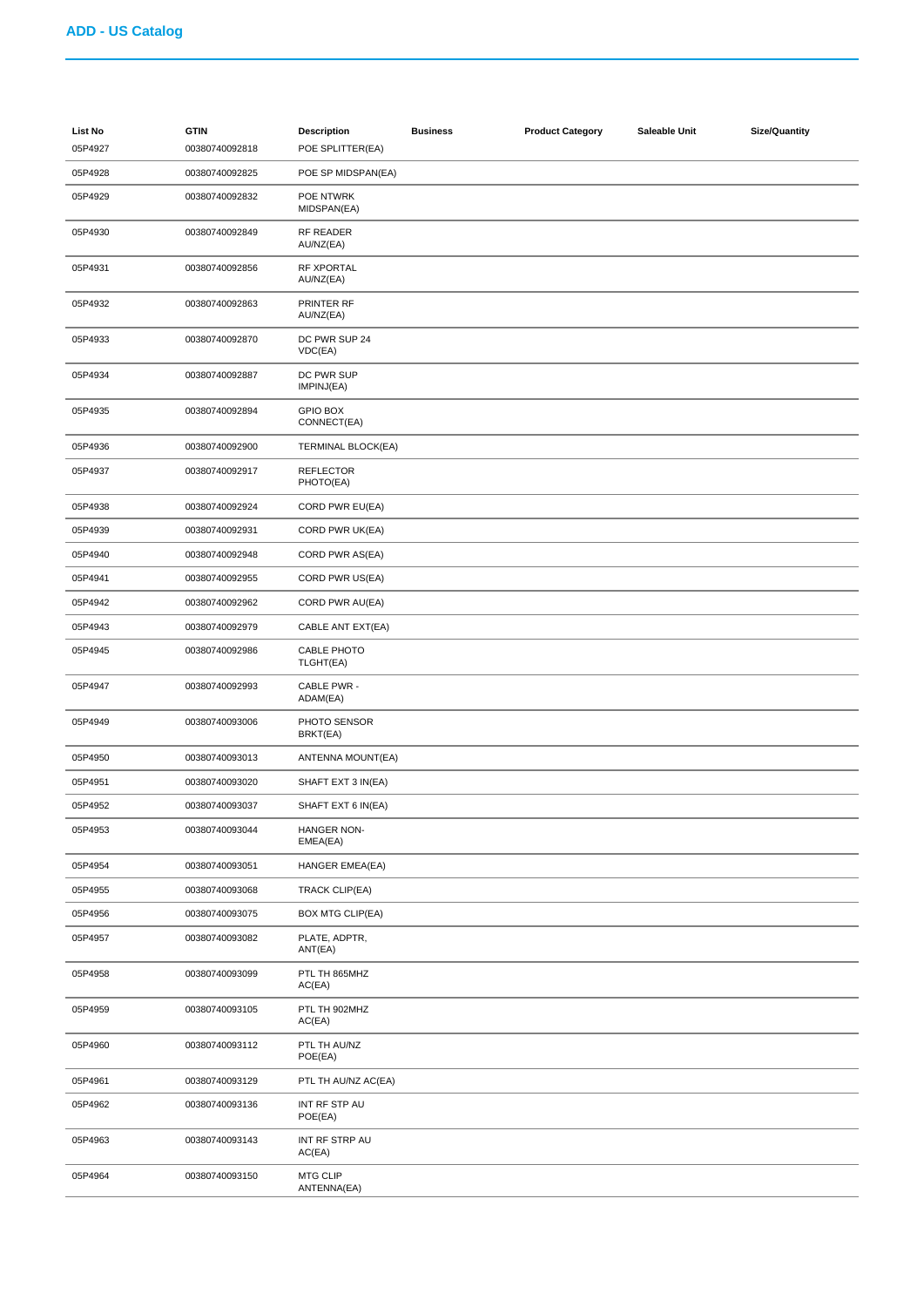| List No | <b>GTIN</b>    | <b>Description</b>                    | <b>Business</b> | <b>Product Category</b> | Saleable Unit | <b>Size/Quantity</b> |
|---------|----------------|---------------------------------------|-----------------|-------------------------|---------------|----------------------|
| 05P5001 | 00380740093174 | <b>RFID TAGS(EA)</b>                  |                 |                         |               |                      |
| 05P5205 |                | CD ADD CON LBR HR                     |                 |                         |               | 0.0000               |
| 05P5601 | 00380740102678 | CC LIPID MCC                          |                 |                         |               |                      |
| 05P7610 | 05391523440004 | MCHEM IAPLUS TRLV                     |                 |                         |               |                      |
| 05P7710 | 05391523440080 | MCHEM WBT TRLVL                       |                 |                         |               |                      |
| 05P7810 | 05391523440011 | MCHEM SPLS LVL1AS                     |                 |                         |               |                      |
| 05P7811 | 05391523440028 | MCHEM SPLS LVL2AS                     |                 |                         |               |                      |
| 05P7812 | 05391523440035 | MCHEM SPLS LVL3AS                     |                 |                         |               |                      |
| 05P7911 | 05391523440059 | MCHEM SPLS LVL2UN                     |                 |                         |               |                      |
| 05P7912 | 05391523440066 | MCHEM SPLS LVL3UN                     |                 |                         |               |                      |
| 05P8010 | 05391523440073 | MCHEM U BI-LVL                        |                 |                         |               |                      |
| 05P8110 | 05391523440097 | MCHEM P SNG LVL                       |                 |                         |               |                      |
| 05P8301 | 00380740100926 | CC Lp(a) CAL                          |                 |                         |               |                      |
| 05P8410 | 00380740100933 | CC Lp(a) CTL                          |                 |                         |               |                      |
| 05P9901 |                | <b>HEMA REAG</b><br>BILLING(EA)       |                 |                         |               |                      |
| 0620328 | 00380740048846 | <b>BAR CODE READER(1</b><br>EACH)     |                 |                         |               |                      |
| 0620818 | 00380740041793 | O-RING(1 EACH)                        |                 |                         |               |                      |
| 0620819 | 00380740042134 | <b>WASTE CONT</b><br>SPIGOT(1 EACH)   |                 |                         |               |                      |
| 0620865 | 00380740062033 | PPC URGE<br>BELTS(1EACH)              |                 |                         |               |                      |
| 0620869 | 00380740063160 | PPC FAN FILTER(1<br>EACH)             |                 |                         |               |                      |
| 0620886 | 00380740066710 | PPC CE MARK(S)(1<br>EACH)             |                 |                         |               |                      |
| 0620887 | 00380740067007 | WASH CRT 115 CE(1<br>EACH)            |                 |                         |               |                      |
| 0621062 | 00380740061272 | <b>CMDR INCUBATOR</b><br>OP(EACH)     |                 |                         |               |                      |
| 0625820 | 00380740008376 | CALIBRATION<br>UNIT(1-EACH)           |                 |                         |               |                      |
| 0625823 | 00380740046200 | QW SPRAY<br>SHIELD(EACH)              |                 |                         |               |                      |
| 0625863 | 00380740061609 | QUIK-WASH<br>MANUAL(EACH)             |                 |                         |               |                      |
| 0625886 | 00380740066765 | QWIK WASH CE<br>MARK(1 EACH)          |                 |                         |               |                      |
| 0657615 | 00380740040857 | QII MICRO<br>MANUAL(EA)               |                 |                         |               |                      |
| 06A3604 | 00380740033187 | PRISM <sub>6</sub><br>CHANNEL(INSTRU) |                 |                         |               |                      |
| 06A3611 | 00380740008420 | PRISM 6 CHN<br>REFB(INSTRU)           |                 |                         |               |                      |
| 06A3615 | 00380740008437 | PRISM LZR PRTR<br>CBL(EACH)           |                 |                         |               |                      |
| 06A3619 | 00380740008475 | PRISM 28MM CAP<br>STM(6/PKG)          |                 |                         |               |                      |
| 06A3621 | 00380740008482 | <b>TRANS SYR</b><br>VALVE(ACCESS)     |                 |                         |               |                      |
| 06A3622 | 00380740008499 | SAMPLE<br>SYRINGE(ACCESS)             |                 |                         |               |                      |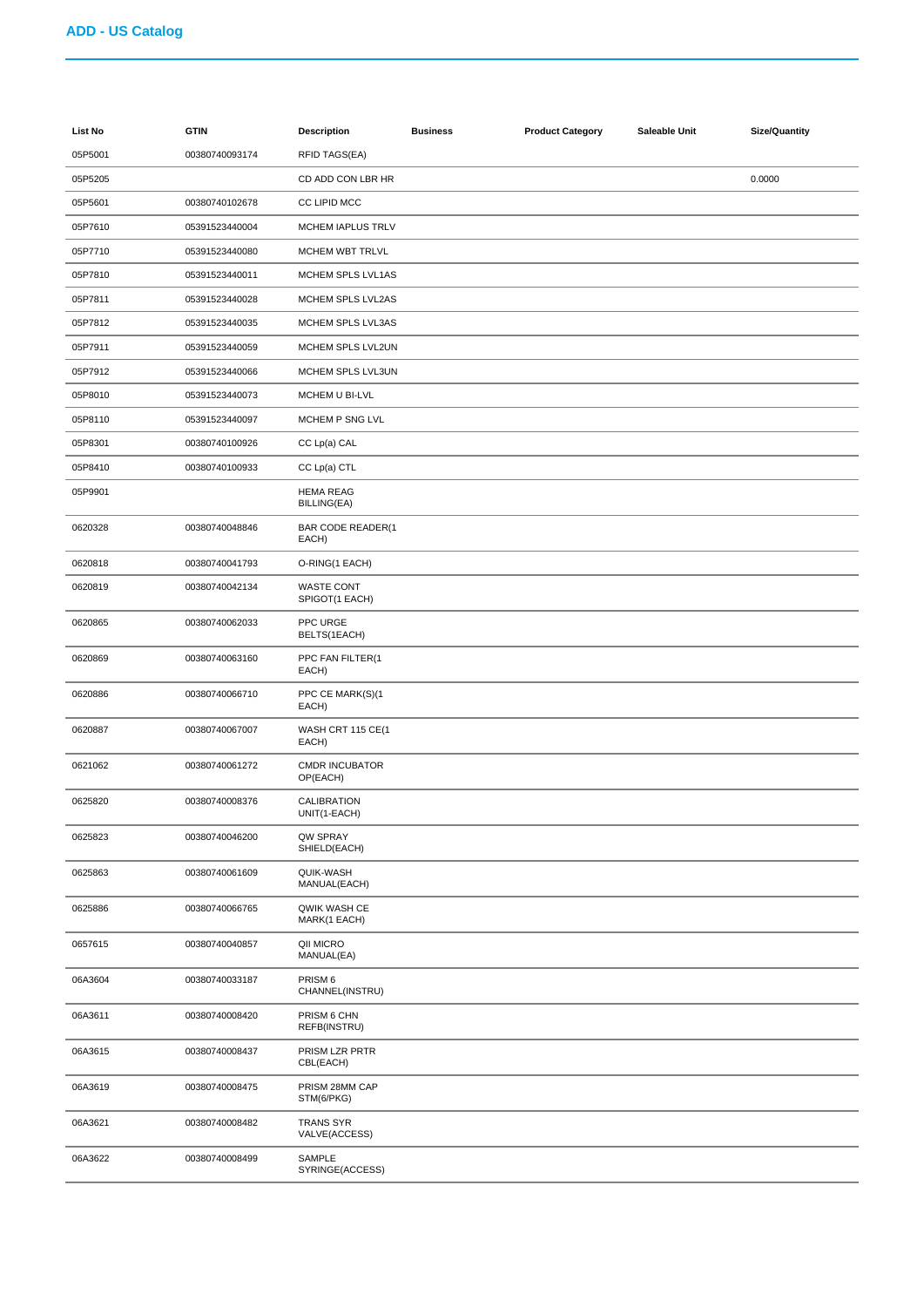| <b>List No</b><br>06A3625 | <b>GTIN</b><br>00380740008505 | <b>Description</b><br>DV BOARD(ACCESS) | <b>Business</b> | <b>Product Category</b> | Saleable Unit | <b>Size/Quantity</b> |
|---------------------------|-------------------------------|----------------------------------------|-----------------|-------------------------|---------------|----------------------|
| 06A3626                   | 00380740008512                | COMBO<br>BOARD(ACCESS)                 |                 |                         |               |                      |
| 06A3627                   | 00380740008529                | PIB BOARD CE<br>MARK(ACCESS)           |                 |                         |               |                      |
| 06A3631                   | 00380740008543                | PRISM RUN CTL<br>ADAP(5 EACH)          |                 |                         |               |                      |
| 06A3632                   | 00380740008550                | <b>HBSAG CONF</b><br>PREPRK(EACH)      |                 |                         |               |                      |
| 06A3633                   | 00380740008567                | <b>HBSAG CONF</b><br>TEMPLT(EACH)      |                 |                         |               |                      |
| 06A3634                   | 00380740008574                | PRISM NEXT<br>INSTR(EA)                |                 |                         |               |                      |
| 06A3635                   | 00380740008581                | PRISM ADAPS<br>W/RACK(10 EA)           |                 |                         |               |                      |
| 06A3637                   | 00380740008598                | PRISM RETEST<br>SERVR(EACH)            |                 |                         |               |                      |
| 06A3639                   | 00380740053642                | PRISM SERVR<br>MONITR(EACH)            |                 |                         |               |                      |
| 06A3640                   | 00380740008604                | PRISM PURGE BTL<br>3L(EACH)            |                 |                         |               |                      |
| 06A3641                   | 00380740008611                | PRISM 400ML<br>PURGE(6 BTLS)           |                 |                         |               |                      |
| 06A3642                   | 00380740008628                | PRISM PRG BTL<br>LBLS(EA)              |                 |                         |               |                      |
| 06A3643                   | 00380740008635                | PRISM ACT BC<br>LABEL(2000RL)          |                 |                         |               |                      |
| 06A3644                   | 00380740008642                | PRISM ACTVATOR<br>BTL(EACH)            |                 |                         |               |                      |
| 06A3646                   | 00380740008659                | PRISM 38MM CAP<br>STM(2 EACH)          |                 |                         |               |                      |
| 06A3647                   | 00380740056605                | PRISM SERVR<br>UPS(EACH)               |                 |                         |               |                      |
| 06A3654                   | 00380740008666                | KEYBOARD-<br>ENGLISH(ACCESS)           |                 |                         |               |                      |
| 06A3660                   | 00380740008680                | PRISM ACCESS.<br>KIT(ACCESS)           |                 |                         |               |                      |
| 06A3665                   | 00380740061999                | POWER STRIP<br>120V(ACCESS)            |                 |                         |               |                      |
| 06A3666                   | 00380740008727                | POWER STRIP<br>RETRO(ACCESS)           |                 |                         |               |                      |
| 06A3670                   | 00380740008741                | PRISM WASTE<br>CART(ACCESS)            |                 |                         |               |                      |
| 06A3671                   | 00380740008758                | PIPETTE TIP<br>RACK(ACCESS)            |                 |                         |               |                      |
| 06A3672                   | 00380740008765                | SAMPLE<br>RACK(ACCESS)                 |                 |                         |               |                      |
| 06A3673                   | 00380740008772                | CALIBRATOR<br>RACK(ACCESS)             |                 |                         |               |                      |
| 06A3674                   | 00380740008789                | PRISM 7ML TUBE<br>IN(520/PK)           |                 |                         |               |                      |
| 06A3675                   | 00380740008796                | PRISM SMPL RCK<br>HLD(ACCESS)          |                 |                         |               |                      |
| 06A3676                   | 00380740008802                | PRISM BOTTLE<br>CARR(1 EACH)           |                 |                         |               |                      |
| 06A3678                   | 00380740008819                | PRISM 5ML TUBE<br><b>INS(520)</b>      |                 |                         |               |                      |
| 06A3680                   | 00380740008826                | OPTICS VAL<br>TOOL(ACCESS)             |                 |                         |               |                      |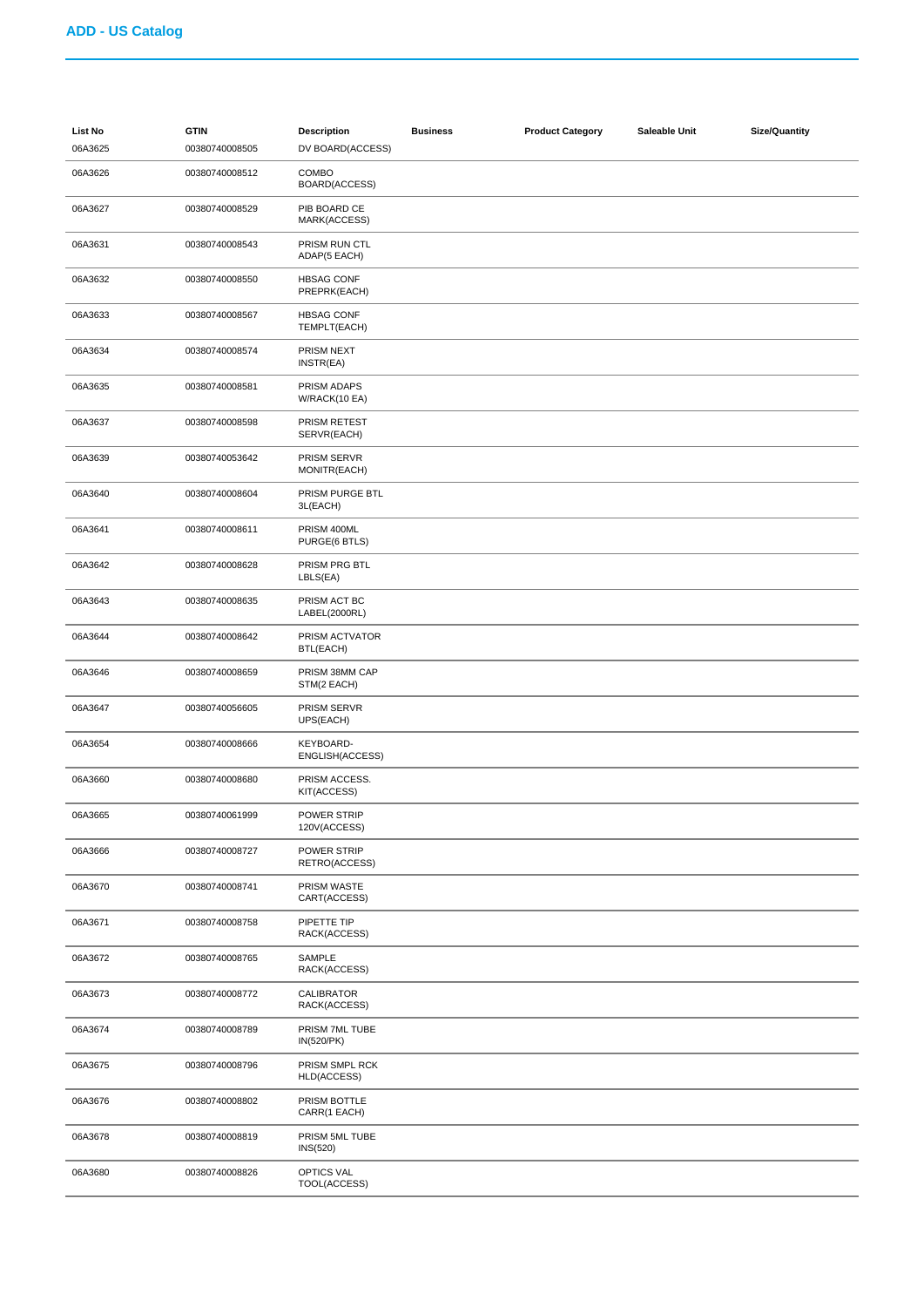| List No<br>06A3682 | <b>GTIN</b><br>00380740008833 | <b>Description</b><br>PRISM TEMP VAL<br>TL(EA) | <b>Business</b> | <b>Product Category</b> | Saleable Unit | <b>Size/Quantity</b> |
|--------------------|-------------------------------|------------------------------------------------|-----------------|-------------------------|---------------|----------------------|
| 06A3683            | 00380740065980                | MONITOR(ACCESS)                                |                 |                         |               |                      |
| 06A3686            | 00380740066673                | POWER CORD-<br>US(ACCESS)                      |                 |                         |               |                      |
| 06A3687            | 00380740008857                | <b>PRINTER</b><br>STAND(ACCESS)                |                 |                         |               |                      |
| 06A9710            | 00380740037925                | FPC COMPUTER<br>SWAP(1 EACH)                   |                 |                         |               |                      |
| 06A9725            | 00380740088224                | FPC2.5 NU CUSTKIT(1<br>EACH)                   |                 |                         |               |                      |
| 06A9727            | 00380740088248                | FPC OPS MAN V2.5(1<br>EACH)                    |                 |                         |               |                      |
| 06A9739            | 00380740053536                | FPC 2.5.1 DISK(1<br>EACH)                      |                 |                         |               |                      |
| 06A9786            | 00380740066635                | FPC CMPUTR CE<br>MRK(1 EACH)                   |                 |                         |               |                      |
| 06A9787            | 00380740066826                | FPC SENSOR MOD<br>CE(1 EACH)                   |                 |                         |               |                      |
| 06C0601            | 00380740008963                | <b>ARCHITECT T PSA</b><br>CAL(1 EA)            |                 |                         |               |                      |
| 06C0610            | 00380740008970                | <b>ARCHITECT T PSA</b><br>CTL(1 EA)            |                 |                         |               |                      |
| 06C0627            | 00380740008987                | ARCHITECT TOTAL<br>PSA RGT(100T)               |                 |                         |               |                      |
| 06C0635            | 00380740008994                | ARCHITECT TOTAL<br>PSA RGT(500T)               |                 |                         |               |                      |
| 06C0701            | 00380740009007                | <b>ARCHITECT FREE</b><br>PSA CAL(1EA)          |                 |                         |               |                      |
| 06C0710            | 00380740009014                | <b>ARCHITECT FREE</b><br>PSA CTL(1 EA)         |                 |                         |               |                      |
| 06C0727            | 00380740009021                | <b>ARCHITECT FREE</b><br>PSA RGT(100T)         |                 |                         |               |                      |
| 06C1530            | 00380740097332                | ARCHITECT CMV IgG                              |                 |                         |               |                      |
| 06C1630            | 00380740096403                | ARCHITECT CMV-IgM                              |                 |                         |               |                      |
| 06C1935            | 00380740009212                | ARC TOXO-G RGT                                 |                 |                         |               |                      |
| 06C2650            | 00380740057275                | <b>ARCHITECT PROG</b><br>MAN DIL(1X5ML)        |                 |                         |               |                      |
| 06C3701            | 00380740009557                | ARCHITECT ANTI-HCV<br>CAL(1X4ML)               |                 |                         |               |                      |
| 06C3710            | 00380740009564                | ARCHITECT ANTI-HCV<br>CTL(2X8ML)               |                 |                         |               |                      |
| 06C5458            | 00380740009601                | ARCHITECT CONC<br>WSH BFR(4 BTL)               |                 |                         |               |                      |
| 06C5488            | 00380740009618                | ARCHITECT CONC<br>WSH BFR(10 LT)               |                 |                         |               |                      |
| 06C5560            | 00380740009625                | <b>ARCHITECT TRIG</b><br>SOLN(4 BTLS)          |                 |                         |               |                      |
| 06D1858            | 00380740059965                | PRISM HCV WASH<br>KT(1 KIT)                    |                 |                         |               |                      |
| 06D1868            | 00380740062996                | PRISM HCV RGNT<br>KIT(1 KIT)                   |                 |                         |               |                      |
| 06D1958            | 00380740059958                | PRISM HBSAG<br>WASH(1 KIT)                     |                 |                         |               |                      |
| 06D1968            | 00380740062989                | PRISM HBSAG<br>RGNT(1 KIT)                     |                 |                         |               |                      |
| 06D9301            | 00380740009724                | FLX V3.0 UPGRADE(1<br>EACH)                    |                 |                         |               |                      |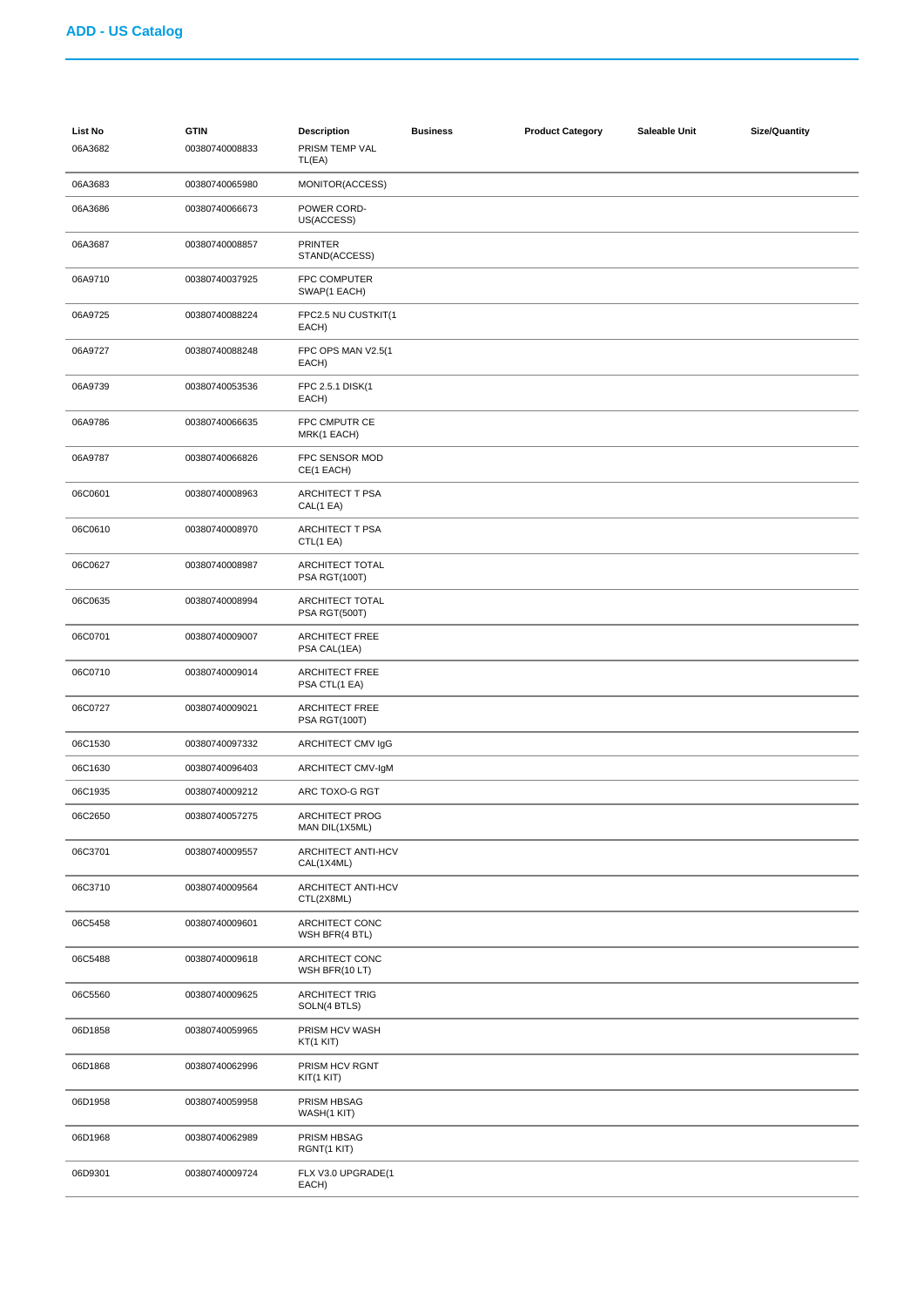| List No | <b>GTIN</b>    | <b>Description</b>                        | <b>Business</b> | <b>Product Category</b> | Saleable Unit | <b>Size/Quantity</b> |
|---------|----------------|-------------------------------------------|-----------------|-------------------------|---------------|----------------------|
| 06E2365 | 00380740009786 | <b>ARCHITECT PRE-TRIG</b><br>SOL(4 BTLS)  |                 |                         |               |                      |
| 06E2710 | 00380740037369 | <b>ARCHITECT INTNL</b><br>CVR #1(1EACH)   |                 |                         |               |                      |
| 06E2720 | 00380740009823 | ARCHITECT INTL CVR<br>2,3(1 EACH)         |                 |                         |               |                      |
| 06E2730 | 00380740049621 | ARCHITECT INTRNL<br>CVR #4(1 EACH)        |                 |                         |               |                      |
| 06E2740 | 00380740053819 | ARCHITECT INTRNL<br><b>CVR #5(1 EACH)</b> |                 |                         |               |                      |
| 06E2750 | 00380740057268 | ARCHITECT INTRNL<br>CVR #6(1 EACH)        |                 |                         |               |                      |
| 06E2760 | 00380740060251 | ARCHITECT INTRNL<br>CVR #7(1 EACH)        |                 |                         |               |                      |
| 06E2770 | 00380740063429 | <b>ARCHITECT INTRNL</b><br>CVR #8(1 EACH) |                 |                         |               |                      |
| 06E4421 | 00380740009847 | <b>MLTGNT</b><br>VANCOMYCIN(300T)         |                 |                         |               |                      |
| 06E5058 | 00380740059972 | PRISM HTLV WASH(1<br>KIT                  |                 |                         |               |                      |
| 06E5068 | 00380740063016 | PRISM HTLV RGT<br>KIT(5000T)              |                 |                         |               |                      |
| 06E5168 | 00380740062972 | PRISM HBSAG CNF<br>KT(1 KIT)              |                 |                         |               |                      |
| 06E5702 | 00380740009861 | PREALBUMIN<br>CAL(5X1 ML)                 |                 |                         |               |                      |
| 06E5832 | 00380740100025 | ARC CD US V32.0                           |                 |                         |               |                      |
| 06E5914 |                | ARC CD WW V14.0                           |                 |                         |               |                      |
| 06E6658 | 00380740059941 | PRISM HBCORE<br>WASH(1 KIT)               |                 |                         |               |                      |
| 06E6668 | 00380740062965 | PRISM HBCORE<br>RGNT(1 KIT)               |                 |                         |               |                      |
| 06E6701 | 00380740009915 | ARCHITECT BCR CAL<br>TOOL(1 EACH)         |                 |                         |               |                      |
| 06E6801 | 00380740009922 | ARCHITECT WZ PRB<br>WAT BT(1 EACH)        |                 |                         |               |                      |
| 06E6902 | 00380740137878 | SH BARCODE TOOL                           |                 |                         |               |                      |
| 06F7560 | 00380740010003 | ARCHITECT OPTIC<br>VERIFER(1X3BTL)        |                 |                         |               |                      |
| 06H3501 | 00380740010034 | <b>SMS ACCESSORY</b><br>KIT(1 EACH)       |                 |                         |               |                      |
| 06H3801 | 00380740010041 | SMS ASSY PIP WSH(1<br>EACH)               |                 |                         |               |                      |
| 06H4001 | 00380740010065 | SMS BLCH CNTNR(1<br>EACH)                 |                 |                         |               | 0.0000               |
| 06H4201 | 00380740010072 | SMS KEYBOARD(1<br>EACH)                   |                 |                         |               |                      |
| 06H4301 | 00380740010089 | SMS NEEDLE PIPTR(1<br>EACH)               |                 |                         |               |                      |
| 06H4402 | 00380740073091 | SMS OPS MNL<br>CD(EACH)                   |                 |                         |               |                      |
| 06H4501 | 00380740010096 | <b>SMS PRNTR</b><br>RIBBON(1 EACH)        |                 |                         |               |                      |
| 06H4601 | 00380740010102 | <b>SMS RGNT</b><br>CONTAINR(1 EACH)       |                 |                         |               |                      |
| 06H4701 | 00380740010119 | SMS SLIDE HOLDER(1<br>EACH)               |                 |                         |               |                      |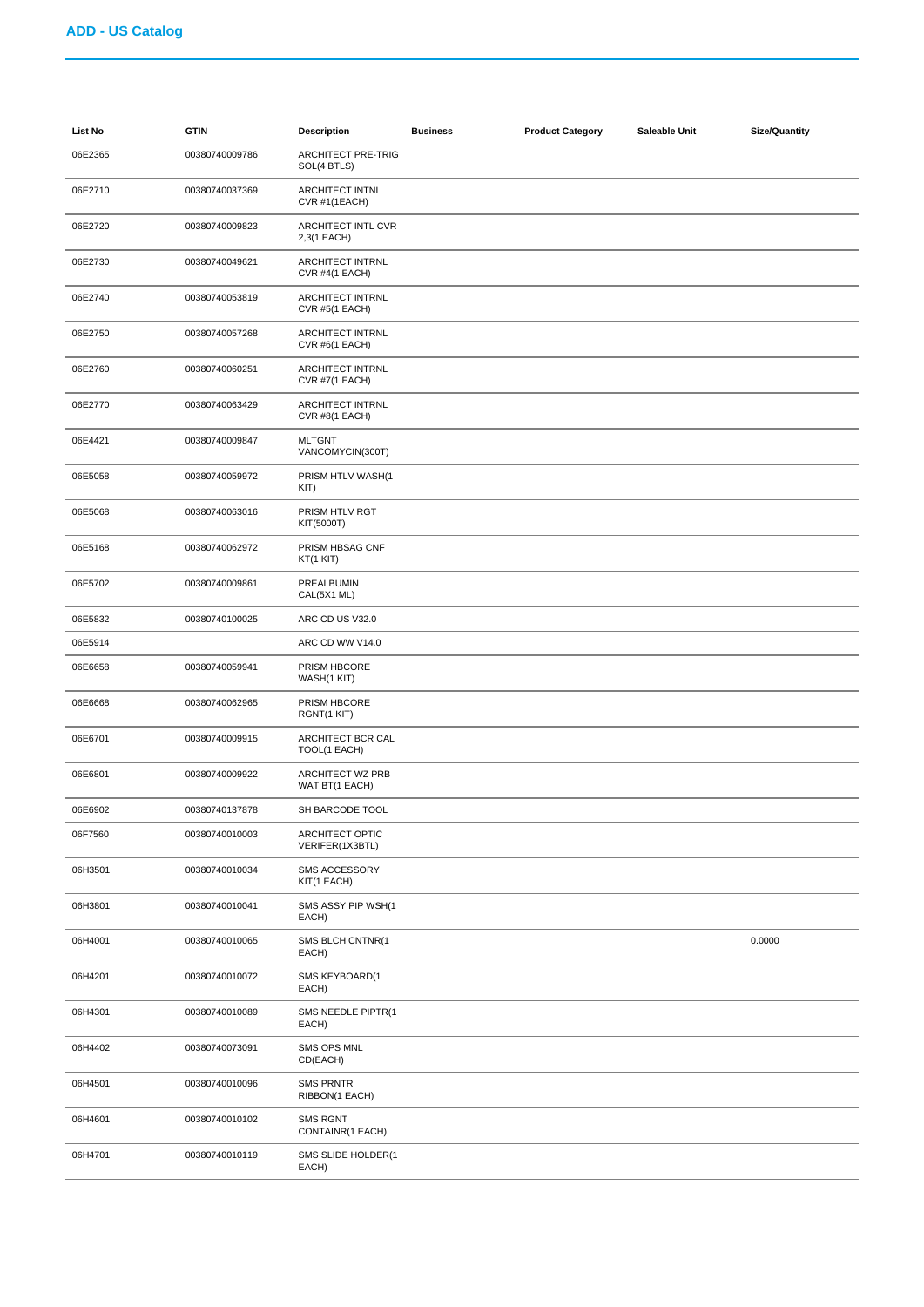| List No<br>06H4801 | <b>GTIN</b><br>00380740010126 | <b>Description</b><br>SMS SLIDE MGZNE(1<br>EACH) | <b>Business</b> | <b>Product Category</b> | Saleable Unit | <b>Size/Quantity</b> |
|--------------------|-------------------------------|--------------------------------------------------|-----------------|-------------------------|---------------|----------------------|
| 06H4901            | 00380740010133                | SMS SYRINGE(1<br>EACH)                           |                 |                         |               |                      |
| 06H5301            | 00380740072292                | SMS TUBING DIL(1<br>EACH)                        |                 |                         |               |                      |
| 06H5401            | 00380740010140                | <b>SMS TUBING</b><br>WASTE(1 EACH)               |                 |                         |               |                      |
| 06H5601            | 00380740010164                | <b>SMS SMEARER</b><br>BLDES(1 EACH)              |                 |                         |               |                      |
| 06H5901            | 00380740082208                | SMS LIS I/F SPEC(1<br>EACH)                      |                 |                         |               |                      |
| 06H6201            | 00380740010171                | CDS/32K RK LBL KI(1)                             |                 |                         |               |                      |
| 06H6401            | 00380740010188                | CD32K SHR VLV<br>CTR(1)                          |                 |                         |               |                      |
| 06H6501            | 00380740010195                | CD32K RGT LINE<br>KT(1)                          |                 |                         |               |                      |
| 06H8101            | 00380740010225                | <b>SMS DRYNG</b><br>BATHTAB(1 EACH)              |                 |                         |               |                      |
| 06H8801            | 00380740010249                | CD3700 ACCY<br>KIT(EACH)                         |                 |                         |               |                      |
| 06H8901            | 00380740071585                | CD3700 OPS<br>MANUAL(EACH)                       |                 |                         |               |                      |
| 06H8902            | 00380740072773                | CD3700 OPS MNL<br>CD(EACH)                       |                 |                         |               |                      |
| 06H9201            | 00380740010256                | CD32K INLINE<br>FLTR(6/PKG)                      |                 |                         |               |                      |
| 06H9901            | 00380740010317                | CD12 FILTER<br>FAN(EACH)                         |                 |                         |               |                      |
| 06K0120            | 00380740010324                | <b>CC ACID</b><br><b>WASH(1000ML)</b>            |                 |                         |               |                      |
| 06K2610            | 00380740010447                | MLTGNT CRP CAL(EA)                               |                 |                         |               |                      |
| 06K2612            | 00380740010454                | MLTGNT CRP CAL<br>WR(1X2ML)                      |                 |                         |               |                      |
| 06K2614            | 00380740010461                | MLTGNT CRP CAL<br>HS(1X2ML)                      |                 |                         |               |                      |
| 06K2621            | 00380740010478                | MLTGNT CRP CTL<br>HS(3VIALS)                     |                 |                         |               |                      |
| 06K2630            | 00380740010485                | <b>MLTGNT CRP</b><br><b>VRO(600T)</b>            |                 |                         |               |                      |
| 06K2631            | 00380740158491                | <b>SENT CRP VARIO</b><br>RGT (600T)              |                 |                         |               |                      |
| 06K2641            | 00380740010492                | <b>MLTGNT CRP</b><br>VRO(2192T)                  |                 |                         |               |                      |
| 06K2642            | 00380740158507                | <b>SENT CRP VARIO</b><br>RGT (2192T)             |                 |                         |               |                      |
| 06K3010            | 00380740010508                | <b>MLTGNT CC</b><br>CAL(4X3ML)                   |                 |                         |               |                      |
| 06K3110            | 00380740010539                | SNTINL PRTEIN<br>CAL(4X1ML)                      |                 |                         |               |                      |
| 06K3850            | 00380740057701                | MLTGNT ASO(324T)                                 |                 |                         |               |                      |
| 06K3940            | 00380740054199                | <b>MLTGNT B2</b><br>MCRGLBN(110T)                |                 |                         |               |                      |
| 06K4150            | 00380740057718                | <b>MLTGNT</b><br>FERRITIN(288T)                  |                 |                         |               |                      |
| 06K4240            | 00380740054243                | MLTGNT IGE(138T)                                 |                 |                         |               |                      |
| 06K4502            | 00380740030131                | <b>MLTGNT PRTN</b><br>CAL(5VIALS)                |                 |                         |               |                      |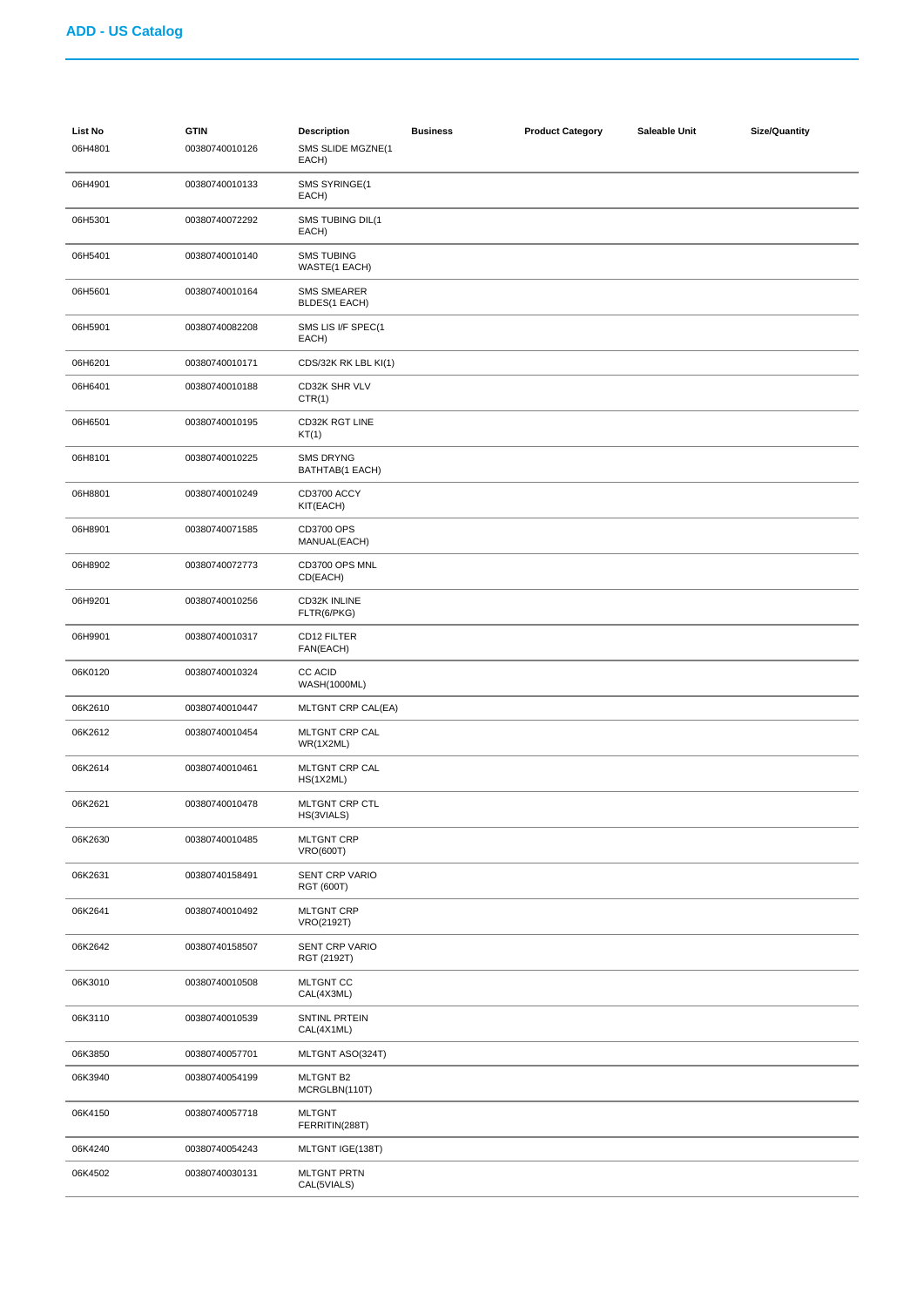| List No | <b>GTIN</b>    | <b>Description</b>                             | <b>Business</b> | <b>Product Category</b> | Saleable Unit | <b>Size/Quantity</b> |
|---------|----------------|------------------------------------------------|-----------------|-------------------------|---------------|----------------------|
| 06K4602 | 00380740030056 | <b>MLTGNT ASO</b><br>CAL(6X1ML)                |                 |                         |               |                      |
| 06K4702 | 00380740030063 | <b>MLTGNT B2M</b><br>CAL(3X1ML)                |                 |                         |               |                      |
| 06K4902 | 00380740030094 | <b>MLTGNT FRRTN</b><br>CAL(4X1ML)              |                 |                         |               |                      |
| 06K5002 | 00380740030100 | <b>MLTGNT IGE</b><br>CAL(5VIALS)               |                 |                         |               |                      |
| 06K5321 | 00380740044862 | <b>MLTGNT PRTN</b><br>CTL(6VIALS)              |                 |                         |               |                      |
| 06K5421 | 00380740044831 | <b>MLTGNT ASO</b><br>CTLI(6X1ML)               |                 |                         |               |                      |
| 06K5621 | 00380740044848 | <b>MLTGNT F/M/L</b><br>CTL(2VIALS)             |                 |                         |               |                      |
| 06K8920 | 00380740010768 | SNTINL AMMN<br>CTL(3X5ML)                      |                 |                         |               |                      |
| 06K8930 | 00380740010775 | <b>MLTGNT AMMN</b><br><b>ULT(243T)</b>         |                 |                         |               |                      |
| 06K9130 | 00380740010829 | <b>MLTGNT</b><br>CRLPLSMN(177T)                |                 |                         |               |                      |
| 06K9530 | 00380740010911 | MLTGNT IRON(918T)                              |                 |                         |               |                      |
| 06K9541 | 00380740010928 | MLTGNT IRON(3060T)                             |                 |                         |               |                      |
| 06K9940 | 00380740054151 | <b>MLTGNT1</b><br>ANTRYPSN(146T)               |                 |                         |               |                      |
| 06L0001 | 00380740010997 | ARCHITECT FILTER,<br>CCAGE(EACH)               |                 |                         |               |                      |
| 06L0101 | 00380740011000 | ARCHITECT SENSOR<br>LVL BF(EACH)               |                 |                         |               |                      |
| 06L0402 | 00380740115845 | ARC PROBE TUBING                               |                 |                         |               |                      |
| 06L0501 | 00380740011024 | <b>ARCHITECT LIQUID</b><br>WASTE(EACH)         |                 |                         |               |                      |
| 06L0601 | 00380740011031 | <b>ARCHITECT WASH</b><br><b>BUFFER R(EACH)</b> |                 |                         |               |                      |
| 06L2101 | 00380740011079 | ARCHITECT HAVAB-M<br>CAL(1X4ML)                |                 |                         |               |                      |
| 06L2110 | 00380740011086 | ARCHITECT HAVAB-M<br>CTL(2X8ML)                |                 |                         |               |                      |
| 06L2125 | 00380740011093 | ARCHITECT HAVAB-<br>M(100T)                    |                 |                         |               |                      |
| 06L2201 | 00380740011109 | ARCHITECT CORE<br>CAL(1X4ML)                   |                 |                         |               |                      |
| 06L2210 | 00380740011116 | ARCHITECT CORE<br>CTL(2X8ML)                   |                 |                         |               |                      |
| 06L2225 | 00380740011123 | <b>ARCHITECT</b><br>CORE(100T)                 |                 |                         |               |                      |
| 06L2301 | 00380740011130 | ARCHITECT CORE-M<br>CAL(2X4ML)                 |                 |                         |               |                      |
| 06L2310 | 00380740011147 | ARCHITECT CORE-M<br>CTL(2X8ML)                 |                 |                         |               |                      |
| 06L2325 | 00380740011154 | <b>ARCHITECT CORE-</b><br>M(100T)              |                 |                         |               |                      |
| 06L2701 | 00380740011161 | ARC HAVAB-G CAL                                |                 |                         |               |                      |
| 06L2710 | 00380740011178 | ARC HAVAB-G CTL                                |                 |                         |               |                      |
| 06L2725 | 00380740011185 | ARC HAVAB-G 100T                               |                 |                         |               |                      |
| 06L2820 | 00380740011192 | MLTGNT TCA(200T)                               |                 |                         |               |                      |
| 06L3020 | 00380740011208 | MLTGNT BENZO(200T)                             |                 |                         |               |                      |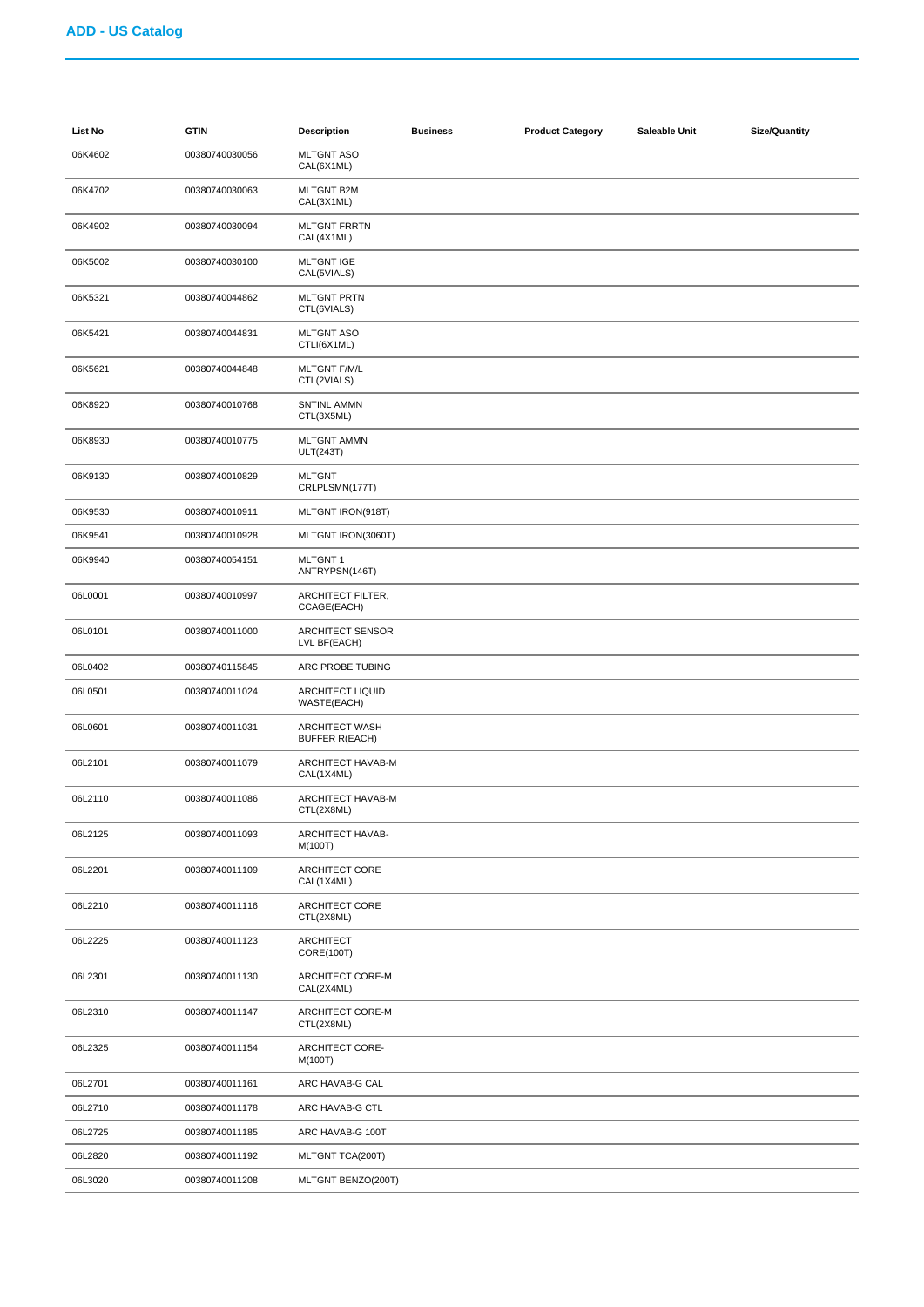| List No<br>06L3101 | <b>GTIN</b><br>00380740011215 | <b>Description</b><br><b>MLTGNT QUIN</b><br>CAL(6X1ML) | <b>Business</b> | <b>Product Category</b> | Saleable Unit | <b>Size/Quantity</b> |
|--------------------|-------------------------------|--------------------------------------------------------|-----------------|-------------------------|---------------|----------------------|
| 06L3440            | 00380740054168                | <b>MLTGNT1</b><br>GLYCPRTN(170T)                       |                 |                         |               |                      |
| 06L3501            | 00380740011260                | <b>MLTGNT AMIKCN</b><br>CAL(6X1ML)                     |                 |                         |               |                      |
| 06L3520            | 00380740011277                | <b>MLTGNT</b><br>AMIKACIN(140T)                        |                 |                         |               |                      |
| 06L3601            | 00380740011284                | MLTGNT TOX CAL<br>1(1X5ML)                             |                 |                         |               |                      |
| 06L3602            | 00380740011291                | MLTGNT TOX CAL<br>2(1X5ML)                             |                 |                         |               |                      |
| 06L3603            | 00380740011307                | MLTGNT TOX CAL<br>3(1X5ML)                             |                 |                         |               |                      |
| 06L3605            | 00380740011314                | MLTGNT TOXNEG<br>CAL(1X10ML)                           |                 |                         |               |                      |
| 06L3610            | 00380740011321                | <b>MLTGNT TOX</b><br>CTL(6X5ML)                        |                 |                         |               |                      |
| 06L4521            | 00380740011369                | CC TOTAL BILI(2750T)                                   |                 |                         |               |                      |
| 06L4541            | 00380740011383                | CC TOTAL BILI(3840T)                                   |                 |                         |               |                      |
| 06L8107            | 00380740035341                | ARCHITECT CDROM<br>US V7.0(1EA)                        |                 |                         |               |                      |
| 06L8610            | 00380740038380                | PRISM CHAGAS US<br>C(1 KIT)                            |                 |                         |               |                      |
| 06L9620            | 00380740011529                | MLTGNT PCP(500T)                                       |                 |                         |               |                      |
| 06L9720            | 00380740011536                | <b>MLTGNT</b><br>PROXYPHN(200T)                        |                 |                         |               |                      |
| 06P0160            | 00380740117184                | ALINITY S HIV COMBO<br>ASSAY KIT 10X500T<br>US         |                 |                         |               |                      |
| 06P0204            | 00380740136772                | ALINITY S HBSAG CAL<br>$(2X6T)$ US                     |                 |                         |               |                      |
| 06P0213            | 00380740136796                | ALINITY S HBSAG CTL<br>(1X30T) US                      |                 |                         |               |                      |
| 06P0215            | 00380740136802                | ALINITY S HBSAG REL<br>CTL (25X20T)                    |                 |                         |               |                      |
| 06P0359            | 00380740136789                | ALINITY S HBSAG<br>CONF RGT (42T) US                   |                 |                         |               |                      |
| 06P0460            | 00380740117191                | ALINITY S ANTI-HCV<br>RGT (10X500T) US                 |                 |                         |               |                      |
| 06P0660            | 00380740117207                | ALINITY S ANTI-HBC<br><b>RGT (5X500T) US</b>           |                 |                         |               |                      |
| 06P0760            | 00380740117214                | ALINITY S HTLV I/II<br>RGT (10X500T) US                |                 |                         |               |                      |
| 06P0850            | 00380740117221                | ALINITY S CHAGAS<br>RGT KIT (5X500T) US                |                 |                         |               |                      |
| 06P1160            | 00380740118167                | <b>ALINITY TRIG SOLN</b><br>(4X1L)                     |                 |                         |               |                      |
| 06P1265            | 00380740118174                | <b>ALINITY PRE-TRIG</b><br><b>SOL (4X1L)</b>           |                 |                         |               |                      |
| 06P1368            | 00380740121143                | ALINITY I CONC WSH<br><b>BFR (2X2)</b>                 |                 |                         |               |                      |
| 06P1388            | 00380740118181                | ALINITY S CONC<br>WASH BUFFER (9.6L)                   |                 |                         |               |                      |
| 06P1401            | 00380740129026                | <b>ALNTY REACTION</b><br><b>VESSELS</b>                |                 |                         |               |                      |
| 06P1601            | 00380740138479                | ALINITY S SYSTEM                                       |                 |                         |               |                      |
| 06P1801            | 05391523440103                | ARCH TP DROP TIP                                       |                 |                         |               |                      |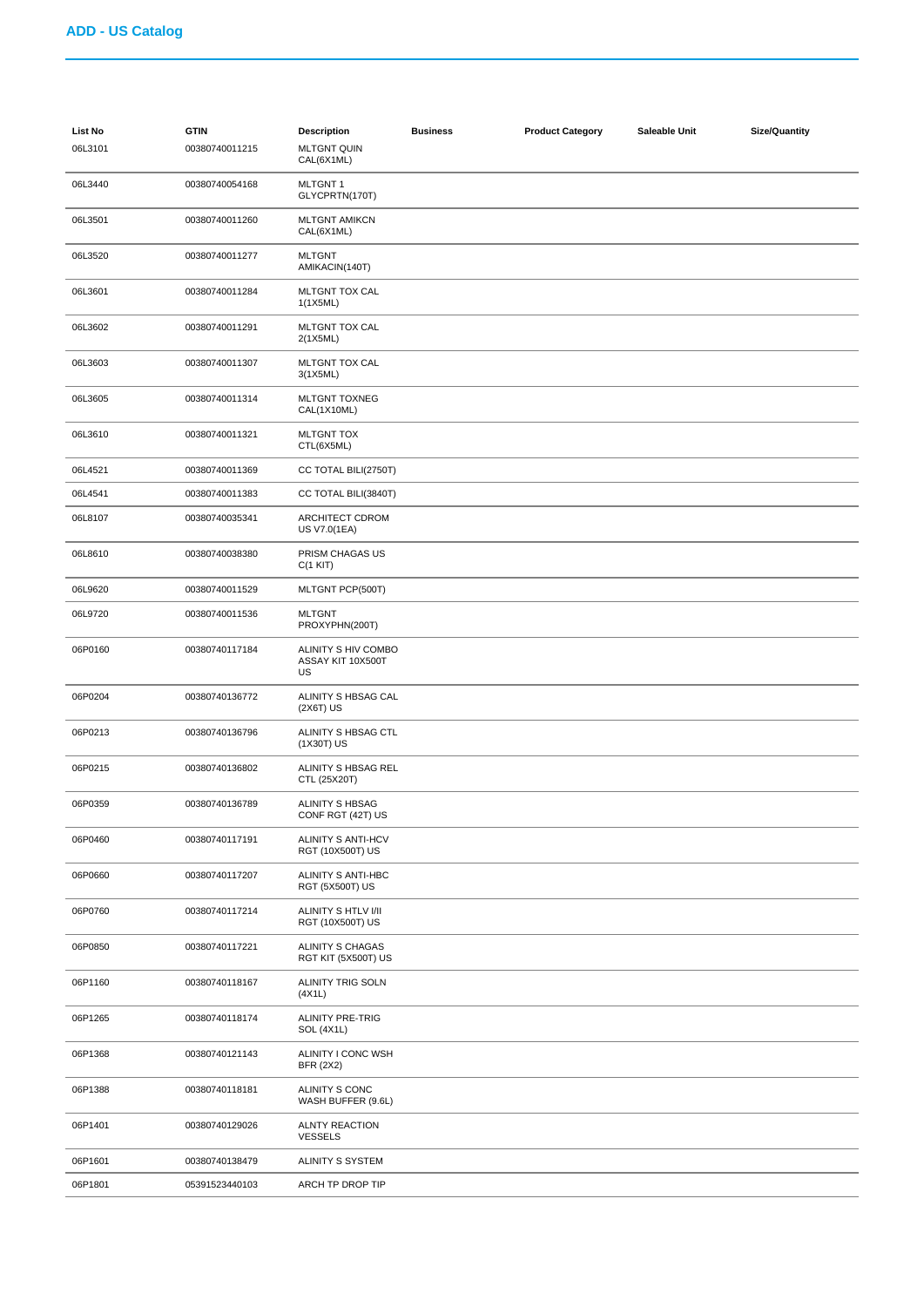| List No | <b>GTIN</b>    | <b>Description</b>                                    | <b>Business</b> | <b>Product Category</b> | Saleable Unit | <b>Size/Quantity</b> |
|---------|----------------|-------------------------------------------------------|-----------------|-------------------------|---------------|----------------------|
| 06P2101 | 00380740096588 | <b>IARM BUF CONC STR</b>                              |                 |                         |               |                      |
| 06P2201 | 00380740138905 | ARCHITECT BRAHMS<br>PCT CALIBRATOR KIT                |                 |                         |               |                      |
| 06P2210 | 00380740138912 | ARCHITECT BRAHMS<br>PCT CONTROL KIT                   |                 |                         |               |                      |
| 06P2227 | 00380740139032 | <b>ARCHITECT BRAHMS</b><br>PCT RGT 100T - US          |                 |                         |               |                      |
| 06P2237 | 00380740139049 | <b>ARCHITECT BRAHMS</b><br>PCT RGT 500T - US          |                 |                         |               |                      |
| 06P3101 | 00380740100131 | <b>IARM FILLING STA</b>                               |                 |                         |               |                      |
| 06P3301 | 07640172341001 | A3600 IO MOD PRI                                      |                 |                         |               |                      |
| 06P3321 | 00380740100230 | A3600 IO MOD SEC                                      |                 |                         |               |                      |
| 06P3401 | 00380740100247 | A3600 RK INP MOD                                      |                 |                         |               |                      |
| 06P3502 | 00380740114763 | a3600 Blk Inpt                                        |                 |                         |               |                      |
| 06P3601 | 00380740100261 | A3600 RK OUT MOD                                      |                 |                         |               |                      |
| 06P3701 | 00380740100278 | A3600 CNTRFG MOD                                      |                 |                         |               |                      |
| 06P3802 | 00380740115104 | A3600 EXTERNAL<br><b>SEALER MODULE</b>                |                 |                         |               |                      |
| 06P3902 | 00380740115111 | A3600 EXTERNAL<br>DESEALER MODULE                     |                 |                         |               |                      |
| 06P4002 | 00380740115128 | A3600 EXTERNAL<br>RECAPPER MODULE                     |                 |                         |               |                      |
| 06P4102 | 00380740115135 | A3600 EXTERNAL<br><b>DECAPPER MODULE</b>              |                 |                         |               |                      |
| 06P4201 | 00380740100322 | A3600 STRT TRK                                        |                 |                         |               |                      |
| 06P4302 | 00380740116866 | A3600 L MODULE                                        |                 |                         |               |                      |
| 06P4320 | 00380740132354 | A3600 L MODULE,<br>DOUBLE MOTOR                       |                 |                         |               |                      |
| 06P4402 | 00380740114947 | A3600 TMOD                                            |                 |                         |               |                      |
| 06P4420 | 00380740129682 | A36 T TURN DBL                                        |                 |                         |               |                      |
| 06P4502 | 00380740114954 | A3600 U-TURN<br>MODULE WITH ATR                       |                 |                         |               |                      |
| 06P4601 | 00380740100360 | A3600 STG/RTV/ 9K                                     |                 |                         |               |                      |
| 06P4621 | 00380740100377 | A3600 STG/RTV 15K                                     |                 |                         |               |                      |
| 06P4701 | 00380740100384 | A3600 ALIQ MOD                                        |                 |                         |               |                      |
| 06P4902 | 00380740115142 | A3600 CONNECTION<br>FOR I2000SR WITH<br>APR           |                 |                         |               |                      |
| 06P5001 | 00380740100407 | A3600 CONXN CSYS                                      |                 |                         |               |                      |
| 06P5201 | 00380740103323 | A36 ACL 7 LAS CXN                                     |                 |                         |               |                      |
| 06P5301 | 00380740103125 | A3600 CONXN STAGO                                     |                 |                         |               |                      |
| 06P5601 | 00380740100414 | A3600 CSYS SLOT                                       |                 |                         |               |                      |
| 06P5701 | 00380740100421 | A3600 I2KSR SLOT                                      |                 |                         |               |                      |
| 06P5801 | 00380740112837 | A36 DS XL Slot                                        |                 |                         |               |                      |
| 06P6001 | 00380740103118 | A3600 STAGO SLOT                                      |                 |                         |               |                      |
| 06P6201 | 00380740100438 | A3600 GENERIC SLT                                     |                 |                         |               |                      |
| 06P6302 | 00380740115159 | A3600 INPUT/OUTPUT<br>MODULE SLOT WITH<br>APR         |                 |                         |               |                      |
| 06P6351 | 00380740116705 | A3600 INPUT/OUTPUT<br>MODULE SLOT W/<br><b>VISION</b> |                 |                         |               |                      |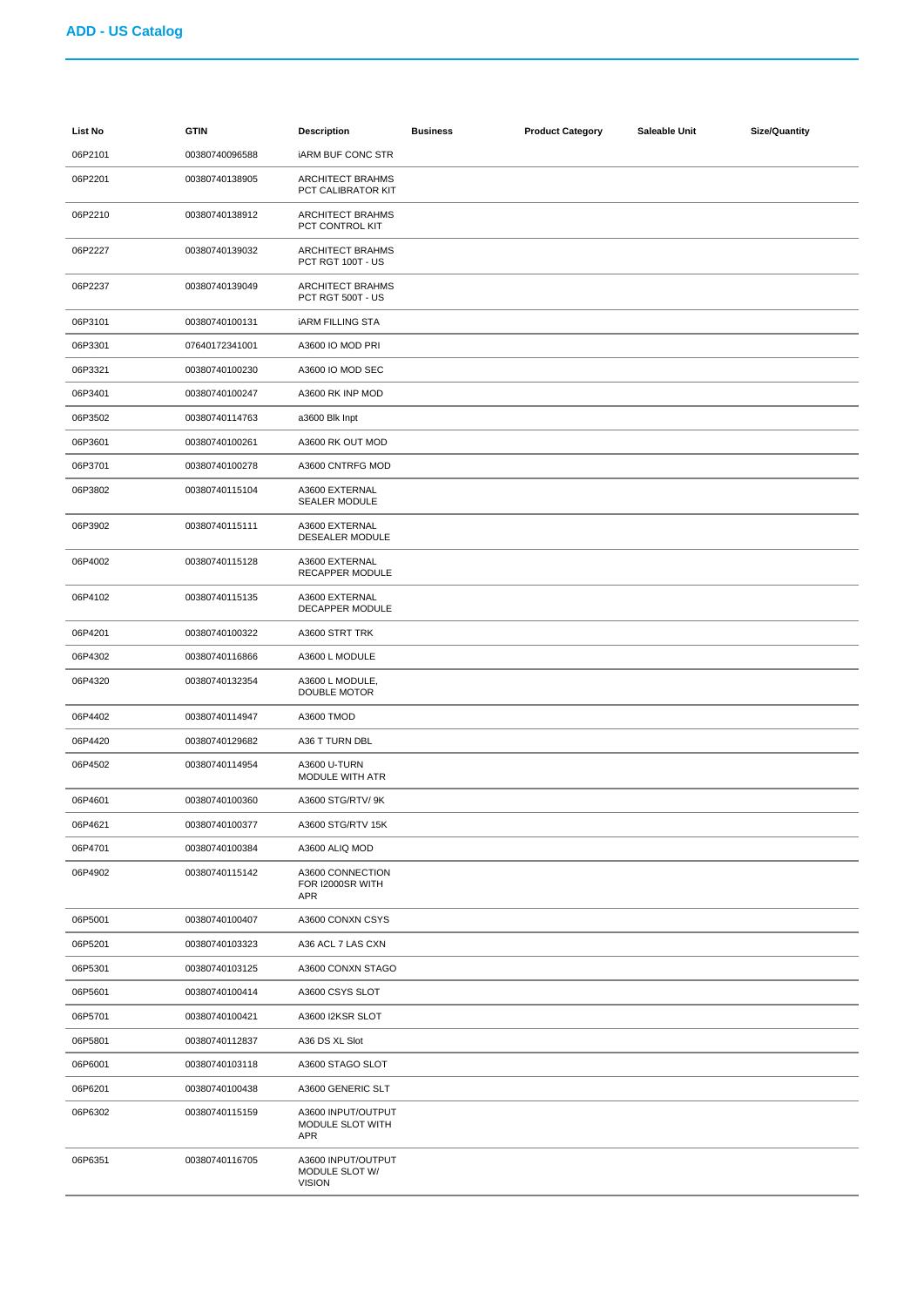| List No<br>06P6352 | <b>GTIN</b><br>00380740150389 | <b>Description</b><br>A3600 IN/OUT<br>MODULE SLOT W/<br>VISION (TIM) | <b>Business</b> | <b>Product Category</b> | Saleable Unit | <b>Size/Quantity</b> |
|--------------------|-------------------------------|----------------------------------------------------------------------|-----------------|-------------------------|---------------|----------------------|
| 06P6401            | 00380740100452                | A3600 RK INP SLT                                                     |                 |                         |               |                      |
| 06P6402            | 00380740115166                | A3600 RACK INPUT<br>MODULE SLOT WITH<br><b>APR</b>                   |                 |                         |               |                      |
| 06P6452            | 00380740150396                | a3600 Rack Input Mod<br>Slot w/Vision (TIM)                          |                 |                         |               |                      |
| 06P6501            | 00380740100469                | A3600 BLK INP SLT                                                    |                 |                         |               |                      |
| 06P6502            | 00380740115173                | A3600 BK IN MOD                                                      |                 |                         |               |                      |
| 06P6552            | 00380740150402                | a3600 Bulk Input Mod<br>Slot w/ Vision(TIM)                          |                 |                         |               |                      |
| 06P6601            | 00380740100476                | A3600 RK OUT SLT                                                     |                 |                         |               |                      |
| 06P6702            | 00380740115180                | A3600 CENTRIFUGE<br>MODULE SLOT WITH<br>APR                          |                 |                         |               |                      |
| 06P6802            | 00380740115197                | A3600 EXT SEALER<br>MODULE SLOT                                      |                 |                         |               |                      |
| 06P6902            | 00380740115203                | A3600 EXTERNAL<br><b>DESEALER MODULE</b><br><b>SLOT</b>              |                 |                         |               |                      |
| 06P7002            | 00380740115210                | A3600 EXTERNAL<br>RECAPPER MODULE<br><b>SLOT</b>                     |                 |                         |               |                      |
| 06P7102            | 00380740115227                | A3600 EXTERNAL<br>DECAPPER MODULE<br><b>SLOT</b>                     |                 |                         |               |                      |
| 06P7202            | 00380740115234                | A3600 STORAGE<br><b>RETRIEVAL MOD</b><br>SLOT W/ APR                 |                 |                         |               |                      |
| 06P7301            | 00380740100544                | A3600 ALIQ SLT                                                       |                 |                         |               |                      |
| 06P7402            | 00380740103378                | A36 OPS MAN ENG                                                      |                 |                         |               |                      |
| 06P7403            | 00380740103385                | A36 OPS MAN ENG                                                      |                 |                         |               |                      |
| 06P7405            | 00380740114268                | AUTO OPS MAN IUI                                                     |                 |                         |               |                      |
| 06P7702            | 00380740117566                | A36 IOM TOOL KIT                                                     |                 |                         |               |                      |
| 06P7801            | 00380740101435                | A36 S/R MOD ALGN                                                     |                 |                         |               |                      |
| 06P7901            | 00380740101442                | A36 S/R MOD TOOL                                                     |                 |                         |               |                      |
| 06P8007            | 00380740117085                | A3600 AUTOMATION<br>SFTWARE LIMA 2 W<br><b>VISION</b>                |                 |                         |               |                      |
| 06P8101            | 00380740101596                | A36 AUTO SFTWR LI                                                    |                 |                         |               |                      |
| 06P8201            | 00380740101602                | A36 DMS LIC BNDL                                                     |                 |                         |               |                      |
| 06P8302            | 00380740105532                | A36 DMS MOXA                                                         |                 |                         |               |                      |
| 06P8402            | 00380740105549                | A36 DMS SRVR 1-8                                                     |                 |                         |               |                      |
| 06P8502            | 00380740105556                | A36 DMS SRVR 9-14                                                    |                 |                         |               |                      |
| 06P8602            | 00380740105563                | A36 SRV 9-14 RM                                                      |                 |                         |               |                      |
| 06P8603            | 00380740118198                | A3600 DMS SERVER<br>SIZE 9-14                                        |                 |                         |               |                      |
| 06P8902            | 00380740105570                | A36 DMS FRWL                                                         |                 |                         |               |                      |
| 06P8903            | 00380740146795                | a3600 DMS Firewall                                                   |                 |                         |               |                      |
| 06P9301            | 00380740101695                | A36 DMS ANLZ LIC                                                     |                 |                         |               |                      |
| 06P9321            | 00380740101701                | A36 DMS ANLZ LIC                                                     |                 |                         |               |                      |
| 06P9402            | 00380740103392                | A36 DMS SFTWR CPH                                                    |                 |                         |               |                      |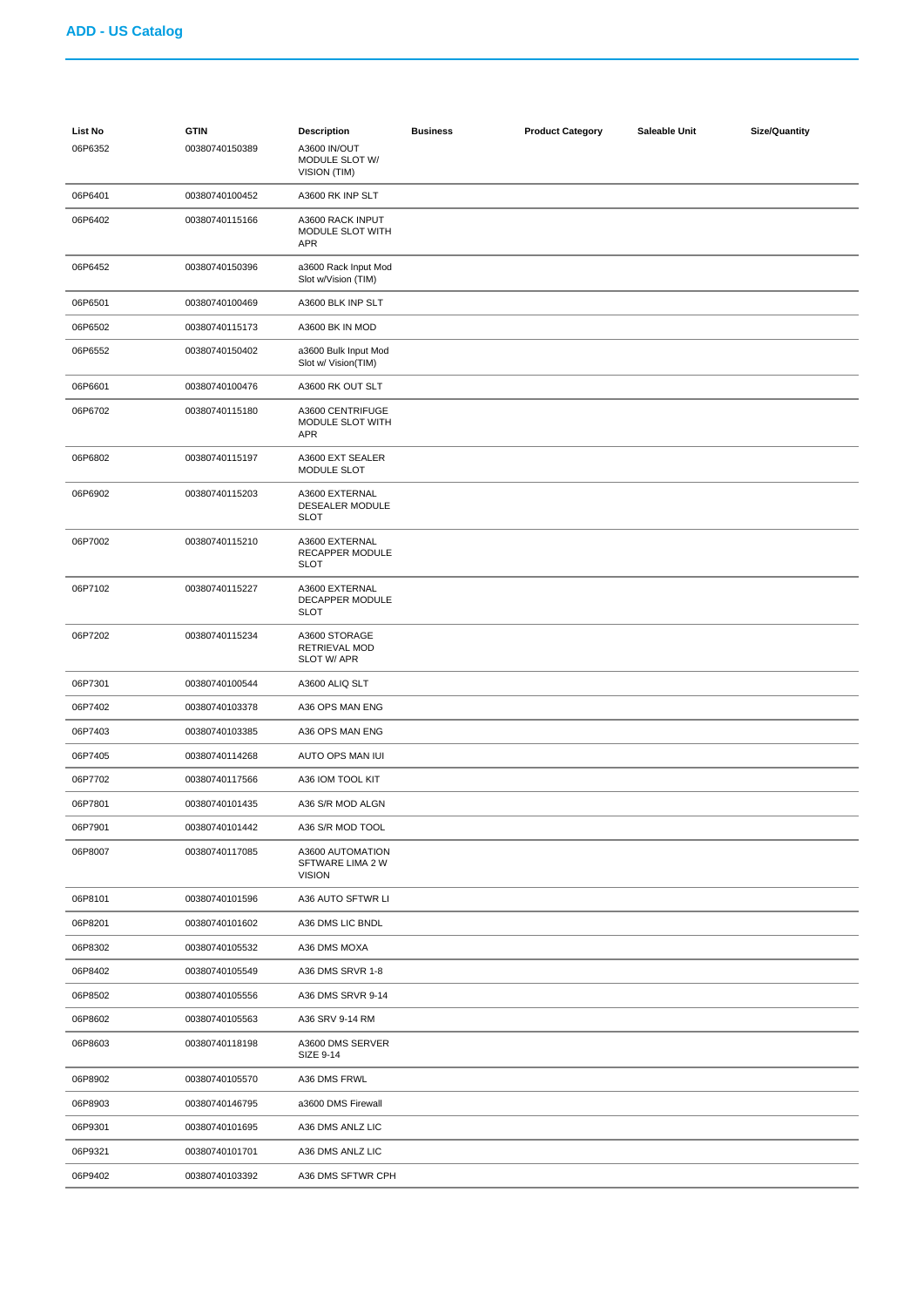| <b>List No</b><br>06P9601 | <b>GTIN</b><br>00380740101459 | <b>Description</b><br>A36 AUTO MONITOR      | <b>Business</b> | <b>Product Category</b> | Saleable Unit | <b>Size/Quantity</b> |
|---------------------------|-------------------------------|---------------------------------------------|-----------------|-------------------------|---------------|----------------------|
| 06P9602                   | 00380740105587                | a3600 AUTOMATION<br><b>MONITOR (IOM)</b>    |                 |                         |               |                      |
| 07A0301                   | 00380740027056                | <b>PRISM PURGE</b><br>KIT(EACH)             |                 |                         |               |                      |
| 07A0303                   | 00380740031466                | BOTTLE/CAP<br>STEMS(1 EACH)                 |                 |                         |               |                      |
| 07A0330                   | 00380740050375                | PRISM PURGE<br>CONC(EACH)                   |                 |                         |               |                      |
| 07A0331                   | 00380740011604                | PRISM LINE<br><b>CLNR(1X15)</b>             |                 |                         |               |                      |
| 07A1201                   | 00380740011611                | <b>TFLX METHOTRX</b><br><b>CAL(50T)</b>     |                 |                         |               | 0.0000               |
| 07A1210                   | 00380740011628                | <b>TFLX METHOTRX</b><br><b>CON(50T)</b>     |                 |                         |               | 0.0000               |
| 07A9232                   |                               | EIA HTLV I/II BLK(1000<br>T)                |                 |                         |               | 0.0000               |
| 07B0101                   | 00380740088842                | PHOSPHATE<br>4-METHY(GM)                    |                 |                         |               |                      |
| 07B3601                   | 00380740012403                | PRISM SAMPLE<br>CUPS(1X200)                 |                 |                         |               |                      |
| 07C1401                   | 00380740012465                | ARCHITECT SAMPLE<br>CUPS(1000BX)            |                 |                         |               |                      |
| 07C1503                   | 00380740115289                | ARC REACTION<br><b>VESSELS</b>              |                 |                         |               |                      |
| 07D0105                   | 00380740033699                | ARCHITECT SCC<br>CPU(EACH)                  |                 |                         |               |                      |
| 07D0140                   | 00380740012540                | ARCHITECT USB<br>SERIAL HB(EACH)            |                 |                         |               |                      |
| 07D0199                   | 00380740012557                | ARCHITECT SCC<br>MOUSE(EACH)                |                 |                         |               |                      |
| 07D0201                   | 00380740012564                | ARCHITECT MOUSE,<br>SCC(EACH)               |                 |                         |               |                      |
| 07D0315                   | 00380740040840                | 15" FLAT<br>MONITOR(EACH)                   |                 |                         |               |                      |
| 07D0320                   | 00380740012571                | <b>ARCHITECT MNTR 17"</b><br>LCD(EACH)      |                 |                         |               |                      |
| 07D0460                   | 00380740012588                | ARCHITECT HUB-USB<br>ETHRN(EACH)            |                 |                         |               |                      |
| 07D0511                   | 00380740038861                | <b>ARCHITECT</b><br>SPEAKERS(1 EACH)        |                 |                         |               |                      |
| 07D0712                   | 00380740039400                | ARCHITECT USB<br>MODEM(EACH)                |                 |                         |               |                      |
| 07D0818                   | 00380740103170                | ARC PRINTER 110V                            |                 |                         |               |                      |
| 07D0828                   | 00380740103187                | ARC PRINTER 220V                            |                 |                         |               |                      |
| 07D0840                   | 00380740053826                | ARCHITECT LEXMARK<br>TONER(EACH)            |                 |                         |               |                      |
| 07D0845                   | 00380740055820                | <b>ARCHITECT LEX</b><br>PHOTOCOND(EACH)     |                 |                         |               |                      |
| 07D0850                   | 00380740057244                | ARCHITECT E360D<br>TONER(EACH)              |                 |                         |               |                      |
| 07D0855                   | 00380740059156                | <b>ARCHITECT E360D</b><br>PHOTOCO(EACH)     |                 |                         |               |                      |
| 07D0861                   | 00380740103194                | <b>TONER 10000 PG LX</b>                    |                 |                         |               |                      |
| 07D0865                   | 00380740103200                | <b>IMAGING UNIT LX</b>                      |                 |                         |               |                      |
| 07D0914                   | 00380740119089                | <b>ARCHITECT</b><br>BARCODE SCANNER,<br>SCC |                 |                         |               |                      |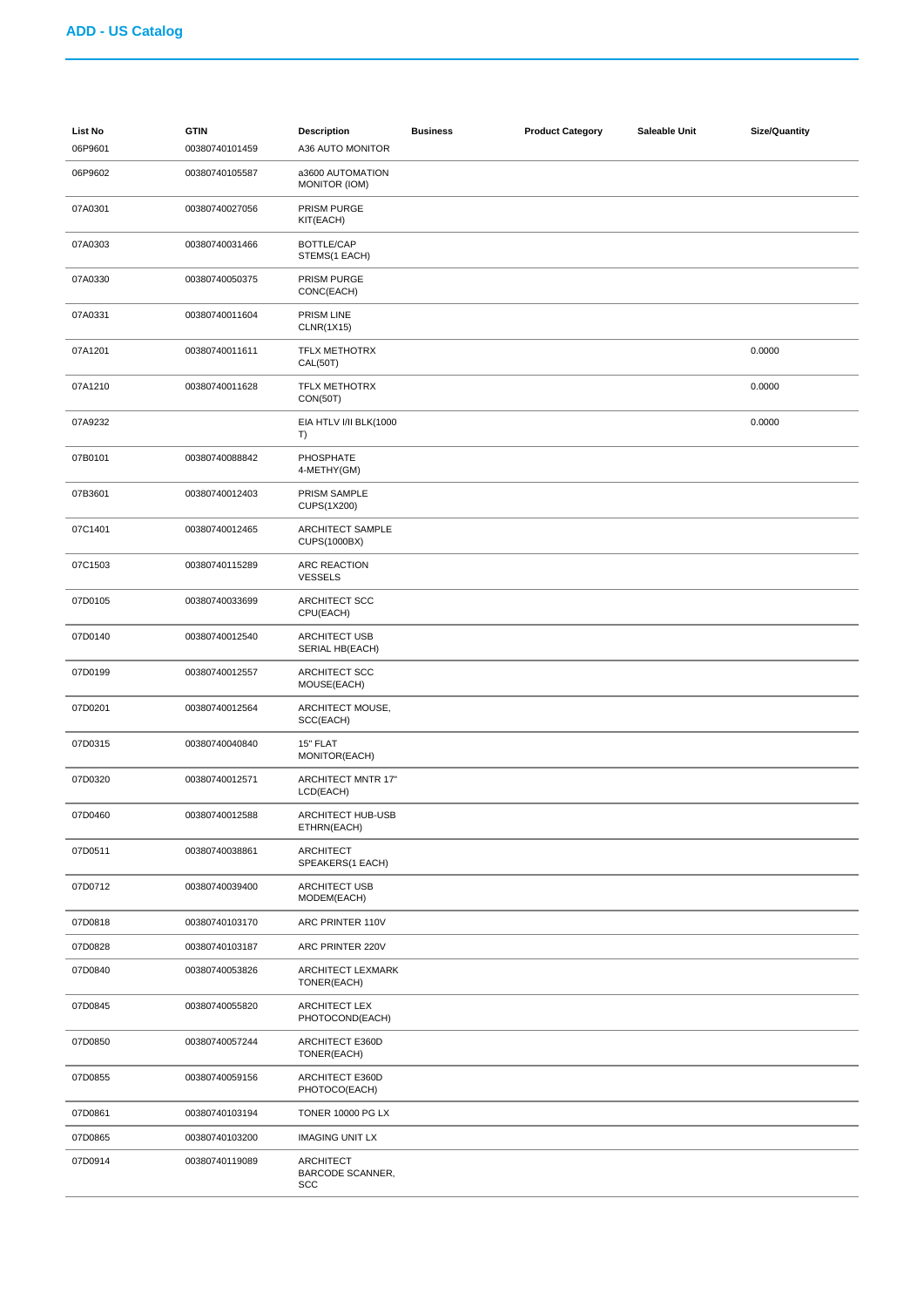| List No | <b>GTIN</b>    | <b>Description</b>                     | <b>Business</b>                  | <b>Product Category</b>                    | Saleable Unit | <b>Size/Quantity</b> |
|---------|----------------|----------------------------------------|----------------------------------|--------------------------------------------|---------------|----------------------|
| 07D1003 | 00380740121990 | KIT, BAR CODE<br>READER HOLDER         |                                  |                                            |               |                      |
| 07D1101 | 00380740012632 | ARCHITECT KEYBD-<br>ENGLISH(A EACH)    |                                  |                                            |               |                      |
| 07D1102 | 00380740012649 | <b>ARCHITECT KYBD</b><br>ENGLISH(EACH) |                                  |                                            |               |                      |
| 07D5421 | 00380740012816 | <b>CC ALBUMIN</b><br><b>BCP(4250T)</b> |                                  |                                            |               |                      |
| 07D5522 | 00380740150891 | Architect CC Alk Phos<br>RGT (1500T)   |                                  |                                            |               |                      |
| 07D5532 | 00380740150907 | Architect CC Alk Phos<br>RGT (11350T)  |                                  |                                            |               |                      |
| 07D6321 | 00380740012878 | CC CK(1250T)                           |                                  |                                            |               |                      |
| 07D7321 | 00380740012977 | CC PROTEIN(3622T)                      |                                  |                                            |               |                      |
| 07D7531 | 00380740013004 | <b>CC UREA</b><br>NITROGEN(17000T)     |                                  |                                            |               |                      |
| 07D7921 | 00380740013028 | URINE CSF CC(2244T)                    |                                  |                                            |               |                      |
| 07D7931 | 00380740013035 | URINE CSF CC(209T)                     |                                  |                                            |               |                      |
| 07D8031 | 00380740013042 | <b>CLIN CHEM</b><br>LIPASE(778T)       |                                  |                                            |               |                      |
| 07D8250 | 00380740013066 | ARCHITECT MA MAN<br>DIL KT(1 EACH)     |                                  |                                            |               |                      |
| 07F9301 | 00380740013110 | <b>MLTGNT TOBRA</b><br>CAL(6X1ML)      |                                  |                                            |               |                      |
| 07F9320 | 00380740013127 | <b>MLTGNT</b><br>TOBRAMYCIN(140T)      |                                  |                                            |               |                      |
| 07G4180 | 380740065133   | EQC<br>SUBSCRIPTION(EA)                | IMMUNOASSAY/CHEM<br><b>ISTRY</b> | <b>INSTRUMENT</b><br>PARTS/ACCESSORIE<br>S | $\mathbf{1}$  |                      |
| 07H1701 | 00380740013349 | CD12 WHIT LUR LCK(1<br>CAP)            |                                  |                                            |               |                      |
| 07H2201 | 00380740013356 | CD T-CELL<br>PANEL(40T)                |                                  |                                            |               |                      |
| 07H3705 | 00380740013387 | CD37 UPGR KT<br>$V1.3$ (EACH)          |                                  |                                            |               |                      |
| 07H4002 | 00380740013400 | S/4K/R BC SCR<br>KIT(EACH)             |                                  |                                            |               |                      |
| 07H4401 | 00380740013417 | CD37K SL SFTY<br>SHD(EACH)             |                                  |                                            |               |                      |
| 07H6602 | 00380740013448 | CD 3700 BCRDR<br>KIT(EACH)             |                                  |                                            |               |                      |
| 07H6701 | 00380740070816 | CD RGT BTL<br>CP28X4(EACH)             |                                  |                                            |               |                      |
| 07H6702 | 00380740072483 | CD RGT BTL<br>CP38X4(EACH)             |                                  |                                            |               |                      |
| 07H7001 | 00380740013455 | CD3K MICSPH BD<br>SP(EACH)             |                                  |                                            |               | 0.0000               |
| 07H7101 | 00380740013462 | CDS/4K DTYLN<br>GLYC(EACH)             |                                  |                                            |               |                      |
| 07H7202 | 00380740013479 | CDSAPH SOLN<br>EOSIN(EACH)             |                                  |                                            |               | 0.0000               |
| 07H7301 | 00380740013486 | CDS/4K SOLN<br>DBBL(EACH)              |                                  |                                            |               | 0.0000               |
| 07H9602 | 00380740013592 | CD3K KEYBD<br>W/FERR(1 EACH)           |                                  |                                            |               |                      |
| 07H9796 | 00380740080068 | CD32/37 RFRB<br>PRTR(EA)               | 0                                | $\mathsf 0$                                | 0             |                      |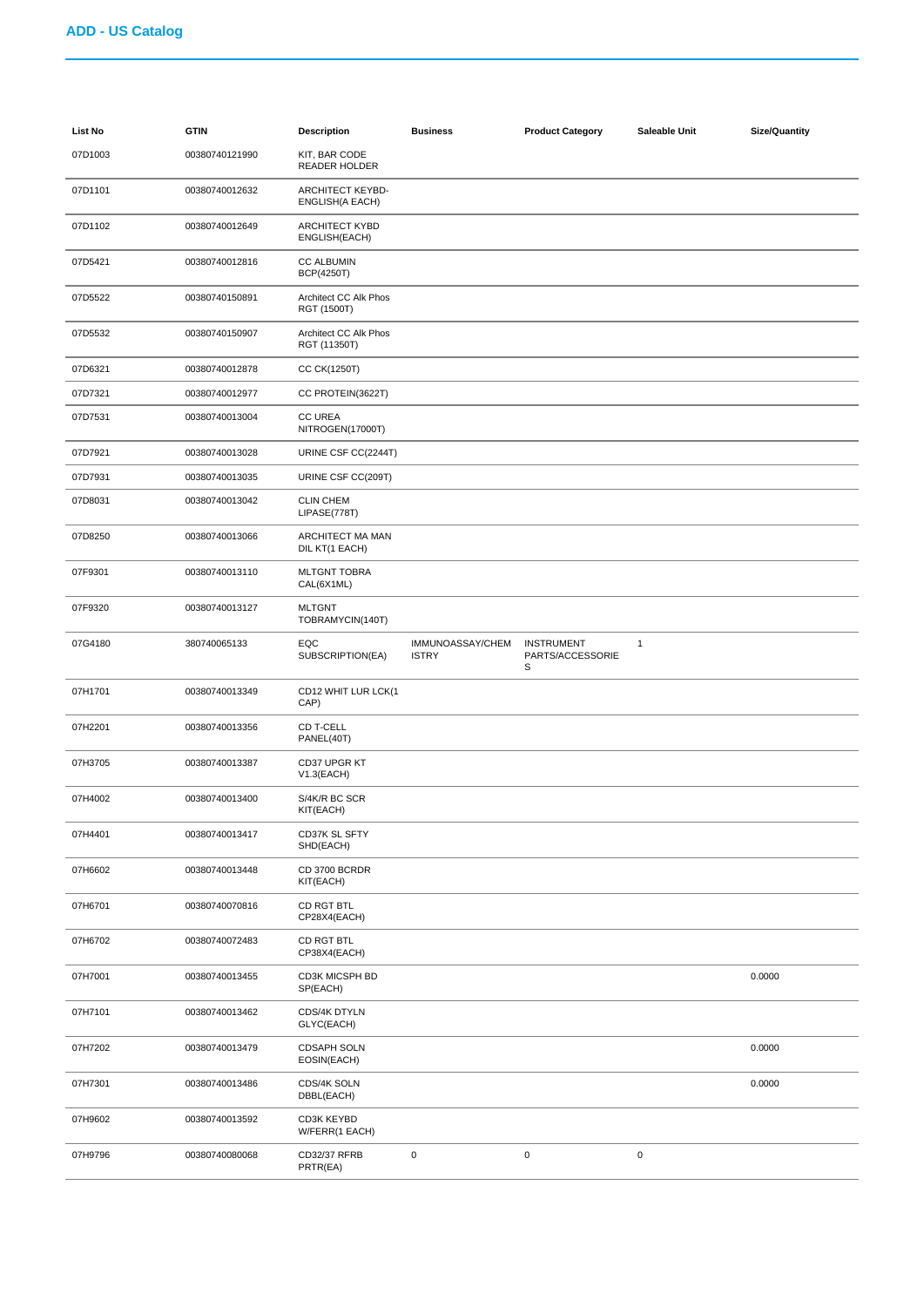| <b>List No</b><br>07H9801 | <b>GTIN</b><br>00380740072148 | <b>Description</b><br>OKI PRINTER<br>TONER(EACH) | <b>Business</b> | <b>Product Category</b> | Saleable Unit | <b>Size/Quantity</b> |
|---------------------------|-------------------------------|--------------------------------------------------|-----------------|-------------------------|---------------|----------------------|
| 07H9802                   | 00380740073015                | OKI PRINTER<br>DRUMS(EACH)                       |                 |                         |               |                      |
| 07H9805                   | 00380740074227                | PRNTR DRUM<br>B4600(EACH)                        |                 |                         |               |                      |
| 07K0040                   | 00380740054267                | MLTGNT LP(A)(122T)                               |                 |                         |               |                      |
| 07K3558                   | 00380740059927                | PRISM CHAGAS US<br>W(1 KIT)                      |                 |                         |               |                      |
| 07K3568                   | 00380740062941                | PRISM CHAGAS US<br>A(5000T)                      |                 |                         |               |                      |
| 07K5901                   | 00380740014070                | <b>ARCHITECT FERRITIN</b><br>CAL(2X4ML)          |                 |                         |               |                      |
| 07K5910                   | 00380740014087                | <b>ARCHITECT FERRITIN</b><br>CTL(3X8ML)          |                 |                         |               |                      |
| 07K5925                   | 00380740014100                | <b>ARCHITECT FERRITIN</b><br>RGT(100T)           |                 |                         |               |                      |
| 07K5935                   | 00380740105976                | ARC FERRITIN 500T<br><b>RGT</b>                  |                 |                         |               |                      |
| 07K6102                   | 00380740014131                | <b>ARCHITECT B12</b><br>CAL(EA)                  |                 |                         |               |                      |
| 07K6112                   | 00380740014155                | <b>ARCHITECT B12</b><br>CTL(EA)                  |                 |                         |               |                      |
| 07K6127                   | 00380740014179                | <b>ARCHITECT B12</b><br>RGT(100T)                |                 |                         |               |                      |
| 07K6135                   | 00380740014186                | <b>ARCHITECT B12</b><br>RGT(500T)                |                 |                         |               | 0.0000               |
| 07K6137                   | 00380740014193                | <b>ARCHITECT B12</b><br>RGT(500T)                |                 |                         |               |                      |
| 07K6201                   | 00380740014209                | ARCHITECT TSH<br>CAL(2X4ML)                      |                 |                         |               |                      |
| 07K6210                   | 00380740014216                | ARCHITECT TSH<br>CTL(3X8ML)                      |                 |                         |               |                      |
| 07K6225                   | 00380740014230                | ARCHITECT TSH<br>RGT(100T)                       |                 |                         |               |                      |
| 07K6230                   | 00380740014247                | ARCHITECT TSH<br>RGT(2000T)                      |                 |                         |               |                      |
| 07K6235                   | 00380740105969                | ARC TSH 500T RGT                                 |                 |                         |               |                      |
| 07K6301                   | 00380740014254                | <b>ARCHITECT FT3</b><br>CAL(2X4ML)               |                 |                         |               |                      |
| 07K6302                   | 00380740144791                | CAL KIT ARCH FT3                                 |                 |                         |               |                      |
| 07K6310                   | 00380740014261                | <b>ARCHITECT FT3</b><br>CTL(3X8ML)               |                 |                         |               |                      |
| 07K6312                   | 00380740144807                | ARC FT3 CTRL KIT                                 |                 |                         |               |                      |
| 07K6325                   | 00380740014285                | ARCHITECT FT3<br>RGT(100T)                       |                 |                         |               |                      |
| 07K6327                   | 00380740144814                | RGT KIT ARCH FT3<br>(100T)                       |                 |                         |               |                      |
| 07K6335                   | 00380740105921                | ARC FT3 500T RGT                                 |                 |                         |               |                      |
| 07K6337                   | 00380740144838                | ARC FT3 RGT KIT 500<br>т                         |                 |                         |               |                      |
| 07K6401                   | 00380740014308                | ARCHITECT TT3<br>CAL(2X4ML)                      |                 |                         |               |                      |
| 07K6402                   | 00380740144845                | CAL KIT ARCH TT3                                 |                 |                         |               |                      |
| 07K6425                   | 00380740014322                | <b>ARCHITECT TT3</b><br>RGT(100T)                |                 |                         |               |                      |
| 07K6427                   | 00380740144869                | RGT KIT ARCH TT3                                 |                 |                         |               |                      |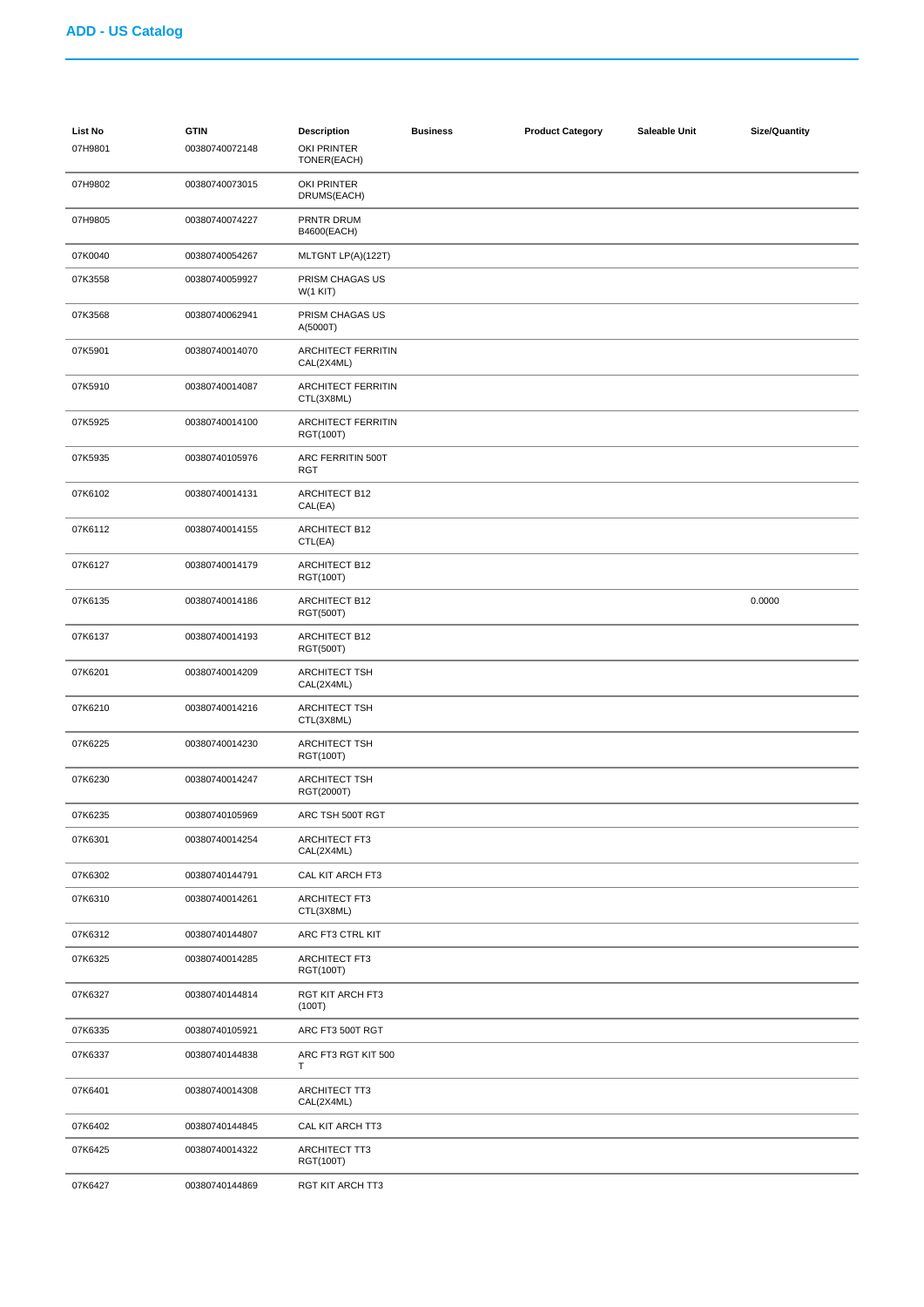| List No | <b>GTIN</b>    | <b>Description</b><br>(100T)                       | <b>Business</b> | <b>Product Category</b> | Saleable Unit | <b>Size/Quantity</b> |
|---------|----------------|----------------------------------------------------|-----------------|-------------------------|---------------|----------------------|
| 07K6435 | 00380740105945 | ARC TOTAL T3 500T<br><b>RGT</b>                    |                 |                         |               |                      |
| 07K6437 | 00380740144883 | ARC TT3 RGT KIT 500<br>т                           |                 |                         |               |                      |
| 07K6450 | 00380740014346 | ARCHITECT TT3<br>DIL(1X5ML)                        |                 |                         |               |                      |
| 07K6502 | 00380740081034 | ARCHITECT FREE T4<br>CAL(2X4ML)                    |                 |                         |               |                      |
| 07K6510 | 00380740014360 | ARCHITECT FT4<br>CTL(3X8ML)                        |                 |                         |               |                      |
| 07K6525 | 00380740014384 | ARCHITECT FT4<br>RGT(100T)                         |                 |                         |               | 0.0000               |
| 07K6529 | 00380740119799 | ARC FT4 RGT KIT<br>100T                            |                 |                         |               |                      |
| 07K6534 | 00380740119805 | ARC FT4 RGT KIT<br>2000 T                          |                 |                         |               |                      |
| 07K6539 | 00380740119812 | ARC FT4 RGT KIT<br>500T                            |                 |                         |               |                      |
| 07K6602 | 00380740129453 | ARC TT4 CAL KIT                                    |                 |                         |               |                      |
| 07K6612 | 00380740129460 | ARC TT4 CTRL KIT                                   |                 |                         |               |                      |
| 07K6627 | 00380740129484 | ARC TT4 RGT KIT<br>(100T)                          |                 |                         |               |                      |
| 07K6632 | 00380740129491 | ARC TT4 RGT KIT<br>(2000T)                         |                 |                         |               |                      |
| 07K6637 | 00380740129507 | ARC TT4 RGT KIT<br>(500T)                          |                 |                         |               |                      |
| 07K6802 | 00380740014544 | <b>ARCHITECT CEA 2</b><br>CAL(2X4ML)               |                 |                         |               |                      |
| 07K6812 | 00380740014551 | <b>ARCHITECT CEA 2</b><br>CTL(3X8ML)               |                 |                         |               |                      |
| 07K6827 | 00380740014575 | ARCHITECT CEA2<br>RGT 100T(100T)                   |                 |                         |               |                      |
| 07K6832 | 00380740014582 | <b>ARCHITECT CEA2</b><br>RGT2000T(2000T)           |                 |                         |               |                      |
| 07K7201 | 00380740014681 | <b>ARCHITECT</b><br><b>ESTRADIOL</b><br>CAL(6X5ML) |                 |                         |               |                      |
| 07K7210 | 00380740014698 | <b>ARCHITECT</b><br><b>ESTRADIOL</b><br>CTL(3X8ML) |                 |                         |               |                      |
| 07K7225 | 00380740014711 | ARCHITECT<br><b>ESTRADIOL</b><br>RGT(100T)         |                 |                         |               |                      |
| 07K7250 | 00380740014728 | ARCHITECT<br><b>ESTRADIOL</b><br>DIL(1X5ML)        |                 |                         |               |                      |
| 07K7501 | 00380740014780 | <b>ARCHITECT FSH</b><br>CAL(2X4ML)                 |                 |                         |               |                      |
| 07K7510 | 00380740014797 | ARCHITECT FSH<br>CTL(3X8ML)                        |                 |                         |               |                      |
| 07K7525 | 00380740014810 | <b>ARCHITECT FSH</b><br>RGT(100T)                  |                 |                         |               |                      |
| 07K7535 | 00380740105983 | ARC FSH RGT (500T)                                 |                 |                         |               |                      |
| 07K7601 | 00380740014834 | ARCHITECT<br><b>PROLACTIN</b><br>CAL(2X4ML)        |                 |                         |               |                      |
| 07K7610 | 00380740014841 | ARCHITECT<br>PROLACTIN<br>CTL(3X8ML)               |                 |                         |               |                      |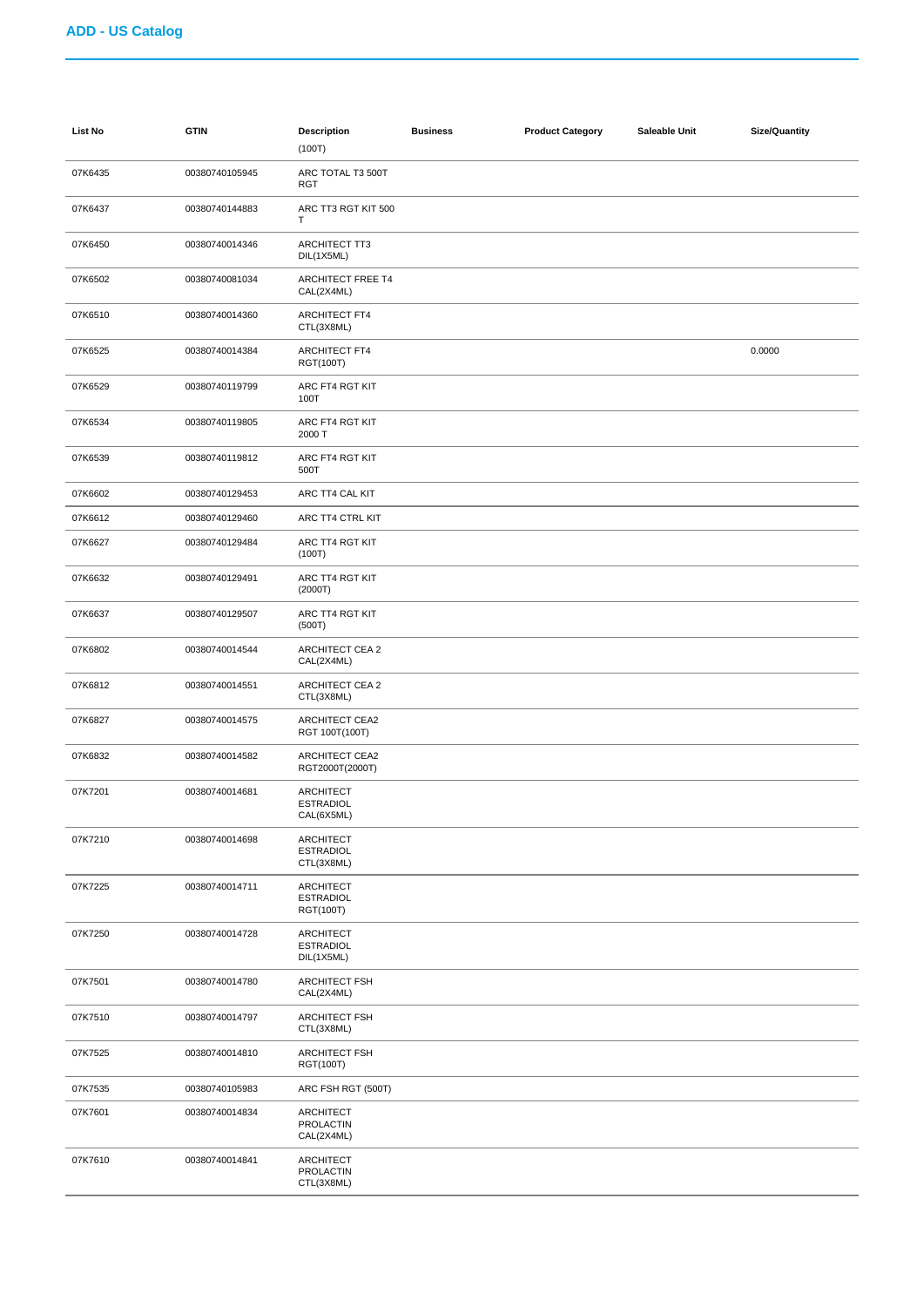| List No | <b>GTIN</b>    | <b>Description</b>                               | <b>Business</b> | <b>Product Category</b> | Saleable Unit | <b>Size/Quantity</b> |
|---------|----------------|--------------------------------------------------|-----------------|-------------------------|---------------|----------------------|
| 07K7625 | 00380740014865 | ARCHITECT<br><b>PROLACTIN</b><br>RGT(100T)       |                 |                         |               |                      |
| 07K7635 | 00380740105990 | ARC PROLACTIN RGT<br>(500T)                      |                 |                         |               |                      |
| 07K7701 | 00380740014889 | <b>ARCHITECT</b><br><b>PROGEST</b><br>CAL(2X4ML) |                 |                         |               |                      |
| 07K7710 | 00380740014896 | ARCHITECT<br><b>PROGEST</b><br>CTL(3X4ML)        |                 |                         |               |                      |
| 07K7725 | 00380740014919 | <b>ARCHITECT</b><br>PROGEST RGT(100T)            |                 |                         |               |                      |
| 07K7750 | 00380740014926 | <b>ARCHITECT PROG</b><br>MAN DIL(1X5ML)          |                 |                         |               |                      |
| 07K7801 | 00380740014933 | ARCHITECT BHCG<br>CAL(6X4ML)                     |                 |                         |               |                      |
| 07K7810 | 00380740014940 | <b>ARCHITECT BHCG</b><br>CTL(3X8ML)              |                 |                         |               |                      |
| 07K7825 | 00380740014964 | ARCHITECT BHCG<br>RGT(100T)                      |                 |                         |               |                      |
| 07K7830 | 00380740014971 | ARCHITECT BHCG<br>RGT(2000T)                     |                 |                         |               |                      |
| 07L0101 | 00380740015091 | APS IOM(EACH)                                    |                 |                         |               |                      |
| 07L0102 | 00380740028862 | APS IOM(EA)                                      |                 |                         |               |                      |
| 07L0201 | 00380740015121 | APS CM(EACH)                                     |                 |                         |               |                      |
| 07L0202 | 00380740015138 | APS CM(EACH)                                     |                 |                         |               |                      |
| 07L0203 | 00380740031015 | APS CM(EACH)                                     |                 |                         |               |                      |
| 07L0301 | 00380740015176 | APS DEC(EACH)                                    |                 |                         |               |                      |
| 07L0401 | 00380740015190 | APS MOD<br>SLOT(EACH)                            |                 |                         |               |                      |
| 07L0501 | 00380740015213 | APS ANGLE TRK<br>I/O(EA)                         |                 |                         |               |                      |
| 07L0601 | 00380740015237 | APS RES(EACH)                                    |                 |                         |               |                      |
| 07L0651 | 00380740015244 | APS Resealer Modu                                |                 |                         |               |                      |
| 07L0702 | 00380740028879 | APS TUBE<br>STORAGE(EACH)                        |                 |                         |               |                      |
| 07L0703 | 00380740031022 | APS TUBE<br>STORAGE(EA)                          |                 |                         |               |                      |
| 07L0704 | 00380740089023 | APS TUBE<br>STORAGE(EA)                          |                 |                         |               |                      |
| 07L0801 | 00380740015282 | APS CSYS IM(EACH)                                |                 |                         |               |                      |
| 07L1051 | 00380740015329 | APS I/O R RACK(EA)                               |                 |                         |               |                      |
| 07L1052 | 00380740151126 | APS ROUTINE RACK                                 |                 |                         |               |                      |
| 07L1151 | 00380740015336 | <b>APS PRIO/EXP</b><br>RACK(EA)                  |                 |                         |               |                      |
| 07L1251 | 00380740015343 | APS AL COIL(EA)                                  |                 |                         |               |                      |
| 07L1252 | 00380740119294 | A3600/APS<br><b>RESEALING</b><br>ALUMINUM COIL   |                 |                         |               |                      |
| 07L1253 | 00380740129446 | a3600/APS Resealing<br>Aluminum Coil 3-Pack      |                 |                         |               |                      |
| 07L1353 | 00380740015350 | APS AIR MCRO<br>FLTR(EA)                         |                 |                         |               |                      |
| 07L1402 | 00380740080907 | APS BK CENT<br>INSER(EA)                         |                 |                         |               |                      |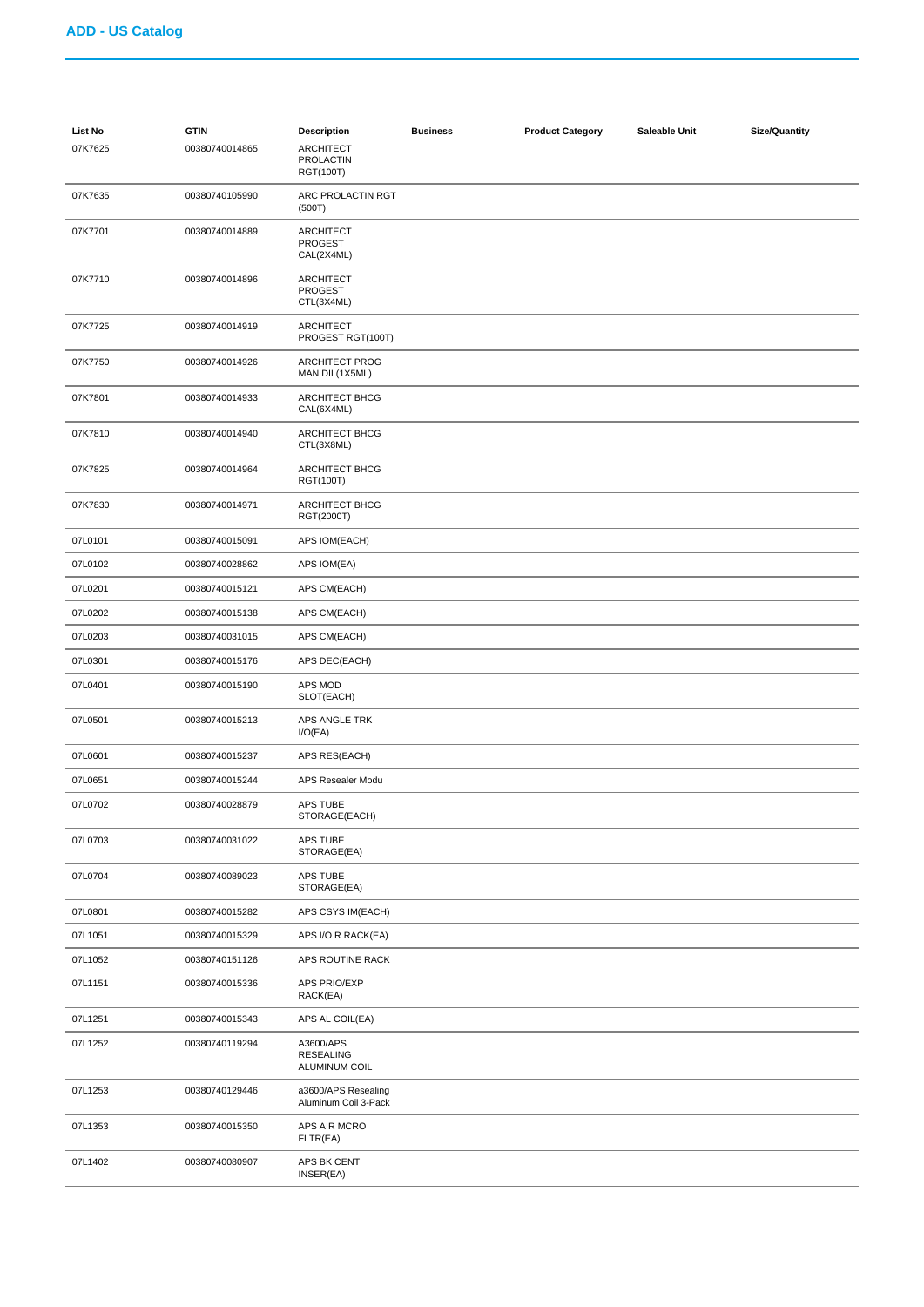| <b>List No</b><br>07L1452 | <b>GTIN</b><br>00380740015374 | <b>Description</b><br>APS BK CENT<br>INSER(EA)       | <b>Business</b> | <b>Product Category</b> | Saleable Unit | <b>Size/Quantity</b> |
|---------------------------|-------------------------------|------------------------------------------------------|-----------------|-------------------------|---------------|----------------------|
| 07L1502                   | 00380740015381                | APS TUBE<br>CARRIER(EACH)                            |                 |                         |               |                      |
| 07L1552                   | 00380740015398                | ACC APS TUBE<br><b>CARR(10)</b>                      |                 |                         |               |                      |
| 07L1602                   | 0                             | <b>APS FLAT</b><br>SCREEN(EACH)                      | $\pmb{0}$       | $\pmb{0}$               | $\pmb{0}$     |                      |
| 07L1652                   | 00380740015404                | APS FLAT<br>SCREEN(EACH)                             |                 |                         |               |                      |
| 07L1701                   | 00380740015411                | APS TRACK(EACH)                                      |                 |                         |               |                      |
| 07L1811                   | 00380740038922                | C8 STD LAS KIT<br>07(EA)                             |                 |                         |               |                      |
| 07L1813                   | 00380740129767                | ARCHITECT C8000<br>LAS STD KIT                       |                 |                         |               |                      |
| 07L1903                   | 00380740031039                | APS UG ENG(EA)                                       |                 |                         |               |                      |
| 07L1910                   |                               | APS OPS MANUAL                                       |                 |                         |               |                      |
| 07L2001                   | 00380740015459                | C8 LAS UPGRD<br>KIT(EACH)                            |                 |                         |               |                      |
| 07L2011                   | 00380740015466                | ARCHITECT C8 UGD<br>LAS KT(EA)                       |                 |                         |               |                      |
| 07L2201                   | 00380740022877                | APS COMP<br>FILT(EACH)                               |                 |                         |               |                      |
| 07L2251                   | 00380740015497                | APS COMP AIR<br>FILT(EA)                             |                 |                         |               |                      |
| 07L2301                   | 00380740015503                | APS CENTRIFUGE<br>SL(EACH)                           |                 |                         |               |                      |
| 07L2401                   | 00380740015527                | APS HEX TOOL(EACH)                                   |                 |                         |               |                      |
| 07L3001                   | 00380740015534                | <b>I2SR STD LAS</b><br>KIT(EACH)                     |                 |                         |               |                      |
| 07L3012                   | 00380740015541                | <b>I2SR STD LAS</b><br>KIT(EACH)                     |                 |                         |               |                      |
| 07L3013                   | 00380740132460                | <b>i2000SR LAS</b><br>STANDARD KIT                   |                 |                         |               |                      |
| 07L3102                   | 00380740132453                | <b>i2000SR LAS</b><br><b>UPGRADE KIT</b>             |                 |                         |               |                      |
| 07L3201                   | 00380740015565                | APS I2SR INT<br>MOD(EACH)                            |                 |                         |               |                      |
| 07L3301                   | 00380740015589                | APS<br>DESEALER(EACH)                                |                 |                         |               |                      |
| 07L3325                   | 00380740080938                | APS DESEALER<br>RTRO(EACH)                           |                 |                         |               |                      |
| 07L3701                   | 00380740022938                | APS TS RACK(EACH)                                    |                 |                         |               |                      |
| 07L3751                   | 00380740015619                | <b>ACCELERATOR</b><br>APS/A3600 TUBE<br>STORAGE RACK |                 |                         |               |                      |
| 07L3752                   | 00380740121136                | A3600 STORAGE<br>RETRIEVAL MODULE<br><b>RACK</b>     |                 |                         |               |                      |
| 07L4001                   | 00380740082697                | <b>ALIQUOTER</b><br>MODULE(EA)                       |                 |                         |               |                      |
| 07L4010                   | 00380740082703                | <b>ALIQUOTER MOD</b><br>KIT(EA)                      |                 |                         |               |                      |
| 07L4015                   |                               | ALQTR MOD+KIT                                        |                 |                         |               |                      |
| 07L4020                   | 00380740082710                | ALIQ MOD SLOT<br>KIT(EA)                             |                 |                         |               |                      |
| 07L4025                   |                               | ALIQ MOD+SLOT KIT                                    |                 |                         |               |                      |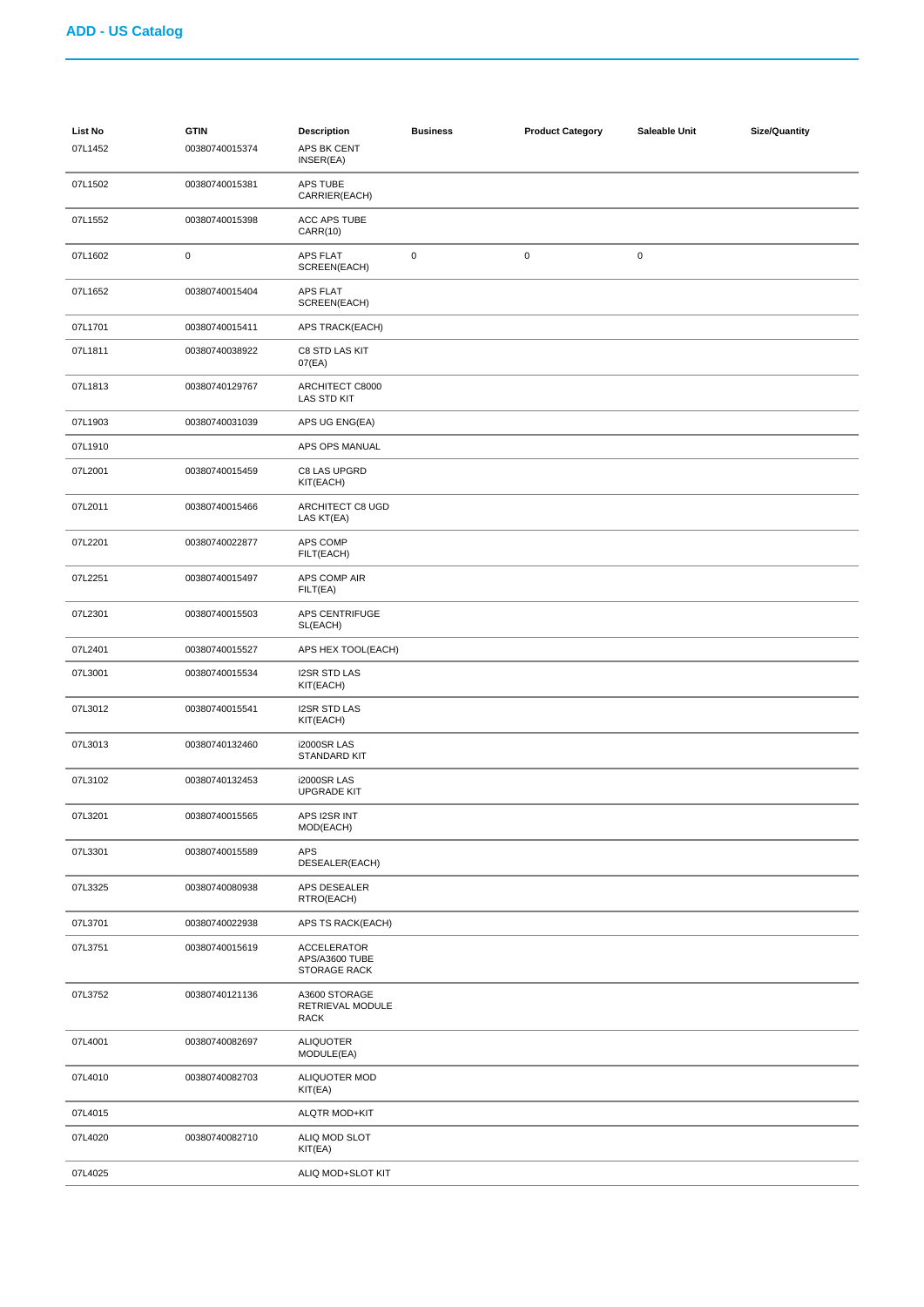| List No<br>07L4201 | <b>GTIN</b><br>00380740015626 | <b>Description</b><br>APS DESEALER<br>SLOT(EA) | <b>Business</b> | <b>Product Category</b> | Saleable Unit | <b>Size/Quantity</b> |
|--------------------|-------------------------------|------------------------------------------------|-----------------|-------------------------|---------------|----------------------|
| 07L4401            | 00380740015640                | APS ALQTR MD<br>SLOT(EA)                       |                 |                         |               |                      |
| 07L4702            | 00380740028855                | APS I2SR<br>CARRIER(EA)                        |                 |                         |               |                      |
| 07L4752            | 00380740015664                | APS I2SR<br>CARRIER(EA)                        |                 |                         |               |                      |
| 07L5001            | 00380740024444                | C16 LAS STD 2007(EA)                           |                 |                         |               |                      |
| 07L5012            | 00380740015671                | C16 LAS STD<br>KIT(EACH)                       |                 |                         |               |                      |
| 07L5101            | 00380740015688                | C16 LAS UPG<br>2007(EA)                        |                 |                         |               |                      |
| 07L5402            | 00380740015701                | APS ARM-POST<br>KIT(EACH)                      |                 |                         |               |                      |
| 07L5501            | 00380740080969                | APS TSRM SLOT                                  |                 |                         |               |                      |
| 07L5601            | 00380740022860                | <b>APS</b><br>C8SLTUPGRD#1(EAC<br>H)           |                 |                         |               |                      |
| 07L5701            | 00380740022891                | APS I2SRSLTUPGD#1(<br>EACH)                    |                 |                         |               |                      |
| 07L5851            | 00380740096496                | ALIQ SEC. TUBES(EA)                            |                 |                         |               |                      |
| 07L5901            | 00380740082734                | ALIQUOTER TIPS(EA)                             |                 |                         |               |                      |
| 07L5951            | 00380740096502                | ALIQUOTER TIPS(EA)                             |                 |                         |               |                      |
| 07L6051            | 00380740096519                | ALIQ SEC TUBE<br>LBL(EA)                       |                 |                         |               |                      |
| 07L6052            | 00380740106027                | ALIQ SEC TUBE LBL                              |                 |                         |               |                      |
| 07L6102            | 00380740102807                | APS ALIQ OPS MAN                               |                 |                         |               |                      |
| 07L6201            | 00380740094379                | P540 ALIQ<br>MODULE(EA)                        |                 |                         |               |                      |
| 07L6202            | 00380740116392                | ACCLR P540 AL MOD                              |                 |                         |               |                      |
| 07L6301            | 00380740094386                | P540 SORT<br>MODULE(EA)                        |                 |                         |               |                      |
| 07L6302            | 00380740116408                | ACCLR P540 MOD                                 |                 |                         |               |                      |
| 07L6401            | 00380740094393                | P540 ACCY KIT(EA)                              |                 |                         |               |                      |
| 07L6402            | 00380740112318                | P540 ACCY KIT                                  |                 |                         |               |                      |
| 07L6403            | 00380740114718                | ACCL ACCY KIT                                  |                 |                         |               |                      |
| 07L6404            | 00380740116835                | P540 ACCY KIT                                  |                 |                         |               |                      |
| 07L6501            | 00380740094409                | P540 TP WAST<br>CNT(EA)                        |                 |                         |               |                      |
| 07L6701            | 00380740094423                | P540 CP WASTE<br>DCT(EA)                       |                 |                         |               |                      |
| 07L6702            | 00380740105334                | P540 CP WASTE DCT                              |                 |                         |               |                      |
| 07L6801            | 00380740094430                | P540 TP SPLASH<br>GD(EA)                       |                 |                         |               |                      |
| 07L6901            | 00380740094447                | P540 QC TUBE<br>CAP(EA)                        |                 |                         |               |                      |
| 07L7001            | 00380740094454                | P540 ALIQ TIP<br>CRT(EA)                       |                 |                         |               |                      |
| 07L7101            | 00380740094461                | P540 SECOND<br>TUBES(EA)                       |                 |                         |               |                      |
| 07L7102            | 00380740117078                | P540 SECOND TUBES                              |                 |                         |               |                      |
| 07L7301            | 00380740094485                | P540 NOZZLE(EA)                                |                 |                         |               |                      |
| 07L7401            | 00380740094492                | P540 SYRINGE                                   |                 |                         |               |                      |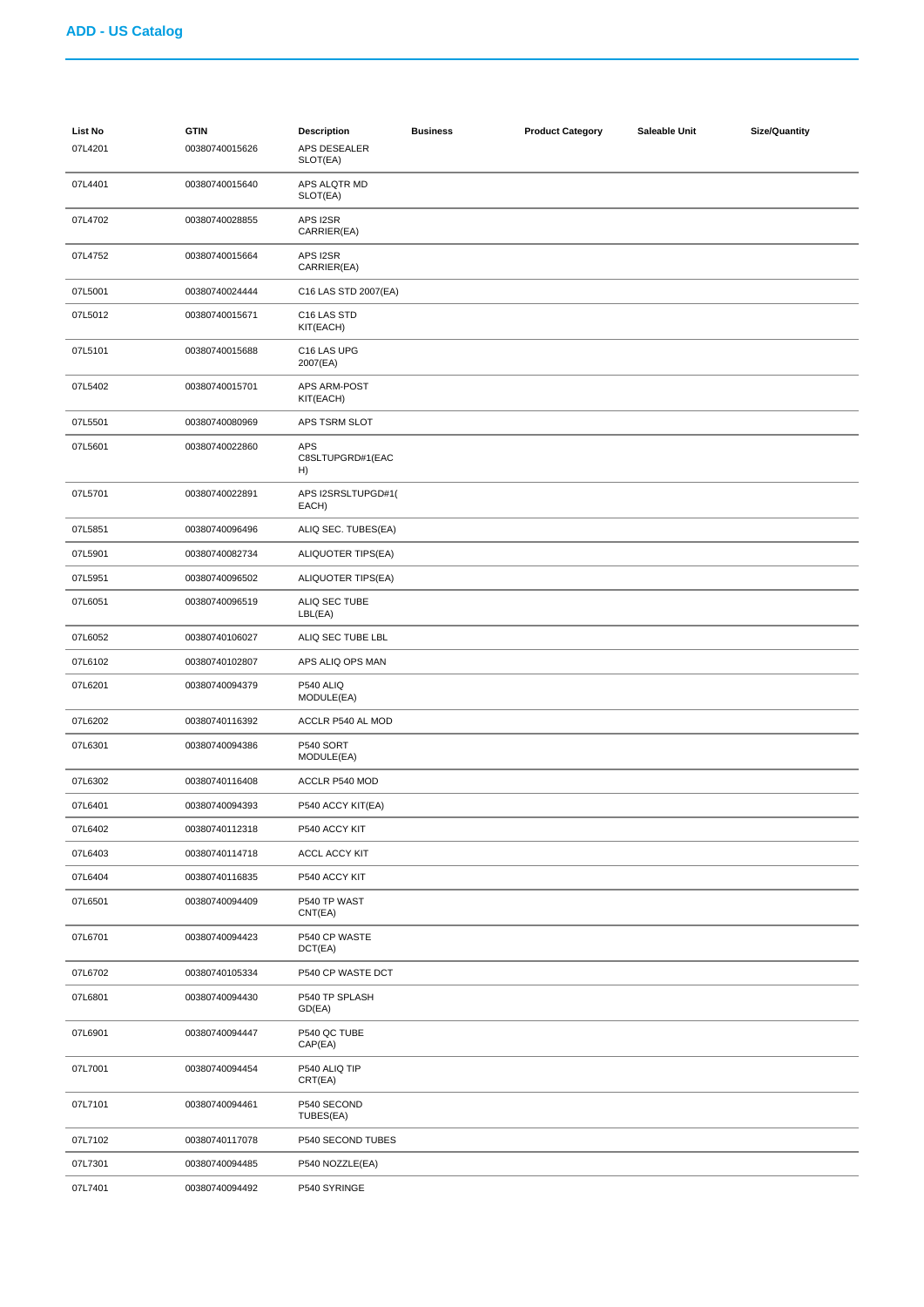| List No | <b>GTIN</b>    | <b>Description</b><br>SEAL(EA)         | <b>Business</b> | <b>Product Category</b> | Saleable Unit | <b>Size/Quantity</b> |
|---------|----------------|----------------------------------------|-----------------|-------------------------|---------------|----------------------|
| 07L7506 | 00380740094553 | P540 5P RACK GRY<br>00300              |                 |                         |               |                      |
| 07L7801 | 00380740094614 | P540 SYR SEAL<br>GRS(EA)               |                 |                         |               |                      |
| 07L7901 | 00380740094621 | P540 PWR CBLE<br>IEC(EA)               |                 |                         |               |                      |
| 07L8001 | 00380740094638 | P540 PWR CABLE<br>US(EA)               |                 |                         |               |                      |
| 07L8101 | 00380740094645 | P540 KEYBOARD(EA)                      |                 |                         |               |                      |
| 07L8201 | 00380740094652 | <b>P540 TS</b><br>MONITOR(EA)          |                 |                         |               |                      |
| 07L8301 | 00380740094669 | <b>P540 FAN</b><br>FILTERS(EA)         |                 |                         |               |                      |
| 07L8402 | 00380740105594 | P540 OP MANUAL                         |                 |                         |               |                      |
| 07L8452 | 00380740105600 | P540 OPS MNL-STR                       |                 |                         |               |                      |
| 07L8502 |                | P540 SYS SOFTWARE                      |                 |                         |               |                      |
| 07L8503 | 00380740105617 | P540 SYS SOFTWARE                      |                 |                         |               |                      |
| 07L8504 | 00380740112455 | P540 SYSTEM SOFTW                      |                 |                         |               |                      |
| 07L8601 | 00380740097110 | P540 5P RK ADPTR                       |                 |                         |               |                      |
| 07L8701 | 00380740097127 | P540 ARCH RK ADPT                      |                 |                         |               |                      |
| 07L8801 | 00380740097134 | P540 ARCH TRY DRW                      |                 |                         |               |                      |
| 07L8901 | 00380740097141 | P540 C-D RK ADPTR                      |                 |                         |               |                      |
| 07L9001 | 00380740097158 | P540 INP RK ADPTR                      |                 |                         |               |                      |
| 07L9101 | 00380740097165 | P540 50P RK ADPTR                      |                 |                         |               |                      |
| 07L9201 | 00380740097172 | P540 EMPTY RK CON                      |                 |                         |               |                      |
| 07L9301 | 00380740097189 | P540 50P RK 010                        |                 |                         |               |                      |
| 07L9302 | 00380740097196 | P540 50P RK 020                        |                 |                         |               |                      |
| 07L9303 | 00380740097202 | P540 50P RK 030                        |                 |                         |               |                      |
| 07L9304 | 00380740097219 | P540 50P RK 040                        |                 |                         |               |                      |
| 07L9305 | 00380740097226 | P540 50P RK 050                        |                 |                         |               |                      |
| 07L9918 |                | APS SFTWRE 2.0                         |                 |                         |               |                      |
| 07P0101 | 00380740101107 | APS STAGO STA-R                        |                 |                         |               |                      |
| 07P0601 | 00380740101312 | APS STAGO OP MAN                       |                 |                         |               |                      |
| 07P0702 | 00380740105631 | A36 SRV 1-8 RM                         |                 |                         |               |                      |
| 07P0703 | 00380740117917 | A3600 DMS SERVER<br><b>SIZE 1-8</b>    |                 |                         |               |                      |
| 07P0801 | 00380740101466 | A36 IOM RTN RACK                       |                 |                         |               |                      |
| 07P0802 | 00380740121129 | A3600 ROUTINE RACK                     |                 |                         |               |                      |
| 07P1002 | 00380740146702 | A3600 TUBE<br>CARRIERS (PACK OF<br>10) | $\mathbf 0$     | $\pmb{0}$               | $\pmb{0}$     |                      |
| 07P1101 | 00380740101497 | A36 COMP AIR FLTR                      |                 |                         |               |                      |
| 07P1201 | 00380740101503 | A36 I2SR TUBE CAR                      |                 |                         |               |                      |
| 07P1301 | 00380740101510 | iARM i1SR Upg Kit                      |                 |                         |               |                      |
| 07P1401 | 00380740101527 | iARM Multi Conn K                      |                 |                         |               |                      |
| 07P1601 | 00380740102531 | STAGO STA-R CNXN                       |                 |                         |               |                      |
| 07P2501 | 00380740112493 | i2sr ARM KIT LFT                       |                 |                         |               |                      |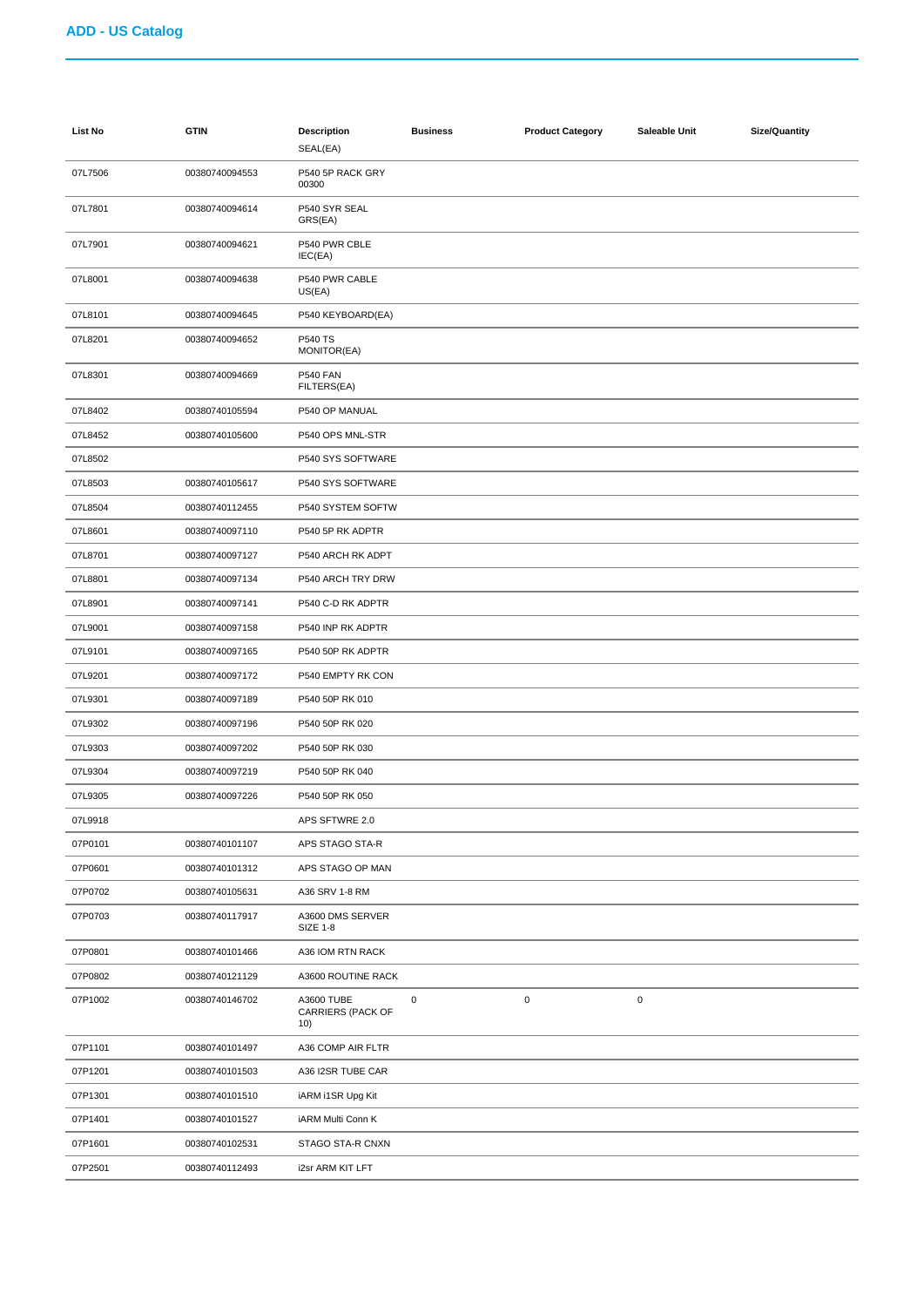| List No | <b>GTIN</b>    | <b>Description</b>                     | <b>Business</b> | <b>Product Category</b> | Saleable Unit | <b>Size/Quantity</b> |
|---------|----------------|----------------------------------------|-----------------|-------------------------|---------------|----------------------|
| 07P2601 | 00380740112509 | i2sr ADV KIT LFT                       |                 |                         |               |                      |
| 07P2701 | 00380740112516 | i2sr ARCH ADV KIT                      |                 |                         |               |                      |
| 07P2801 | 00380740114411 | <b>i2SR SA ADVISOR</b>                 |                 |                         |               |                      |
| 07P2901 | 00380740112523 | i2sr TRG TRAY KIT                      |                 |                         |               |                      |
| 07P3001 | 00380740112530 | WINDOW LAS MODIF                       |                 |                         |               |                      |
| 07P3310 | 00380740112547 | CBL SRL STR 10 FT                      |                 |                         |               |                      |
| 07P3320 | 00380740112554 | CBL SRL STRT 20 F                      |                 |                         |               |                      |
| 07P3330 | 00380740112561 | CBL SRL STRT 30FT                      |                 |                         |               |                      |
| 07P3401 | 00380740103330 | P540 SRT-ARC CXN                       |                 |                         |               |                      |
| 07P3501 | 00380740103347 | P540 ARC TRAY 50                       |                 |                         |               |                      |
| 07P3601 | 00380740103354 | <b>P540 ARC 5P RK</b>                  |                 |                         |               |                      |
| 07P3701 | 00380740103361 | P540 VSN SYS UPGD                      |                 |                         |               |                      |
| 07P3801 | 00380740104016 | ARC RSH EXT                            |                 |                         |               |                      |
| 07P3901 | 00380740104023 | ARC RSH EXT ACCY                       |                 |                         |               |                      |
| 07P4001 | 00380740104030 | ARC RSH PR BAYSLD                      |                 |                         |               |                      |
| 07P4101 | 00380740104047 | ARC RSH TRAY SHLD                      |                 |                         |               |                      |
| 07P4801 | 00380740131128 | ALINITY I TSH CAL                      |                 |                         |               |                      |
| 07P4810 | 00380740131135 | ALINITY I TSH CTL                      |                 |                         |               |                      |
| 07P4820 | 00380740131142 | ALINITY I TSH<br>RGT(200T)             |                 |                         |               |                      |
| 07P4830 | 00380740131159 | ALINITY I TSH RGT<br>(1200T)           |                 |                         |               |                      |
| 07P4901 | 00380740131616 | ALINITY I FSH CAL                      |                 |                         |               |                      |
| 07P4910 | 00380740131623 | ALINITY I FSH CTL                      |                 |                         |               |                      |
| 07P4920 | 00380740131630 | ALINITY I FSH RGT<br>(200T)            |                 |                         |               |                      |
| 07P5001 | 00380740129897 | ALINITY I ESTRADIOL<br>CAL             |                 |                         |               |                      |
| 07P5010 | 00380740129903 | ALINITY I ESTRADIOL<br><b>CTL</b>      |                 |                         |               |                      |
| 07P5020 | 00380740129910 | ALINITY I ESTRADIOL<br>RGT (200T)      |                 |                         |               |                      |
| 07P5040 | 00380740129934 | ALINITY I ESTRADIOL<br>DIL             |                 |                         |               |                      |
| 07P5101 | 00380740121488 | ALINITY I BHCG CAL                     |                 |                         |               |                      |
| 07P5110 | 00380740121495 | ALINITY I BHCG CTL                     |                 |                         |               |                      |
| 07P5220 | 00380740135249 | ALINITY C PROTEIN<br>(4000T)           |                 |                         |               |                      |
| 07P5320 | 00380740121686 | ALINITY C CONC ICT<br>DILUENT (11000T) |                 |                         |               |                      |
| 07P5520 | 00380740135447 | ALINITY C GLUCOSE<br>(4000T)           |                 |                         |               |                      |
| 07P5530 | 00380740135454 | ALINITY C GLUCOSE<br>(11000T)          |                 |                         |               |                      |
| 07P5603 | 00380740130091 | Alinity c CRP Vario WR<br>Cal Kit      |                 |                         |               |                      |
| 07P5720 | 00380740132613 | ALINITY C CALCIUM<br>(4000T)           |                 |                         |               |                      |
| 07P5730 | 00380740135409 | ALINITY C CALCIUM<br>(15000T)          |                 |                         |               |                      |
| 07P5820 | 00380740135461 | ALINITY C AMYLASE<br>(500T)            |                 |                         |               |                      |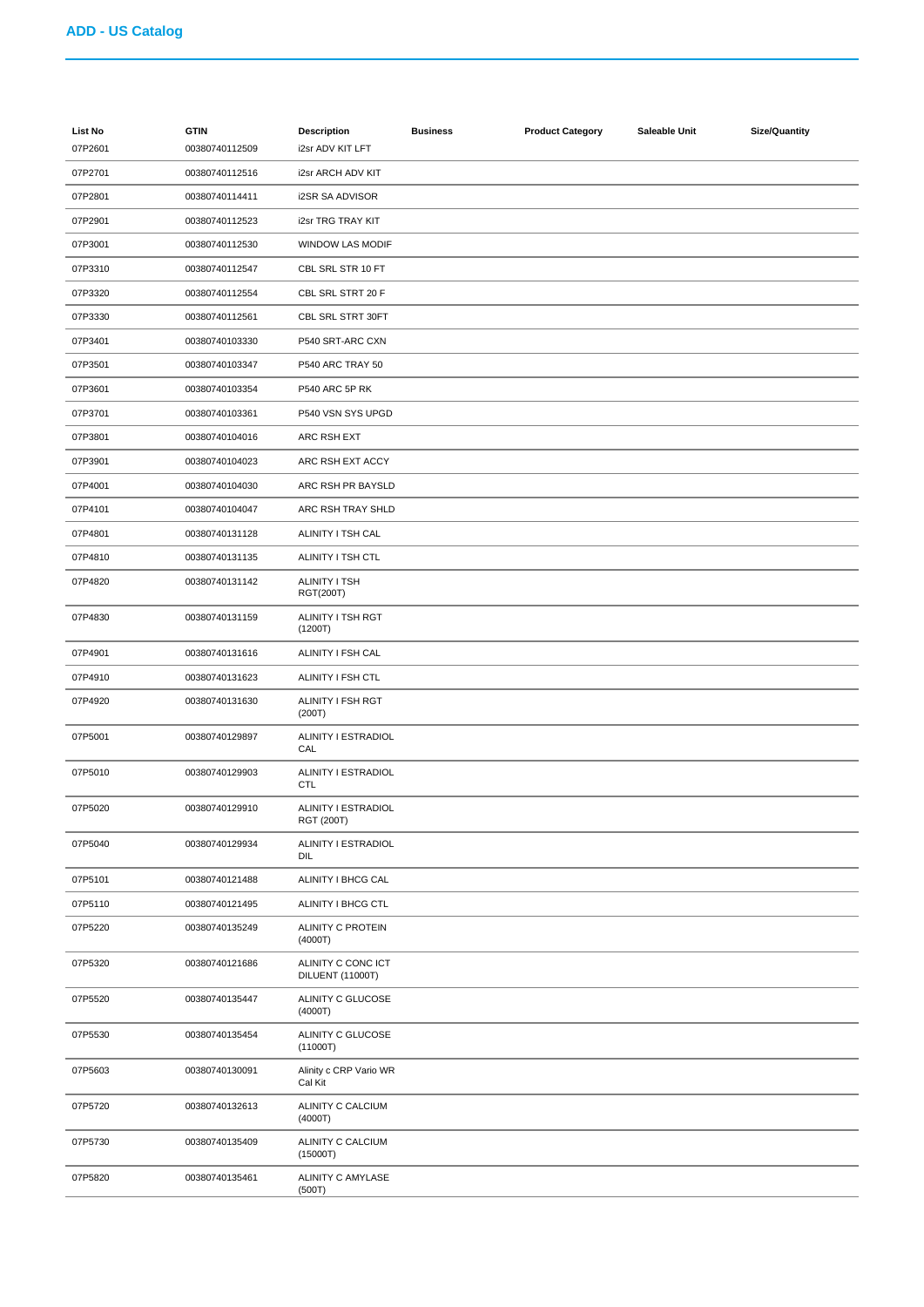| List No | <b>GTIN</b>    | <b>Description</b>                             | <b>Business</b> | <b>Product Category</b> | Saleable Unit | <b>Size/Quantity</b> |
|---------|----------------|------------------------------------------------|-----------------|-------------------------|---------------|----------------------|
| 07P5920 | 00380740135300 | ALINITY C URINE CSF<br>(400T)                  |                 |                         |               |                      |
| 07P5930 | 00380740135317 | ALINITY C URINE CSF<br>(2500T)                 |                 |                         |               |                      |
| 07P6001 | 00380740121624 | ALINITY I SYPHILIS TP<br>CAL                   |                 |                         |               |                      |
| 07P6010 | 00380740121631 | ALINITY I SYPHILIS TP<br><b>CTL</b>            |                 |                         |               |                      |
| 07P6021 | 00380740138196 | ALINITY I SYPHILIS TP<br>(200T) US             |                 |                         |               |                      |
| 07P6031 | 00380740138332 | ALINITY I SYPHILIS TP<br>(1200T) US            |                 |                         |               |                      |
| 07P6201 | 00380740130831 | ALINITY I CEA 2 CAL                            |                 |                         |               |                      |
| 07P6210 | 00380740130848 | ALINITY I CEA 2 CTL                            |                 |                         |               |                      |
| 07P6220 | 00380740130855 | ALINITY I CEA2 RGT<br>(200T)                   |                 |                         |               |                      |
| 07P6501 | 00380740131456 | <b>ALINITY I FERRITIN</b><br>CAL               |                 |                         |               |                      |
| 07P6510 | 00380740131463 | <b>ALINITY I FERRITIN</b><br><b>CTL</b>        |                 |                         |               |                      |
| 07P6520 | 00380740131470 | <b>ALINITY I FERRITIN</b><br><b>RGT (200T)</b> |                 |                         |               |                      |
| 07P6530 | 00380740131487 | <b>ALINITY I FERRITIN</b><br>RGT (1200T)       |                 |                         |               |                      |
| 07P6601 | 00380740121556 | ALINITY I PROLACTIN<br>CAL                     |                 |                         |               |                      |
| 07P6610 | 00380740121563 | ALINITY I PROLACTIN<br><b>CTL</b>              |                 |                         |               |                      |
| 07P6620 | 00380740121570 | ALINITY I PROLACTIN<br><b>RGT (200T)</b>       |                 |                         |               |                      |
| 07P6702 | 00380740136673 | ALINITY I B12 CAL US                           |                 |                         |               |                      |
| 07P6712 | 00380740136680 | ALINITY I B12 CTL US                           |                 |                         |               |                      |
| 07P6721 | 00380740136697 | ALINITY I B12 RGT<br>(200T) US                 |                 |                         |               |                      |
| 07P6731 | 00380740136703 | ALINITY I B12 RGT<br>(1200T) US                |                 |                         |               |                      |
| 07P6801 | 00380740130343 | ALINITY I TESTO II<br>CAL                      |                 |                         |               |                      |
| 07P6810 | 00380740136116 | ALINITY I TESTO II<br><b>CTL</b>               |                 |                         |               |                      |
| 07P6821 | 00380740136123 | ALINITY I TESTO II<br><b>RGT</b>               |                 |                         |               |                      |
| 07P6901 | 00380740131081 | ALINITY I FT3 CAL KIT                          |                 |                         |               |                      |
| 07P6910 | 00380740131098 | ALINITY I FT3 CTL KIT                          |                 |                         |               |                      |
| 07P6920 | 00380740131104 | ALINITY I FT3 RGT KIT<br>(200T)                |                 |                         |               |                      |
| 07P7001 | 00380740121792 | ALINITY I FREE T4<br>CAL                       |                 |                         |               |                      |
| 07P7010 | 00380740121808 | ALINITY I FT4 CTL                              |                 |                         |               |                      |
| 07P7020 | 00380740121815 | ALINITY I FT4 RGT KIT<br>(200T)                |                 |                         |               |                      |
| 07P7030 | 00380740121822 | ALINITY I FT4 RGT KIT<br>(1200T)               |                 |                         |               |                      |
| 07P7120 | 00380740129972 | ALINITY C DIRECT<br>LDL RGT (580T)             |                 |                         |               |                      |
| 07P7220 | 00380740121594 | ALINITY C CO2                                  |                 |                         |               |                      |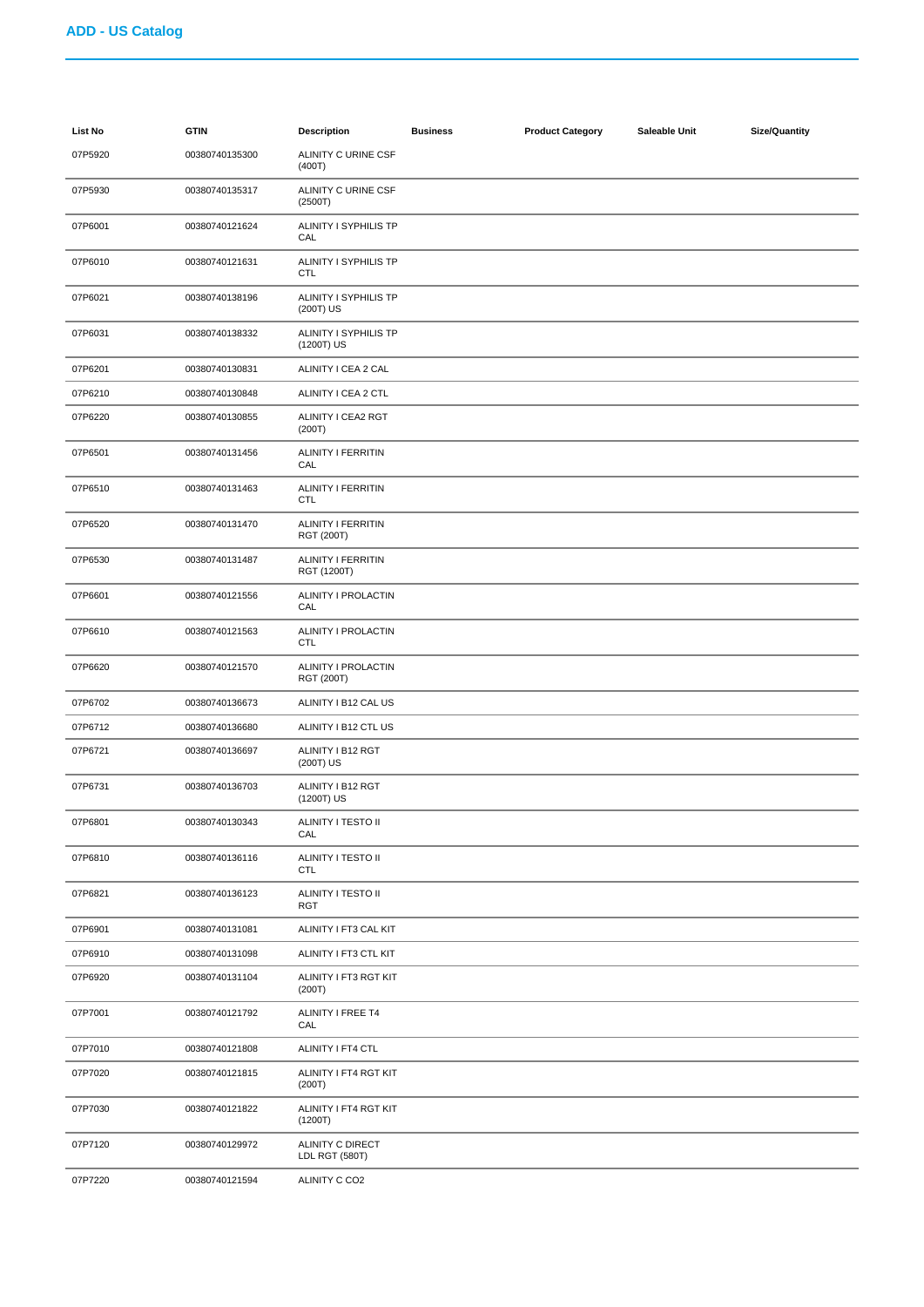| List No | <b>GTIN</b>    | <b>Description</b><br>(3000T)                   | <b>Business</b> | <b>Product Category</b> | Saleable Unit | <b>Size/Quantity</b> |
|---------|----------------|-------------------------------------------------|-----------------|-------------------------|---------------|----------------------|
| 07P7320 | 00380740135287 | ALINITY C GGT<br>(1200T)                        |                 |                         |               |                      |
| 07P7330 | 00380740135294 | <b>ALINITY C GGT</b><br>(5950T)                 |                 |                         |               |                      |
| 07P7420 | 00380740130244 | ALINITY C LDH<br>(1200T)                        |                 |                         |               |                      |
| 07P7430 | 00380740130251 | ALINITY C LDH<br>(1960T)                        |                 |                         |               |                      |
| 07P7520 | 00380740129989 | ALINITY C ULTRA HDL<br>(1400T)                  |                 |                         |               |                      |
| 07P7530 | 00380740129996 | ALINITY C ULTRA HDL<br>(3500T)                  |                 |                         |               |                      |
| 07P7620 | 00380740132606 | <b>ALINITY C</b><br>CHOLESTEROL RGT<br>(4000T)  |                 |                         |               |                      |
| 07P7720 | 00380740135218 | <b>ALINITY C</b><br>TRIGLYCERIDE RGT<br>(4000T) |                 |                         |               |                      |
| 07P8401 | 00380740136635 | ALINITY I ANTI-HBC<br>CAL US                    |                 |                         |               |                      |
| 07P8410 | 00380740136642 | ALINITY I ANTI-HBC<br>CTL US                    |                 |                         |               |                      |
| 07P8421 | 00380740136659 | ALINITY I ANTI-HBC<br>(200T) US                 |                 |                         |               |                      |
| 07P8621 | 00380740130282 | ALINITY I ANTI-HBC M<br>(200T) US               |                 |                         |               |                      |
| 07P8801 | 00380740149574 | Alinity I Anti HBs CAL<br>KIT                   |                 |                         |               |                      |
| 07P8810 | 00380740151300 | Alinity I Anti HBs Ctrl<br>KIT                  |                 |                         |               |                      |
| 07P8841 | 00380740149598 | Alinity I Anti-HBs Spec<br><b>Diluent KIT</b>   |                 |                         |               |                      |
| 07P8851 | 00380740149604 | Alinity I Anti HBs RGT<br>200T KIT Dilute       |                 |                         |               |                      |
| 07P8856 | 00380740149611 | Alinity I Anti HBs RGT<br>1200T KIT Dilute      |                 |                         |               |                      |
| 07P9001 | 00380740130794 | ALINITY I AFP CAL                               |                 |                         |               |                      |
| 07P9010 | 00380740130800 | <b>ALINITY I AFP CTRL</b>                       |                 |                         |               |                      |
| 07P9020 | 00380740130817 | ALINITY I AFP RGT<br>(200T)                     |                 |                         |               |                      |
| 07P9101 | 00380740121525 | ALINITY I LH<br>CALIBRATOR                      |                 |                         |               |                      |
| 07P9120 | 00380740121532 | ALINITY I LH<br>REAGENT (200T)                  |                 |                         |               |                      |
| 07P9201 | 00380740130411 | ALINITY I TTL PSA<br>CAL                        |                 |                         |               |                      |
| 07P9210 | 00380740130428 | ALINITY I TTL PSA<br><b>CTL</b>                 |                 |                         |               |                      |
| 07P9301 | 00380740130305 | ALINITY I FREE PSA<br>CAL                       |                 |                         |               |                      |
| 07P9310 | 00380740130312 | ALINITY I FREE PSA<br><b>CTL</b>                |                 |                         |               |                      |
| 07P9401 | 00380740130541 | ALINITY I TT3 CAL KIT                           |                 |                         |               |                      |
| 07P9420 | 00380740130558 | ALINITY I TT3 RGT KIT<br>(200T)                 |                 |                         |               |                      |
| 07P9440 | 00380740130572 | ALINITY I TT3 DIL                               |                 |                         |               |                      |
| 07P9501 | 00380740131494 | ALINITY I TT4 CAL KIT                           |                 |                         |               |                      |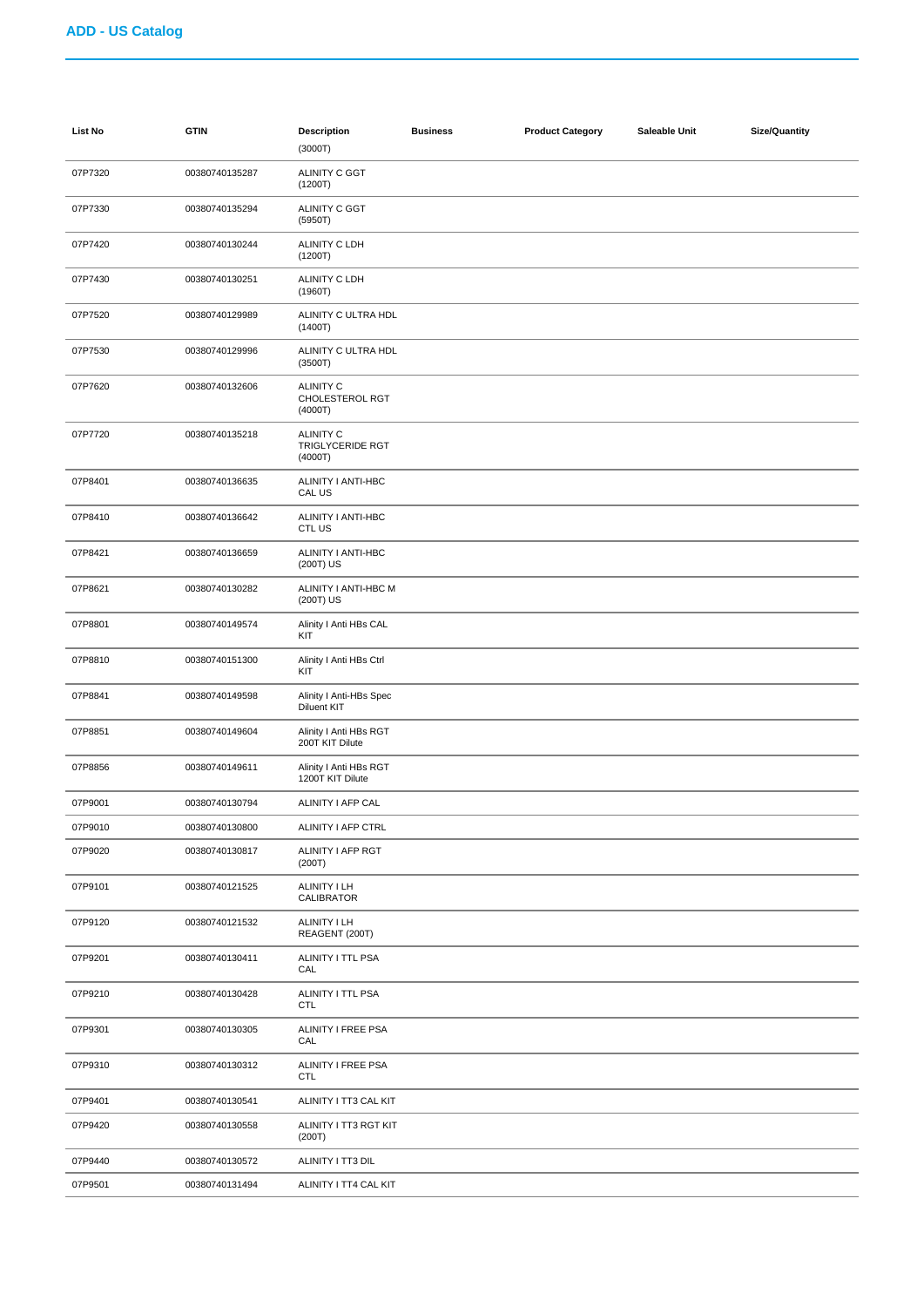| List No | <b>GTIN</b>    | <b>Description</b>                                    | <b>Business</b> | <b>Product Category</b> | Saleable Unit | <b>Size/Quantity</b> |
|---------|----------------|-------------------------------------------------------|-----------------|-------------------------|---------------|----------------------|
| 07P9510 | 00380740131500 | ALINITY I TT4 CTRL<br>KIT                             |                 |                         |               |                      |
| 07P9520 | 00380740131517 | ALINITY I TT4 RGT KIT<br>(200T)                       |                 |                         |               |                      |
| 07P9720 | 00380740135577 | ALINITY C DIRECT<br><b>BILI (1440T)</b>               |                 |                         |               |                      |
| 07P9820 | 00380740136062 | ALINITY C ALT (3600T)                                 |                 |                         |               |                      |
| 07P9920 | 00380740135102 | <b>ALINITY C</b><br>CREATININE (3000T)                |                 |                         |               |                      |
| 07P9930 | 00380740135119 | <b>ALINITY C</b><br>CREATININE (12000T)               |                 |                         |               |                      |
| 08A5005 | 00380740033873 | <b>CDIM CPU 486(1</b><br>EACH)                        |                 |                         |               |                      |
| 08A5006 | 00380740034894 | MONITOR, SVGA(1<br>EACH)                              |                 |                         |               |                      |
| 08A5007 | 00380740035648 | LIGHT PEN & HLDER(1<br>EACH)                          |                 |                         |               |                      |
| 08A5011 | 00380740039301 | TECH ID CARD KIT(1<br>KIT)                            |                 |                         |               |                      |
| 08A5085 | 00380740066406 | DI TPC 115V CE MK(1<br>EACH)                          |                 |                         |               |                      |
| 08C8901 | 00380740023478 | <b>ARCHITECT</b><br>PROCESS MOD(EA)                   |                 |                         |               |                      |
| 08C9001 | 00380740015862 | ARCHITECT BASE<br>KIT(EA)                             |                 |                         |               |                      |
| 08C9188 | 00380740105228 | I2 SIDE ISH - SNG                                     |                 |                         |               |                      |
| 08C9197 | 00380740105235 | <b>I2 SIDE ISH -SEK</b>                               |                 |                         |               |                      |
| 08C9201 | 00380740015916 | ARCHITECT STD<br><b>MULTI KIT(EA)</b>                 |                 |                         |               |                      |
| 08C9401 | 00380740015923 | ARCHITECT ACCY<br>KIT(EA)                             |                 |                         |               |                      |
| 08C9405 | 00380740033668 | ARCHITECT MODULE<br>UPS(1 EACH)                       |                 |                         |               |                      |
| 08C9407 | 00380740015930 | ARCHITECT FLTR,<br>CC/SUPP(EA)                        |                 |                         |               |                      |
| 08C9414 | 00380740015947 | <b>ARCHITECT</b><br>FLTR, PRO CNTR(EA)                |                 |                         |               |                      |
| 08C9419 | 00380740015954 | ARCHITECT X WASTE<br>PMP I(EACH)                      |                 |                         |               |                      |
| 08C9421 | 00380740015961 | ARCHITECT TBNG<br>WSH BFR(1 EACH)                     |                 |                         |               |                      |
| 08C9429 | 00380740016005 | <b>BUFFER</b><br>FILTER(EACH)                         |                 |                         |               |                      |
| 08C9430 | 00380740117252 | 12000 MOD ACCY KI                                     |                 |                         |               |                      |
| 08C9436 | 00380740137885 | WASH ZONE PROBE                                       |                 |                         |               |                      |
| 08C9447 | 00380740117269 | <b>ARCHITECT PROBE</b>                                |                 |                         |               |                      |
| 08C9449 | 00380740016036 | ARCHITECT TUBING,<br>PROBE(EA)                        |                 |                         |               |                      |
| 08C9456 | 00380740016043 | ARCHITECT BFR<br>PREP CNTR(EA)                        |                 |                         |               |                      |
| 08C9463 | 00380740016050 | ARCHITECT BLCH<br>PRP CNTR(EA)                        |                 |                         |               |                      |
| 08C9465 | 00380740133467 | ARC BUFFER LLS<br><b>SENSOR W/TUBING</b><br>ASY(ROHS) |                 |                         |               |                      |
| 08C9466 | 00380740133474 | ARC SENSOR, LEVEL<br>TRIGGER (ROHS)                   |                 |                         |               |                      |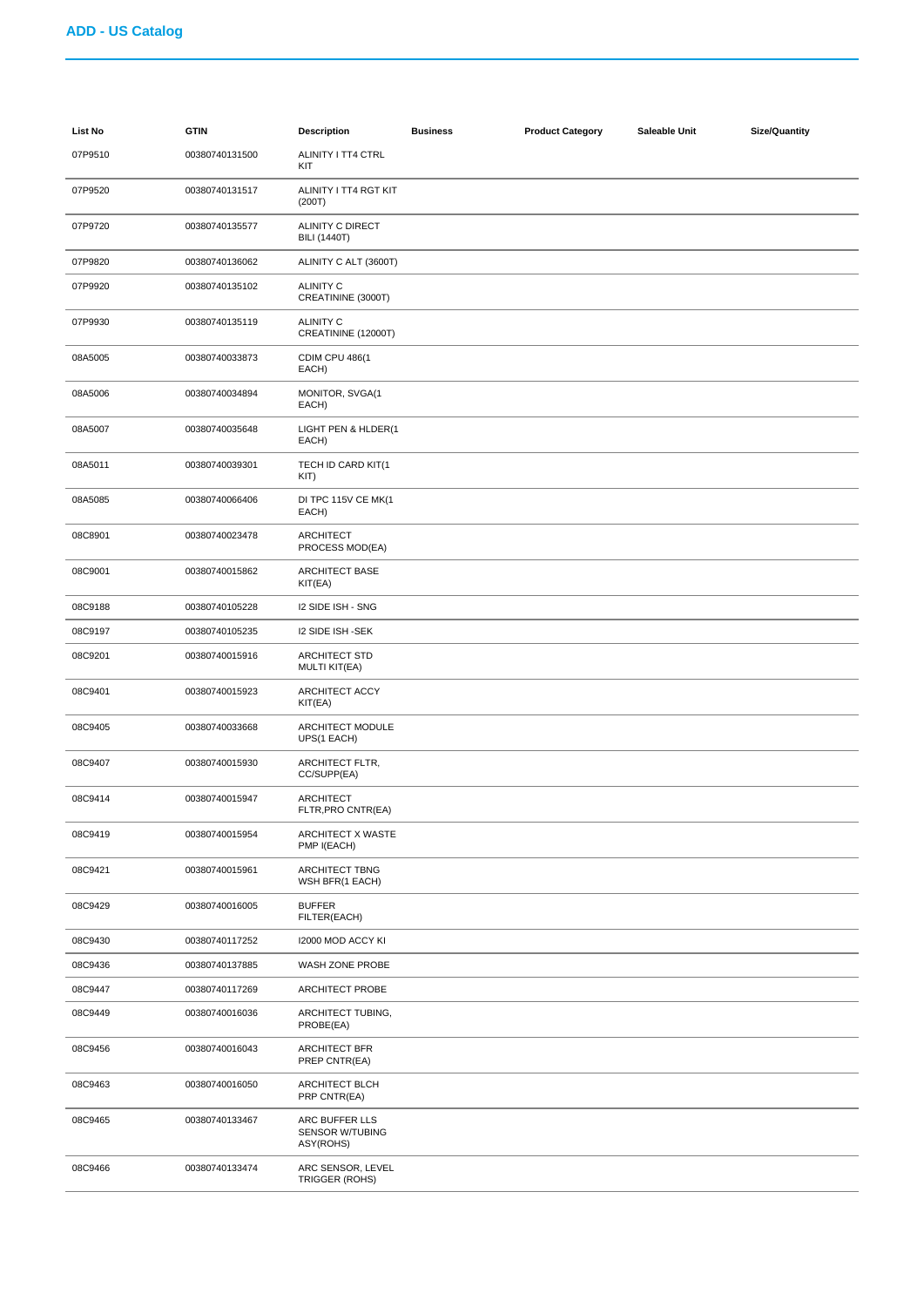| <b>List No</b><br>08C9467 | <b>GTIN</b><br>00380740133481 | <b>Description</b><br>ARC SENSOR, LEVEL<br>PRE-TRIGGER (ROHS) | <b>Business</b> | <b>Product Category</b> | Saleable Unit | <b>Size/Quantity</b> |
|---------------------------|-------------------------------|---------------------------------------------------------------|-----------------|-------------------------|---------------|----------------------|
| 08C9489                   | 00380740016081                | <b>ARCHITECT</b><br>PRB/TUBNG, WA(1<br>EACH)                  |                 |                         |               |                      |
| 08C9490                   | 00380740116507                | ARC TBG/SN TP WZ                                              |                 |                         |               |                      |
| 08C9590                   | 00380740016104                | ARCHITECT AUTO<br><b>REC MOD(EACH)</b>                        |                 |                         |               |                      |
| 08C9591                   | 00380740094928                | Architect iARM                                                |                 |                         |               |                      |
| 08D0604                   | 00380740103538                | ARC SYPHILIS TP CAL<br><b>RF</b>                              |                 |                         |               |                      |
| 08D0613                   | 00380740103545                | ARC SYPHILIS TP CTL<br><b>RF</b>                              |                 |                         |               |                      |
| 08D0631                   | 00380740117115                | ARC SYPHILIS TP<br>100T US ONLY                               |                 |                         |               |                      |
| 08D0641                   | 00380740117122                | ARC SYPHILIS TP<br>500T US ONLY                               |                 |                         |               |                      |
| 08D1502                   | 00380740016258                | <b>ARCHITECT</b><br>CORTISOL CAL(1EA)                         |                 |                         |               |                      |
| 08D1525                   | 00380740016265                | <b>ARCHITECT</b><br>CORTISOL(100T)                            |                 |                         |               |                      |
| 08D1535                   | 00380740016272                | <b>ARCHITECT</b><br>CORTISOL(500T)                            |                 |                         |               |                      |
| 08G6321                   | 00380740016524                | <b>CC DIRECT</b><br><b>BILI(2000T)</b>                        |                 |                         |               |                      |
| 08G6621                   | 00380740016531                | CC RF RGT(360T)                                               |                 |                         |               |                      |
| 08G6702                   | 00380740028473                | CC RF CAL(5X1ML)                                              |                 |                         |               |                      |
| 08H0001                   | 00380740016616                | <b>CDSPHR</b><br>ANALYZER(EACH)                               |                 |                         |               |                      |
| 08H0003                   | 00380740016623                | <b>CDSPHR RFRB</b><br>ANLZR(EACH)                             |                 |                         |               |                      |
| 08H0107                   | 00380740081850                | <b>CDSPHR</b><br>DATASTN(EACH)                                |                 |                         |               |                      |
| 08H0204                   | 00380740081867                | 19" MONITOR<br>SAPHR(EA)                                      |                 |                         |               |                      |
| 08H0205                   | 00380740081874                | 20" MONITOR<br>SAPHR(EACH)                                    |                 |                         |               |                      |
| 08H0207                   | 00380740102814                | 20" MONITOR SAPHR                                             |                 |                         |               |                      |
| 08H0306                   | 00380740138554                | <b>CD SAPPHIRE ACCY</b><br><b>ROHS</b>                        |                 |                         |               |                      |
| 08H0601                   | 00380740016692                | BL RACKS S/R(KIT-10)                                          |                 |                         |               |                      |
| 08H0602                   | 00380740016708                | <b>CDSPHR</b><br>RACKS(EACH)                                  |                 |                         |               |                      |
| 08H0604                   | 00380740016715                | <b>CD-S PEDIA</b><br>RACK1(EACH)                              |                 |                         |               |                      |
| 08H0606                   | 00380740016722                | CDSPHR PED2<br>RACK(EACH)                                     |                 |                         |               |                      |
| 08H0703                   | 00380740073527                | <b>HP CP3505N</b><br>REFURB(EACH)                             | 0               | $\mathbf 0$             | $\mathsf 0$   |                      |
| 08H0710                   | 00380740103248                | BLK PRNT CRTG HP4                                             |                 |                         |               |                      |
| 08H0711                   | 00380740103255                | CYAN PRNT CRTG HP                                             |                 |                         |               |                      |
| 08H0712                   | 00380740103262                | MGTA CRTG HP451DN                                             |                 |                         |               |                      |
| 08H0713                   | 00380740103279                | YLW CRTG HP451DN                                              |                 |                         |               |                      |
| 08H0801                   | 00380740016760                | CDSPHR CBL DT<br>STN(EACH)                                    |                 |                         |               |                      |
| 08H1001                   | 00380740071875                | <b>CDSPHR OPS</b>                                             |                 |                         |               |                      |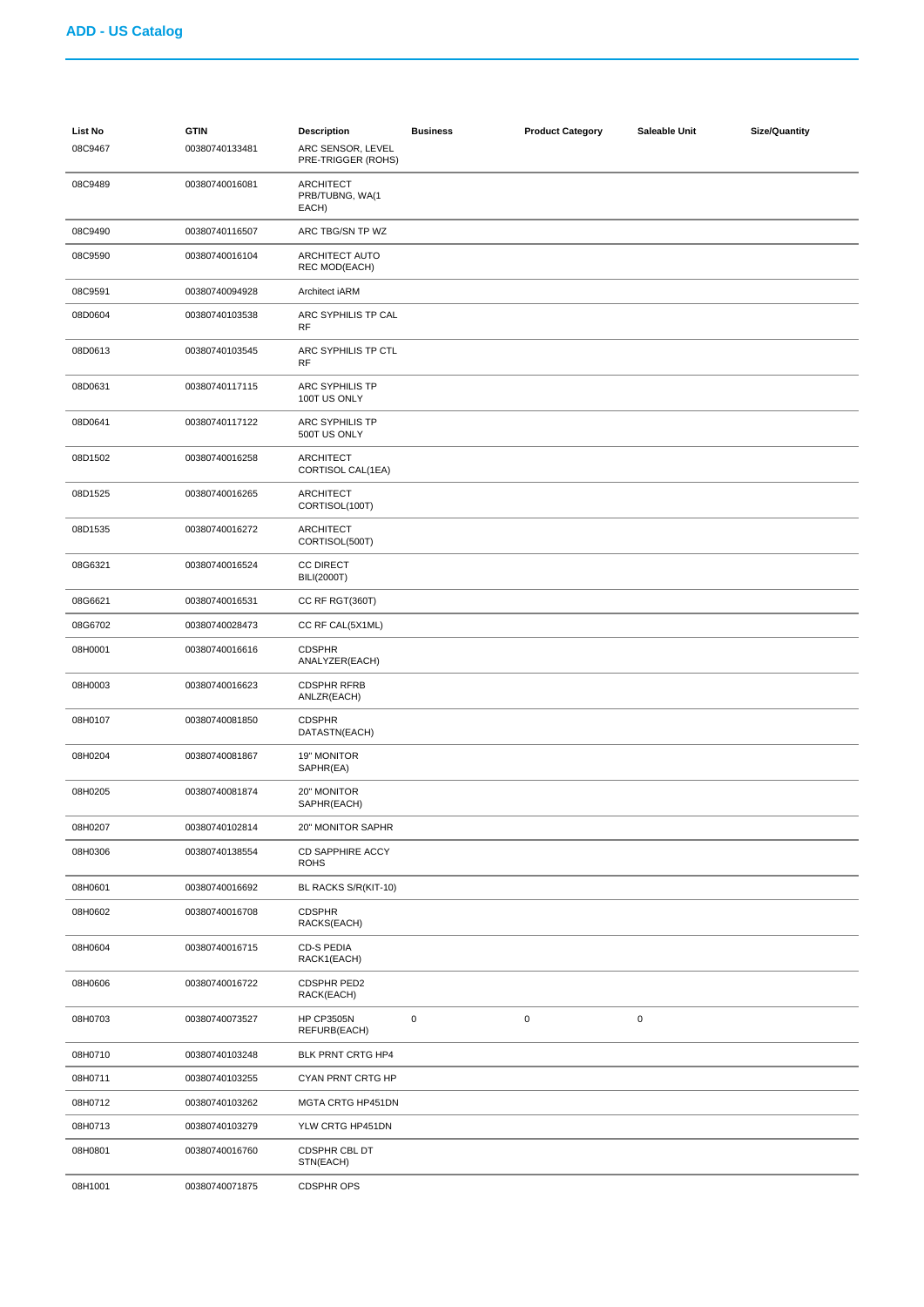| List No | <b>GTIN</b>    | <b>Description</b><br>MNL(EACH)               | <b>Business</b> | <b>Product Category</b> | Saleable Unit | <b>Size/Quantity</b> |
|---------|----------------|-----------------------------------------------|-----------------|-------------------------|---------------|----------------------|
| 08H1002 | 00380740072872 | CDSPHR PNT OP MNL                             |                 |                         |               |                      |
| 08H1004 | 00380740116828 | KIT, TRACK<br>UPGRADE, CD<br>SAPPHIRE         |                 |                         |               |                      |
| 08H1201 | 00380740016784 | <b>CDSPHR</b><br>MNTNCELOG(EACH)              |                 |                         |               |                      |
| 08H1302 | 00380740138561 | CD SPH DSPHR DIL<br>SRNG (10ML) ROHS          |                 |                         |               |                      |
| 08H1401 | 00380740016807 | <b>CDSPHR</b><br>KEYBOARD(EACH)               |                 |                         |               |                      |
| 08H2101 | 00380740016821 | CD35/37 WIN MT<br>GL(EACH)                    |                 |                         |               |                      |
| 08H3001 | 00380740016845 | BRKT 10ML<br>SRNG(EACH)                       |                 |                         |               |                      |
| 08H3101 | 00380740016852 | <b>BRKT WBC A/B</b><br>SRNG(EACH)             |                 |                         |               |                      |
| 08H3201 | 00380740016869 | BRKT 2.5ML<br>SRNG(EACH)                      |                 |                         |               |                      |
| 08H3301 | 00380740016876 | <b>BRKT HGB 5ML</b><br>SRNG(EACH)             |                 |                         |               |                      |
| 08H3302 | 00380740016883 | CDS BKT HB 5ML<br>SG(EACH)                    |                 |                         |               |                      |
| 08H3401 | 00380740016890 | <b>BRKT INJECTN</b><br>SRNG(EACH)             |                 |                         |               |                      |
| 08H3801 | 00380740016913 | <b>FILTER AIR</b><br>INLINE(EACH)             |                 |                         |               |                      |
| 08H3901 | 00380740016920 | CD3K TBG DET<br>RGT(EACH)                     |                 |                         |               |                      |
| 08H4101 | 00380740016944 | CD32K LYS TBE<br>CAP(EA)                      |                 |                         |               |                      |
| 08H4301 | 00380740016968 | TBG DIL/SH RGT<br>32(EACH)                    |                 |                         |               |                      |
| 08H4501 | 00380740016975 | <b>CDSPHR RGT SRNG</b><br>X(EACH)             |                 |                         |               |                      |
| 08H4601 | 00380740016982 | <b>CDSPHR IMPD</b><br>SRNG(EACH)              |                 |                         |               |                      |
| 08H4701 | 00380740016999 | CDSPHR OPT INJ<br>SY(EACH)                    |                 |                         |               |                      |
| 08H4801 | 00380740017002 | <b>CDSPHR RETIC</b><br>SRNG(EACH)             |                 |                         |               |                      |
| 08H4904 | 00380740017019 | 5ML HGB<br>SRNG(EACH)                         |                 |                         |               |                      |
| 08H5201 | 00380740017026 | <b>WBC LYSE (CELLDYN</b><br>RUBY/3200 System) |                 |                         |               |                      |
| 08H5304 | 00380740017040 | <b>CDSPHR VNT</b><br>HDASSY(EACH)             |                 |                         |               |                      |
| 08H5401 | 00380740017064 | <b>CDSPHR CBL</b><br>TSTNTF(EACH)             |                 |                         |               |                      |
| 08H5602 | 00380740072834 | <b>CDRUBY OPS</b><br>MANAUL(EACH)             |                 |                         |               |                      |
| 08H5603 | 00380740073565 | RUBY CD<br>MULTILANG(EACH)                    |                 |                         |               |                      |
| 08H5701 | 00380740017071 | <b>CD HEMCAL</b><br>PLUS(2X3ML)               |                 |                         |               |                      |
| 08H5801 | 00380740017088 | CD29PLS TRILVL<br>QC(12X3ML)                  |                 |                         |               |                      |
| 08H5802 | 00380740017095 | CD29PLS QC<br>1/2PK(6X3ML)                    |                 |                         |               |                      |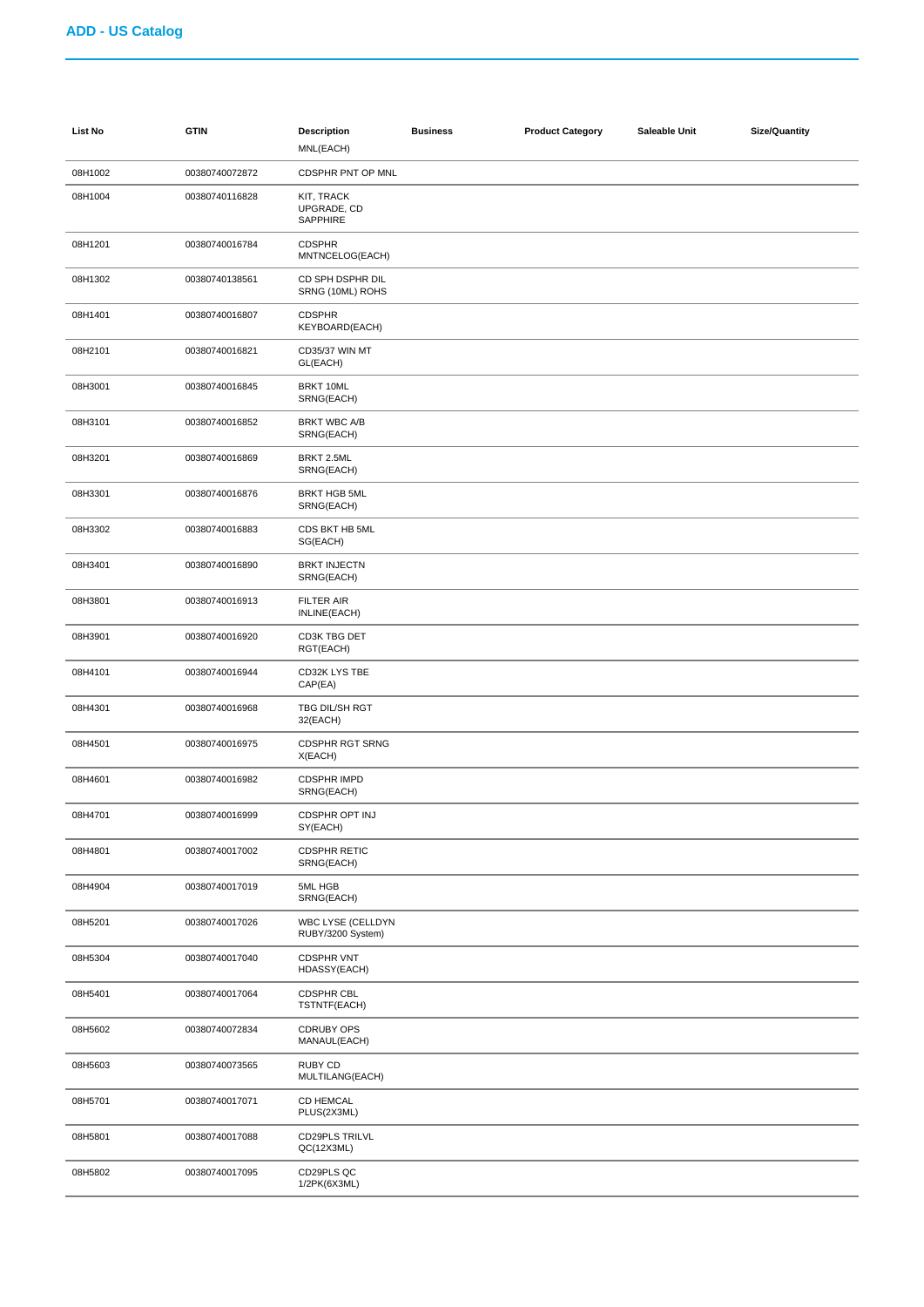| <b>List No</b><br>08H5901 | <b>GTIN</b><br>00380740017101 | <b>Description</b><br><b>CD26PLS CNTRL</b><br>4(L,N,H) X 2.5mL | <b>Business</b> | <b>Product Category</b><br>0     | Saleable Unit<br>$\pmb{0}$ | Size/Quantity |
|---------------------------|-------------------------------|----------------------------------------------------------------|-----------------|----------------------------------|----------------------------|---------------|
| 08H5902                   | 00380740017118                | CD26PLS QC<br>1/2PK(6X3ML)                                     |                 |                                  |                            |               |
| 08H5908                   | 00380740102753                | MICROSPHERE NRBC                                               |                 |                                  |                            |               |
| 08H5909                   | 00380740102760                | MICROSPHERE 1.4                                                |                 |                                  |                            |               |
| 08H6003                   | 00380740073534                | OKI B4600 BW<br>R(EACH)                                        |                 |                                  |                            | 0.0000        |
| 08H6102                   | 00380740073053                | PTR CTG BLK<br>B4600(EACH)                                     |                 |                                  |                            |               |
| 08H6201                   | 00380740017149                | <b>CD RETIC</b><br>PLUS(10X3ML)                                |                 |                                  |                            |               |
| 08H6204                   | 00380740112363                | HP251 PRINTER                                                  |                 |                                  |                            |               |
| 08H6206                   | 00380740112387                | BLK 251/8100                                                   |                 |                                  |                            |               |
| 08H6207                   | 00380740112394                | YLW 251/8100                                                   |                 |                                  |                            |               |
| 08H6208                   | 00380740112462                | MGTA 251/8100                                                  |                 |                                  |                            |               |
| 08H6209                   | 00380740112479                | CYAN 251/8100                                                  |                 |                                  |                            |               |
| 08H6301                   |                               | CD26PLS ASSAY<br>DSK(EACH)                                     |                 |                                  |                            |               |
| 08H6302                   |                               | CD26+ ASSAY FILE                                               |                 |                                  |                            |               |
| 08H6402                   |                               | CD29+ ASSAY FILE                                               |                 |                                  |                            |               |
| 08H6501                   | 00380740017156                | CD 1700 SW<br>KIT(EACH)                                        |                 |                                  |                            |               |
| 08H6701                   | 00380740017170                | CD RUBY<br>ANALYZER(EACH)                                      |                 |                                  |                            |               |
| 08H6703                   | 00380740099916                | REFURB CD RUBY                                                 |                 |                                  |                            |               |
| 08H7102                   |                               | CD18+ ASSAY FILE                                               |                 |                                  |                            |               |
| 08H7501                   | $\pmb{0}$                     | ACCEL DM<br>LICENSE(EACH)                                      | 0               | Instrument-Device<br>Accessories | $\mathbf 0$                |               |
| 08H7704                   | $\pmb{0}$                     | PRNTR ADPTR EMC(1<br>EACH)                                     | $\pmb{0}$       | Instrument-Device<br>Accessories | $\mathsf 0$                |               |
| 08H7705                   | 00380740017187                | CD37<br>MEDIPRTADAPT(EAC<br>H)                                 |                 |                                  |                            |               |
| 08H7805                   | 00380740074210                | PRNTR CLR HP<br>6980(EACH)                                     |                 |                                  |                            |               |
| 08H7812                   | 00380740074883                | PRNTR CLR HP<br>9800(EACH)                                     |                 |                                  |                            |               |
| 08H7894                   | 00380740080013                | <b>HP6980 CLR</b><br>REFURB(EACH)                              | $\pmb{0}$       | $\pmb{0}$                        | $\pmb{0}$                  |               |
| 08H7895                   | 00380740080037                | <b>HP6988 CLR</b><br>REFURB(EACH)                              | 0               | $\pmb{0}$                        | $\mathsf 0$                |               |
| 08H8920                   | 00380740075231                | EPSN LX300+ II<br>PR(EACH)                                     |                 |                                  |                            |               |
| 08H8928                   | 00380740076054                | EPSN LX300<br>RIB240(EA)                                       |                 |                                  |                            |               |
| 08K0002                   | 00380740030490                | SE090 UIBC<br>CAL(6X10ML)                                      |                 |                                  |                            |               |
| 08K0401                   | 00380740028107                | TR60101 NH3(237T)                                              |                 |                                  |                            |               |
| 08K0402                   | 00380740030728                | TR60901 NH3<br>STD(6X5ML)                                      |                 |                                  |                            |               |
| 08K1301                   | 00380740021368                | 17.019A CHE(215T)                                              |                 |                                  |                            |               |
| 08K2503                   | 00380740112769                | ARC IPTH CAL                                                   |                 |                                  |                            |               |
| 08K2512                   | 00380740112776                | ARC IPTH CTL                                                   |                 |                                  |                            |               |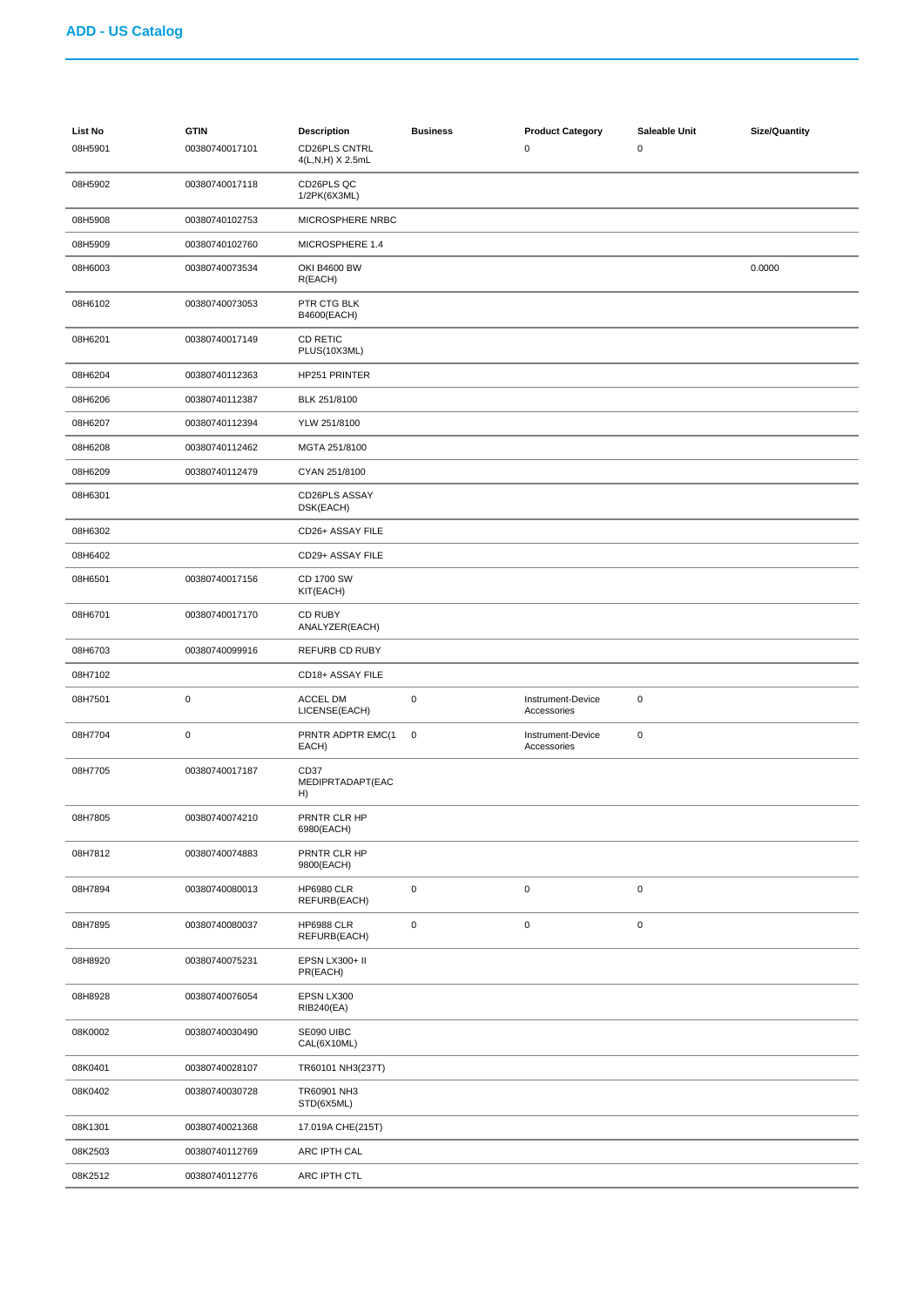| <b>List No</b><br>08K2601 | <b>GTIN</b><br>00380740017385 | <b>Description</b><br><b>ARCHITECT SHBG</b><br>CAL(6X4 ML) | <b>Business</b> | <b>Product Category</b> | Saleable Unit | <b>Size/Quantity</b> |
|---------------------------|-------------------------------|------------------------------------------------------------|-----------------|-------------------------|---------------|----------------------|
| 08K2625                   | 00380740017415                | ARCHITECT SHBG<br>100T(100T)                               |                 |                         |               |                      |
| 08K2701                   | 00380740017422                | ARCHITECT DHEA-S<br>CAL(6X2ML)                             |                 |                         |               |                      |
| 08K2710                   | 00380740017439                | ARCHITECT DHEA-S<br>CTR(3X4ML)                             |                 |                         |               |                      |
| 08K2725                   | 00380740017453                | ARCHITECT DHEA-S<br>100T(1X100T)                           |                 |                         |               |                      |
| 08K2803                   | 00380740145255                | <b>ARCHITECT BNP</b><br>CAL(6X4ML)                         |                 |                         |               |                      |
| 08K2812                   | 00380740145262                | <b>ARCHITECT BNP</b><br>CTL(3X8ML)                         |                 |                         |               |                      |
| 08K2828                   | 00380740145279                | ARCHITECT BNP RGT<br>100T(100T)                            |                 |                         |               |                      |
| 08K2836                   | 00380740145286                | ARCHITECT BNP RGT<br>500T(500T)                            |                 |                         |               |                      |
| 08K5004                   | 00380740032920                | <b>MGENT CSYS ASY</b><br>CU(EA)                            |                 |                         |               |                      |
| 08K5006                   | 00380740105884                | ARCH DSK CNV V6.0                                          |                 |                         |               |                      |
| 08K5103                   | 00380740031824                | <b>MGENT CYSY ASY</b><br>SI(EACH)                          |                 |                         |               |                      |
| 08K5104                   | 00380740032937                | <b>MGENT CYSY ASY</b><br>SI(EA)                            |                 |                         |               |                      |
| 08K5106                   | 00380740105891                | ARCH DISK SI 6.0                                           |                 |                         |               |                      |
| 08L1201                   | 00380740023539                | ARCHITECT PWR CRD<br>NA125(EACH)                           |                 |                         |               |                      |
| 08L1302                   | 00380740138622                | POWER CORD SET,<br>NORTH AMERICA -<br><b>250 VAC</b>       |                 |                         |               |                      |
| 08L2001                   | 00380740017651                | ARCHITECT RGT CAR<br>KIT10(EACH)                           |                 |                         |               |                      |
| 08L2431                   | 00380740017682                | <b>MLTGNT ENZY</b><br>CREAT(750T)                          |                 |                         |               |                      |
| 08L2441                   | 00380740017699                | <b>MLTGNT ENZY</b><br><b>CREAT(4820T)</b>                  |                 |                         |               |                      |
| 08L2530                   | 00380740017712                | <b>MLTGNT</b><br>LITHIUM(194T)                             |                 |                         |               |                      |
| 08L3468                   | 00380740089535                | PRISM CHAGAS<br>CNFRM(6BTLS)                               |                 |                         |               |                      |
| 08L4101                   | 00380740017729                | ARCHITECT C16K<br>SKIN KIT(EACH)                           |                 |                         |               |                      |
| 08L7103                   | 00380740136031                | C16000 ACCESSORY<br>KIT 1 ROHS                             |                 |                         |               |                      |
| 08L7201                   | 00380740017804                | ARCHITECT C16 MNT<br>KIT(EACH)                             |                 |                         |               |                      |
| 08L7301                   | 00380740017811                | ARCHITECT C16 CUV<br>ALIGN(EACH)                           |                 |                         |               |                      |
| 08L9121                   | 00380740017842                | CC A-AST(2750T)                                            |                 |                         |               |                      |
| 08L9141                   | 00380740017859                | CC A-AST(4800T)                                            |                 |                         |               |                      |
| 08L9221                   | 00380740017866                | CC A-ALT(2750T)                                            |                 |                         |               |                      |
| 08L9241                   | 00380740017873                | <b>CC A-ALT(4820T)</b>                                     |                 |                         |               |                      |
| 08P0120                   | 00380740136161                | <b>ALINITY C</b><br><b>CREATININE ENZ RGT</b><br>(1440T)   |                 |                         |               |                      |
| 08P0130                   | 00380740136178                | <b>ALINITY C</b><br>CREATININE ENZ RGT                     |                 |                         |               |                      |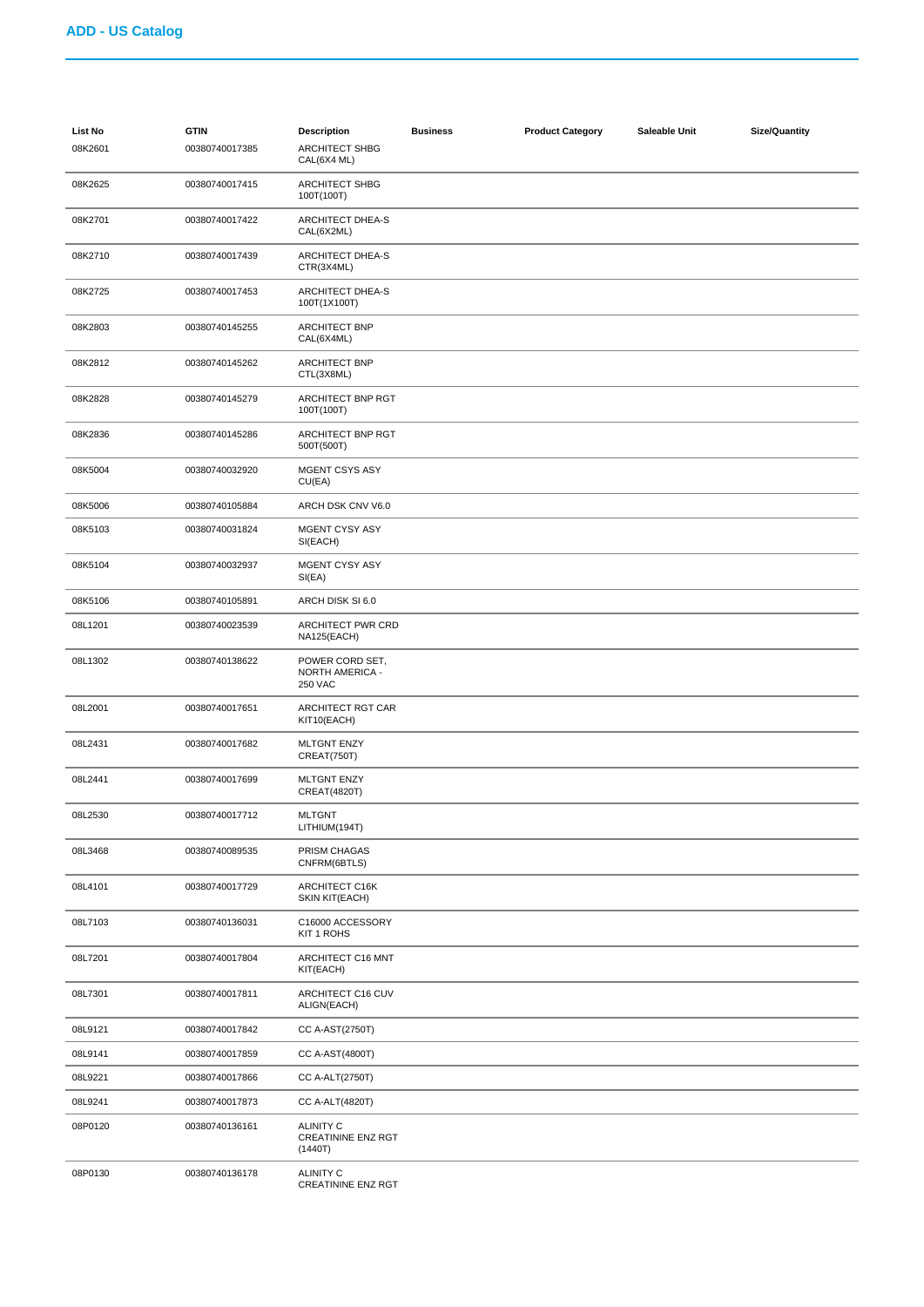| <b>List No</b> | <b>GTIN</b>    | <b>Description</b><br>(3600T)                  | <b>Business</b> | <b>Product Category</b> | Saleable Unit | <b>Size/Quantity</b> |
|----------------|----------------|------------------------------------------------|-----------------|-------------------------|---------------|----------------------|
| 08P0220        | 00380740121716 | ALINITY C ALBUMIN<br>BCG (3250T)               |                 |                         |               |                      |
| 08P0320        | 00380740121723 | <b>ALINITY C ALBUMIN</b><br><b>BCP (3450T)</b> |                 |                         |               |                      |
| 08P0401        | 00380740135188 | ALINITY C MICROALB<br>CAL                      |                 |                         |               |                      |
| 08P0410        | 00380740135195 | ALINITY C MICROALB<br><b>CTL</b>               |                 |                         |               |                      |
| 08P0420        | 00380740135201 | ALINITY C MICROALB<br>RGT (640 TEST)           |                 |                         |               |                      |
| 08P0501        | 00380740130633 | ALINITY I ANTI-HCV<br>CAL US                   |                 |                         |               |                      |
| 08P0510        | 00380740130640 | ALINITY I ANTI-HCV<br>CTL US                   |                 |                         |               |                      |
| 08P0521        | 00380740130657 | ALINITY I ANTI-HCV<br><b>RGT (200T) US</b>     |                 |                         |               |                      |
| 08P0712        | 00380740136574 | ALINITY I HIV COMBO<br>CTL US                  |                 |                         |               |                      |
| 08P0721        | 00380740121754 | ALINITY I HIV COMBO<br>(200T) US               |                 |                         |               |                      |
| 08P0731        | 00380740121778 | ALINITY I HIV COMBO<br>(1200T) US              |                 |                         |               |                      |
| 08P1021        | 00380740136581 | ALINITY I HBSAG 2<br><b>RGT (200T) US</b>      |                 |                         |               |                      |
| 08P1121        | 00380740130459 | ALINITY I HBSAG2<br>CNFM RGT (200T) US         |                 |                         |               |                      |
| 08P1201        | 00380740131531 | ALINITY I T-UPTAKE<br>CAL                      |                 |                         |               |                      |
| 08P1210        | 00380740135478 | ALINITY I T-UPTAKE<br><b>CTL</b>               |                 |                         |               |                      |
| 08P1220        | 00380740131548 | ALINITY I T-UPTAKE<br>RGT (200T)               |                 |                         |               |                      |
| 08P1402        | 00380740136536 | ALINITY I FOLATE CAL<br>US                     |                 |                         |               |                      |
| 08P1412        | 00380740136543 | ALINITY I FOLATE CTL<br>US                     |                 |                         |               |                      |
| 08P1421        | 00380740136550 | ALINITY I FOLATE<br><b>RGT (200T) US</b>       |                 |                         |               |                      |
| 08P1431        | 00380740136567 | ALINITY I FOLATE<br>RGT (1200T) US             |                 |                         |               |                      |
| 08P1460        | 00380740130923 | ALINITY I FOL DIL<br>MAN                       |                 |                         |               |                      |
| 08P1620        | 00380740121662 | ALINITY C UREA<br>NITROGEN (4000T)             |                 |                         |               |                      |
| 08P1630        | 00380740121679 | <b>ALINITY C UREA</b><br>NITROGEN (13000T)     |                 |                         |               |                      |
| 08P1720        | 00380740132583 | ALINITY C AST (3600T)                          |                 |                         |               |                      |
| 08P1820        | 00380740132569 | ALINITY C A-ALT<br>(3000T)                     |                 |                         |               |                      |
| 08P1920        | 00380740121839 | <b>ALINITY C</b><br>MAGNESIUM (720T)           |                 |                         |               |                      |
| 08P1930        | 00380740121846 | <b>ALINITY C</b><br>MAGNESIUM (3600T)          |                 |                         |               |                      |
| 08P2020        | 00380740135164 | ALINITY C ALK PHOS<br>(4000T)                  |                 |                         |               |                      |
| 08P2030        | 00380740135171 | ALINITY C ALK PHOS<br>(10750T)                 |                 |                         |               |                      |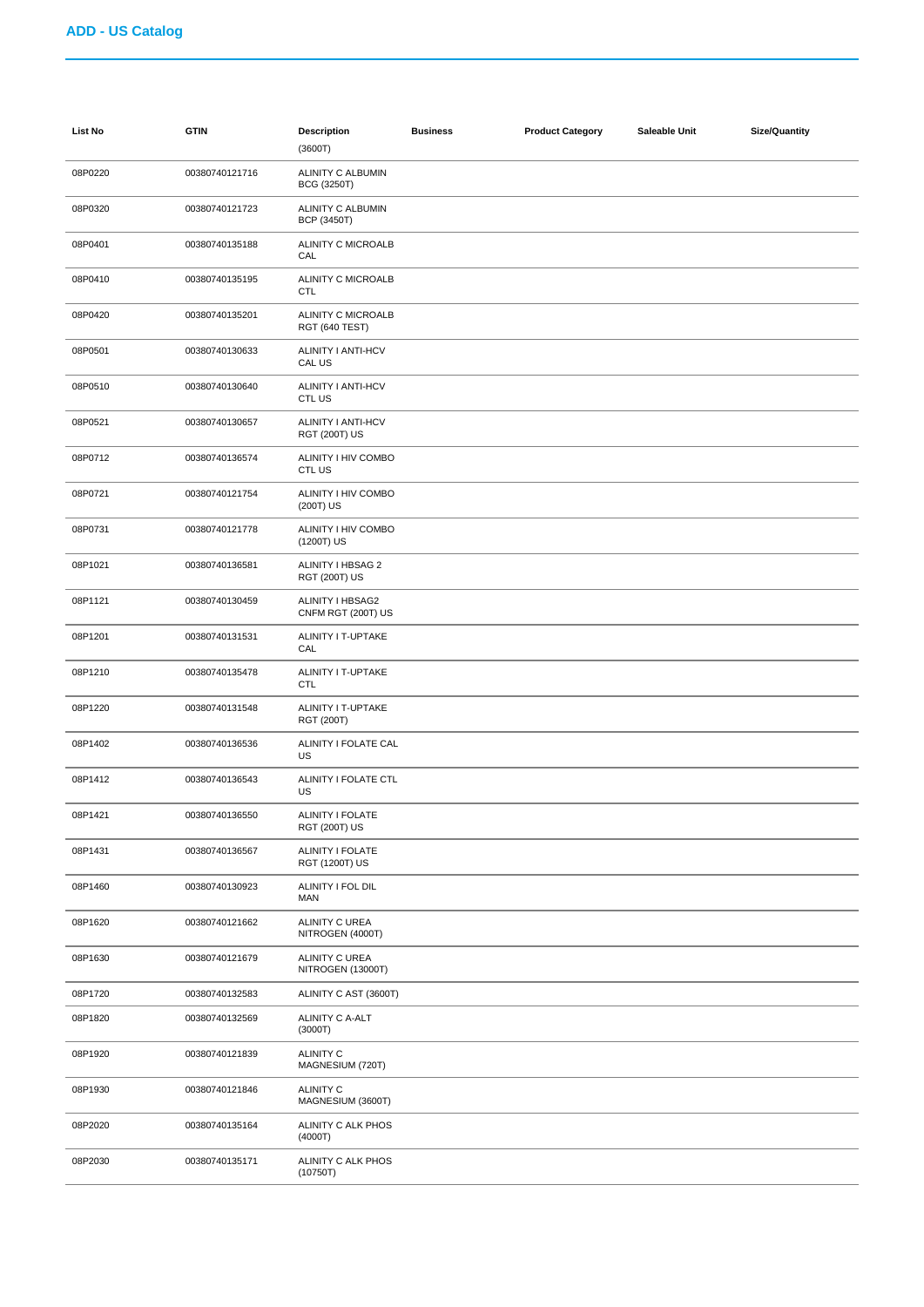| List No<br>08P2120 | <b>GTIN</b><br>00380740135232 | <b>Description</b><br><b>ALINITY C LIQUID</b><br>LACTIC ACID (1000T) | <b>Business</b> | <b>Product Category</b> | Saleable Unit | <b>Size/Quantity</b> |
|--------------------|-------------------------------|----------------------------------------------------------------------|-----------------|-------------------------|---------------|----------------------|
| 08P2210            | 00380740136185                | <b>ALINITY C AMMN</b><br>ULTRA CTL                                   |                 |                         |               |                      |
| 08P2220            | 00380740136192                | ALINITY C AMMN ULT<br><b>RGT (200T)</b>                              |                 |                         |               |                      |
| 08P2320            | 00380740132576                | ALINITY C ACTIVATED<br>AST RGT (3500T)                               |                 |                         |               |                      |
| 08P2701            | 00380740131357                | ALINITY I HAVAB-G<br>CAL US                                          |                 |                         |               |                      |
| 08P2710            | 00380740131364                | ALINITY I HAVAB-G<br>CTL US                                          |                 |                         |               |                      |
| 08P2721            | 00380740131371                | ALINITY I HAVAB-G<br>(200T) US                                       |                 |                         |               |                      |
| 08P2801            | 00380740131562                | ALINITY I HAVAB-M<br>CAL US                                          |                 |                         |               |                      |
| 08P2810            | 00380740131579                | ALINITY I HAVAB-M<br>CTL US                                          |                 |                         |               |                      |
| 08P2821            | 00380740136611                | ALINITY I HAVAB-M<br><b>RGT (200T) US</b>                            |                 |                         |               |                      |
| 08P3101            | 00380740131586                | ALINITY I IPTH CAL                                                   |                 |                         |               |                      |
| 08P3110            | 00380740136208                | ALINITY I IPTH CTL                                                   |                 |                         |               |                      |
| 08P3121            | 00380740136215                | ALINITY I IPTH (200T)<br>US                                          |                 |                         |               |                      |
| 08P3201            | 00380740130510                | ALINITY I CA 19-9XR<br>CAL                                           |                 |                         |               |                      |
| 08P3210            | 00380740135492                | ALINITY I CA 19-9XR<br><b>CTRL</b>                                   |                 |                         |               |                      |
| 08P3301            | 00380740130046                | ALINITY I CORTISOL<br>CAL                                            |                 |                         |               |                      |
| 08P3320            | 00380740130053                | ALINITY I CORTISOL<br>RGT (200T)                                     |                 |                         |               |                      |
| 08P3601            | 00380740121853                | ALINITY I PROGEST<br>CAL                                             |                 |                         |               |                      |
| 08P3610            | 00380740121860                | ALINITY I PROGEST<br><b>CTL</b>                                      |                 |                         |               |                      |
| 08P3620            | 00380740121877                | ALINITY I PROGEST<br>RGT (200T)                                      |                 |                         |               |                      |
| 08P3640            | 00380740136710                | ALINITY I PROG MAN<br>DIL                                            |                 |                         |               |                      |
| 08P3720            | 00380740135324                | ALINITY C DIGOXIN<br>(800T)                                          |                 |                         |               |                      |
| 08P3820            | 00380740135096                | <b>ALINITY C</b><br>TRANSFERRIN (800T)                               |                 |                         |               |                      |
| 08P3920            | 00380740136253                | ALINITY C IRON<br>(2300T)                                            |                 |                         |               |                      |
| 08P4020            | 00380740135126                | <b>ALINITY C</b><br>PHOSPHORUS RGT<br>(4000T)                        |                 |                         |               |                      |
| 08P4030            | 00380740135133                | <b>ALINITY C</b><br>PHOSPHORUS RGT<br>(8500T)                        |                 |                         |               |                      |
| 08P4101            | 00380740135355                | ALINITY C ETH CAL                                                    |                 |                         |               |                      |
| 08P4110            | 00380740135379                | ALINITY C ETH 50 CTL                                                 |                 |                         |               |                      |
| 08P4120            | 00380740135386                | ALINITY C ETHANOL<br>RGT (200T)                                      |                 |                         |               |                      |
| 08P4130            | 00380740135393                | ALINITY C ETHANOL<br>RGT (400T)                                      |                 |                         |               |                      |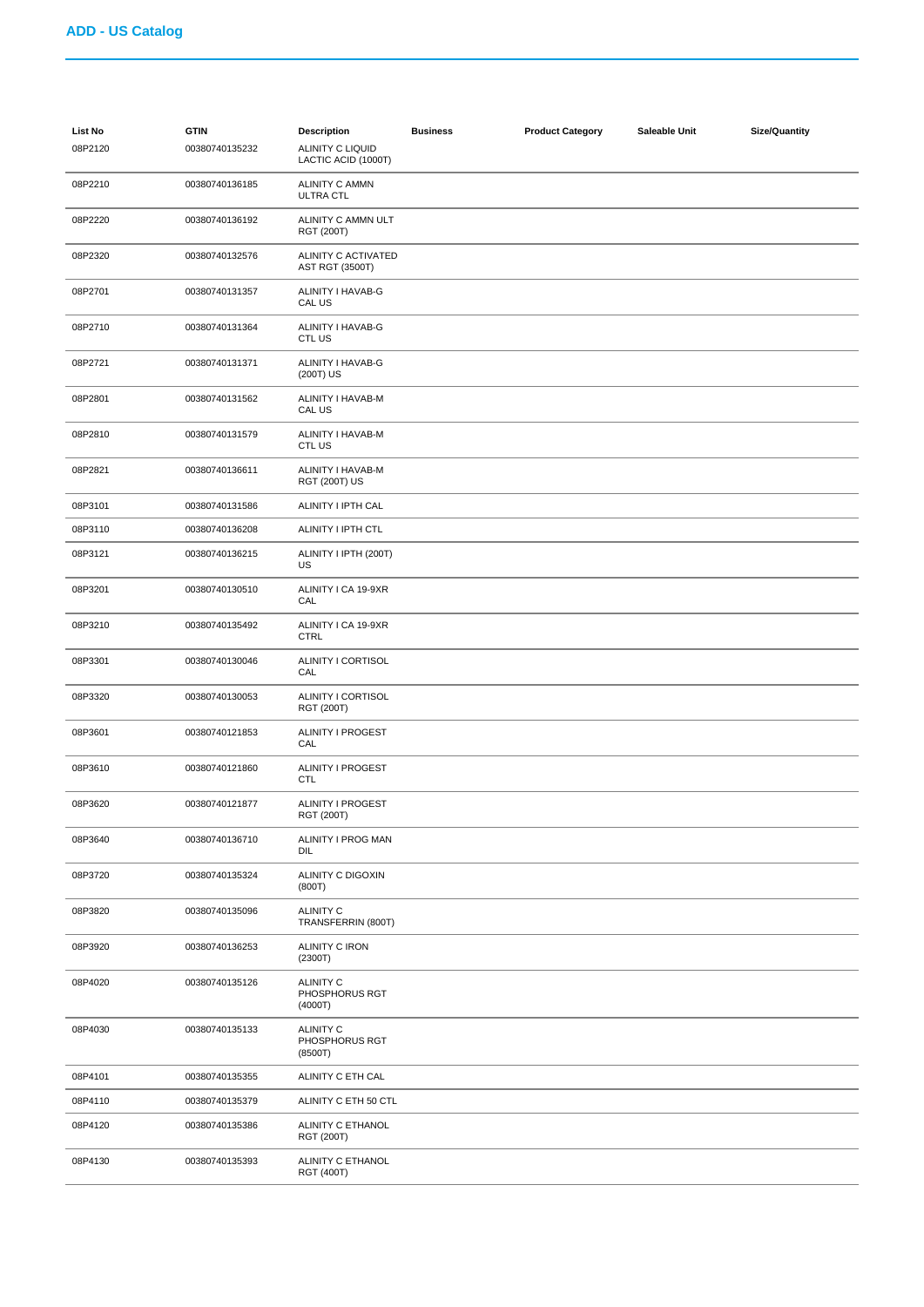| <b>List No</b><br>08P4220 | <b>GTIN</b><br>00380740132590 | <b>Description</b><br>ALINITY C CREATINE<br><b>KINASE (1200T)</b> | <b>Business</b> | <b>Product Category</b> | Saleable Unit | <b>Size/Quantity</b> |
|---------------------------|-------------------------------|-------------------------------------------------------------------|-----------------|-------------------------|---------------|----------------------|
| 08P4301                   | 00380740135584                | ALINITY C HBA1C CAL                                               |                 |                         |               |                      |
| 08P4310                   | 00380740132668                | ALINITY C HBA1C CTL                                               |                 |                         |               |                      |
| 08P4320                   | 00380740135591                | ALINITY C HBA1C RGT<br>(1300T)                                    |                 |                         |               |                      |
| 08P4401                   | 00380740136260                | ALINITY C UIBC CAL                                                |                 |                         |               |                      |
| 08P4420                   | 00380740121891                | ALINITY C LIQUID<br><b>UIBC (300T)</b>                            |                 |                         |               |                      |
| 08P4501                   | 00380740121907                | ALINITY I VIT D CAL<br>KIT                                        |                 |                         |               |                      |
| 08P4522                   | 00380740121938                | ALINITY I VIT D RGT<br>KIT (200T)                                 |                 |                         |               |                      |
| 08P4532                   | 00380740121952                | ALINITY I VIT D RGT<br>KIT (1000T)                                |                 |                         |               |                      |
| 08P4632                   | 00380740131302                | ALINITY I RUBELLA<br>IGG (1000T)                                  |                 |                         |               | 0.0000               |
| 08P4901                   | 00380740131036                | ALINITY I CA 125 II<br>CAL                                        |                 |                         |               |                      |
| 08P4910                   | 00380740135508                | ALINITY I CA 125 II<br><b>CTL</b>                                 |                 |                         |               |                      |
| 08P4920                   | 00380740131043                | ALINITY I CA 125 II<br>RGT (200T)                                 |                 |                         |               |                      |
| 08P4930                   | 00380740131050                | ALINITY I CA 125 II<br>RGT (1000T)                                |                 |                         |               |                      |
| 08P5001                   | 00380740131067                | ALINITY I HE4 CAL                                                 |                 |                         |               |                      |
| 08P5010                   | 00380740135423                | ALINITY I HE4 CTL                                                 |                 |                         |               |                      |
| 08P5021                   | 00380740138349                | ALNTY I HE4 200T US                                               |                 |                         |               |                      |
| 08P5101                   | 00380740131425                | ALINITY I CA 15-3 CAL                                             |                 |                         |               |                      |
| 08P5110                   | 00380740135430                | ALINITY I CA 15-3 CTL                                             |                 |                         |               |                      |
| 08P5120                   | 00380740131432                | ALINITY I CA 15-3 RGT<br>(200T)                                   |                 |                         |               |                      |
| 08P5130                   | 00380740131449                | ALINITY I CA 15-3 RGT<br>(1000T)                                  |                 |                         |               |                      |
| 08P5220                   | 00380740135348                | <b>ALINITY C</b><br>VANCOMYCIN RGT<br>(400T)                      |                 |                         |               |                      |
| 08P5320                   | 00380740136277                | ALINITY C LITHIUM<br>(200T)                                       |                 |                         |               |                      |
| 08P5420                   | 00380740135515                | <b>ALINITY C</b><br>PHENYTOIN<br>REAGENT (400T)                   |                 |                         |               |                      |
| 08P5520                   | 00380740135522                | <b>ALINITY C</b><br><b>GENTAMICIN (200T)</b>                      |                 |                         |               |                      |
| 08P5620                   | 00380740135263                | ALINITY C URIC ACID<br>(1200T)                                    |                 |                         |               |                      |
| 08P5630                   | 00380740135270                | ALINITY C URIC ACID<br>(5000T)                                    |                 |                         |               |                      |
| 08P5820                   | 00380740135331                | <b>ALINITY C</b><br>CARBAMAZEPINE<br>REAGENT (400T)               |                 |                         |               |                      |
| 08P5901                   | 00380740135607                | ALINITY C SALICY<br>CAL                                           |                 |                         |               |                      |
| 08P5920                   | 00380740135614                | ALINITY C SALICY<br>RGT (200T)                                    |                 |                         |               |                      |
| 08P6001                   | 00380740121969                | ALINITY C MMC CAL                                                 |                 |                         |               |                      |
| 08P6101                   | 00380740135539                | ALINITY C BILIRUBIN                                               |                 |                         |               |                      |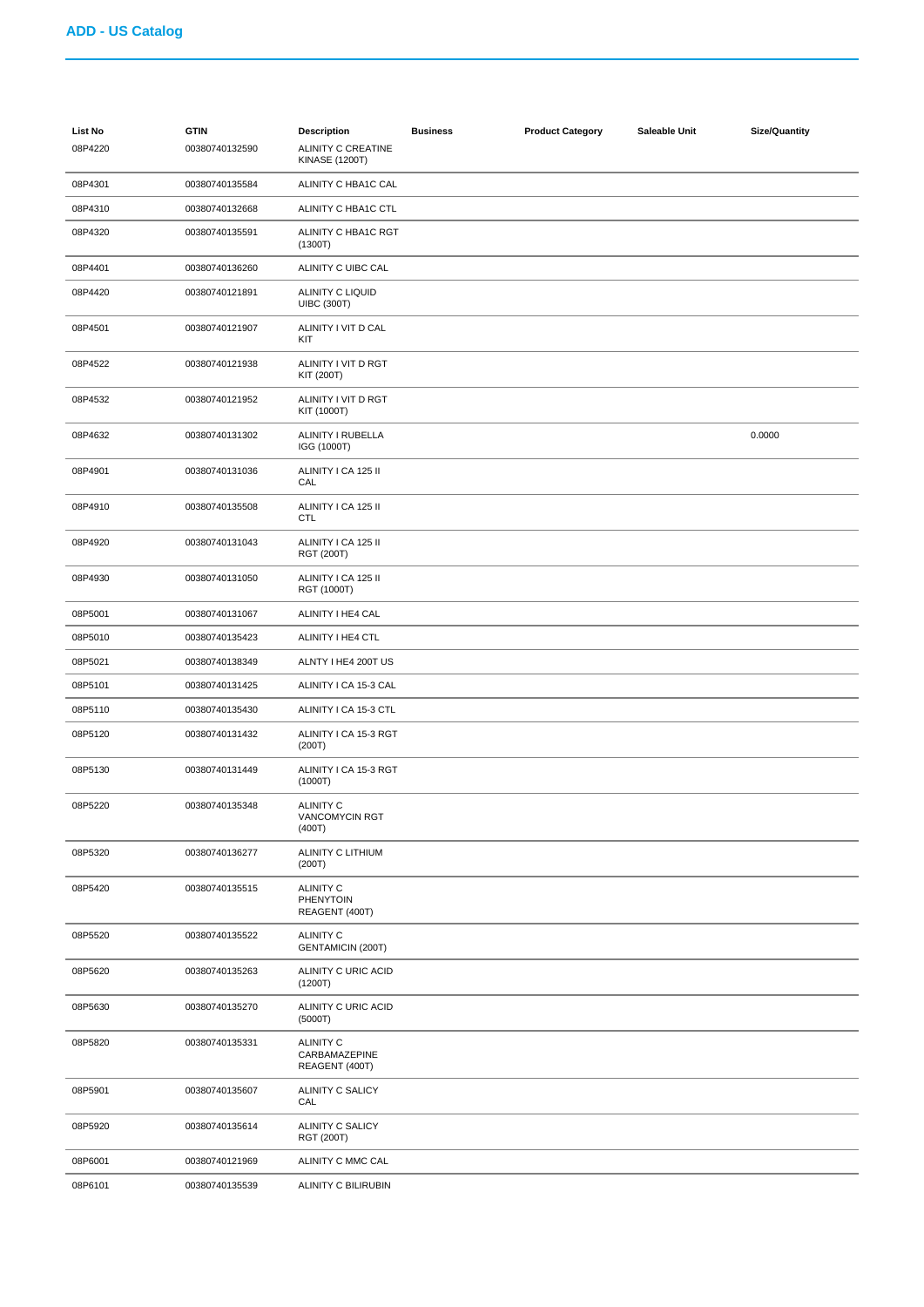| List No | <b>GTIN</b>    | <b>Description</b><br>CAL                                  | <b>Business</b> | <b>Product Category</b> | Saleable Unit | <b>Size/Quantity</b> |
|---------|----------------|------------------------------------------------------------|-----------------|-------------------------|---------------|----------------------|
| 08P6201 | 00380740151089 | ALINITY C SPECIFIC<br>PROTEIN MC CAL                       |                 |                         |               |                      |
| 08P6601 | 00380740151317 | ALINITY C PLASMA<br>PROT CAL                               |                 |                         |               |                      |
| 08P6801 | 00380740151065 | Alinity c Tox Semiquant<br>Calibrators                     |                 |                         |               |                      |
| 08P6810 | 00380740151072 | ALINITY C TOX CTL                                          |                 |                         |               |                      |
| 08P6901 | 00380740121693 | ALINITY C ICT SERUM<br>CAL                                 |                 |                         |               |                      |
| 08P7001 | 00380740121709 | ALINITY C ICT URINE<br>CAL                                 |                 |                         |               |                      |
| 08P7101 | 00380740135157 | ALINITY C URINE/CSF<br>CAL                                 |                 |                         |               |                      |
| 08P7201 | 00380740121617 | ALINITY C CO2 CAL                                          |                 |                         |               |                      |
| 08P7640 | 00380740136512 | ALINITY C INT REF<br>SOL                                   |                 |                         |               |                      |
| 08P7740 | 00380740137892 | ALINITY C ACID WASH<br>SOL                                 |                 |                         |               |                      |
| 08P7840 | 00380740137908 | ALINITY C ALKALINE<br><b>BATH</b>                          |                 |                         |               |                      |
| 08P8301 | 00380740105662 | APS UPGRD KIT                                              |                 |                         |               |                      |
| 08P8302 | 00380740117528 | APS KIT ABT063                                             |                 |                         |               |                      |
| 08P8303 | 00380740117535 | APS KIT ABT110                                             |                 |                         |               |                      |
| 08P8304 | 00380740121082 | <b>ACCELERATOR APS</b><br><b>UPGRADE KIT FOR</b><br>ABT060 |                 |                         |               |                      |
| 08P8306 | 00380740138301 | <b>ACCELERATOR APS</b><br><b>UPGRADE KIT FOR</b><br>ABT124 |                 |                         |               |                      |
| 08P8307 | 00380740145071 | <b>ACCELERATOR APS</b><br><b>UPGRADE KIT FOR</b><br>ABT132 |                 |                         |               |                      |
| 08P8308 | 00380740152857 | <b>ACCELERATOR APS</b><br>Upgrade Kit for ABT094           |                 |                         |               |                      |
| 08P8401 | 00380740105648 | A36 DMS SRV 15-20                                          |                 |                         |               |                      |
| 08P8402 | 00380740117924 | A3600 DMS SERVER<br>SIZE 15-20                             |                 |                         |               |                      |
| 08P8501 | 00380740105655 | A36 DMS SRV 21-30                                          |                 |                         |               |                      |
| 08P8502 | 00380740117931 | A3600 DMS SERVER<br>SIZE 21-30                             |                 |                         |               |                      |
| 08P8610 | 05391523440745 | ALINITY I MCHEM IA<br>PLUS CTL                             |                 |                         |               |                      |
| 08P8810 | 05391523440776 | ALINITY C MCHEM S<br>PLS LV1 AS CTL                        |                 |                         |               |                      |
| 08P8811 | 05391523440783 | ALINITY C MCHEM S<br>PLS LV2 AS CTL                        |                 |                         |               |                      |
| 08P8812 | 05391523440790 | ALINITY C MCHEM S<br>PLS LV3 AS CTL                        |                 |                         |               |                      |
| 08P8910 | 05391523440752 | ALINITY C MCHEM U<br><b>BI-LVL CTL</b>                     |                 |                         |               |                      |
| 08P9010 | 05391523440769 | ALINITY C MCHEM P<br>SNG LVL                               |                 |                         |               |                      |
| 08P9670 | 00380740130220 | <b>ALINITY C</b><br>DETERGENT A<br>(10X113ML)              |                 |                         |               |                      |
| 08P9871 | 00380740137915 | ALINITY C<br>MAINTENANCE                                   |                 |                         |               |                      |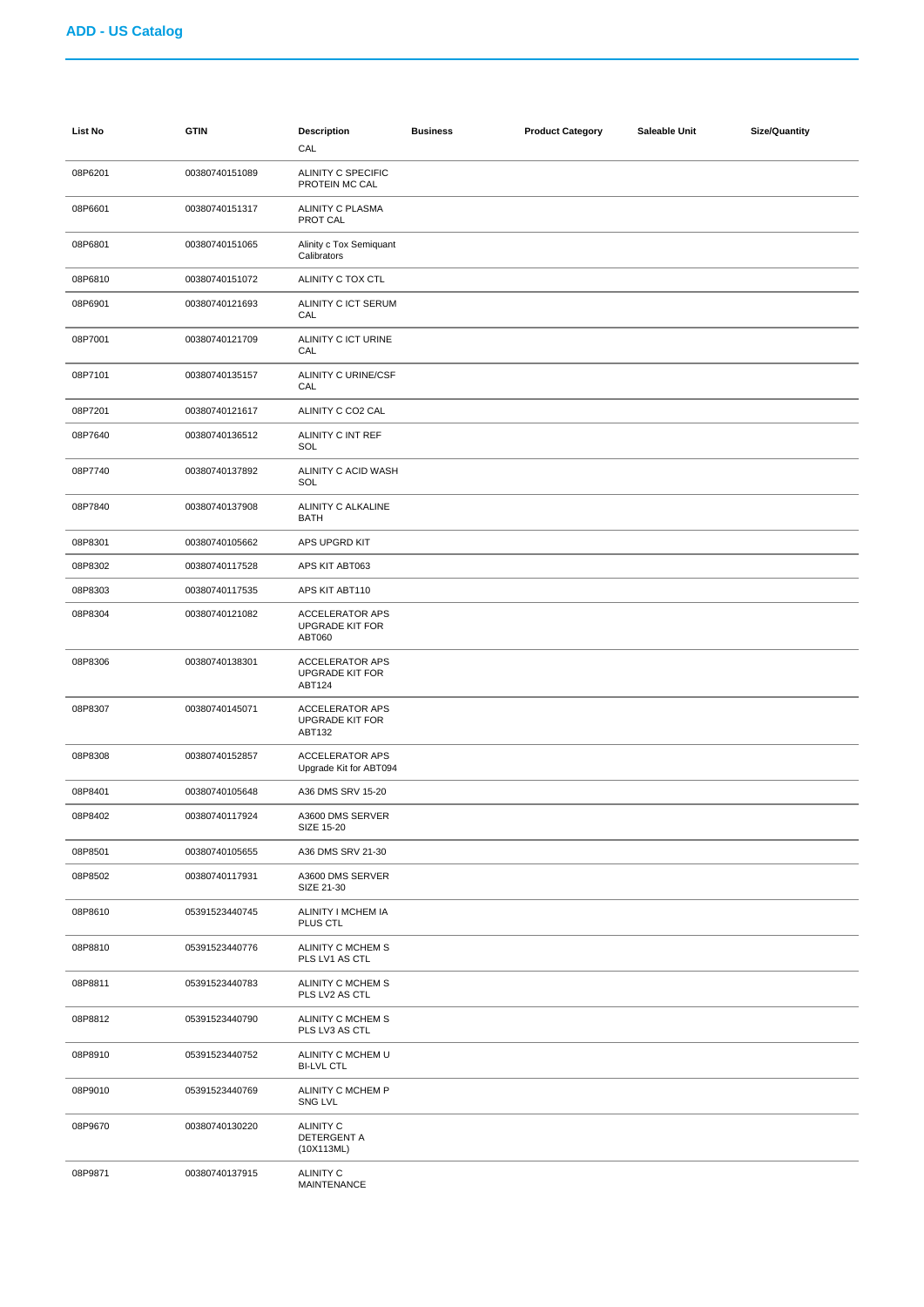| <b>List No</b> | <b>GTIN</b>    | <b>Description</b><br>SOLUTION US                     | <b>Business</b> | <b>Product Category</b> | Saleable Unit | <b>Size/Quantity</b> |
|----------------|----------------|-------------------------------------------------------|-----------------|-------------------------|---------------|----------------------|
| 0945302        | 380740017903   | <b>FLM FILTER</b><br>HOLDER(3 EACH)                   | $\pmb{0}$       | $\mathbf 0$             | $\pmb{0}$     | 0.0000               |
| 0951814        | 00380740040796 | PRINTER GREASE(1<br>EACH)                             |                 |                         |               |                      |
| 0951902        | 00380740018054 | TFLX/ADX BUFFER(4<br>BTLS)                            |                 |                         |               | 0.0000               |
| 0952021        | 00380740018115 | <b>TFLX PRINT</b><br>RIBBON(1EA)                      |                 |                         |               |                      |
| 0952802        | 00380740018214 | <b>PRECISION</b><br>DISPNSR(1 EACH)                   |                 |                         |               |                      |
| 0996703        | 00380740031633 | ELCTRDS/SS<br>PROBES(3 PACK)                          |                 |                         |               |                      |
| 09A2701        | 00380740018597 | PRISM TRAY WST<br>BG(1X100)                           |                 |                         |               |                      |
| 09A2702        | 00380740018603 | PRISM TIP WST<br>BAG(1X200)                           |                 |                         |               |                      |
| 09B7951        | 00380740058197 | PRISM MODEM<br>AREA(EA)                               |                 |                         |               |                      |
| 09C1101        |                | TTL PSA CAL(1EA)                                      |                 |                         |               | 0.0000               |
| 09C1301        | 00380740025359 | <b>FOLATE</b><br>CALIBRATOR(1EA)                      |                 |                         |               | 0.0000               |
| 09C1310        | 00380740037918 | <b>FOLATE</b><br>CONTROLS(1EA)                        |                 |                         |               | 0.0000               |
| 09C1360        | 00380740060398 | <b>FOLATE LYSIS</b><br>RGT(1EA)                       |                 |                         |               | 0.0000               |
| 09C9410        | 00380740019228 | ARCHITECT HBSAG<br>CNF CTL(1 EA)                      |                 |                         |               |                      |
| 09C9650        | 00380740089849 | PPC 9 US ACCY KIT(1<br>EACH)                          |                 |                         |               |                      |
| 09D2207        | 00380740082154 | SMALL RGNT<br>CRTRDG(EACH)                            |                 |                         |               |                      |
| 09D2212        | 00380740019303 | 20ML REAGNT<br>CARTR(EA)                              |                 |                         |               |                      |
| 09D2804        | 00380740137922 | <b>ICT MODULE</b>                                     |                 |                         |               |                      |
| 09D2921        | 00380740094270 | H20 BATH ADD(2X500)                                   |                 |                         |               |                      |
| 09D3120        | 00380740019341 | CC ALKALINE BATH(1<br>KIT)                            |                 |                         |               |                      |
| 09D3205        | 00380740019358 | AERO CUV<br>SEG(EACH)                                 |                 |                         |               |                      |
| 09D3303        | 00380740019365 | AERO CUV PR DRY(1<br>PAIR)                            |                 |                         |               |                      |
| 09D3403        | 00380740137939 | WASH SOLUTION<br>CHECK VALVE                          |                 |                         |               |                      |
| 09D3503        | 00380740137946 | ICT CHECK VALVE                                       |                 |                         |               |                      |
| 09D3602        | 00380740019396 | AERO C8K POP<br>VLV(2/PKG)                            |                 |                         |               |                      |
| 09D3803        | 00380740137960 | SAMPLE & WASH<br>SOLUTION SYRINGE<br><b>SEAL TIP2</b> |                 |                         |               |                      |
| 09D4004        | 00380740137984 | <b>REAGENT SYRINGE</b><br>SEAL TIP #2                 |                 |                         |               |                      |
| 09D4103        | 00380740137991 | 1ML SYRINGE                                           |                 |                         |               |                      |
| 09D4202        | 00380740019457 | CC CUV<br>WIPER(2/PKG)                                |                 |                         |               |                      |
| 09D4302        | 00380740019464 | AERO C8K<br>FLTR(3/PKG)                               |                 |                         |               |                      |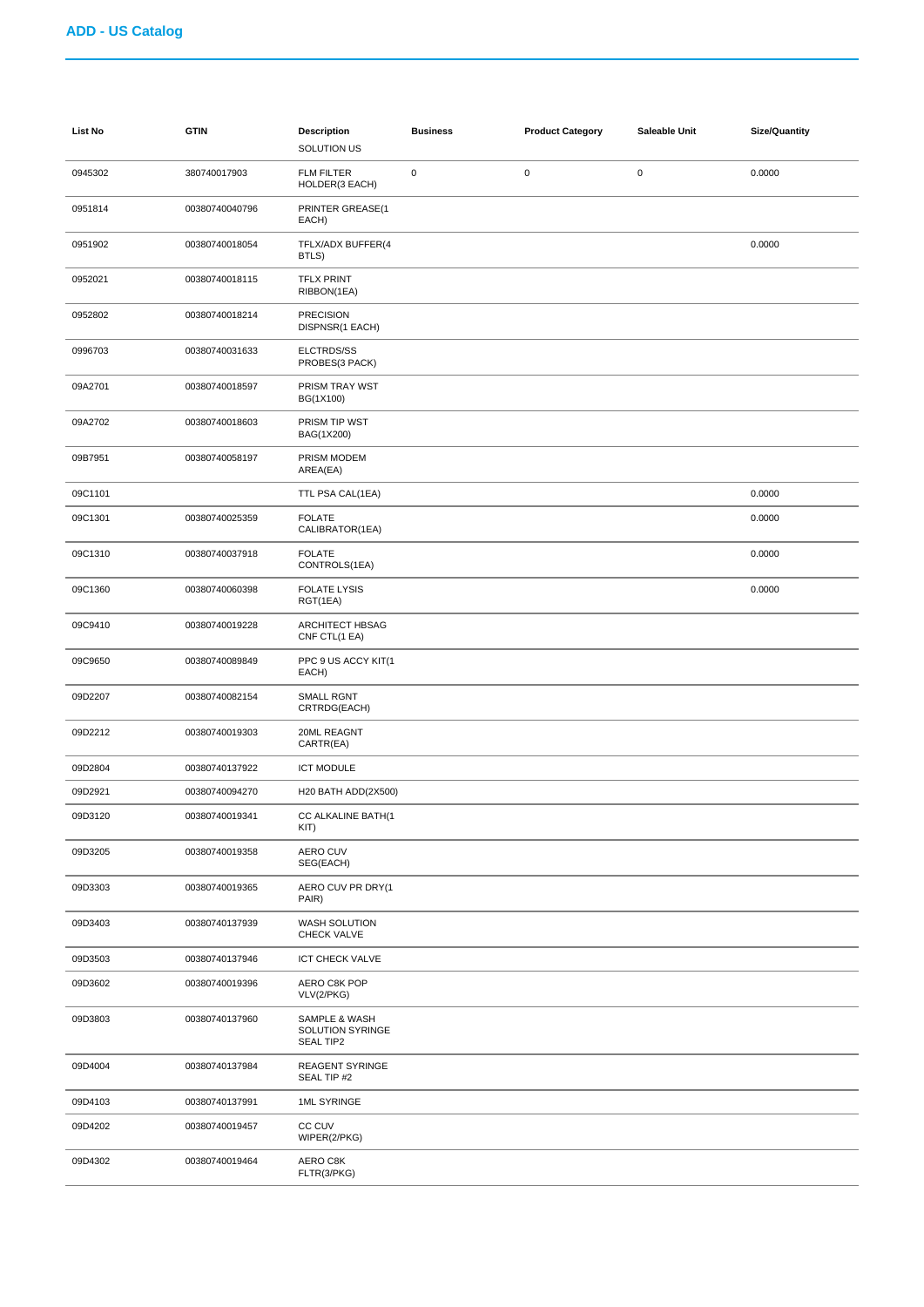| <b>List No</b><br>09D4503 | <b>GTIN</b><br>00380740138004 | <b>Description</b><br><b>SOURCE LAMP</b>      | <b>Business</b> | <b>Product Category</b>          | Saleable Unit | <b>Size/Quantity</b> |
|---------------------------|-------------------------------|-----------------------------------------------|-----------------|----------------------------------|---------------|----------------------|
| 09D4803                   | 00380740132507                | ARC C16000 RGT<br>PROBE R1A/R2B (L)<br>(ROHS) |                 |                                  |               |                      |
| 09D4805                   | 00380740019501                | AERO RGT TBG R2A(1<br>EACH)                   |                 |                                  |               |                      |
| 09D4810                   | 00380740019518                | <b>AERO RGT PRB</b><br>SCR(1 EACH)            |                 |                                  |               |                      |
| 09D4903                   | 00380740132514                | ARC C16000 RGT<br>PROBE R1B/R2A (R)<br>(ROHS) |                 |                                  |               |                      |
| 09D4905                   | 00380740019532                | AERO RGT TBG R2B(1<br>EACH)                   |                 |                                  |               |                      |
| 09D5002                   | 00380740019549                | AERO C8K CLNG<br><b>WRE(10/PKG)</b>           |                 |                                  |               |                      |
| 09D5102                   | 00380740019556                | CC CUV DRY<br>TIP(2/PKG)                      |                 |                                  |               |                      |
| 09D5203                   | 00380740138011                | SAMPLE AND WASH<br>SOLUTION SYRINGE<br>O-RING |                 |                                  |               |                      |
| 09D5303                   | 00380740138028                | <b>REAGENT SYRINGE O-</b><br><b>RING</b>      |                 |                                  |               |                      |
| 09D6103                   | 00380740019594                | X WST PMP (C)<br>'07(EACH)                    |                 |                                  |               |                      |
| 09D6304                   | 00380740138042                | <b>ICT PROBE</b>                              |                 |                                  |               |                      |
| 09D8721                   | 00380740019655                | CC ACID PHOS(623T)                            |                 |                                  |               |                      |
| 09D8921                   | 00380740019686                | <b>CC LACTIC</b><br>ACID(393T)                |                 |                                  |               |                      |
| 09D9221                   | 00380740019716                | CC APO A1(243T)                               |                 |                                  |               |                      |
| 09D9321                   | 00380740019723                | CC APO B(243T)                                |                 |                                  |               |                      |
| 09F9901                   | 00380740019914                | CDS/4K SLRK<br>NDCTR(10/PKG)                  |                 |                                  |               |                      |
| 09H0001                   | 00380740019921                | <b>CDSPHR CBL</b><br>USB(1X10')               |                 |                                  |               |                      |
| 09H0002                   | 00380740073060                | PRNTR FUSER U<br>270(EACH)                    | 0               | $\pmb{0}$                        | $\pmb{0}$     |                      |
| 09H0004                   | 00380740074029                | PRNTR BELT<br>2700(EACH)                      |                 |                                  |               |                      |
| 09H0006                   | 00380740082437                | PRNTR CRTG YEL<br>27(EACH)                    |                 |                                  |               |                      |
| 09H0007                   | $\pmb{0}$                     | PRNTR CRTG BLK<br>27(EACH)                    | 0               | Instrument-Device<br>Accessories | $\mathbf 0$   |                      |
| 09H0008                   | 00380740082451                | PRNTR CRTG CYA<br>27(EACH)                    |                 |                                  |               |                      |
| 09H0010                   | 00380740082468                | PRNTR CRTG MAG<br>27(EACH)                    |                 |                                  |               |                      |
| 09H0021                   | 00380740019938                | <b>HP 3800 CRTG</b><br>BLK(EACH)              |                 |                                  |               |                      |
| 09H0023                   | 00380740019945                | <b>HP 3800 CRTG</b><br>CYAN(EACH)             |                 |                                  |               |                      |
| 09H0025                   | 00380740019952                | <b>HP 3800 CRTG</b><br>YELW(EACH)             |                 |                                  |               |                      |
| 09H0027                   | 00380740019969                | <b>HP 3800 CRTG</b><br>MGTA(EACH)             |                 |                                  |               |                      |
| 09H0403                   | 00380740138585                | CD RUBY,<br><b>ACCESSORY KIT</b><br>(ROHS)    |                 |                                  |               |                      |
| 09H0501                   | 00380740070847                | CD RUBY LIS SPEC                              |                 |                                  |               |                      |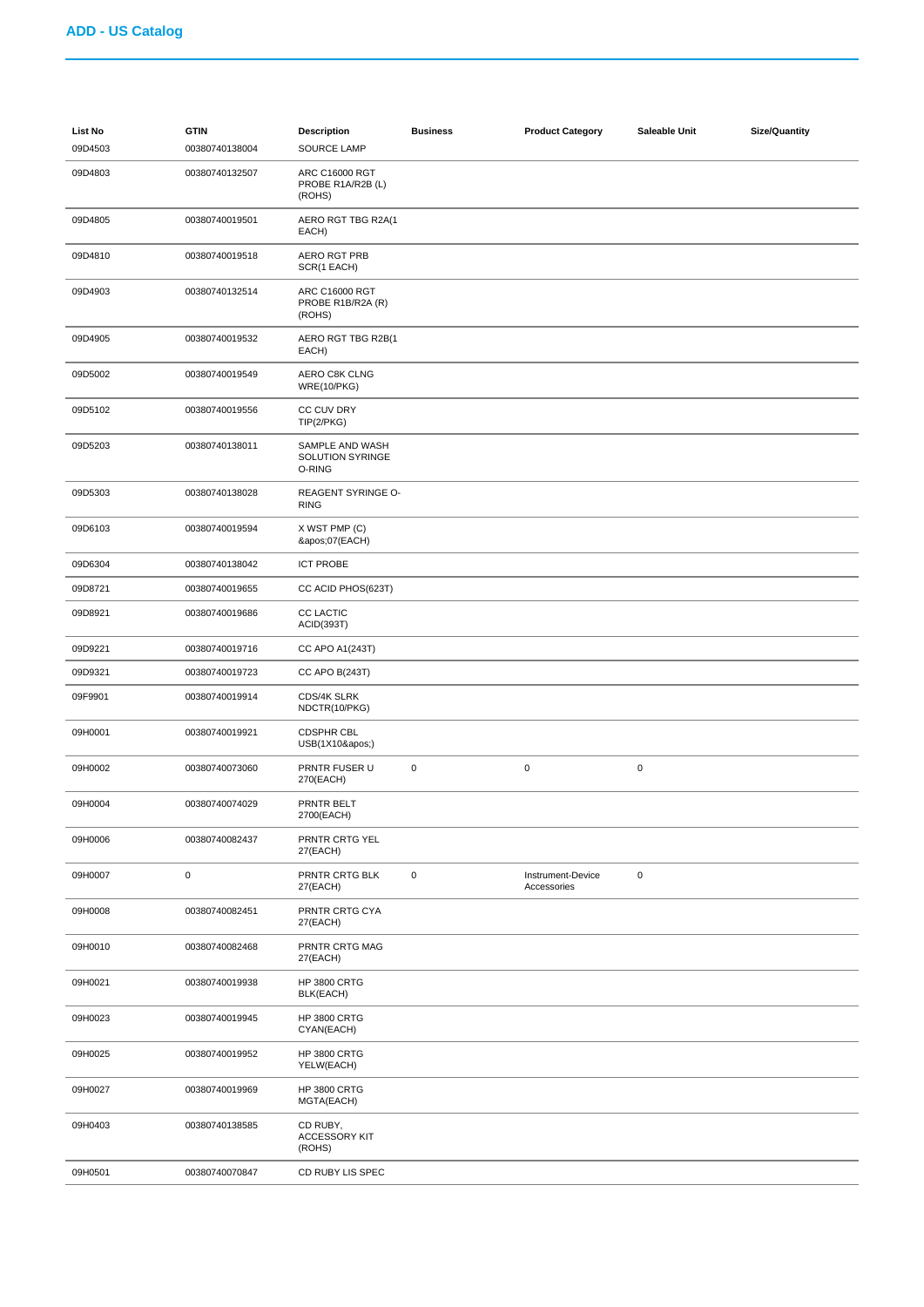| List No<br>09H0601 | <b>GTIN</b><br>00380740020002 | <b>Description</b><br>CD RUBY ASP<br>NDL(EACH) | <b>Business</b> | <b>Product Category</b>          | Saleable Unit | <b>Size/Quantity</b> |
|--------------------|-------------------------------|------------------------------------------------|-----------------|----------------------------------|---------------|----------------------|
| 09H1001            | $\mathsf 0$                   | <b>ACCELDM</b><br>ARCHITECT(EACH)              | $\pmb{0}$       | Instrument-Device<br>Accessories | $\pmb{0}$     |                      |
| 09H3102            | 00380740020026                | <b>BKGD BARCODE</b><br>LBLS(EACH)              |                 |                                  |               |                      |
| 09H3201            | 00380740020033                | OPEN MODE<br>PROBE(EACH)                       |                 |                                  |               |                      |
| 09H3404            | 00380740020064                | CDS UPGR KIT<br>$R2-5(EA)$                     |                 |                                  |               |                      |
| 09H3802            | 00380740073084                | RUBY RGT LN<br>W/CAP(EACH)                     |                 |                                  |               |                      |
| 09H3901            | 00380740020088                | CELL-DYN<br>EMERALD(EACH)                      |                 |                                  |               |                      |
| 09H4004            | 00380740082215                | <b>EMLD LIS SPEC</b>                           |                 |                                  |               |                      |
| 09H4007            | 00380740105686                | EMLD OPS MAN CD                                |                 |                                  |               |                      |
| 09H4101            | 00380740020101                | DIGITAL MOUSE-USB                              |                 |                                  |               |                      |
| 09H4201            | 00380740020118                | <b>HP 6980 CRTG</b><br>CLR(EACH)               |                 |                                  |               |                      |
| 09H4202            | 00380740020125                | <b>HP 6980 CRTG</b><br>BLK(EACH)               |                 |                                  |               |                      |
| 09H4602            | 00380740020132                | CD EMLD CLNR<br>960M(EA)                       |                 |                                  |               |                      |
| 09H4702            | 00380740020149                | CD EMRLD LYSE<br>960(EA)                       |                 |                                  |               |                      |
| 09H4802            | 00380740020156                | CD EMRLD DIL<br>10L(10L)                       |                 |                                  |               |                      |
| 09H5001            | 00380740020163                | <b>EMLD DIL</b><br>TUBE(EACH)                  |                 |                                  |               |                      |
| 09H5101            | 00380740020187                | <b>EMLD WASTE</b><br>TUBE(EACH)                |                 |                                  |               |                      |
| 09H5201            | 00380740020194                | <b>EMLD BARCODE</b><br>READ(EACH)              |                 |                                  |               |                      |
| 09H5301            | 00380740020200                | <b>EMLD SMPLING</b><br>PROB(EACH)              |                 |                                  |               |                      |
| 09H5402            | 00380740020231                | <b>EMLD EU</b><br>CORD(EACH)                   |                 |                                  |               |                      |
| 09H5404            | 00380740020248                | <b>EMLD FLAT</b><br>SCRDRVR(EACH)              |                 |                                  |               |                      |
| 09H5406            | 00380740074395                | <b>EMLD US</b><br>CORD(EACH)                   |                 |                                  |               |                      |
| 09H5701            | 00380740020262                | CDR FAN FLTR<br>ASSY(EACH)                     |                 |                                  |               |                      |
| 09H5801            | 00380740020279                | <b>EMLD GREASE (3)</b><br>G)(EACH)             |                 |                                  |               |                      |
| 09H5901            | 00380740020286                | CD EMERALD 22<br>ANALYZER                      |                 |                                  |               |                      |
| 09H6101            | 00380740120771                | CD EMERALD 22 LYSE<br><b>RGT</b>               |                 |                                  |               |                      |
| 09H6201            | 00380740120788                | CELL-DYN Emerald 22<br>Diluent                 |                 |                                  |               |                      |
| 09H6402            | 00380740082512                | CD-Emerald 22 Ops<br>Manual                    |                 |                                  |               |                      |
| 09H6404            | 00380740082376                | EMLD22 Ops Manual<br>CD                        |                 |                                  |               |                      |
| 09H6408            | 00380740093426                | CD EMLD SW<br>2.2.0(EACH)                      |                 |                                  |               |                      |
| 09H6805            | 00380740102661                | USB BUS                                        |                 |                                  |               |                      |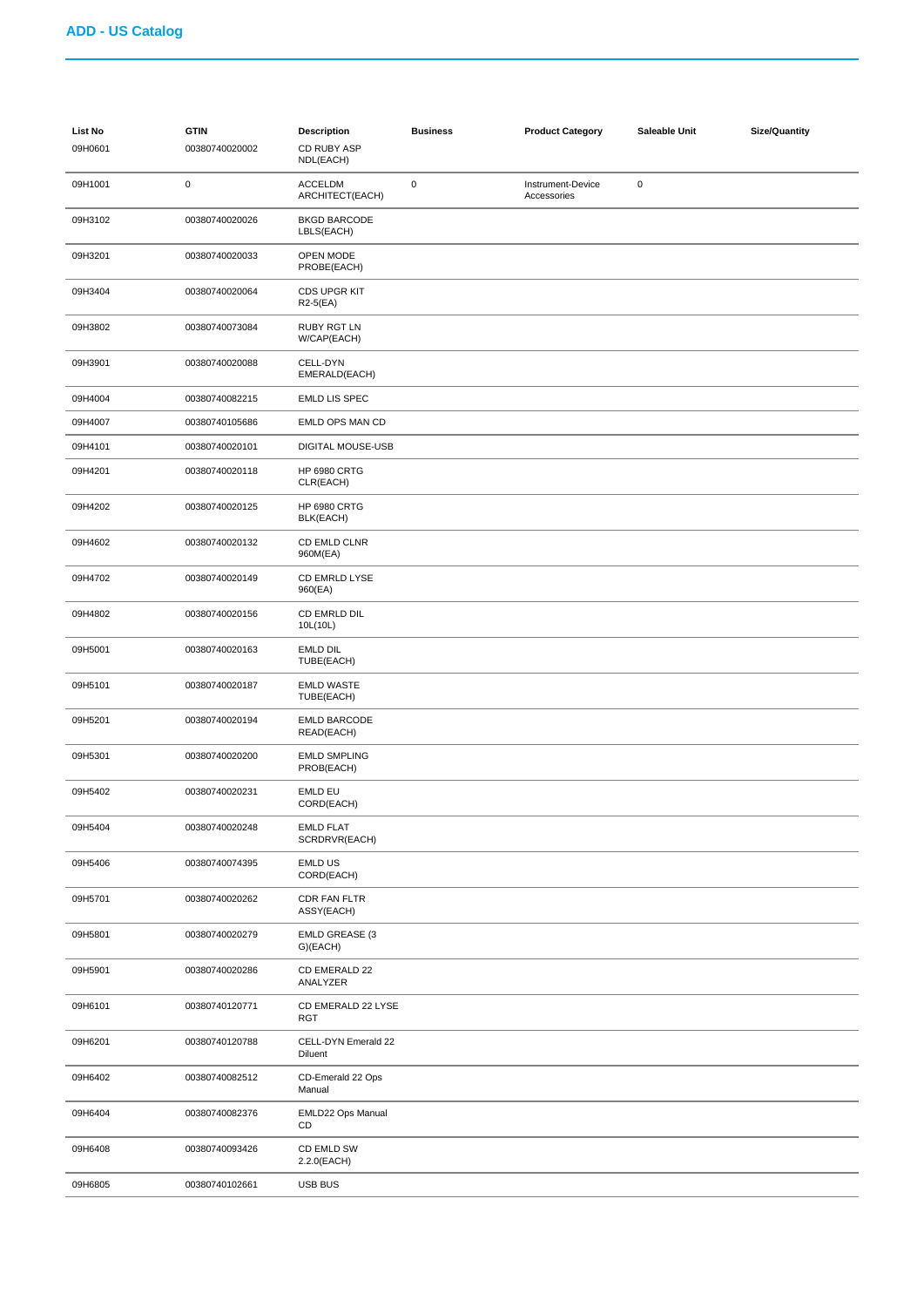| List No | <b>GTIN</b>    | <b>Description</b>                      | <b>Business</b> | <b>Product Category</b> | Saleable Unit | <b>Size/Quantity</b> |
|---------|----------------|-----------------------------------------|-----------------|-------------------------|---------------|----------------------|
| 09H6899 |                | <b>HEMA EDUC</b><br>MATLS(EA)           |                 |                         |               |                      |
| 09H6901 | 00380740020323 | CD18 CNTRL<br>FULLPK(EACH)              |                 |                         |               |                      |
| 09H6902 | 00380740020330 | CD18 CNTRL<br>HALFPK(EACH)              |                 |                         |               |                      |
| 09H7001 | 00380740020347 | CD 18 PLUS<br>CAL(EACH)                 |                 |                         |               |                      |
| 09H7201 | 00380740119829 | CD 22 PLUS CTL FULL<br><b>PACK</b>      |                 |                         |               |                      |
| 09H7202 | 00380740119836 | CELL-DYN 22 Plus<br>Control Half Pack   |                 |                         |               |                      |
| 09H7301 | 00380740119843 | CELL-DYN 22 Plus<br>Calibrator          |                 |                         |               |                      |
| 09H7401 | 00380740082529 | CELL-DYN Emerald 22<br>Waste Tube       |                 |                         |               |                      |
| 09H7701 | 00380740072100 | H470 BLACK<br>CART(EACH)                |                 |                         |               |                      |
| 09H7702 | 00380740072971 | H470 COLOR<br>CART(EACH)                |                 |                         |               |                      |
| 09H8002 | 00380740082383 | 1650EN IMAGE<br>CART(EACH)              |                 |                         |               |                      |
| 09H8004 | 00380740073619 | 1650EN MAGN<br>CART(EACH)               |                 |                         |               |                      |
| 09H8005 | 00380740074043 | 1650EN YELL<br>CART(EACH)               |                 |                         |               |                      |
| 09H8006 | 00380740074241 | 1650EN CYAN<br>CART(EACH)               |                 |                         |               |                      |
| 09H8007 | 00380740074449 | 1650EN BLK<br>CART(EACH)                |                 |                         |               |                      |
| 09H8101 | 00380740020361 | FUSE 2.5 AMP(EACH)                      |                 |                         |               |                      |
| 09H8301 | 00380740020378 | CD EMLD PRT DVR<br>3(EACH)              |                 |                         |               |                      |
| 09K9401 | 00380740021535 | 284-10 T BILI 1(625T)                   |                 |                         |               |                      |
| 09K9402 | 00380740080846 | SE035 TBILI<br>CAL(4X3ML)               |                 |                         |               |                      |
| 09M0401 | 00380740104054 | FT4 ALDEHYDE MICR                       |                 |                         |               |                      |
| 09P1540 | 00380740131678 | ALINITY I MA MAN DIL<br>КT              |                 |                         |               |                      |
| 09P1821 | 00380740121075 | CC Liquid Lactic Acid<br>1000 Test      |                 |                         |               |                      |
| 09P2601 | 00380740150501 | ALINITY I ACTIVE-B12<br>CAL             |                 |                         |               |                      |
| 09P2610 | 00380740150518 | ALINITY I ACTIVE-B12<br><b>CTL</b>      |                 |                         |               |                      |
| 09P2620 | 00380740150525 | ALINITY I ACTIVE-B12<br><b>RGT</b>      |                 |                         |               |                      |
| 09P2701 | 00380740151348 | ALINITY I ANTI-CCP<br>CAL               |                 |                         |               |                      |
| 09P2710 | 00380740151355 | ALINITY I ANTI-CCP<br><b>CTL</b>        |                 |                         |               |                      |
| 09P2720 | 00380740151362 | ALINITY I ANTI-CCP<br><b>RGT</b>        |                 |                         |               |                      |
| 09P2801 | 00380740154479 | <b>ALINITY I</b><br><b>HOMOCYSTEINE</b> |                 |                         |               |                      |
| 09P2810 | 00380740154486 | <b>ALINITY I</b><br><b>HOMOCYSTEINE</b> |                 |                         |               |                      |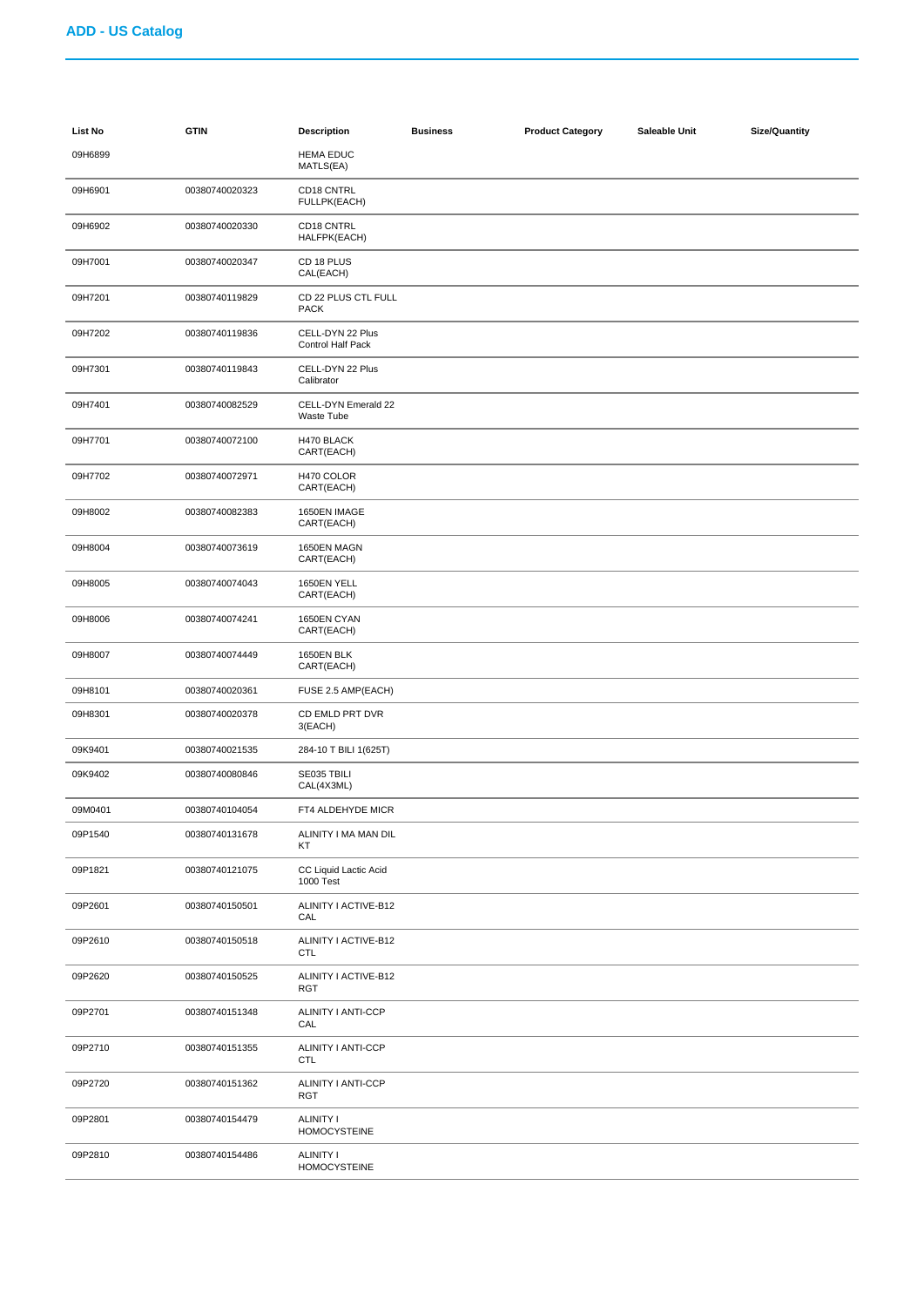| <b>List No</b><br>09P2820 | <b>GTIN</b><br>00380740153496 | <b>Description</b><br><b>ALINITY I</b><br><b>HOMOCYSTEINE</b> | <b>Business</b> | <b>Product Category</b> | Saleable Unit | <b>Size/Quantity</b> |
|---------------------------|-------------------------------|---------------------------------------------------------------|-----------------|-------------------------|---------------|----------------------|
| 09P3401                   | 00380740150570                | ALINITY I ANTI TG CAL                                         |                 |                         |               |                      |
| 09P3410                   | 00380740150587                | ALINITY I ANTI TG CTL                                         |                 |                         |               |                      |
| 09P3420                   | 00380740149550                | ALINITY I ANTI-TG<br><b>RGT (200T)</b>                        |                 |                         |               |                      |
| 09P3501                   | 00380740150594                | ALINITY I ANTI TPO<br>CAL                                     |                 |                         |               |                      |
| 09P3510                   | 00380740150600                | ALINITY I ANTI TPO<br><b>CTL</b>                              |                 |                         |               |                      |
| 09P3601                   | 00380740154462                | ALINITY I C-PEPTIDE<br>CAL                                    |                 |                         |               |                      |
| 09P3610                   | 00380740153526                | ALINITY I C-PEPTIDE<br><b>CTL</b>                             |                 |                         |               |                      |
| 09P3620                   | 00380740154493                | ALINITY I C-PEPTIDE<br><b>RGT</b>                             |                 |                         |               |                      |
| 09P3701                   | 00380740150624                | ALINITY I DHEAS CAL                                           |                 |                         |               |                      |
| 09P3710                   | 00380740150631                | ALINITY I DHEAS CTL                                           |                 |                         |               |                      |
| 09P3720                   | 00380740156336                | ALINITY I DHEAS RGT<br>(200T)                                 |                 |                         |               |                      |
| 09P3801                   | 00380740151379                | ALINITY I SHBG CAL                                            |                 |                         |               |                      |
| 09P3810                   | 00380740151386                | ALINITY I SHBG CTL                                            |                 |                         |               |                      |
| 09P3820                   | 00380740151393                | ALINITY I SHBG RGT                                            |                 |                         |               |                      |
| 09P4101                   | 00380740150983                | <b>ALINITY I SIROLIMUS</b><br>CAL                             |                 |                         |               |                      |
| 09P4120                   | 00380740150990                | <b>ALINITY I SIROLIMUS</b><br><b>RGT 200T</b>                 |                 |                         |               |                      |
| 09P4140                   | 00380740154233                | <b>ALINITY I SIROLIMUS</b><br>PREC RGT                        |                 |                         |               |                      |
| 09P4201                   | 00380740151010                | ALINITY I<br><b>TACROLIMUS CAL</b>                            |                 |                         |               |                      |
| 09P4220                   | 00380740154516                | <b>ALINITY I</b><br><b>TACROLIMUS RGT</b><br>200T             |                 |                         |               |                      |
| 09P4240                   | 00380740154240                | ALINITY I<br><b>TACROLIMUS PREC</b><br>RGT                    |                 |                         |               |                      |
| 09P4420                   | 00380740154103                | ALINITY C AMIKACIN<br><b>RGT 200T</b>                         |                 |                         |               |                      |
| 09P4620                   | 00380740153908                | ALINITY C APOA1 RGT<br>190T                                   |                 |                         |               |                      |
| 09P5320                   | 00380740150655                | ALINITY C SERUM<br>BENZO RGT 400T                             |                 |                         |               |                      |
| 09P5620                   | 00380740150662                | ALINITY C C3 RGT<br>300T                                      |                 |                         |               |                      |
| 09P5720                   | 00380740150679                | ALINITY C C4 RGT<br>300T                                      |                 |                         |               |                      |
| 09P5920                   | 00380740150686                | <b>ALINITY C</b><br><b>HAPTOGLOBIN RGT</b><br>180T            |                 |                         |               |                      |
| 09P6001                   | 00380740154059                | ALINITY I GALECTIN-3<br><b>CALIBRATOR KIT</b>                 |                 |                         |               | 0.0000               |
| 09P6010                   | 00380740154066                | ALINITY I GALECTIN-3<br><b>CONTROL KIT</b>                    |                 |                         |               | 0.0000               |
| 09P6022                   | 00380740154080                | ALINITY I GALECTIN-3<br>200T RGT KIT                          |                 |                         |               | 0.0000               |
| 09P6320                   | 00380740150693                | ALINITY C IGM RGT<br>360T                                     |                 |                         |               |                      |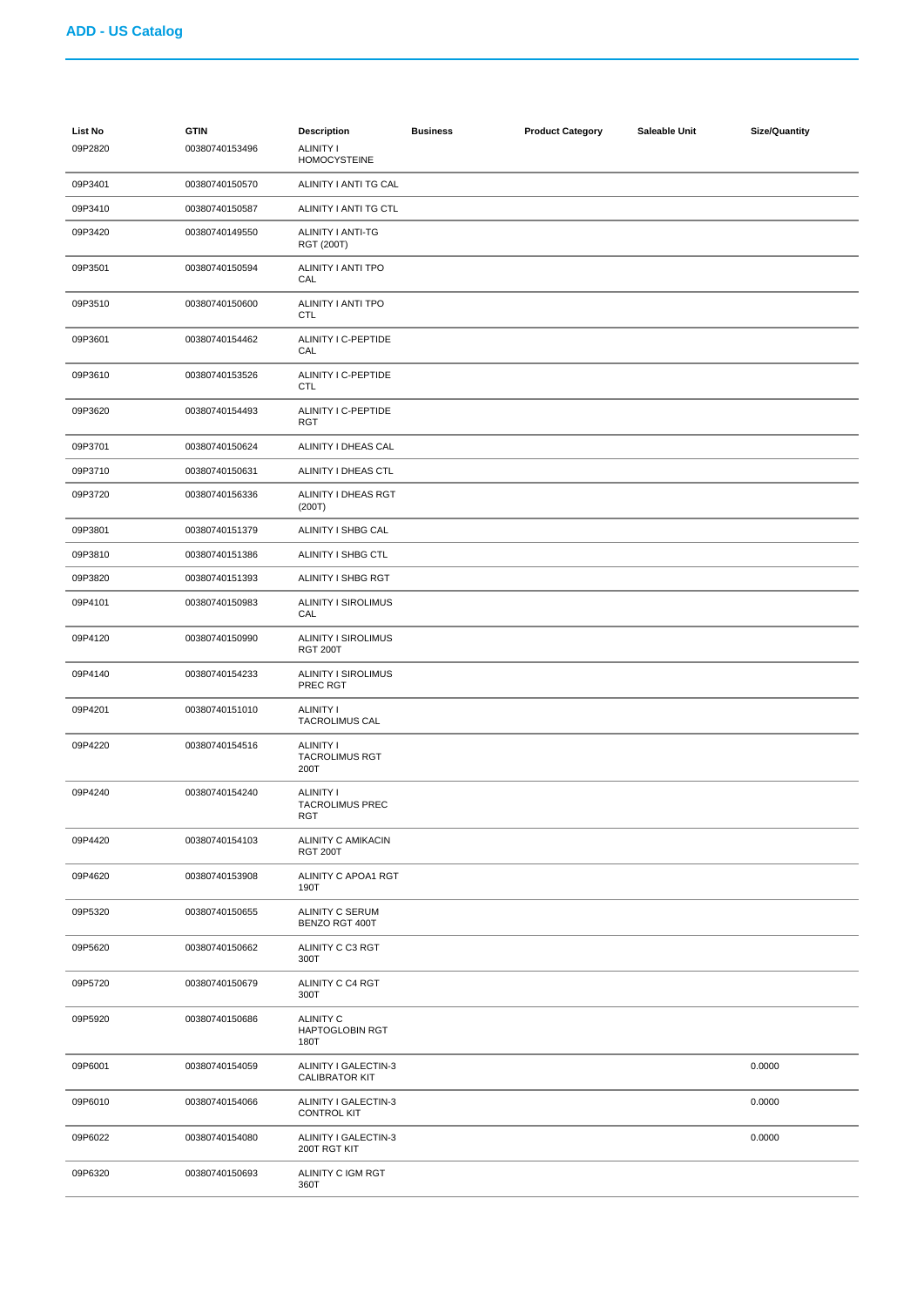| <b>List No</b> | <b>GTIN</b>    | <b>Description</b>                                | <b>Business</b> | <b>Product Category</b> | Saleable Unit | <b>Size/Quantity</b> |
|----------------|----------------|---------------------------------------------------|-----------------|-------------------------|---------------|----------------------|
| 09P6801        | 00380740138851 | Alinity hq ANALYZER                               |                 |                         |               | 0.0000               |
| 09P6901        | 00380740138868 | Alinity HS Processing<br>Module                   |                 |                         |               | 0.0000               |
| 09P8520        | 00380740154110 | <b>ALINITY C</b><br>PHENOBARBITAL RGT<br>200T     |                 |                         |               |                      |
| 09P8620        | 00380740150709 | <b>ALINITY C</b><br>PREALBUMIN RGT<br>200T        |                 |                         |               |                      |
| 09P8920        | 00380740154127 | <b>ALINITY C</b><br>THEOPHYLLINE RGT<br>200T      |                 |                         |               |                      |
| 09P9001        | 00380740154134 | <b>ALINITY C</b><br>TOBRAMYCIN CAL                |                 |                         |               |                      |
| 09P9020        | 00380740154141 | <b>ALINITY C</b><br><b>TOBRAMYCIN RGT</b><br>200T |                 |                         |               |                      |
| 09P9220        | 00380740154158 | ALINITY C VALPROIC<br>ACID RGT 200T               |                 |                         |               |                      |
| 09P9320        | 00380740150716 | <b>ALINITY C</b><br>CERULOPLASMIN                 |                 |                         |               |                      |
| 0B3Z42C        | 00380740114428 | ARC OPERATIONS<br><b>MANUALS</b>                  |                 |                         |               |                      |
| 0B8H10C        | 00380740114329 | <b>CELL-DYN SAPPHIRE</b>                          |                 |                         |               |                      |
| 0B8H56C        | 00380740108359 | CD RUBY OPS<br><b>MANUAL A&amp;B</b>              |                 |                         |               |                      |
| 0E3Z42C        | 00380740114435 | ARC OPERATION<br>MANUAL-CD ROM                    |                 |                         |               |                      |
| 0E3Z4CC        | 00380740115555 | ARCH OPS MANUAL<br>V9.10 CD-ROM                   |                 |                         |               |                      |
| 0E8H10C        | 00380740114404 | CELL-DYN SAPPHIRE<br>CD-ROM                       |                 |                         |               |                      |
| 0E8H56C        | 00380740111755 | CD RUBY OPS<br>MANUAL CD-R                        |                 |                         |               |                      |
| 1341401        | 0              | RBN CLR 590 KIT(EA)                               | $\mathbf 0$     | 0                       | $\pmb{0}$     |                      |
| 2000501        | 00380740070441 | 200 OTR CABLE<br>6FT(EA)                          |                 |                         |               |                      |
| 2082101        | 00380740071950 | DOT MATRIX (110V)(1<br>EACH)                      |                 |                         |               |                      |
| 2082196        | 00380740080082 | OK MICRO RFRB<br>BW(EACH)                         | 0               | $\pmb{0}$               | $\mathbf 0$   |                      |
| 2082501        | 00380740020484 | PRNTR CLR 590<br>110(EA)                          | 0               | $\pmb{0}$               | $\mathbf 0$   |                      |
| 2170401        | 00380740020491 | WASTE DUMMY<br>PLUG(1 EACH)                       |                 |                         |               |                      |
| 2851401        | 00380740020521 | SYRNG SMPLE .1<br>ML(1 EACH)                      |                 |                         |               |                      |
| 2856001        | 00380740020538 | SYRINGE 500 ML(1<br>EACH)                         |                 |                         |               |                      |
| 2856101        | 00380740020545 | SYRINGE 2.5 ML(1<br>EACH)                         |                 |                         |               |                      |
| 5006501        | 00380740020576 | 220/240 FUSE 8A(EA)                               |                 |                         |               |                      |
| 5430501        | 00380740020583 | APERTURE BRUSH(1<br>EACH)                         |                 |                         |               |                      |
| 6016001        | 00380740070427 | FUSE 5 AMP(EA)                                    |                 |                         |               |                      |
| 7004801        | 00380740020606 | <b>ALLEN WRNCHES</b><br>KIT(1 EACH)               |                 |                         |               |                      |
| 9112501        | 00380740020644 | DURA CLAMPS(2<br>EACH)                            |                 |                         |               |                      |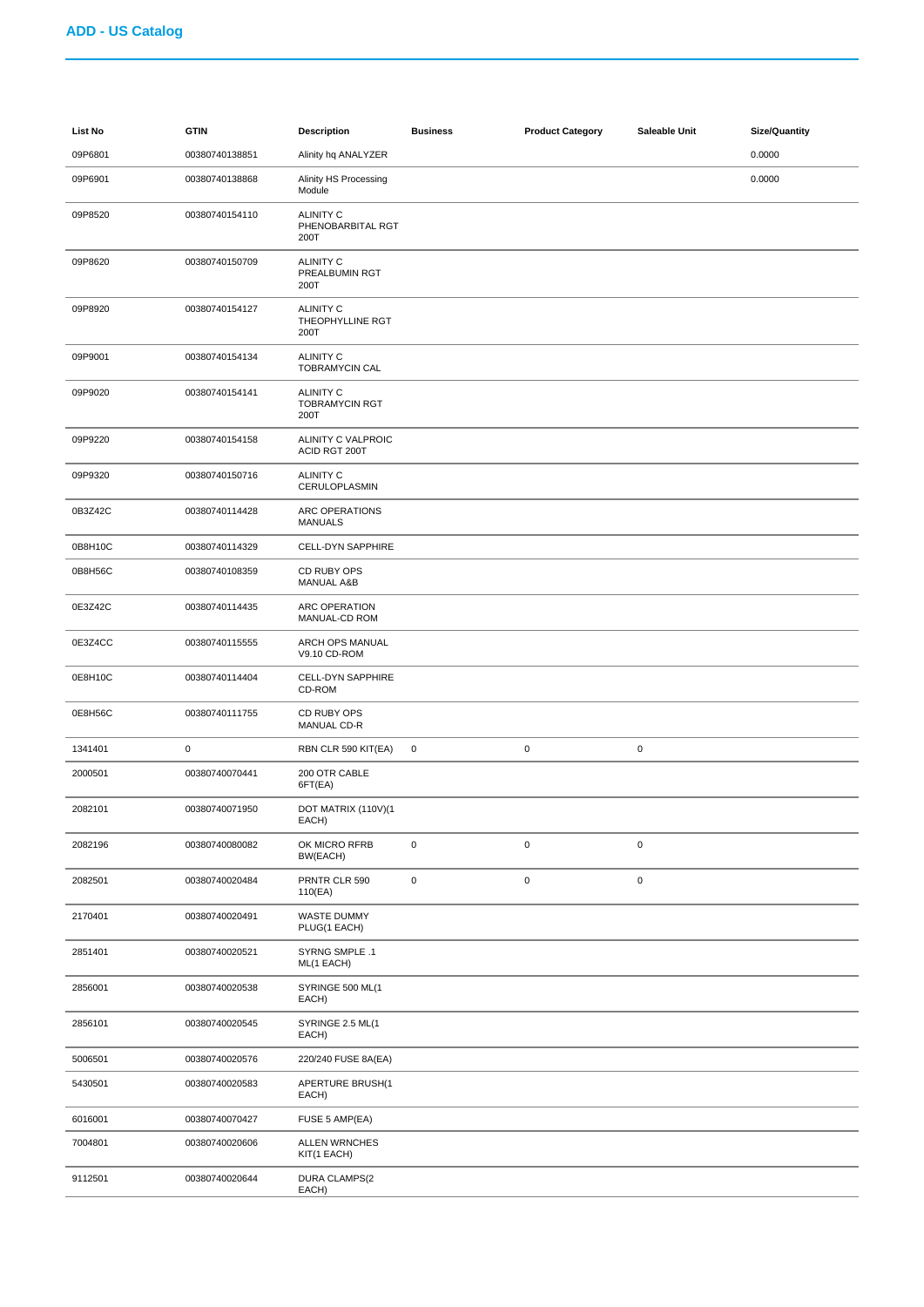| List No | <b>GTIN</b>    | <b>Description</b>                                       | <b>Business</b> | <b>Product Category</b> | Saleable Unit | <b>Size/Quantity</b> |
|---------|----------------|----------------------------------------------------------|-----------------|-------------------------|---------------|----------------------|
| 9148201 | 00380740020712 | <b>REAGENT LINES</b><br>350(1 EACH)                      |                 |                         |               |                      |
| 9148401 | 00380740020729 | PERIST PMP TBG-<br>SM(4/PK)                              |                 |                         |               |                      |
| 9148501 | 00380740020736 | PERIST PMP TBG-<br>MD(4/PK)                              |                 |                         |               |                      |
| 9226401 | 00380740020798 | APERT PL RBC 60(1<br>EACH)                               |                 |                         |               |                      |
| 9227401 | 00380740020804 | APERT PL<br>WBC100UM(1 EACH)                             |                 |                         |               |                      |
| 9253201 | 00380740020811 | LOOP BACK<br>RS232TE(1 EACH)                             |                 |                         |               |                      |
| 9319301 | 00380740020866 | FILTER AIR DR3000(1<br>EACH)                             |                 |                         |               |                      |
| 9320101 | 00380740020873 | <b>BULB 3000 FL PNL(1</b><br>EACH)                       |                 |                         |               |                      |
| 9350101 | 00380740072162 | POWER CORD(1<br>EACH)                                    |                 |                         |               |                      |
| 9551901 | 00380740020934 | PSY CABLE ASSY(EA)                                       |                 |                         |               |                      |
| 9923101 | 00380740020958 | CD DILUENT(20L)                                          |                 |                         |               |                      |
| 9964401 | 00380740021085 | CD ENZYM<br>CLNR(2X50ML)                                 |                 |                         |               |                      |
| 9965001 | 00380740021092 | <b>BCODE LBL</b><br>1000(K/BX)                           |                 |                         |               |                      |
| 9965101 | 00380740021108 | <b>BCODE LBL</b><br>1000/RL(10 RLS)                      |                 |                         |               |                      |
| 9965201 | 00380740021115 | BCODE QC<br>SHEETS(100/PK)                               |                 |                         |               |                      |
| 04V2101 | 00380740155513 | <b>INST NAME PLATE-SM</b>                                |                 |                         |               |                      |
| 04S5602 | 00380740155551 | <b>ALINITY FIREWALL</b>                                  |                 |                         |               |                      |
| 04S7802 | 00380740155544 | ALINITY CI-SERIES<br><b>SAFETY</b><br><b>INFORMATION</b> |                 |                         |               |                      |
| 03P2331 | 00380740155599 | Instrument Mgr<br>Software Ver 8.15.01<br>Upg            |                 |                         |               |                      |
| 03P2330 | 00380740155582 | Instrument Manager<br>software vers 8.15.01              |                 |                         |               |                      |
| 01P3002 | 00380740155957 | ARC IVANCOMYCIN<br>CAL                                   |                 |                         |               |                      |
| 01P3202 | 00380740155971 | ARC IDIGOXIN CAL                                         |                 |                         |               |                      |
| 01P3227 | 00380740155988 | ARC IDIGOXIN RGT<br>100T                                 |                 |                         |               |                      |
| 01P2927 | 00380740155940 | ARC ITHEOPHYL RGT<br><b>100 TEST</b>                     |                 |                         |               |                      |
| 03L5302 | 00380740155995 | <b>BIO ARC C-PEPTIDE</b><br>CAL                          |                 |                         |               |                      |
| 03L5311 | 00380740156008 | <b>BIO ARC C-PEPTIDE</b><br><b>CTL</b>                   |                 |                         |               |                      |
| 03L5327 | 00380740156015 | <b>BIO ARC C-PEPTIDE</b><br>RGT100T                      |                 |                         |               |                      |
| 05P8302 | 00380740157432 | <b>ARCH Lp(a) Calibrators</b>                            |                 |                         |               |                      |
| 05P8411 | 00380740157449 | ARCH Lp(a) Control                                       |                 |                         |               |                      |
| 08K2602 | 00380740156053 | ARC SHBG CAL                                             |                 |                         |               |                      |
| 08K2611 | 00380740156060 | ARC SHBG CTL                                             |                 |                         |               |                      |
| 08K2513 | 00380740156022 | ARC IPTH CTL                                             |                 |                         |               |                      |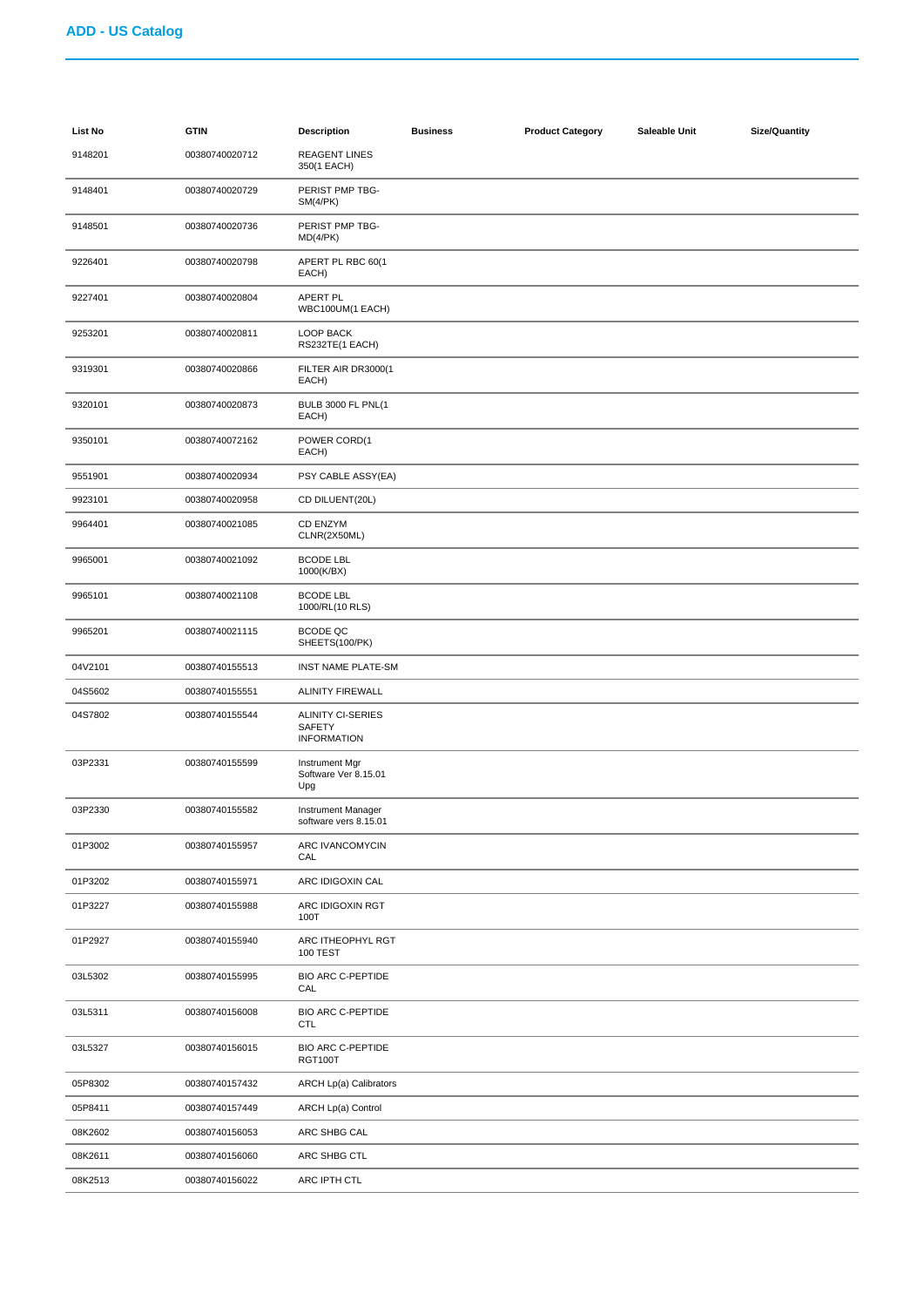| <b>List No</b><br>08K2504 | <b>GTIN</b><br>00380740156039 | <b>Description</b><br>ARC IPTH CAL                        | <b>Business</b> | <b>Product Category</b> | Saleable Unit | <b>Size/Quantity</b> |
|---------------------------|-------------------------------|-----------------------------------------------------------|-----------------|-------------------------|---------------|----------------------|
| 08K2711                   | 00380740160739                | ARC DHEAS CTL                                             |                 |                         |               |                      |
| 08K2702                   | 00380740160722                | ARC DHEAS CAL                                             |                 |                         |               |                      |
| 08K2627                   | 00380740156084                | ARC SHBG RGT 100<br>TEST                                  |                 |                         |               |                      |
| 08K2727                   | 00380740160746                | ARC DHEAS RGT 100<br>TEST                                 |                 |                         |               |                      |
| 08P3111                   | 00380740155377                | ALINITY I INTACT PTH<br><b>CTL</b>                        |                 |                         |               |                      |
| 08P3102                   | 00380740155360                | ALINITY I INTACT PTH<br>CAL                               |                 |                         |               |                      |
| 07P8602                   | 00380740146177                | ALINITY I ANTI-HBC M<br>CAL US                            |                 |                         |               |                      |
| 07P8612                   | 00380740145187                | ALINITY I ANTI-HBC M<br>CTL US                            |                 |                         |               |                      |
| 08P0702                   | 00380740146252                | ALINITY I HIV AG/AB<br>CAL US                             |                 |                         |               |                      |
| 01R0921                   | 00380740153601                | <b>ALINITY C</b><br>B2-MICROGLOBULIN<br>RGT 200T US       |                 |                         |               |                      |
| 01R0621                   | 00380740153564                | ALINITY C ASO 300T<br>US                                  |                 |                         |               |                      |
| 01R1202                   | 00380740153656                | <b>ALINITY C FERRITIN</b><br>STD CAL US                   |                 |                         |               |                      |
| 01R0602                   | 00380740153540                | ALINITY C ASO CAL<br>US                                   |                 |                         |               |                      |
| 01R0721                   | 00380740153519                | ALINITY C A-1<br><b>ANTITRYPSIN RGT</b><br><b>200T US</b> |                 |                         |               |                      |
| 01R0902                   | 00380740153588                | ALINITY C B2<br>MICROGL STD CAL<br>US                     |                 |                         |               |                      |
| 01R0821                   | 00380740153809                | ALINITY C A-1-AGP<br>RGT 200T US                          |                 |                         |               |                      |
| 01R1231                   | 00380740153687                | ALINITY C FERRITIN<br>RGT 540T US                         |                 |                         |               |                      |
| 01R1221                   | 00380740153670                | ALINITY C FERRITIN<br>RGT 190T US                         |                 |                         |               |                      |
| 01R1421                   | 00380740153847                | ALINITY C LPA<br><b>LIPOPROTEIN RGT</b><br>200T US        |                 |                         |               |                      |
| 04S0912                   | 00380740153748                | ALINITY C ASO CTL 1<br>US                                 |                 |                         |               |                      |
| 04S0913                   | 00380740153755                | ALINITY C ASO CTL 2<br>US                                 |                 |                         |               |                      |
| 08P3221                   | 00380740155919                | ALINITY I CA 19-9XR<br>RGT 200T US                        |                 |                         |               |                      |
| 08P6702                   | 00380740153717                | ALINITY C PROTEINS<br>CAL US                              |                 |                         |               |                      |
| 08P6712                   | 00380740153724                | ALINITY C PROTEINS<br>CTL US                              |                 |                         |               |                      |
| 01P3024                   | 00380740156237                | ARC VANCO                                                 |                 |                         |               |                      |
| 04V4501                   | 00380740156190                | CON HBU UPG HAIC                                          |                 |                         |               |                      |
| 04V4401                   | 00380740156183                | Hot Backup SW<br>Upgrade to HA<br>Software                |                 |                         |               |                      |
| 04V4601                   | 00380740156206                | EU HBU UPG HA EU                                          |                 |                         |               |                      |
| 04V4701                   | 00380740156213                | ODBC HBU UPG HADB                                         |                 |                         |               |                      |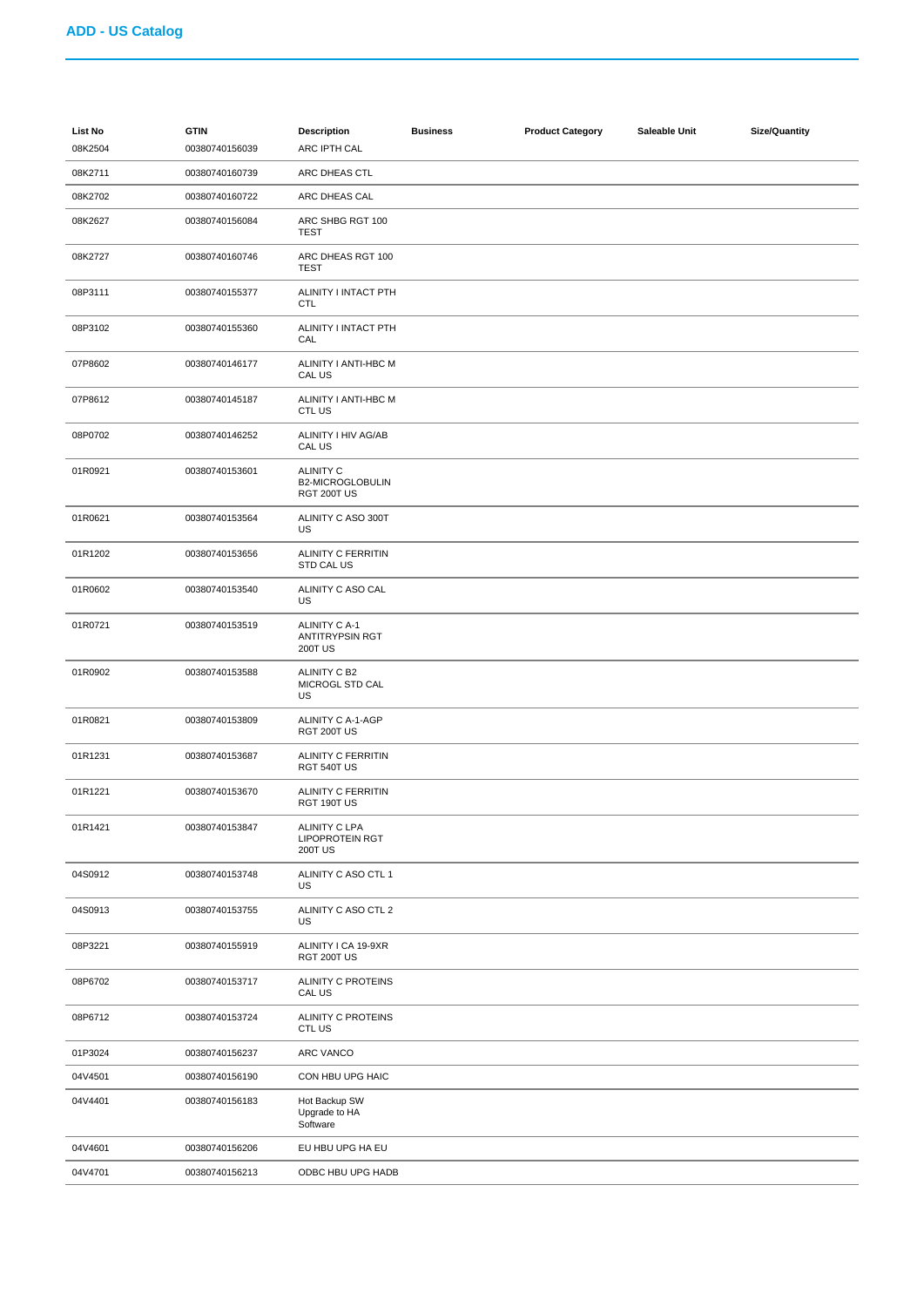| <b>List No</b><br>06K3851 | <b>GTIN</b><br>00380740156251 | <b>Description</b><br><b>MLTGNT ASO</b>                   | <b>Business</b> | <b>Product Category</b> | Saleable Unit | <b>Size/Quantity</b> |
|---------------------------|-------------------------------|-----------------------------------------------------------|-----------------|-------------------------|---------------|----------------------|
| 06K4241                   | 00380740156282                | <b>MLTGNT IGE</b>                                         |                 |                         |               |                      |
| 06K3941                   | 00380740156268                | <b>MLTGNT B2</b><br><b>MCRGLBN</b>                        |                 |                         |               |                      |
| 06K4151                   | 00380740156275                | <b>MLTGNT FERRITIN</b>                                    |                 |                         |               |                      |
| 06K4704                   | 00380740156312                | MLTGNT B2M STD                                            |                 |                         |               |                      |
| 06K4504                   | 00380740156299                | MLTGNT PRTN STD                                           |                 |                         |               |                      |
| 06K4604                   | 00380740156305                | <b>MLTGNT ASO STD</b>                                     |                 |                         |               |                      |
| 06K4904                   | 00380740156329                | MLTGNT FRRTN CAL                                          |                 |                         |               |                      |
| 08K2529                   | 00380740156244                | <b>ARCHITECT IPTH</b><br>(100T)                           |                 |                         |               | 0.0000               |
| 03R9502                   | 00380740156145                | <b>ALINITY S</b><br><b>ACCESSORY KIT</b>                  |                 |                         |               |                      |
| 09P1702                   | 00380740150105                | ALINITY C ENZYME<br><b>ALIGNMENT SOL</b>                  |                 |                         |               |                      |
| 06K5004                   | 00380740156367                | <b>MLTGNT IGE STD</b>                                     |                 |                         |               |                      |
| 06K5322                   | 00380740156374                | MLTGNT PRTN CTL                                           |                 |                         |               |                      |
| 06K5622                   | 00380740156404                | MLTGNT F/M/I CTL                                          |                 |                         |               |                      |
| 06K9941                   | 00380740156411                | MLTGNT 1 ANTRYPSN                                         |                 |                         |               |                      |
| 06L3441                   | 00380740156428                | <b>MLTGNT 1 GLYCPRTN</b>                                  |                 |                         |               |                      |
| 07K0041                   | 00380740156435                | <b>MLTGNT LP(A)</b>                                       |                 |                         |               |                      |
| 04V3401                   | 00380740156558                | <b>ALINITY RIGHT</b><br>FRONT DOOR<br>UNBRANDED           |                 |                         |               | 0.0000               |
| 04V5001                   | 00380740156619                | ALINITY RH LAS<br><b>ENDCAP UNB</b>                       |                 |                         |               | 0.0000               |
| 04V4901                   | 00380740156602                | <b>ALINITY REDUCED</b><br>HEIGHT LAS END CAP<br>KIT       |                 |                         |               | 0.0000               |
| 04V4801                   | 00380740156596                | ALINITY RH LAS IA LIQ<br>WM                               |                 |                         |               |                      |
| 04V3601                   | 00380740156572                | ALINITY CC RIGHT<br>ENDCAP UNBRANDED                      |                 |                         |               | 0.0000               |
| 04V3901                   | 00380740156589                | ALINITY I IA CBL<br><b>M.PWR 240V</b>                     |                 |                         |               |                      |
| 04V3501                   | 00380740156565                | ALINITY CC LEFT<br>ENDCAP UNBRANDED                       |                 |                         |               | 0.0000               |
| 04V6101                   | 00380740156626                | a3600 BIM Conveyor<br>Interface Kit                       |                 |                         |               |                      |
| 03M7484                   | 00380740107222                | ARC I2000SR REFURB-<br><b>MEXI</b>                        |                 |                         |               |                      |
| 02J9422                   | 00380740156855                | ARCHITECT CC<br>DETERGENT B                               |                 |                         |               |                      |
| 04S1740                   | 00380740156848                | Alinity c Reagent Cartdg<br>Clr                           |                 |                         |               |                      |
| 01R5950                   | 00380740156831                | <b>Alinity Diagnostics Kit</b>                            |                 |                         |               |                      |
| 02R5250                   | 00380740156824                | <b>ALINITY I</b><br>MAINTENANCE<br><b>CLEAN CARTRIDGE</b> |                 |                         |               |                      |
| 04R7050                   | 00380740156817                | <b>ALINITY S</b><br>MAINTENANCE KIT                       |                 |                         |               |                      |
| 01L7127                   | 00380740156527                | ARC HOMOCYS RGT<br>100T                                   |                 |                         |               |                      |
| 04V5121                   | 00380740158415                | ALINITY C TOTAL<br>BILIRUBIN RGT 2750T                    |                 |                         |               |                      |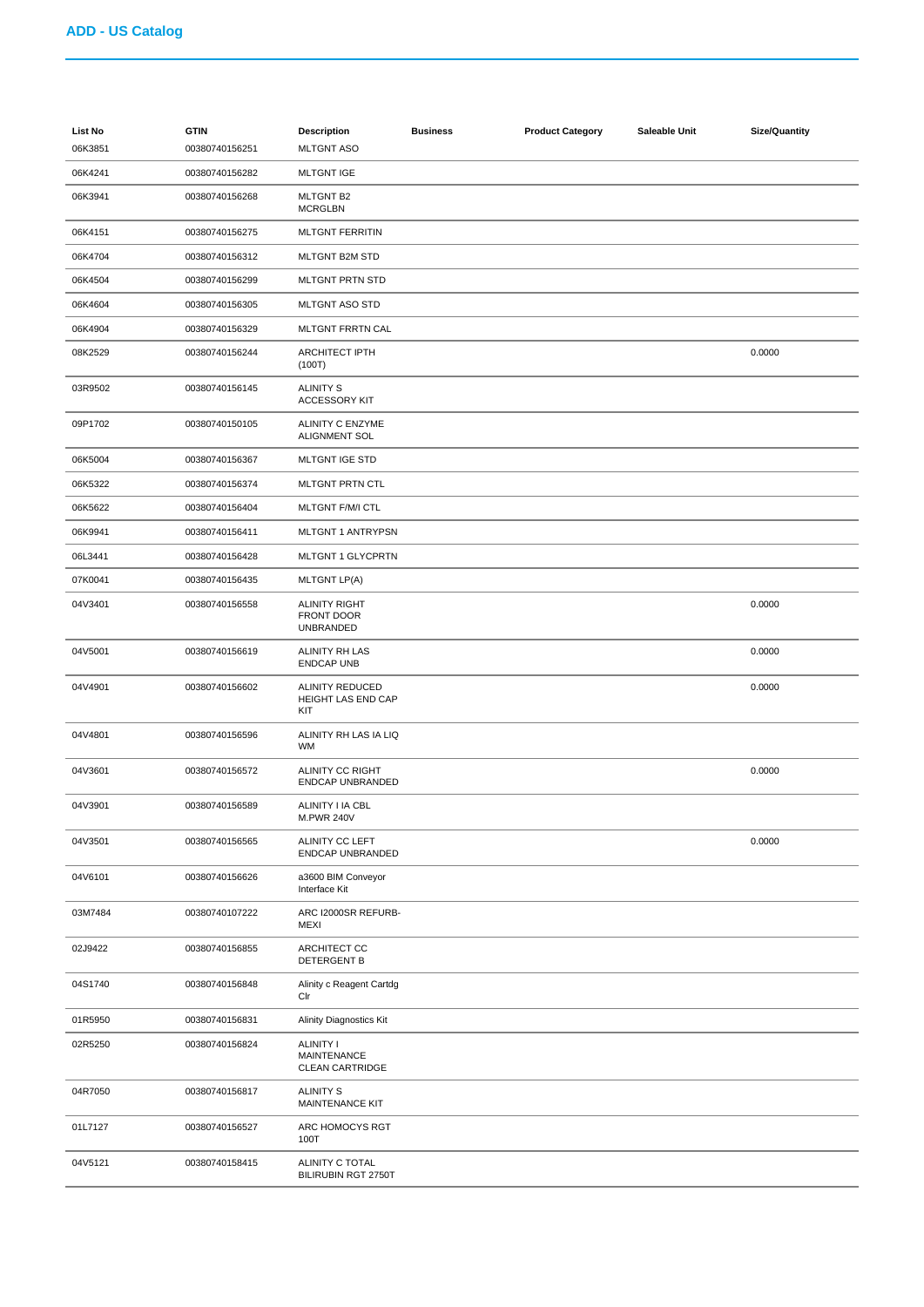| <b>List No</b><br>04V5131 | <b>GTIN</b><br>00380740158422 | <b>Description</b><br>ALINITY C TOTAL<br>BILIRUBIN RGT 3600T | <b>Business</b> | <b>Product Category</b> | Saleable Unit | <b>Size/Quantity</b> |
|---------------------------|-------------------------------|--------------------------------------------------------------|-----------------|-------------------------|---------------|----------------------|
| 04S1750                   | 00380740158460                | <b>ALNTY C RGT</b><br>CARTDG BLK                             |                 |                         |               |                      |
| 04V7701                   | 00380740158613                | a3600 Alinity ci Slot<br>Non-STAT Divert                     |                 |                         |               |                      |
| 04V7901                   | 00380740158637                | <b>Tall Reference Pointer</b><br>Tool                        |                 |                         |               |                      |
| 04V7801                   | 00380740158620                | Short Reference Pointer<br>Tool                              |                 |                         |               |                      |
| 04V8401                   | 00380740158682                | Alinity s LAS Accessory<br>Kit                               |                 |                         |               |                      |
| 04V8601                   | 00380740158705                | a3600 Alinity h Interface<br>Module                          |                 |                         |               |                      |
| 04V8801                   | 00380740159498                | ALINITY REDUCED HT<br>LAS CC                                 |                 |                         |               |                      |
| 07L5255                   | 04050674086448                | APS/a3600 Centrifuge<br><b>Bucket Set</b>                    |                 |                         |               |                      |
| 04S7002                   | 00380740160500                | ALINITY C CUVETTE<br><b>SEGMENT</b><br>ALIGNMENT TOOL        |                 |                         |               |                      |
| 04V0610                   | 05391523441254                | MULTICHEM A1C                                                |                 |                         |               |                      |
| 07P5131                   | 00380740160623                | ALINITY I BHCG RGT<br>(1200T) US                             |                 |                         |               |                      |
| 07P5121                   | 00380740160616                | ALINITY I BHCG RGT<br>(200T) US                              |                 |                         |               |                      |
| 01E6403                   | 00380740161378                | CC CO2 CAL(6X5ML)                                            |                 |                         |               |                      |
| 01E6506                   | 00380740161361                | CC MCC CAL(6X5ML)                                            |                 |                         |               |                      |
| 01E6605                   | 00380740161385                | <b>CC BILIRUBIN</b><br>CAL(6X5ML)                            |                 |                         |               |                      |
| 01E4703                   | 00380740163358                | CC URINE ICT<br>CAL(10X10)                                   |                 |                         |               |                      |
| 03K3322                   | 00380740161484                | CC ULTRA HDL(1440T)                                          |                 |                         |               |                      |
| 03L8022                   | 00380740161521                | CC C02(1500T)                                                |                 |                         |               |                      |
| 03L8242                   | 00380740161590                | CC GLUCOSE(15000T)                                           |                 |                         |               |                      |
| 03L8222                   | 00380740161583                | CC GLUCOSE(1500T)                                            |                 |                         |               |                      |
| 03L8032                   | 00380740161538                | CC C02(7500T)                                                |                 |                         |               |                      |
| 07D5822                   | 00380740161668                | CC AMYLASE(500T)                                             |                 |                         |               |                      |
| 07D5622                   | 00380740161651                | CC ALT(3621T)                                                |                 |                         |               |                      |
| 07D5842                   | 00380740161675                | <b>CC AMYLASE</b>                                            |                 |                         |               | 0.0000               |
| 08G6322                   | 00380740161828                | <b>CC DIRECT</b><br><b>BILI(2000T)</b>                       |                 |                         |               |                      |
| 01E7103                   | 00380740161453                | CC URINE/CSF<br>CAL(5X5ML)                                   |                 |                         |               |                      |
| 02P5622                   | 00380740161460                | CC LDH(1300T)                                                |                 |                         |               |                      |
| 07D6322                   | 00380740161699                | CC CK(1250T)                                                 |                 |                         |               |                      |
| 07D6522                   | 00380740161712                | CC GGT(1500T)                                                |                 |                         |               |                      |
| 07D7123                   | 00380740161736                | <b>PHOSPHORUS</b><br>CC(2800T)                               |                 |                         |               |                      |
| 07D7132                   | 00380740161743                | cc<br>PHOSPHORUS(14000<br>T)                                 |                 |                         |               |                      |
| 07D7932                   | 00380740161804                | URINE CSF CC(209T)                                           |                 |                         |               |                      |
| 07D7922                   | 00380740161798                | URINE CSF CC(2244T)                                          |                 |                         |               |                      |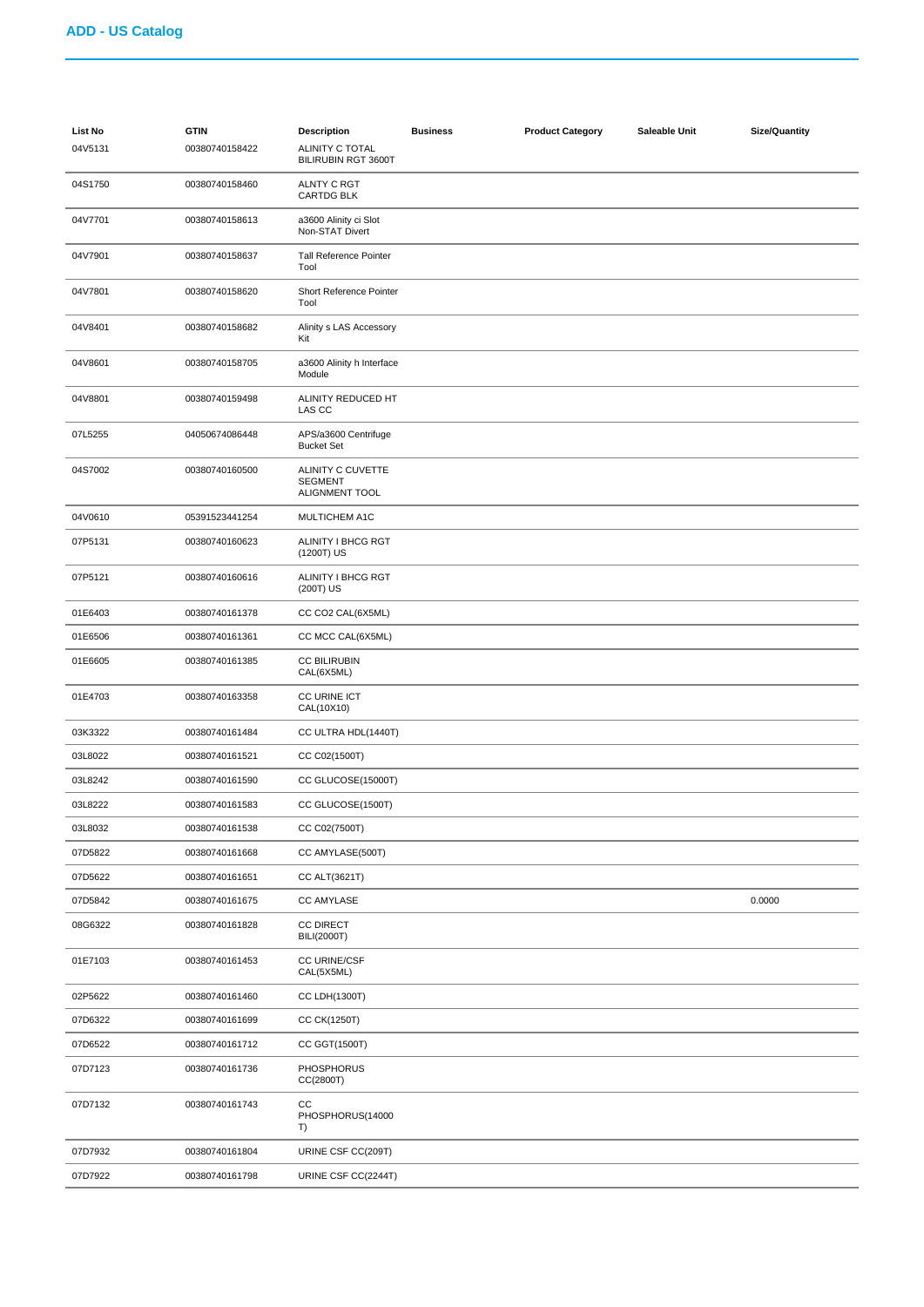| List No<br>01E4604 | <b>GTIN</b><br>00380740163365 | <b>Description</b><br><b>ICT SERUM</b><br>CAL(10X10)             | <b>Business</b> | <b>Product Category</b> | Saleable Unit | <b>Size/Quantity</b> |
|--------------------|-------------------------------|------------------------------------------------------------------|-----------------|-------------------------|---------------|----------------------|
| 01E4921            | 00380740163372                | ICT INT REF(2X2L)                                                |                 |                         |               |                      |
| 03L7932            | 00380740161507                | CC CALCIUM(11440T)                                               |                 |                         |               |                      |
| 03L7922            | 00380740161491                | CC CALCIUM(1500T)                                                |                 |                         |               |                      |
| 03P3922            | 00380740161606                | CC URIC ACID(1300T)                                              |                 |                         |               |                      |
| 03L8123            | 00380740161552                | CC<br>CREATININE(1875T)                                          |                 |                         |               |                      |
| 03L8133            | 00380740161569                | CC<br>CREATININE(7500T)                                          |                 |                         |               |                      |
| 03P6832            | 00380740161637                | CC<br>MAGNESIUM(3750T)                                           |                 |                         |               |                      |
| 03P6822            | 00380740161620                | CC<br>MAGNESIUM(1000T)                                           |                 |                         |               |                      |
| 07D6222            | 00380740161682                | CC<br>CHOLESTEROL(3032T<br>$\lambda$                             |                 |                         |               |                      |
| 07D5324            | 00380740161644                | <b>ALBUMIN BCG</b><br>CC(2607)                                   |                 |                         |               |                      |
| 07D7322            | 00380740161750                | CC PROTEIN(3622T)                                                |                 |                         |               |                      |
| 07D7422            | 00380740161767                | CC<br>TRIGLYCERIDE(3032T<br>$\lambda$                            |                 |                         |               |                      |
| 07D7522            | 00380740161774                | <b>CC UREA</b><br>NITROGEN(1500T)                                |                 |                         |               |                      |
| 07D7532            | 00380740161781                | <b>CC UREA</b><br>NITROGEN(17000T)                               |                 |                         |               |                      |
| 07D8122            | 00380740161811                | CC AST(3621T)                                                    |                 |                         |               |                      |
| 08L9122            | 00380740161835                | CC A-AST(2750T)                                                  |                 |                         |               |                      |
| 08L9242            | 00380740161866                | <b>CC A-ALT(4820T)</b>                                           |                 |                         |               |                      |
| 08L9222            | 00380740161859                | CC A-ALT(2750T)                                                  |                 |                         |               |                      |
| 08L9142            | 00380740161842                | CC A-AST(4800T)                                                  |                 |                         |               |                      |
| 08P6503            | 00380740154295                | ALINITY C CLIN CHEM<br>CAL                                       |                 |                         |               |                      |
| 09P1403            | 00380740154325                | ALNTY C LIPID MULTI<br>C CAL                                     |                 |                         |               |                      |
| 04V9610            | 00380740163143                | DIAZ KAPPA CTL (US)                                              |                 |                         |               |                      |
| 04V9625            | 00380740163150                | DIAZ KAPPA 100 (US)                                              |                 |                         |               |                      |
| 04V9725            | 00380740163181                | DIAZ LAMBDA 100<br>(US)                                          |                 |                         |               |                      |
| 04V1401            | 00380740163518                | C4C8 WSH SY(ROHS)                                                |                 |                         |               |                      |
| 04V1301            | 00380740163501                | C16 WSH SYR(ROHS)                                                |                 |                         |               |                      |
| 08P4512            | 00380740146221                | VITAMIN D CTRL KIT<br>US                                         |                 |                         |               |                      |
| 04T7510            | 00380740150808                | ALINITY I INSULIN CTL                                            |                 |                         |               |                      |
| 04T7501            | 00380740150792                | ALINITY I INSULIN CAL                                            |                 |                         |               |                      |
| 04T7520            | 00380740150815                | ALINITY I INSULIN<br>RGT (200T)                                  |                 |                         |               |                      |
| 03P2333            | 00380740165130                | <b>INSTRUMENT</b><br><b>MANAGER SW 8.15.11</b><br><b>UPGRADE</b> |                 |                         |               |                      |
| 04T5601            | 00380740162801                | E22AL - Sampling<br>Needle                                       |                 |                         |               |                      |
| 04T5501            | 00380740162795                | E22AL 10 RACKS<br>$(21-30)$                                      |                 |                         |               |                      |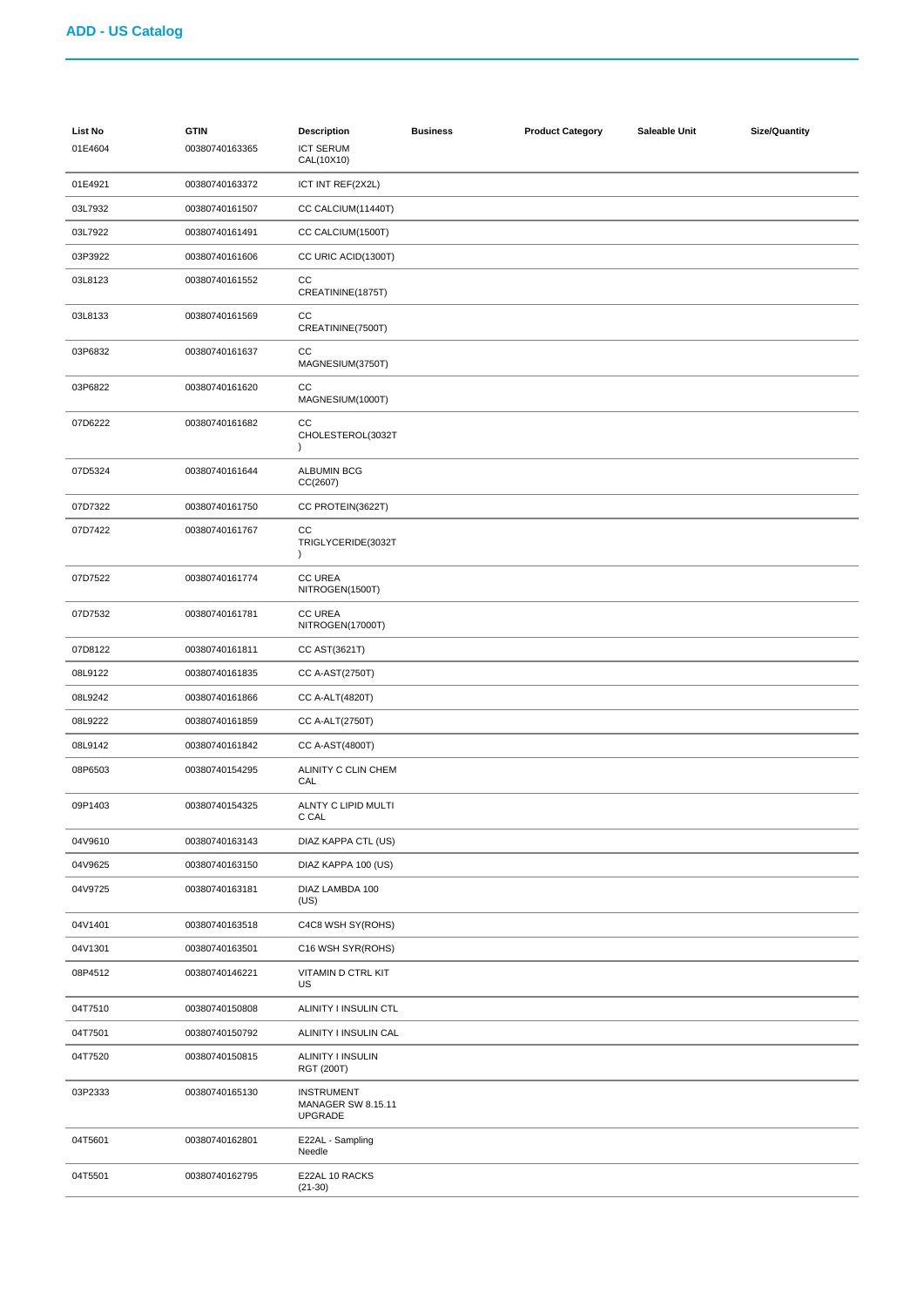| List No | <b>GTIN</b>    | <b>Description</b>                                  | <b>Business</b> | <b>Product Category</b> | Saleable Unit | <b>Size/Quantity</b> |
|---------|----------------|-----------------------------------------------------|-----------------|-------------------------|---------------|----------------------|
| 04T5401 | 00380740162788 | E22AL 10 RACKS<br>$(11-20)$                         |                 |                         |               |                      |
| 04T5301 | 00380740165147 | E22AL 10 RACKS<br>$(1-10)$                          |                 |                         |               |                      |
| 04W1101 | 00380740162764 | E22AL - Waste<br>connector                          |                 |                         |               |                      |
| 04W0901 | 00380740162740 | E22AL - Tube Holder                                 |                 |                         |               |                      |
| 04W1001 | 00380740162757 | E22AL CYLINDRICAL<br><b>BASE</b>                    |                 |                         |               |                      |
| 04W1201 | 00380740162771 | E22AL - Diluent<br>connector                        |                 |                         |               |                      |
| 04R1301 | 00380740136093 | CD EMERALD 22<br><b>AUTOLOADER</b>                  |                 |                         |               |                      |
| 04V3801 | 00380740165482 | Alinity i STAT CK-MB<br>Cals                        |                 |                         |               |                      |
| 04V3701 | 00380740172275 | Alinity i STAT<br>Myoglobin Cals                    |                 |                         |               |                      |
| 04V3810 | 00380740165505 | Alinity i STAT CK-MB<br>Ctrls                       |                 |                         |               |                      |
| 04V3710 | 00380740172282 | Alinity i STAT<br>Myoglobin Ctrls                   |                 |                         |               |                      |
| 08P6301 | 00380740165314 | Alinity c DOA MC Qual<br>Low Cal 1 Kit              |                 |                         |               |                      |
| 08P6303 | 00380740165529 | Alinity c DOA MC III<br>SemiQuant Cal Kit           |                 |                         |               |                      |
| 08P6302 | 00380740165512 | Alinity c DOA MC Qual<br>Cal 2 Kit                  |                 |                         |               |                      |
| 08P6312 | 00380740165345 | Alinity c DOA MC III<br>Ctrls                       |                 |                         |               |                      |
| 08P6311 | 00380740165338 | Alinity c DOA MC II<br>Ctrls                        |                 |                         |               |                      |
| 08P6310 | 00380740165321 | Alinity c DOA MC I Ctrls                            |                 |                         |               |                      |
| 09P5120 | 00380740165178 | Alinity c Barbiturates<br>Rgt Kit 400T              |                 |                         |               |                      |
| 09P5420 | 00380740165192 | Alinity c Cannabinoids<br>Rgt Kit 400T              |                 |                         |               |                      |
| 09P5801 | 00380740165239 | Alinity c Ecstasy Qual<br>Cal Kit                   |                 |                         |               |                      |
| 09P5820 | 00380740165222 | Alinity c Ecstasy Rgt Kit<br>400T                   |                 |                         |               |                      |
| 09P5520 | 00380740165215 | Alinity c Cocaine Rgt Kit<br>500T                   |                 |                         |               |                      |
| 09P5410 | 00380740165208 | Alinity c Cannabinoids<br>Ctrl Kit                  |                 |                         |               |                      |
| 09P5802 | 00380740165246 | Alinity c Ecstasy<br>Semiquant Cal Kit              |                 |                         |               |                      |
| 09P5220 | 00380740165185 | Alinity c<br>Benzodiazepines Rgt<br><b>Kit 500T</b> |                 |                         |               |                      |
| 09P6620 | 00380740165291 | Alinity c Phencyclidine<br>Rgt Kit 400T             |                 |                         |               |                      |
| 09P6501 | 00380740165277 | Alinity c Opiates Qual<br>Cal Kit                   |                 |                         |               |                      |
| 09P6520 | 00380740165260 | Alinity c Opiates Rgt Kit<br>400T                   |                 |                         |               |                      |
| 09P6502 | 00380740165284 | Alinity c Opiates<br>Semiquant Cal Kit              |                 |                         |               |                      |
| 09P6420 | 00380740165253 | Alinity c Methadone Rgt<br><b>Kit 400T</b>          |                 |                         |               |                      |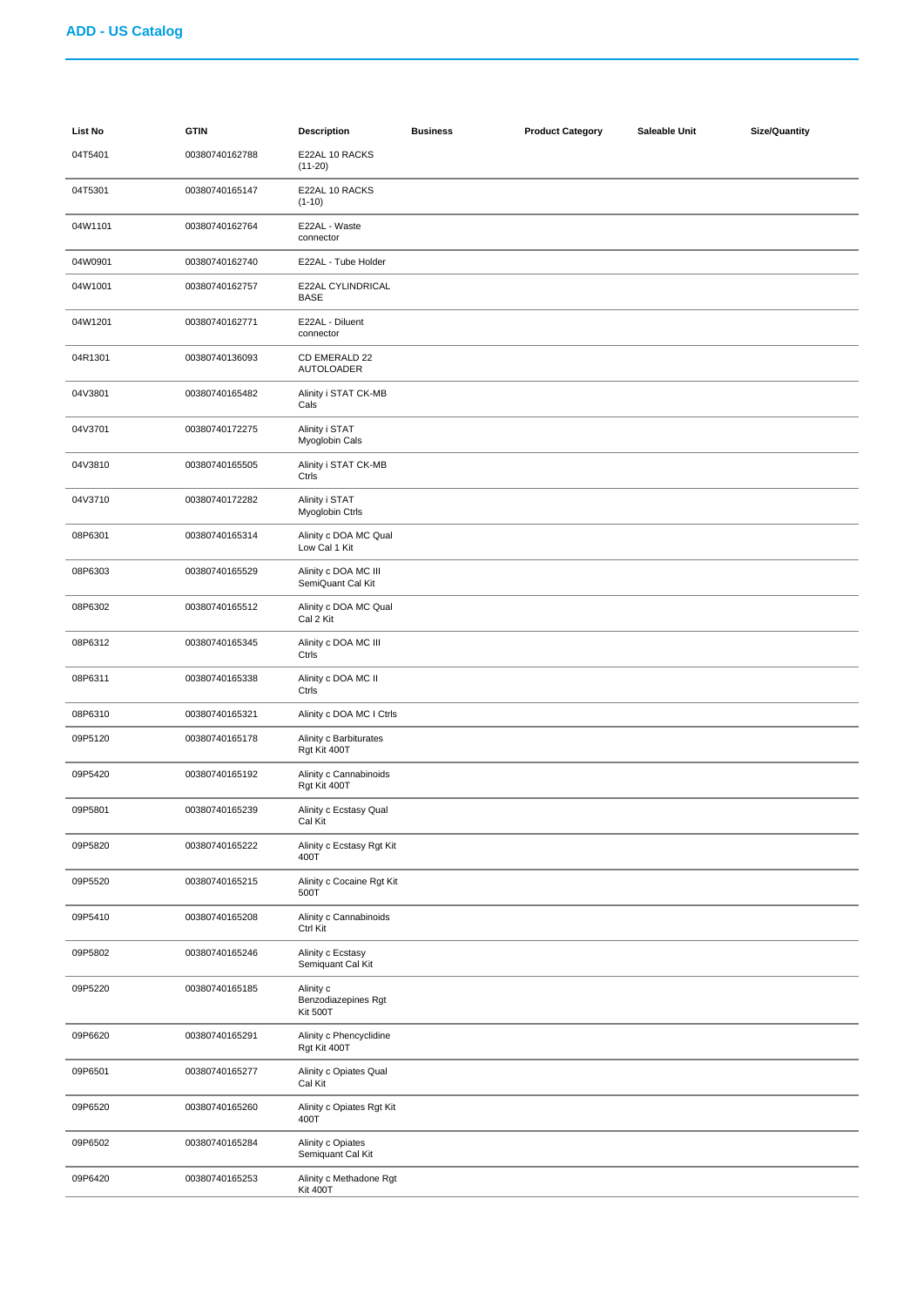| List No | <b>GTIN</b>    | <b>Description</b>                              | <b>Business</b> | <b>Product Category</b> | Saleable Unit | <b>Size/Quantity</b> |
|---------|----------------|-------------------------------------------------|-----------------|-------------------------|---------------|----------------------|
| 09P8720 | 00380740165307 | Alinity c Propoxyphene<br>Rgt Kit 400T          |                 |                         |               |                      |
| 08P9781 | 00380740165710 | Alinity c Detergent B<br>(10X113ML)             |                 |                         |               |                      |
| 02R9507 | 00380740165703 | ACCELER A3600<br><b>UPGRADE KIT</b><br>ACP-106  |                 |                         |               |                      |
| 04W1301 | 00380740165628 | ALINITY I INDUCTION<br><b>HEATING KIT</b>       |                 |                         |               |                      |
| 04W2201 | 00380740165635 | E22AL - TYPE 2<br>RACKS (01 TO 10)              |                 |                         |               |                      |
| 04W2301 | 00380740165642 | E22AL - TYPE 2<br>RACKS (11 TO 20)              |                 |                         |               |                      |
| 04W2401 | 00380740165659 | E22AL - TYPE 2<br>RACKS (21 TO 30)              |                 |                         |               |                      |
| 04W2801 | 00380740165888 | A3600 SERUM<br>VOLUME<br><b>EVALUATION</b>      |                 |                         |               |                      |
| 09P3521 | 00380740153892 | ALINITY I ANTI TPO<br><b>RGT US (200T)</b>      |                 |                         |               |                      |
| 08K4103 | 00380740169800 | ARC INSULIN CAL<br>6X4ML                        |                 |                         |               |                      |
| 08K4112 | 00380740169817 | ARC INSULIN CTRL<br>3X8ML                       |                 |                         |               |                      |
| 08K4128 | 00380740169824 | ARC INSULIN RGT<br>100T                         |                 |                         |               |                      |
| 06P0103 | 00380740163235 | ALINITY s HIV COMBO<br>CAL (2X6T) US            |                 |                         |               |                      |
| 06P0420 | 00380740163525 | ALINITY s ANTI-HCV<br>CTL (1X30T) US            |                 |                         |               |                      |
| 06P0424 | 00380740163549 | ALINITY S ANTI-HCV<br><b>REL CTL (25X20) US</b> |                 |                         |               |                      |
| 06P0603 | 00380740167455 | ALINITY s ANTI-HBC<br>CAL (2X6T) US             |                 |                         |               |                      |
| 06P0403 | 00380740163532 | ALINITY S ANTI-HCV<br>CAL (2X6T) US             |                 |                         |               |                      |
| 06P0124 | 00380740162962 | ALINITY s HIV COMBO<br><b>REL (25X20T) US</b>   |                 |                         |               |                      |
| 06P0120 | 00380740162955 | ALINITY s HIV COMBO<br>CTL (1X30T) US           |                 |                         |               |                      |
| 06P0720 | 00380740167493 | ALINITY S HTLV I/II<br>CTL (1X30T) US           |                 |                         |               |                      |
| 06P0703 | 00380740167486 | ALINITY S HTLV I/II<br>CAL (2X6T) US            |                 |                         |               |                      |
| 06P0624 | 00380740167479 | ALINITY S ANTI-HBC<br>REL CTL (25X20T) US       |                 |                         |               |                      |
| 06P0620 | 00380740167462 | ALINITY S ANTI-HBC<br>CTL (1X30T) US            |                 |                         |               |                      |
| 06P0824 | 00380740162993 | ALINITY s CHAGAS<br>REL CTL (25X20) US          |                 |                         |               |                      |
| 06P0820 | 00380740162986 | ALINITY s CHAGAS<br>CTL (1X30T) US              |                 |                         |               |                      |
| 06P0724 | 00380740167509 | ALINITY S HTLV I/II<br>REL CTL (25X20T) US      |                 |                         |               |                      |
| 06P0803 | 00380740162979 | ALINITY s CHAGAS<br>CAL (2X6T) US               |                 |                         |               |                      |
| 05P5602 | 00380740163556 | LIPID<br>MULTICONSTITUENT<br>CAL                |                 |                         |               |                      |
| 04W5001 | 00380740166496 | A3600 BIM TEMPUS                                |                 |                         |               |                      |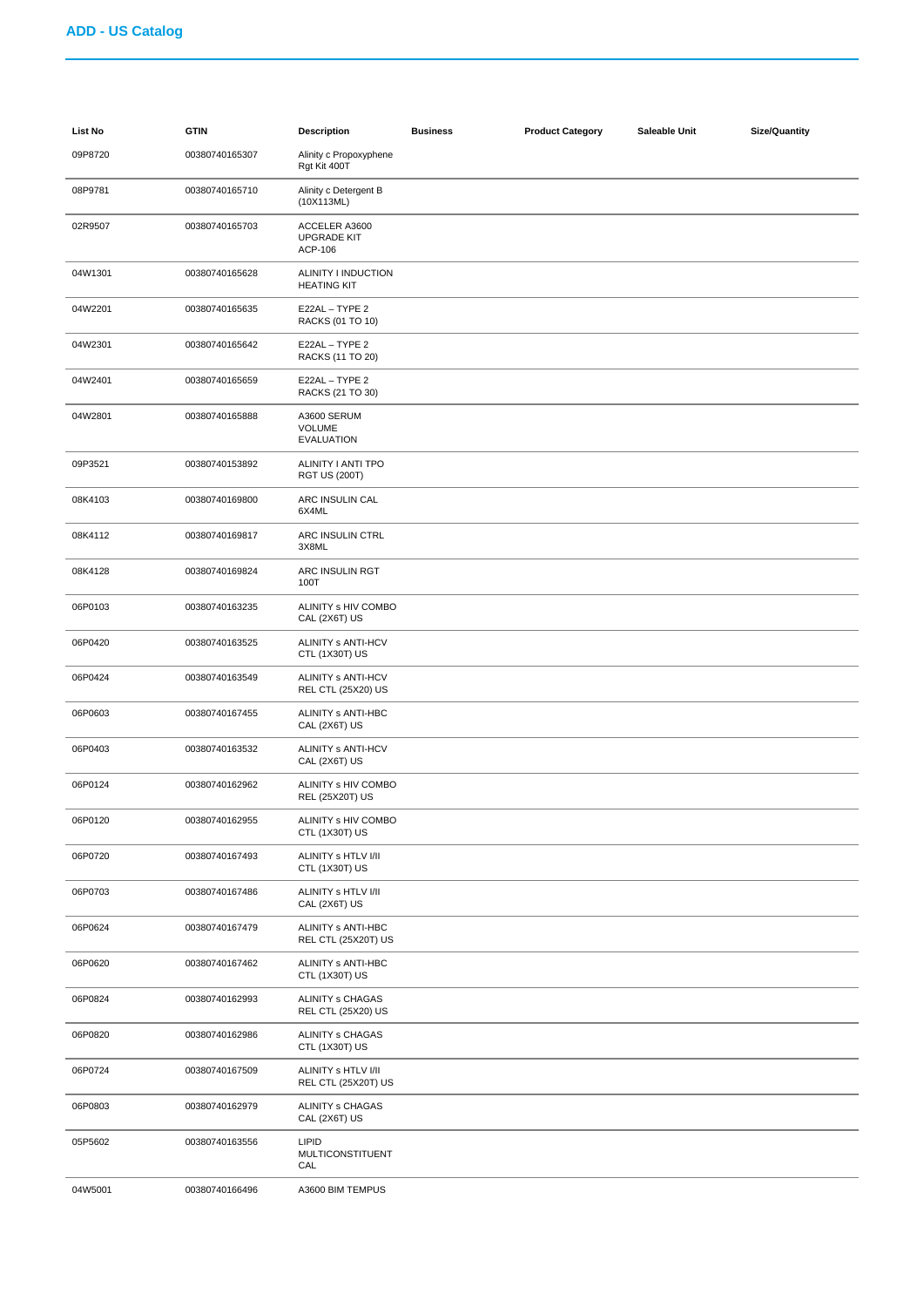| <b>List No</b> | <b>GTIN</b>    | <b>Description</b><br><b>INTERFACE KIT</b>                  | <b>Business</b> | <b>Product Category</b> | Saleable Unit | <b>Size/Quantity</b> |
|----------------|----------------|-------------------------------------------------------------|-----------------|-------------------------|---------------|----------------------|
| 04W2910        | 00840937111185 | 6-Acetylmorphine<br>Control                                 |                 |                         |               |                      |
| 04W2920        | 00840937110973 | 6-Acetylmorphine RGT<br>(200T)                              |                 |                         |               |                      |
| 04W2901        | 00840937111031 | 6-Acetylmorphine<br>Calibrator                              |                 |                         |               |                      |
| 04W3101        | 00840937111062 | EDDP Calibrator 100                                         |                 |                         |               |                      |
| 04W3102        | 00840937111079 | EDDP Calibrator 300                                         |                 |                         |               |                      |
| 04W3020        | 00840937110980 | <b>Buprenorphine RGT</b><br>(200T)                          |                 |                         |               |                      |
| 04W3010        | 00840937111192 | <b>Buprenorphine Control</b>                                |                 |                         |               |                      |
| 04W3001        | 00840937111048 | Buprenorphine<br>Calibrator 5                               |                 |                         |               |                      |
| 04W3002        | 00840937111055 | Buprenorphine<br>Calibrator MCC                             |                 |                         |               |                      |
| 04W3120        | 00840937110997 | EDDP RGT (200T)                                             |                 |                         |               |                      |
| 04W3111        | 00840937111208 | EDDP Control Set 1                                          |                 |                         |               |                      |
| 04W3112        | 00840937111215 | EDDP Control Set 2                                          |                 |                         |               |                      |
| 04W3103        | 00840937111086 | EDDP Calibrator 500                                         |                 |                         |               |                      |
| 04W3220        | 00840937111000 | Fentanyl RGT (200T)                                         |                 |                         |               |                      |
| 04W3104        | 00840937111093 | EDDP Calibrator 1000T                                       |                 |                         |               |                      |
| 04W3320        | 00840937111017 | Oxycodone RGT (200T)                                        |                 |                         |               |                      |
| 04W3201        | 00840937111109 | Fentanyl Calibrator 1                                       |                 |                         |               |                      |
| 04W3420        | 00840937111024 | Tramadol RGT (200T)                                         |                 |                         |               |                      |
| 04W3210        | 00840937111239 | Fentanyl Control                                            |                 |                         |               |                      |
| 04W3301        | 00840937111130 | Oxycodone Calibrator<br>100                                 |                 |                         |               |                      |
| 04W3302        | 00840937111147 | Oxycodone Calibrator<br>300                                 |                 |                         |               |                      |
| 04W3311        | 00840937111246 | Oxycodone Control Set<br>$\mathbf{1}$                       |                 |                         |               |                      |
| 04W3303        | 00840937111154 | Oxycodone Calibrator<br>MCC                                 |                 |                         |               |                      |
| 04W3410        | 00840937111260 | <b>Tramadol Control</b>                                     |                 |                         |               |                      |
| 04W3312        | 00840937111253 | Oxycodone Control Set<br>$\overline{2}$                     |                 |                         |               |                      |
| 04W3402        | 00840937111178 | <b>Tramadol Calibrator</b><br><b>MCC</b>                    |                 |                         |               |                      |
| 04W3401        | 00840937111161 | Tramadol Calibrator 200                                     |                 |                         |               |                      |
| 04W6001        | 00380740167547 | ALINITY H CLOSED<br>TUBE RACK - TLA                         |                 |                         |               |                      |
| 04W5901        | 00380740167530 | <b>ALINITY H</b><br><b>INSTRUMENT SIDE</b><br>PANEL - TLA   |                 |                         |               |                      |
| 02R9509        | 00380740167875 | ACCELERATOR a3600<br>Upgrade Kit for ACP255                 |                 |                         |               |                      |
| 02R9508        | 00380740167868 | ACCELERATOR a3600<br>Upgrade Kit for ACP232                 |                 |                         |               |                      |
| 04V8040        | 00380740167943 | A3600 ALINITY CI<br><b>QUAD STRAIGHT</b><br><b>SPUR SET</b> |                 |                         |               |                      |
| 04V8020        | 00380740167905 | A3600 ALINITY CI<br><b>DOUBLE STRGHT</b><br>SPUR SET        |                 |                         |               |                      |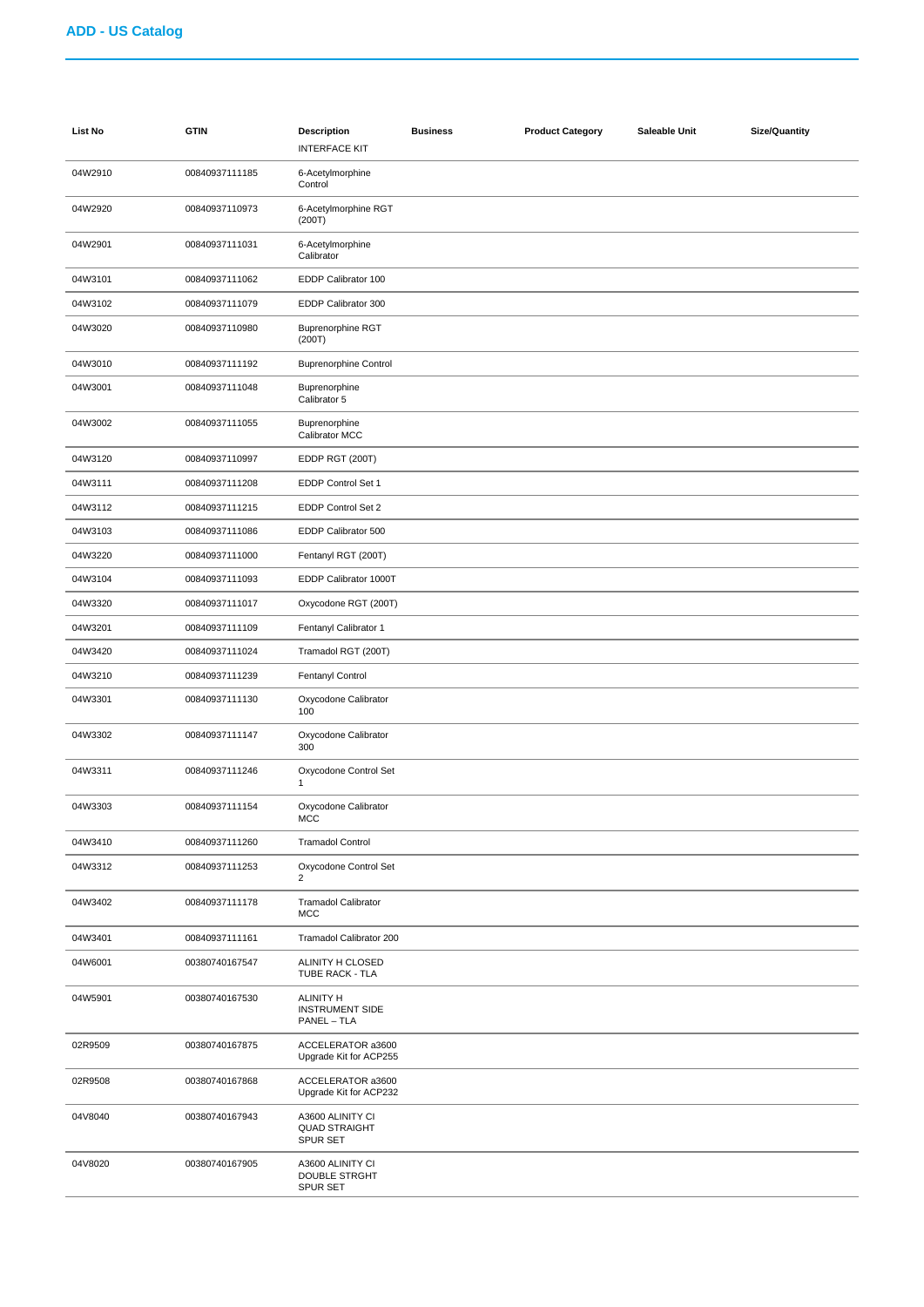| List No | <b>GTIN</b>    | <b>Description</b>                                   | <b>Business</b> | <b>Product Category</b> | Saleable Unit | <b>Size/Quantity</b> |
|---------|----------------|------------------------------------------------------|-----------------|-------------------------|---------------|----------------------|
| 04V8130 | 00380740167936 | A3600 ALINITY CI<br>TRIPLE L-TURN SPUR<br><b>SET</b> |                 |                         |               |                      |
| 04V8120 | 00380740167912 | A3600 ALINITY CI<br>DOUBLE L-TURN<br><b>SPUR SET</b> |                 |                         |               |                      |
| 04V8110 | 00380740167899 | A3600 ALINITY CI<br>SINGLE L-TURN SPUR<br>SET        |                 |                         |               |                      |
| 04V8030 | 00380740167929 | A3600 ALINITY CI<br>TRIPLE STRGHT<br><b>SPUR SET</b> |                 |                         |               |                      |
| 04V8010 | 00380740167882 | A3600 ALINITY CI<br>SINGLE STRGHT<br><b>SPUR SET</b> |                 |                         |               |                      |
| 04V8140 | 00380740167950 | A3600 ALINITY CI<br>QUAD L-TURN SPUR<br>SET          |                 |                         |               |                      |
| 04W6101 | 00380740167783 | PI_L ARCH CC PM                                      |                 |                         |               |                      |
| 01P0603 | 00380740168209 | TRNS PRTRTMNT<br>TBS(1X100)                          |                 |                         |               |                      |
| 02P4695 | 00380740167844 | <b>11000 UPS</b><br>ABCEF2000-11<br>17201-02R        |                 |                         |               |                      |
| 03P2212 | 00380740167813 | ABCEG251-11                                          |                 |                         |               |                      |
| 03P2211 | 00380740167806 | ABCDEF4000-22/3000-<br>22                            |                 |                         |               |                      |
| 03P2210 | 00380740167790 | ABCE1442-11R                                         |                 |                         |               |                      |
| 03P2214 | 00380740167837 | ABCE1102-11/1442-11                                  |                 |                         |               |                      |
| 03P2213 | 00380740167820 | ABCEF2000-11/2000-2<br>$\overline{2}$                |                 |                         |               |                      |
| 09P5401 | 00380740168223 | Alinity c Cannabinoids<br>Qual Cal Kit               |                 |                         |               |                      |
| 09P5402 | 00380740168230 | Alinity c Cannabinoids<br>Semiquant 100 Cal          |                 |                         |               |                      |
| 09P5403 | 00380740168247 | Alinity c Cannabinoids<br>Semiquant 200 Cal          |                 |                         |               |                      |
| 09P4520 | 00380740172329 | <b>ALNTY C</b><br>AMPHETAMINE 400T                   |                 |                         |               |                      |
| 01R7202 | 00380740168292 | <b>ALINITY HS</b><br><b>ACCESSORY KIT</b>            |                 |                         |               |                      |
| 04U4011 | 00380740168346 | IMS MCOMP US                                         |                 |                         |               |                      |
| 04U4013 | 00380740168360 | IMS RFSLED US 902                                    |                 |                         |               |                      |
| 04U4015 | 00380740168384 | IMS CHRG CRADLE                                      |                 |                         |               |                      |
| 04X5101 | 00840937111277 | Negative Calibrator<br>Urine MCC                     |                 |                         |               |                      |
| 04W3204 | 00840937111284 | Fentanyl Negative<br>Calibrator                      |                 |                         |               |                      |
| 02R9511 | 00380740170127 | NEW A3600 UPGRADE<br>KIT FOR ACP294                  |                 |                         |               |                      |
| 02R9510 | 00380740170110 | NEW A3600 UPGRADE<br>KIT FOR ACP052                  |                 |                         |               |                      |
| 04U4016 | 00380740170073 | IMS USB C CBL                                        |                 |                         |               |                      |
| 04U4017 | 00380740170080 | <b>IMS CHRG ADPT</b>                                 |                 |                         |               |                      |
| 04U4018 | 00380740170097 | IMS CHRG DC CBL                                      |                 |                         |               |                      |
| 04X6001 | 00380740169985 | <b>19" TOUCH MONITOR</b>                             |                 |                         |               |                      |
| 04S0109 | 00380740171230 | <b>ALINITY C</b>                                     |                 |                         |               |                      |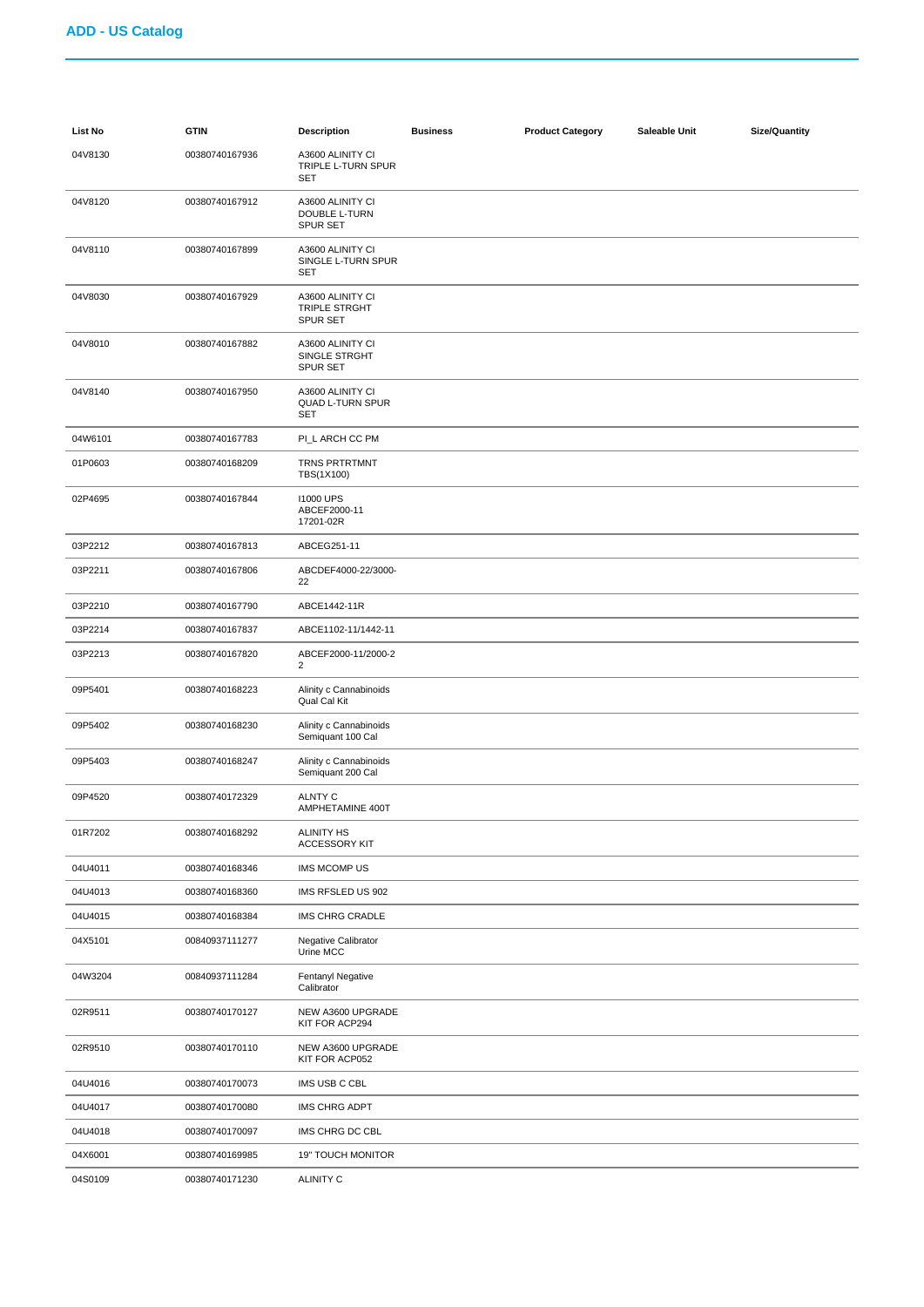| List No | <b>GTIN</b>    | <b>Description</b><br>PREALBUMIN CAL<br>(CN)  | <b>Business</b> | <b>Product Category</b> | Saleable Unit | <b>Size/Quantity</b> |
|---------|----------------|-----------------------------------------------|-----------------|-------------------------|---------------|----------------------|
| 08P6209 | 00380740171247 | ALINITY C SPECIFIC<br>PROTEIN MC CAL<br>(CN)  |                 |                         |               |                      |
| 01R1821 | 00380740153953 | Alinity i PCT 200T Kit<br>US                  |                 |                         |               |                      |
| 04Y8001 | 00380740172046 | A3600 CHEMISTRY<br><b>XPT SLOT</b>            |                 |                         |               |                      |
| 03R6904 | 00380740173432 | <b>ALINITY C</b><br>ACCESSORY KIT # 2         |                 |                         |               |                      |
| 04Y9401 | 00380740173401 | A36 SYSXN 2RBT S                              |                 |                         |               |                      |
| 04Y9501 | 00380740173418 | A36 SYSXN 2RBT IM                             |                 |                         |               |                      |
| 09H6302 | 00380740020293 | CD EMERALD 22AC<br>ADAPTER                    |                 |                         |               |                      |
| 04Z0101 | 00380740174170 | A3600 ALIQUOTER<br>SARSTEDT UPGRADE<br>KIT    |                 |                         |               |                      |
| 02R9514 | 00380740174392 | A3600 UPGRADE KIT<br>FOR ACP034               |                 |                         |               |                      |
| 02R9513 | 00380740174385 | A3600 UPGRADE KIT<br>FOR ACP069               |                 |                         |               |                      |
| 02R9512 | 00380740174378 | A3600 UPGRADE KIT<br>FOR ACP059               |                 |                         |               |                      |
| 06L4522 | 00380740174965 | CC TOTAL BILI(2750T)                          |                 |                         |               |                      |
| 06L4542 | 00380740174972 | CC TOTAL BILI(3840T)                          |                 |                         |               |                      |
| 01E0222 | 00380740174897 | CС<br>PREALBUMIN(242T)                        |                 |                         |               |                      |
| 01E7804 | 00380740175122 | SPEC PROT MC<br>CAL(5X1 ML)                   |                 |                         |               |                      |
| 02R9515 | 00380740175191 | A3600 UPGRADE KIT<br>FOR ACP075               |                 |                         |               |                      |
| 06E5703 | 00380740175429 | PREALBUMIN<br>CAL(5X1 ML)                     |                 |                         |               |                      |
| 04V3720 | 00380740174903 | Alinity i STAT Myo Rgt<br>200T Kit            |                 |                         |               |                      |
| 04V3821 | 00380740174927 | Alinity i STAT CK-MB<br>Rgt 200T (US)         |                 |                         |               |                      |
| 03R6604 | 00380740175535 | <b>ALINITY I</b><br><b>ACCESSORY KIT</b>      |                 |                         |               |                      |
| 04R5203 | 00380740175559 | <b>ALINITY SAMPLE</b><br>RACK                 |                 |                         |               |                      |
| 04S6502 | 00380740175573 | <b>ALINITY CI-SERIES</b><br>ONBOARD VIAL RACK |                 |                         |               |                      |
| 04S6402 | 00380740175566 | <b>ALINITY CI-SERIES</b><br><b>VIAL RACK</b>  |                 |                         |               |                      |
| 08P6305 | 00380740174880 | Alinity c DOA MC<br>Negative Cal Kit          |                 |                         |               |                      |
| 04T7702 | 00380740175740 | ALNTY HQ SCC KIT                              |                 |                         |               |                      |
| 04Z4304 | 00840937111420 | Alinity EDDP Calibrator<br>1000               |                 |                         |               |                      |
| 04Z4320 | 00840937111451 | Aliinity EDDP Reagent<br>200T                 |                 |                         |               |                      |
| 04Z4401 | 00840937111468 | <b>Alinity Fentanyl</b><br>Calibrator 1       |                 |                         |               |                      |
| 04Z4312 | 00840937111444 | Alinity EDDP Controls<br>Set 2                |                 |                         |               |                      |
| 04Z4311 | 00840937111437 | Alinity EDDP Controls                         |                 |                         |               |                      |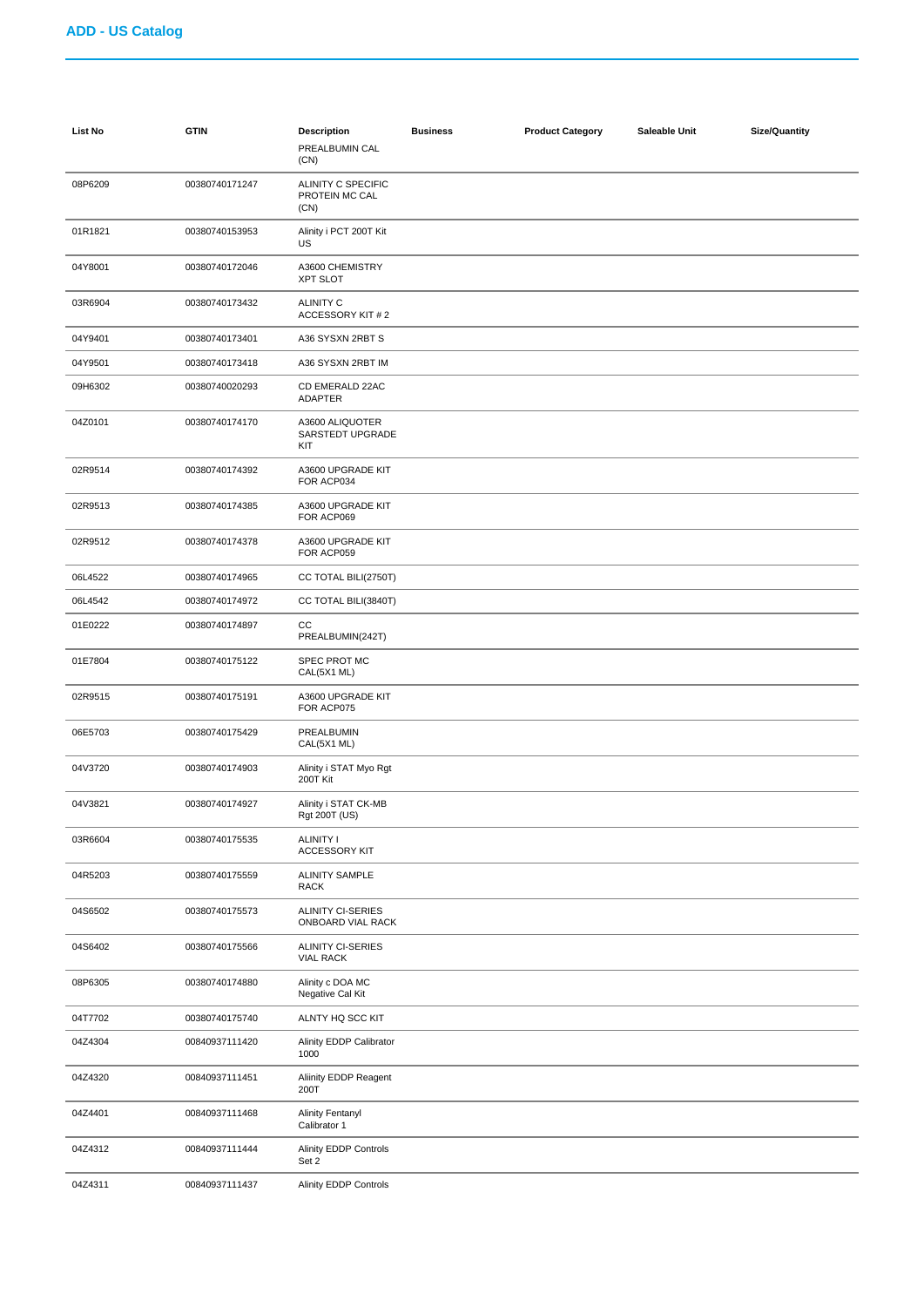| List No | <b>GTIN</b>    | <b>Description</b><br>Set 1                               | <b>Business</b> | <b>Product Category</b> | Saleable Unit | <b>Size/Quantity</b> |
|---------|----------------|-----------------------------------------------------------|-----------------|-------------------------|---------------|----------------------|
| 04Z4404 | 00840937111499 | <b>Alinity Fentanyl</b><br>Negative Urine Cal             |                 |                         |               |                      |
| 04Z4501 | 00840937111505 | Alinity Oxycodone<br>Calibrator 100                       |                 |                         |               |                      |
| 04Z4502 | 00840937111512 | Alinity Oxycodone<br>Calibrator 300                       |                 |                         |               |                      |
| 04Z4410 | 00840937111475 | <b>Alinity Fentanyl Controls</b>                          |                 |                         |               |                      |
| 04Z4420 | 00840937111482 | <b>Alinity Fentanyl</b><br>Reagent 200T                   |                 |                         |               |                      |
| 02R9810 | 00380740175481 | <b>ARCH STAT HS</b><br>TROPONIN-I CTL (US)                |                 |                         |               |                      |
| 02R9825 | 00380740175498 | <b>ARCH STAT HS</b><br>TROPONIN-I RGT100T<br>(US)         |                 |                         |               |                      |
| 02R9801 | 00380740175474 | ARCH STAT HS<br>TROPONIN-I CAL (US)                       |                 |                         |               |                      |
| 02R9835 | 00380740175504 | <b>ARCH STAT HS</b><br><b>TROPONIN-I RGT</b><br>500T (US) |                 |                         |               |                      |
| 04Z4101 | 00840937111321 | Alinity 6-Acetylmorphine<br>Calibrator                    |                 |                         |               |                      |
| 04Z4110 | 00840937111338 | Alinity 6-Acetylmorphine<br>Controls                      |                 |                         |               |                      |
| 04Z4120 | 00840937111345 | Alinity 6-Acetylmorphine<br>Reagent 200T                  |                 |                         |               |                      |
| 04Z4210 | 00840937111376 | Alinity Buprenorphine<br>Controls                         |                 |                         |               |                      |
| 04Z4202 | 00840937111369 | Alinity Buprenorphine<br>Calibrator Set                   |                 |                         |               |                      |
| 04Z4201 | 00840937111352 | Alinity Buprenorphine<br>Calibrator 5                     |                 |                         |               |                      |
| 04Z4301 | 00840937111390 | Alinity EDDP Calibrator<br>100                            |                 |                         |               |                      |
| 04Z4220 | 00840937111383 | Alinity Buprenorphine<br>Reagent 200T                     |                 |                         |               |                      |
| 04Z4303 | 00840937111413 | Alinity EDDP Calibrator<br>500                            |                 |                         |               |                      |
| 04Z4302 | 00840937111406 | Alinity EDDP Calibrator<br>300                            |                 |                         |               |                      |
| 04Z4503 | 00840937111529 | Alinity Oxycodone<br>Calibrator Set                       |                 |                         |               |                      |
| 04Z4511 | 00840937111536 | Alinity Oxycodone<br>Controls Set 1                       |                 |                         |               |                      |
| 04Z4512 | 00840937111543 | Alinity Oxycodone<br>Controls Set 2                       |                 |                         |               |                      |
| 04Z4520 | 00840937111550 | Alinity Oxycodone<br>Reagent 200T                         |                 |                         |               |                      |
| 04Z4601 | 00840937111567 | <b>Alinity Tramadol</b><br>Calibrator 200                 |                 |                         |               |                      |
| 04Z4602 | 00840937111574 | <b>Alinity Tramadol</b><br>Calibrator Set                 |                 |                         |               |                      |
| 04Z4610 | 00840937111581 | <b>Alinity Tramadol</b><br>Controls                       |                 |                         |               |                      |
| 04Z4620 | 00840937111598 | <b>Alinity Tramadol</b><br>Reagent 200T                   |                 |                         |               |                      |
| 04Z4701 | 00840937111604 | <b>Alinity Negative Urine</b><br>Calibrator               |                 |                         |               |                      |
| 04Y8520 | 08058056682321 | ALINITY C LIPASE NG                                       |                 |                         |               |                      |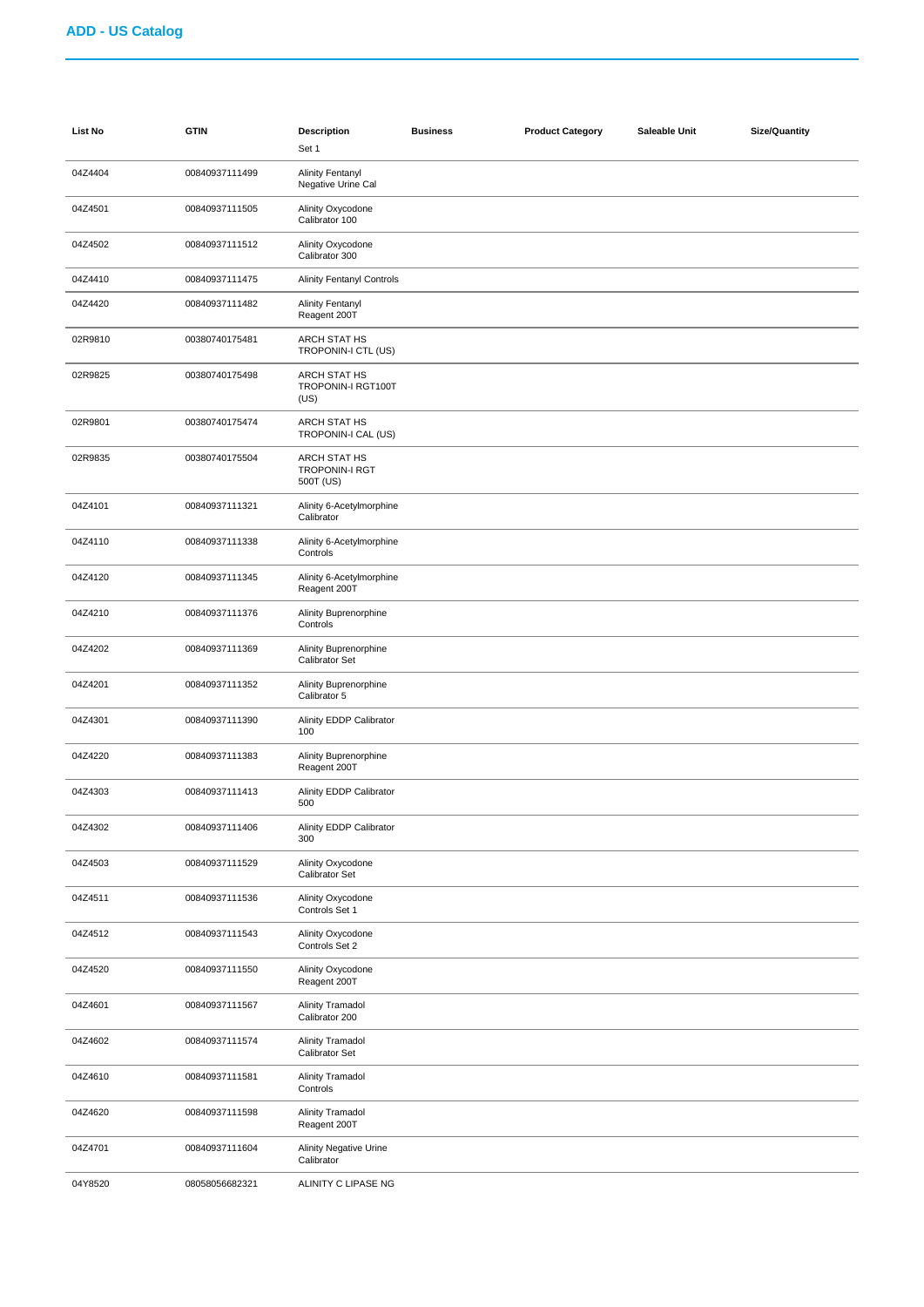| List No | <b>GTIN</b>    | <b>Description</b><br><b>OC 240T</b>                       | <b>Business</b> | <b>Product Category</b> | Saleable Unit | <b>Size/Quantity</b> |
|---------|----------------|------------------------------------------------------------|-----------------|-------------------------|---------------|----------------------|
| 04Y8511 | 08058056682314 | ALINITY C LIPASE NG<br>OC CTL <sub>2</sub>                 |                 |                         |               |                      |
| 04Y8510 | 08058056682307 | ALINITY C LIPASE NG<br>OC CTL1                             |                 |                         |               |                      |
| 04Y8501 | 08058056682291 | ALINITY C LIPASE NG<br>OC CAL                              |                 |                         |               |                      |
| 02R9516 | 00380740176341 | A36 UP KIT ACP326                                          |                 |                         |               |                      |
| 01G0904 | 00380740177065 | C8000 ACCESSORY<br>KIT <sub>1</sub>                        |                 |                         |               |                      |
| 05P4967 | 00380740177027 | ZEBRA ZT610 RFID<br>PRINTER US                             |                 |                         |               |                      |
| 04U9698 | 05600304314008 | <b>MS ILOGGER</b>                                          |                 |                         |               |                      |
| 04Z0855 | 05600304312004 | <b>INDEXOR 60A</b><br><b>MODULE</b>                        |                 |                         |               |                      |
| 04Z0858 | 15600304310038 | <b>INDEXOR IRACK</b><br>COVER - H                          |                 |                         |               |                      |
| 04Z0856 | 15600304310021 | <b>INDEXOR IRACK 60</b><br>$-13MM$                         |                 |                         |               |                      |
| 04Z0857 | 15600304310014 | <b>INDEXOR IRACK 60</b><br>$-16MM$                         |                 |                         |               |                      |
| 09P3940 | 00380740150976 | <b>ALINITY I Cyclosporine</b><br><b>WB PRECIP</b>          |                 |                         |               | 0.0000               |
| 06P0260 | 00380740136819 | ALINITY S HBSAG<br>RGT (10X500T) US                        |                 |                         |               |                      |
| 02R9517 | 00380740177409 | A3600 UPGRADE KIT<br>FOR ACP070                            |                 |                         |               |                      |
| 02R9518 | 00380740177416 | A3600 UPGRADE KIT<br>FOR ACP294                            |                 |                         |               |                      |
| 02R9519 | 00380740177423 | A3600 UPGRADE KIT<br>FOR ACP045                            |                 |                         |               |                      |
| 02R9520 | 00380740177430 | A3600 UPGRADE KIT<br>FOR ACP106                            |                 |                         |               |                      |
| 08P8309 | 00380740177447 | <b>ACCELERATOR APS</b><br><b>UPGRADE KIT FOR</b><br>ABT063 |                 |                         |               |                      |
| 04Z2601 | 00380740177546 | PRNTR CTRG BLK OKI<br>B412                                 |                 |                         |               |                      |
| 04Z2502 | 00380740177539 | <b>PRNTR 230V OKI B412</b><br>LASER                        |                 |                         |               |                      |
| 04Z2701 | 00380740177553 | PRNTR DRUM OKI<br>B412                                     |                 |                         |               |                      |
| 04Z2501 | 00380740177522 | PRNTR 120V OKI B412<br>LASER                               |                 |                         |               |                      |
| 04R4902 | 00380740177898 | <b>ALINITY FIVE</b><br>POSITION ROUTINE<br>TRAY            |                 |                         |               |                      |
| 04Z5001 | 00380740179250 | Multiqual- assayed<br>Premium - Part 284                   |                 |                         |               |                      |
| 04Z5003 | 00380740179274 | Multiqual- assayed<br>Premium - Part 286                   |                 |                         |               |                      |
| 04Z5102 | 00380740179298 | Liquicheck<br>Immunoassay<br>Premium Level 3               |                 |                         |               |                      |
| 04Z5103 | 00380740179304 | Liquicheck pediatric L2                                    |                 |                         |               |                      |
| 04Z5101 | 00380740179281 | Liquicheck<br>Immunoassay<br>Premium Level 1               |                 |                         |               |                      |
| 04Z5002 | 00380740179267 | Multiqual- assayed                                         |                 |                         |               |                      |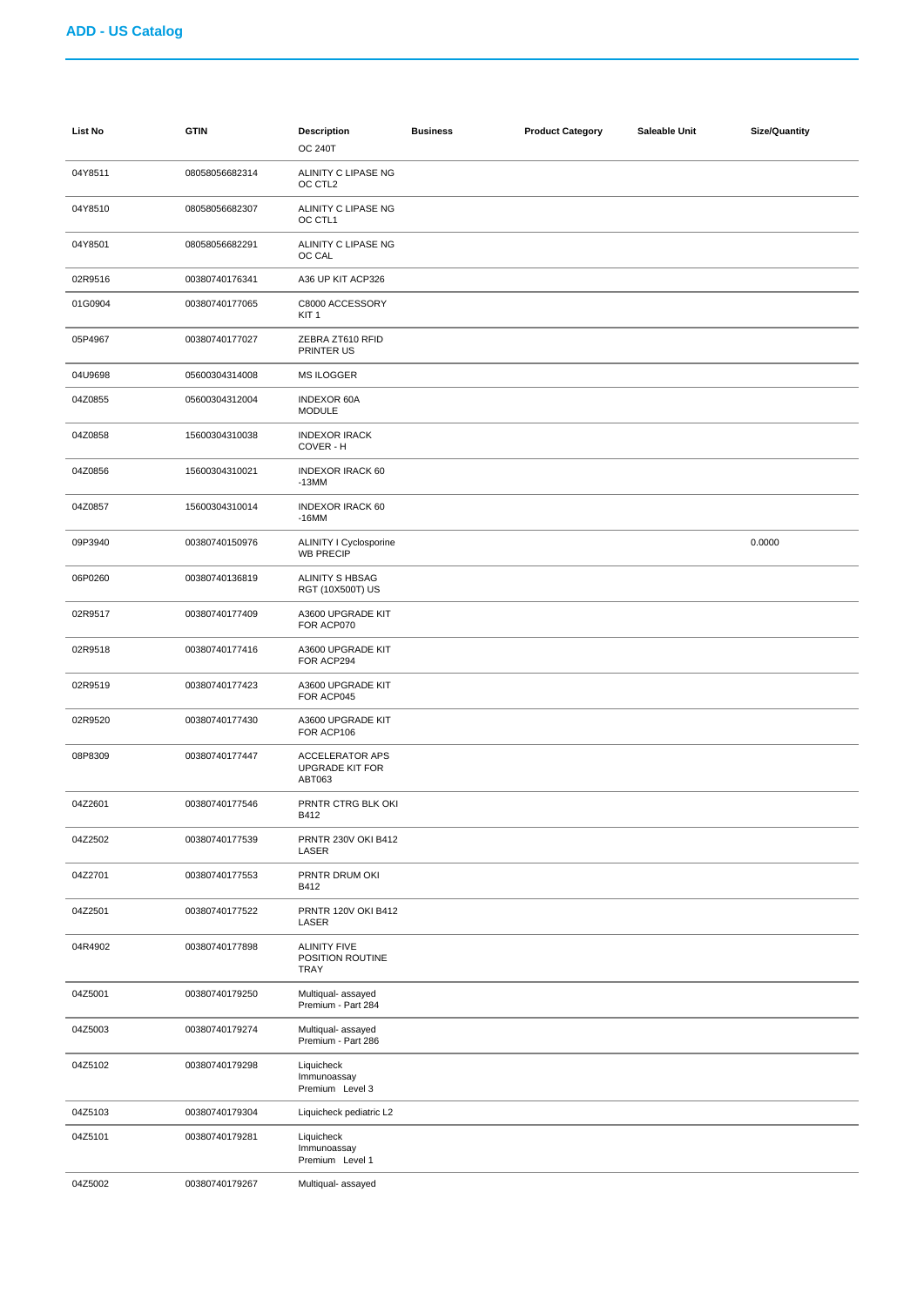| <b>List No</b> | <b>GTIN</b>    | <b>Description</b><br>Premium - Part 285             | <b>Business</b> | <b>Product Category</b> | Saleable Unit | <b>Size/Quantity</b> |
|----------------|----------------|------------------------------------------------------|-----------------|-------------------------|---------------|----------------------|
| 04Z5202        | 00380740179328 | Liquicheck Cardiac<br>Marker Plus LT 1B              |                 |                         |               |                      |
| 04Z5201        | 00380740179311 | Specialty Immunoassay<br><b>LTA</b>                  |                 |                         |               |                      |
| 06P3402        | 00380740179106 | A3600 RACK INPUT<br><b>MODULE</b>                    |                 |                         |               |                      |
| 06P3322        | 00380740179045 | A3600 IOM<br>SECONDARY                               |                 |                         |               |                      |
| 06P3602        | 00380740179151 | A3600 RACK OUTPUT<br><b>MODULE</b>                   |                 |                         |               |                      |
| 06P3702        | 00380740179137 | A3600 CENTRIFUGE<br><b>MODULE</b>                    |                 |                         |               |                      |
| 06P3302        | 00380740183271 | A3600 IOM PRIMARY                                    |                 |                         |               |                      |
| 06P6353        | 00380740179069 | A3600 IOM SLT TIM                                    |                 |                         |               |                      |
| 06P6403        | 00380740179113 | A3600 RACK INPUT<br>MODULE SLOT                      |                 |                         |               |                      |
| 06P6453        | 00380740179120 | A3600 RIM SLT TIM                                    |                 |                         |               |                      |
| 06P6703        | 00380740179144 | A3600 CENTRIFUGE<br>MODULE SLOT                      |                 |                         |               |                      |
| 06P7203        | 00380740179090 | A3600 STORAGE AND<br>RETRIEVAL MODULE<br><b>SLOT</b> |                 |                         |               |                      |
| 06P6602        | 00380740179168 | A3600 RACK OUTPUT<br>MODULE SLOT                     |                 |                         |               |                      |
| 06P6303        | 00380740179052 | A3600 INPUT/OUTPUT<br>MODULE SLOT                    |                 |                         |               |                      |
| 06P4622        | 00380740179083 | A3600 STORAGE<br>MODULE 15000                        |                 |                         |               |                      |
| 06P4602        | 00380740179076 | A3600 STORAGE<br>MODULE 9000                         |                 |                         |               |                      |
| 08P2121        | 00380740179199 | ALINITY C LIQUID<br>LACTIC ACID (1000T)              |                 |                         |               |                      |
| 08P6306        | 00380740179366 | Alinity c DOA MC Neg<br>Cal Kit                      |                 |                         |               |                      |
| 08P6318        | 00380740179373 | Alinity c DOA MC I<br>Controls                       |                 |                         |               |                      |
| 09P5202        | 00380740179359 | Alinity c BenzurineSQ<br>Semiquant Cal Kit           |                 |                         |               |                      |
| 09P5201        | 00380740179342 | Alinity c BenzurineSQ<br>Qual Cal Kit                |                 |                         |               |                      |
| 09P5411        | 00380740179380 | Alinity c Cannabinoids<br>Ctrl 2 Kit                 |                 |                         |               |                      |
| 02R9522        | 00380740179793 | A3600 UPGRADE KIT<br>ACP355                          |                 |                         |               |                      |
| 02R9523        | 00380740179809 | A3600 UPGRADE KIT<br>ACP344                          |                 |                         |               |                      |
| 02R9521        | 00380740179786 | A3600 UPGRADE KIT<br>ACP341                          |                 |                         |               |                      |
| 04Z5401        | 00380740179823 | A36 ALNCI LNGLEGY                                    |                 |                         |               |                      |
| 04Z5301        | 00380740179816 | A36 ALNCI SRTLEGY                                    |                 |                         |               |                      |
| 04Z5501        | 00380740179830 | A36 ALNCI ENDLEGY                                    |                 |                         |               |                      |
| 04Z5901        | 00380740179878 | A36 ALNCI L REDS                                     |                 |                         |               |                      |
| 04Z5601        | 00380740179847 | A36 ALNCI L LEGY                                     |                 |                         |               |                      |
| 04Z5701        | 00380740179854 | A36 ALNCI BAYREDS                                    |                 |                         |               |                      |
| 04Z5801        | 00380740179861 | A36 ALNCI BAYREDS                                    |                 |                         |               |                      |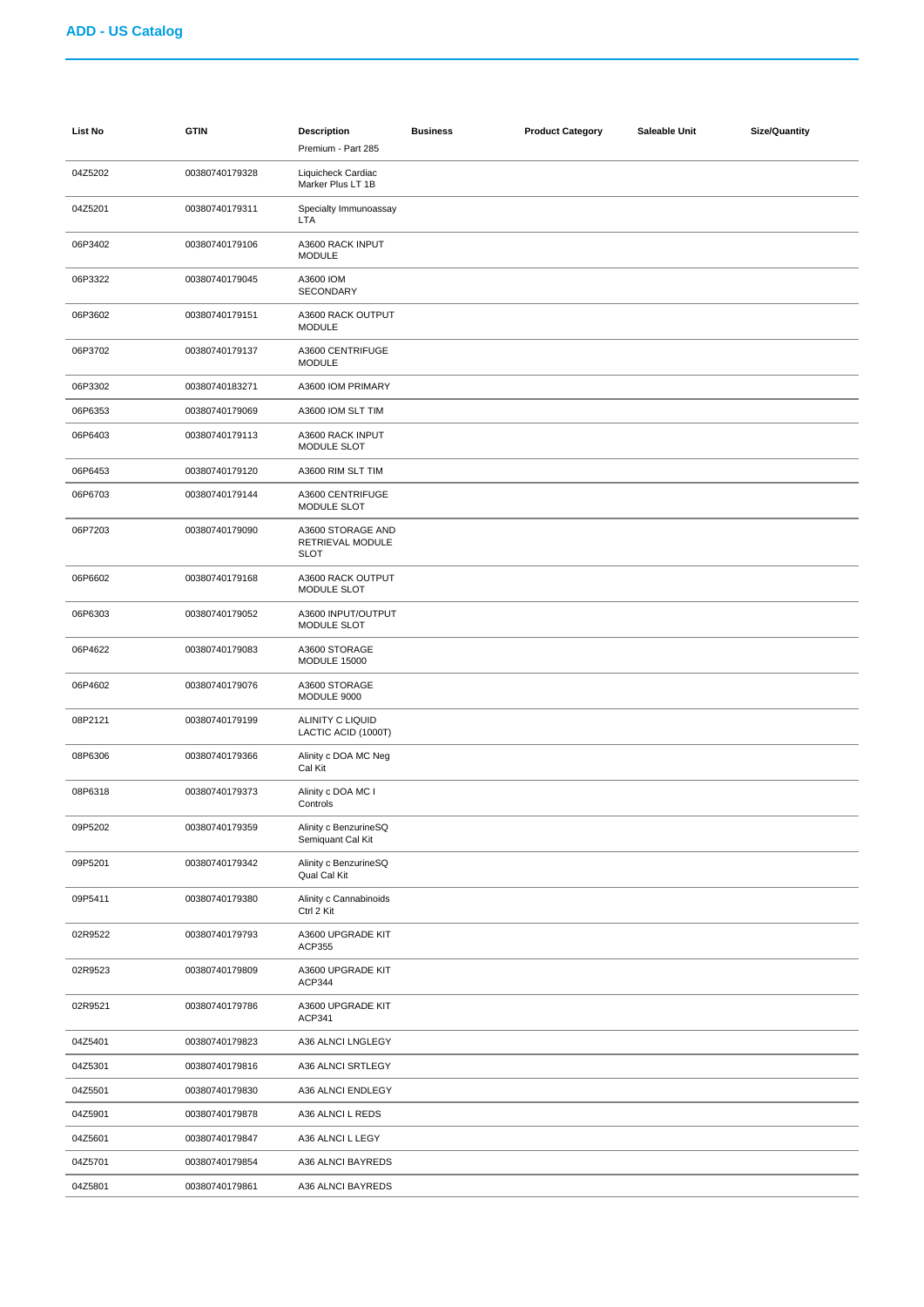| List No | <b>GTIN</b>    | <b>Description</b>                         | <b>Business</b> | <b>Product Category</b> | Saleable Unit | <b>Size/Quantity</b> |
|---------|----------------|--------------------------------------------|-----------------|-------------------------|---------------|----------------------|
| 07P9221 | 00380740158316 | ALINITY i TOTAL PSA<br>US RGT 200T         |                 |                         |               |                      |
| 07P9231 | 00380740158323 | ALINITY i TOTAL PSA<br><b>US RGT 1200T</b> |                 |                         |               |                      |
| 07P9321 | 00380740158330 | ALINITY i FREE PSA<br>US RGT 200T          |                 |                         |               |                      |
| 07P5604 | 00380740180348 | ALINITY C CRP HS<br>CAL                    |                 |                         |               |                      |
| 07P5621 | 00380740180331 | ALINITY C CRP VARIO<br><b>RGT 3500T</b>    |                 |                         |               |                      |
| 07P5612 | 00380740180355 | ALINITY C CRP HS<br><b>CTRL</b>            |                 |                         |               |                      |
| 04Z6401 | 00380740180904 | A36 ALNCI S TOOL                           |                 |                         |               |                      |
| 04Z6301 | 00380740180898 | A36 ALNCI L TOOL                           |                 |                         |               |                      |
| 06P7802 | 00380740180911 | A3600 SRM ALGN KT                          |                 |                         |               |                      |
| 08P6802 | 00380740180928 | Alinity c Tox Qual<br>Calibrators          |                 |                         |               |                      |
| 08P7404 | 00380740180935 | Alinity c TDM<br>Multiconstituent Cal Kit  |                 |                         |               |                      |
| 02R9525 | 00380740180997 | A36 UPKIT ACP283                           |                 |                         |               |                      |
| 02R9524 | 00380740180980 | A36 UPKIT ACP149                           |                 |                         |               |                      |
| 03R6605 | 00380740181048 | <b>ALINITY I</b><br><b>ACCESSORY KIT</b>   |                 |                         |               |                      |
| 03R6906 | 00380740181055 | <b>ALINITY C</b><br>ACCESSORY KIT #2       |                 |                         |               |                      |
| 07P5624 | 00380740181024 | ALINITY C CRP VARIO<br>RGT 3500T CARDIAC   |                 |                         |               |                      |
| 07P5605 | 00380740181031 | ALINITY C CRP<br>CARDIAC CAL KIT           |                 |                         |               |                      |
| 02P4622 | 00380740183486 | Security Plus 5.2KVA,<br>ABCDEF5200-22     |                 |                         |               |                      |
| 04Z7801 | 00380740183325 | Degasser upgrade kit<br>(Elix/AFS 40-150)  |                 |                         |               |                      |
| 04Z7901 | 00380740183332 | Loop - 20 m tubing<br>10x16 with Inters    |                 |                         |               |                      |
| 04Z8001 | 00380740183349 | Loop-Point of delivery -<br>Inters-T-valve |                 |                         |               |                      |
| 04Z8101 | 00380740183356 | Analyzer Fittings Kit B                    |                 |                         |               |                      |
| 04Z8201 | 00380740183363 | Analyzer Fittings Kit A                    |                 |                         |               |                      |
| 04Z8301 | 00380740183370 | Alarm cable - 2x 24 vdc<br>4 w, 2x 4-20 mA |                 |                         |               |                      |
| 04Z8401 | 00380740183387 | ROClean A Acid<br>Cleaner, 12/pk           |                 |                         |               |                      |
| 04Z7501 | 00380740183295 | Progard XL-S-C Qty 2                       |                 |                         |               |                      |
| 04Z7701 | 00380740183318 | Q-Gard XL-4LPM                             |                 |                         |               |                      |
| 04Z7601 | 00380740183301 | Opticap XL filter - 4in<br>0.22um Q1       |                 |                         |               |                      |
| 04Z7401 | 00380740183288 | Progard XL-S-C Qty 1                       |                 |                         |               |                      |
| 04Z8701 | 00380740183417 | Backwashable Carbon<br>1/4FT3 120V/60Hz    |                 |                         |               |                      |
| 04Z8801 | 00380740183424 | Backwashable Carbon<br>1/2FT3 120V/60Hz    |                 |                         |               |                      |
| 04Z9101 | 00380740183455 | Softener 1.5FT3<br>120V/60Hz               |                 |                         |               |                      |
| 04Z9201 | 00380740183462 | 30L PE Reservoir                           |                 |                         |               |                      |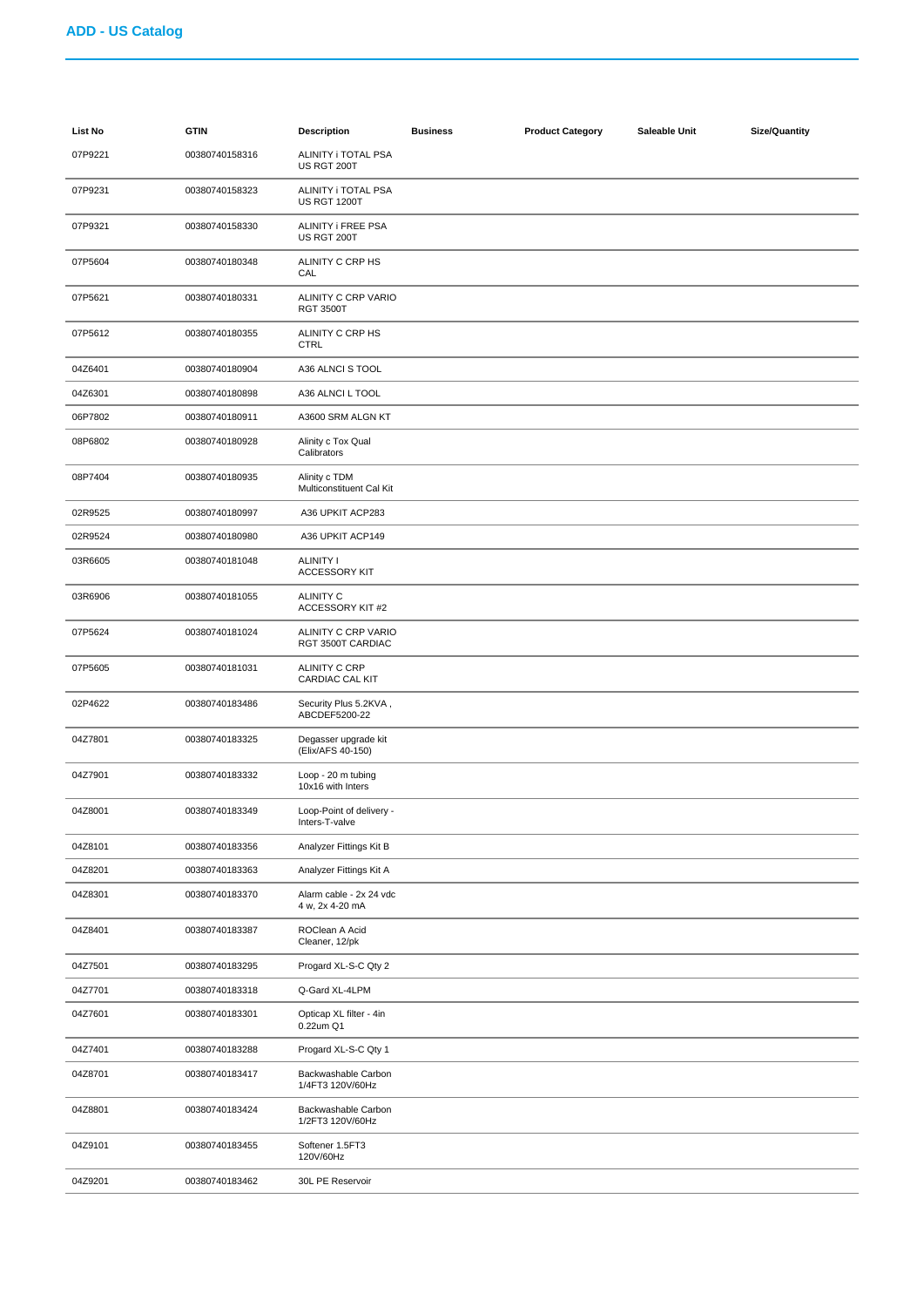| List No<br>04Z9301 | <b>GTIN</b><br>00380740183479 | <b>Description</b><br>Progard TS2                     | <b>Business</b> | <b>Product Category</b> | Saleable Unit | <b>Size/Quantity</b> |
|--------------------|-------------------------------|-------------------------------------------------------|-----------------|-------------------------|---------------|----------------------|
| 04Z8601            | 00380740183400                | Multimedia Sand Filter<br>1FT3 100V/60Hz              |                 |                         |               |                      |
| 04Z9001            | 00380740183448                | Softener 3/4FT3<br>120V/60Hz                          |                 |                         |               |                      |
| 04Z8901            | 00380740183431                | Backwashable Carbon<br>1FT3 120V/60Hz                 |                 |                         |               |                      |
| 04Z8501            | 00380740183394                | ROClean B Base<br>Cleaner, 12/pk                      |                 |                         |               |                      |
| 04Z3601            | 07350040971277                | DM1200 SYSTEM                                         |                 |                         |               |                      |
| 04Z3501            | 07350040974322                | DM9600 SYSTEM                                         |                 |                         |               |                      |
| 04Z4901            | 07350040975107                | DC-1 PPA SYSTEM                                       |                 |                         |               |                      |
| 04Z4801            | 07350040975091                | DC-1 SYSTEM                                           |                 |                         |               |                      |
| 04V2902            | 00380740186098                | <b>ARC I2000SR</b><br><b>INDUCTION HEATING</b><br>KIT |                 |                         |               |                      |
| 06Q8001            | 00380740186036                | PRNTR 120V OKI<br>C332DN COLOR<br>LASER               |                 |                         |               |                      |
| 06Q8101            | 00380740186043                | <b>CTRG BLACK TONER</b>                               |                 |                         |               |                      |
| 06Q8201            | 00380740186050                | <b>CTRG MAGENTA</b><br><b>TONER</b>                   |                 |                         |               |                      |
| 06Q8501            | 00380740186081                | <b>CTRG DRUM</b>                                      |                 |                         |               |                      |
| 06Q8401            | 00380740186074                | CTRG CYAN TONER                                       |                 |                         |               |                      |
| 06Q8301            | 00380740186067                | <b>CTRG YELLOW</b><br><b>TONER</b>                    |                 |                         |               |                      |
| 01R4304            | 00380740187576                | <b>ACCELERATOR P540</b><br><b>CENTRIFUGE</b>          |                 |                         |               |                      |
| 02R9526            | 00380740187453                | a3600 Upgrade kit for<br>ACP255                       |                 |                         |               |                      |
| 04S6804            | 00380740188719                | ALNTY CI SNSR BSL                                     |                 |                         |               |                      |
| 04Z3502            | 07350040972915                | Pre-printed QC Labels<br>1000/roll                    |                 |                         |               |                      |
| 04Z3504            | 07350040971741                | Magazine Pack<br>Peripheral Blood 10 pcs              |                 |                         |               |                      |
| 04Z3503            | 07350040970591                | Pre-printed ER Labels<br>1000/roll                    |                 |                         |               |                      |
| 04Z3512            | 07350040975893                | Remote Review<br>Software 1 user                      |                 |                         |               |                      |
| 04Z3513            | 07350040975909                | <b>Remote Review</b><br>Software 5 user               |                 |                         |               |                      |
| 04Z3514            | 07350040975916                | <b>Remote Review</b><br>Software 25 user              |                 |                         |               |                      |
| 04Z3516            | 07350040975862                | SW upgrade from 5 to 7                                |                 |                         |               |                      |
| 04Z3515            | 07350040974575                | <b>Remote Review</b><br>Software upgrade 5 to<br>25   |                 |                         |               |                      |
| 04Z3508            | 07350040975657                | Label Printer Kit                                     |                 |                         |               |                      |
| 04Z3511            | 07350040974940                | DM9600 Advanced<br>RBC and Body Fluids<br>Apps        |                 |                         |               |                      |
| 04Z3507            | 07350040975978                | Barcode Reader                                        |                 |                         |               |                      |
| 04Z3506            | 07350040971772                | Oil Pack 2x150 ml                                     |                 |                         |               |                      |
| 04Z3505            | 07350040971765                | Magazine Pack Body<br>Fluids 5 pcs                    |                 |                         |               |                      |
| 04Z3521            | 07350040975152                | Proficiency SW 30                                     |                 |                         |               |                      |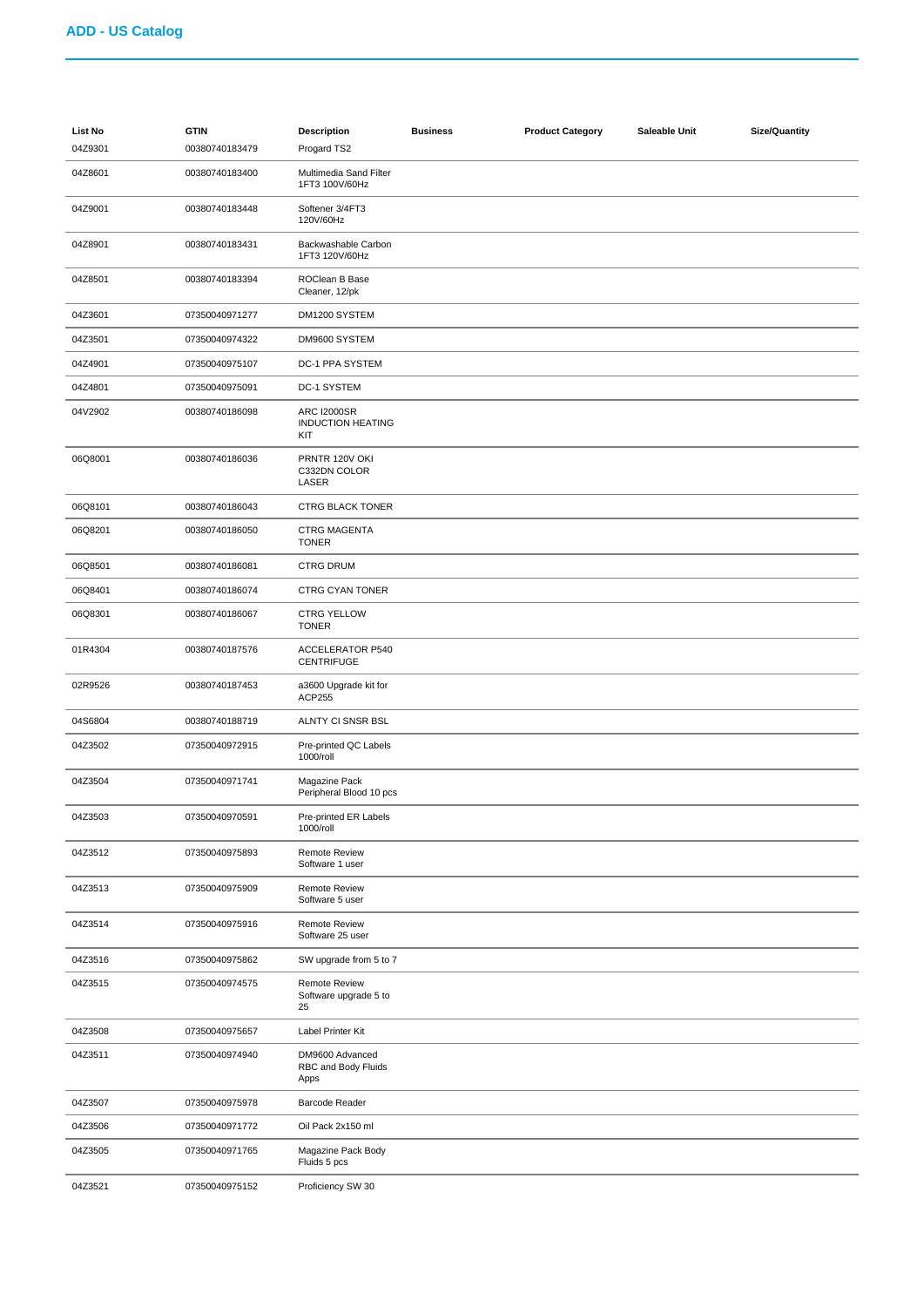| <b>List No</b> | <b>GTIN</b>    | <b>Description</b><br>users 7 yr license       | <b>Business</b> | <b>Product Category</b> | Saleable Unit | <b>Size/Quantity</b> |
|----------------|----------------|------------------------------------------------|-----------------|-------------------------|---------------|----------------------|
| 04Z3522        | 07350040975268 | Proficiency SW 50<br>users 3 yr license        |                 |                         |               |                      |
| 04Z3524        | 07350040975961 | Server Software                                |                 |                         |               |                      |
| 04Z3523        | 07350040975251 | Proficiency SW 50<br>users 7 yr license        |                 |                         |               |                      |
| 04Z3520        | 07350040975169 | Proficiency SW 30<br>users 3 yr license        |                 |                         |               |                      |
| 04Z3602        | 07350040974933 | DM1200 Advanced<br>RBC and Body Fluids<br>Apps |                 |                         |               |                      |
| 04Z3909        | 07350040972595 | AB ANTI CIT N(ANCA)<br>066                     | $\pmb{0}$       | $\pmb{0}$               | $\pmb{0}$     |                      |
| 04Z3603        | 07350040973745 | DM1200 Advanced<br>RBC App                     |                 |                         |               |                      |
| 04Z3604        | 07350040973769 | DM9600 Advanced<br>RBC App                     |                 |                         |               |                      |
| 04Z3910        | 07350040975664 | AB ANTI MITOCONDRI<br>0667                     | $\mathbf 0$     | $\mathbf 0$             | $\pmb{0}$     |                      |
| 04Z4803        | 07350040972304 | HemaPrep                                       |                 |                         |               |                      |
| 04Z4802        | 07350040975725 | Immersion Oil 50 ml                            |                 |                         |               |                      |
| 04Z4902        | 07350040976203 | PPA Smart Card 300<br>Credit 10 x 3 Pack       |                 |                         |               |                      |
| 04Z4804        | 07350040971802 | Spreader Blades                                |                 |                         |               |                      |
| 04Z3525        | 07350040975732 | Dashboard Software                             |                 |                         |               |                      |
| 04Z3519        | 07350040975275 | Proficiency SW 10<br>users 7 yr license        |                 |                         |               |                      |
| 04Z3518        | 07350040975176 | Proficiency SW 10<br>users 3 yr license        |                 |                         |               |                      |
| 04Z3510        | 07350040975664 | Ribbon Cartridge                               |                 |                         |               |                      |
| 04Z3509        | 07350040972595 | <b>Barcode Labels</b>                          |                 |                         |               |                      |
| 02R9529        | 00380740189952 | A36 UPKIT ACP075                               |                 |                         |               |                      |
| 02R9528        | 00380740189945 | A36 UPKIT ACP059                               |                 |                         |               |                      |
| 02R9527        | 00380740189938 | A36 UPKIT ACP052                               |                 |                         |               |                      |
| 04Z0102        | 00380740190101 | A36 ALQ UP KIT                                 |                 |                         |               |                      |
| 04U5502        | 00380740190057 | P540 ALIN CIS RK                               |                 |                         |               |                      |
| 07L4753        | 00380740190095 | APS I2SR TUBE CAR                              |                 |                         |               |                      |
| 07L1553        | 00380740190088 | <b>APS CARRIER</b>                             |                 |                         |               |                      |
| 07P1202        | 00380740190071 | A36 I2SR TUBE CAR                              |                 |                         |               |                      |
| 07L6406        | 00380740190064 | P540 ACCY KIT                                  |                 |                         |               |                      |
| 08P1002        | 00380740146238 | Alinity i HBsAg Qual II<br>CAL US              |                 |                         |               |                      |
| 08P1141        | 00380740146214 | Alinity i HBsAg Qual II<br>Conf Man Dil US     |                 |                         |               |                      |
| 08P1012        | 00380740146245 | Alinity i HBsAg Qual II<br>CTL US              |                 |                         |               |                      |
| 04W5002        | 00380740190507 | A36 BIM TEMP KIT                               |                 |                         |               |                      |
| 06P3803        | 00380740190484 | A3600 SEALER MOD                               |                 |                         |               |                      |
| 06P6503        | 00380740190460 | A3600 BIM SLOT                                 |                 |                         |               |                      |
| 06P6553        | 00380740190477 | A36 BIM SLT TIM                                |                 |                         |               |                      |
| 06P6803        | 00380740190491 | A3600 SEALER SLT                               |                 |                         |               |                      |
| 06P3503        | 00380740190453 | A3600 BLK INPT                                 |                 |                         |               |                      |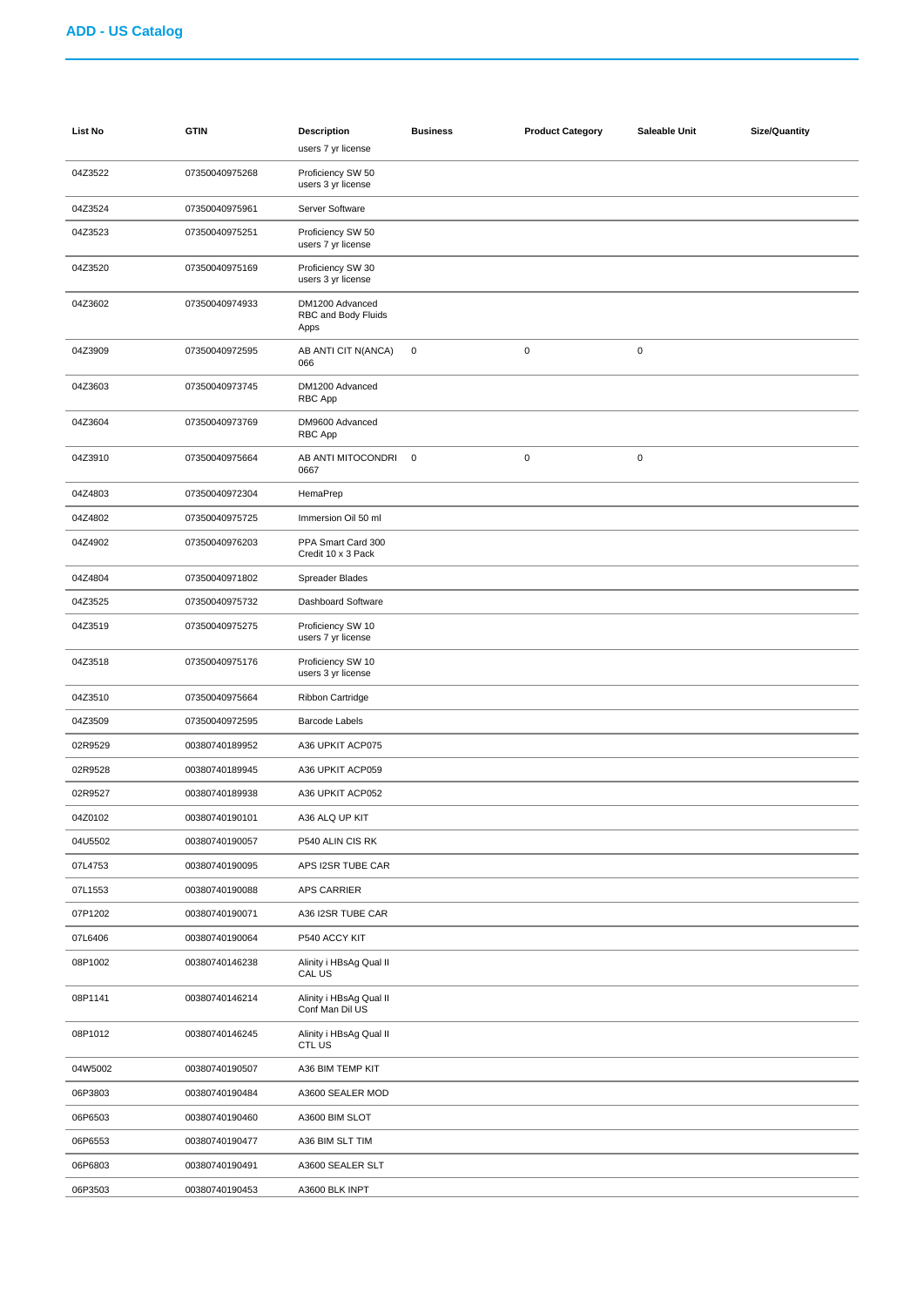| List No | <b>GTIN</b>    | <b>Description</b>                                      | <b>Business</b> | <b>Product Category</b> | Saleable Unit | <b>Size/Quantity</b> |
|---------|----------------|---------------------------------------------------------|-----------------|-------------------------|---------------|----------------------|
| 08K2804 | 00380740190361 | <b>ARCHITECT BNP</b><br>Calibrators                     |                 |                         |               |                      |
| 08K2813 | 00380740190378 | <b>ARCHITECT BNP</b><br>Controls                        |                 |                         |               |                      |
| 02R9530 | 00380740190682 | A36 UPKIT ACP418                                        |                 |                         |               |                      |
| 06R7701 | 00628063401215 | Acetaminophen OC Rgt<br>and Cal Kit (423T)              |                 |                         |               |                      |
| 05P4973 | 00380740191573 | IMS MCOMP FIPS                                          |                 |                         |               |                      |
| 05P4975 | 00380740191597 | IMS USB CBL FIPS                                        |                 |                         |               |                      |
| 05P4974 | 00380740191580 | IMS CRADLE FIPS                                         |                 |                         |               |                      |
| 05P4976 | 00380740191603 | IMS AC CORD US                                          |                 |                         |               |                      |
| 07D0862 | 00380740192006 | TONER, LEX MS521DN                                      |                 |                         |               |                      |
| 07D0866 | 00380740192013 | IMAGING, MS521DN                                        |                 |                         |               |                      |
| 03P2215 | 00380740190804 | <b>Security Plus</b><br>ABCDEF4000-22<br><b>Battery</b> |                 |                         |               |                      |
| 06R8301 | 00380740191924 | A3600 ALINITY CI<br>SPUR SECTION<br><b>BRACKET</b>      |                 |                         |               |                      |
| 06R8620 | 00380740191832 | Arch SARS-CoV-2 IgG<br>(100T) US                        |                 |                         |               |                      |
| 06R8610 | 00380740191825 | Arch SARS-CoV-2 IgG<br>Cont US                          |                 |                         |               |                      |
| 06R8701 | 00380740191849 | Arch AdviseDx SARS-<br>CoV-2 IgM Cal Kit                |                 |                         |               |                      |
| 06R8601 | 00380740191818 | Arch SARS-CoV-2 IgG<br>Cal US                           |                 |                         |               |                      |
| 06R8720 | 00380740191863 | Arch AdviseDx SARS-<br>CoV-2 IgM Rgt (100T)             |                 |                         |               |                      |
| 06R8710 | 00380740191856 | Arch AdviseDx SARS-<br>CoV-2 IgM Control Kit            |                 |                         |               |                      |
| 06R9001 | 00380740192105 | Alinity SARS-CoV-2 IgG<br>Cal US                        |                 |                         |               |                      |
| 06R9010 | 00380740192112 | Alinity SARS-CoV-2 IgG<br>Cont US                       |                 |                         |               |                      |
| 06R9020 | 00380740192129 | Alinity SARS-CoV-2 IgG<br>(200T) US                     |                 |                         |               |                      |
| 02R9536 | 00380740192631 | A3600 UPGRADE KIT<br>FOR ACP409                         |                 |                         |               |                      |
| 02R9535 | 00380740192624 | A3600 UPGRADE KIT<br>FOR ACP383                         |                 |                         |               |                      |
| 02R9534 | 00380740192617 | A3600 UPGRADE KIT<br>FOR ACP075                         |                 |                         |               |                      |
| 09D5904 | 00380740192648 | <b>MIXER</b>                                            |                 |                         |               |                      |
| 04R5002 | 00380740192822 | ALINITY S TEN<br>POSITION ROUTINE<br>TRAY               |                 |                         |               |                      |
| 06S4101 | 00380740192839 | A3600 BIO-RAD D-100<br><b>SLOT</b>                      |                 |                         |               |                      |
| 06R9101 | 00380740192068 | Alinity AdviseDx SARS-<br>CoV-2 IgM Cal US              |                 |                         |               |                      |
| 06R9110 | 00380740192075 | Alinity AdviseDx SARS-<br>CoV-2 IgM Cont US             |                 |                         |               |                      |
| 06R9120 | 00380740192082 | Alin AdviseDx SARS-<br>CoV-2 IgM (200T) US              |                 |                         |               |                      |
| 02P6803 | 00380740193270 | C4 ACC KIT 1                                            |                 |                         |               |                      |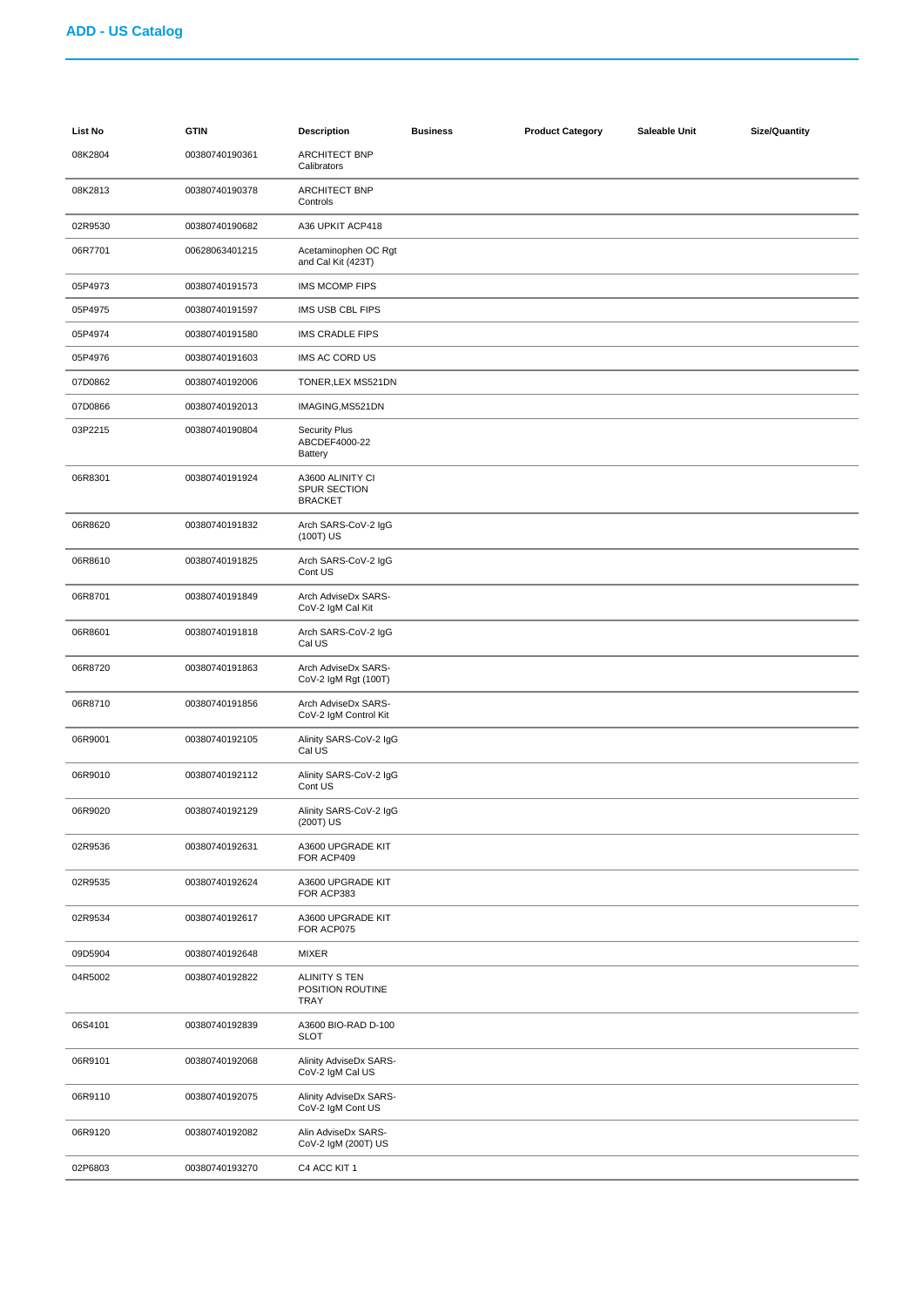| List No<br>04S4602 | <b>GTIN</b><br>00380740193225 | <b>Description</b><br>ALNTY C CUST MAIN                                | <b>Business</b> | <b>Product Category</b> | Saleable Unit | <b>Size/Quantity</b> |
|--------------------|-------------------------------|------------------------------------------------------------------------|-----------------|-------------------------|---------------|----------------------|
| 06S4201            | 00380740193287                | ARC WN10 LCS MEM                                                       |                 |                         |               |                      |
| 09D3704            | 00380740193201                | SMP WSH SEAL TIP1                                                      |                 |                         |               |                      |
| 09D3904            | 00380740193218                | RGT SEAL TIP 1                                                         |                 |                         |               |                      |
| 07D0110            | 00380740193379                | ARC SCC CPU PLAT G                                                     |                 |                         |               |                      |
| 06S4710            | 05391523441704                | Multichem ID COVID19<br>Neg (2mL fill)                                 |                 |                         |               |                      |
| 06S4510            | 05391523441681                | Multichem ID COVID19<br>G (2mL fill)                                   |                 |                         |               |                      |
| 06S5010            | 05391523441759                | Multichem ID COVID19<br>Neg (4mL fill)                                 |                 |                         |               |                      |
| 06S4810            | 05391523441728                | Multichem ID COVID19<br>G (4mL fill)                                   |                 |                         |               |                      |
| 02R9537            | 00380740193485                | A3600 UPGRADE KIT<br>FOR ACP034                                        |                 |                         |               |                      |
| 02R9538            | 00380740193492                | A3600 UPGRADE KIT<br>FOR ACP112                                        |                 |                         |               |                      |
| 06S5201            | 00380740193591                | A3600 ATELLICA SLOT                                                    |                 |                         |               |                      |
| 04Y9302            | 00380740193508                | <b>ALINITY CI</b><br><b>INTEGRATED</b><br><b>SYSTEM CHINESE</b><br>LAB |                 |                         |               |                      |
| 04V8402            | 00380740193560                | <b>ALINITY S LAS</b><br><b>ACCESSORY KIT</b>                           |                 |                         |               |                      |
| 09H6003            | 00380740192402                | <b>EMERALD 22 EASY</b><br><b>CLEANER</b>                               |                 |                         |               |                      |
| 02R9539            | 00380740193652                | A3600 UPGRADE KIT<br>FOR ACP342                                        |                 |                         |               |                      |
| 04V6102            | 00380740194031                | A3600 BIM<br><b>CONVEYOR KIT</b>                                       |                 |                         |               |                      |
| 02R9540            | 00380740194178                | A3600 UPGRADE KIT<br>FOR ACP242                                        |                 |                         |               |                      |
| 02R9541            | 00380740194185                | A3600 UPGRADE KIT<br>FOR ACP019                                        |                 |                         |               |                      |
| 02R9542            | 00380740194253                | A3600 UPGRADE KIT<br>FOR ACP326                                        |                 |                         |               |                      |
| 01E0424            | 00380740171285                | CC TRANSFERRIN<br>(390T)                                               |                 |                         |               |                      |
| 01E0124            | 00380740169923                | CC IGM (372T)                                                          |                 |                         |               |                      |
| 02K9824            | 00380740190316                | CC MICROALB RGT<br>(500T)                                              |                 |                         |               |                      |
| 02K9814            | 00380740190309                | CC MICROALB CTL (4<br>X 2 ML                                           |                 |                         |               |                      |
| 02K9804            | 00380740190293                | CC MICROALB CAL (5<br>X 2 ML                                           |                 |                         |               |                      |
| 03P6834            | 00380740169862                | <b>CC MAGNESIUM</b><br>(3750T)                                         |                 |                         |               |                      |
| 03P6824            | 00380740169855                | <b>CC MAGNESIUM</b><br>(1000T)                                         |                 |                         |               |                      |
| 04R9924            | 00380740169992                | ALINITY C RF RGT<br>(400T)                                             |                 |                         |               | 0.0000               |
| 01G4073            | 00380740194772                | UNINTERPT PWR SPL                                                      |                 |                         |               |                      |
| 01G4062            | 00380740194789                | UNINTR PWR SP-EU                                                       |                 |                         |               |                      |
| 08L9124            | 00380740170011                | CC A-AST (2750T)                                                       |                 |                         |               |                      |
| 08L9144            | 00380740170028                | CC A-AST (4800T)                                                       |                 |                         |               |                      |
| 08L9244            | 00380740170042                | CC A-ALT (4820T)                                                       |                 |                         |               |                      |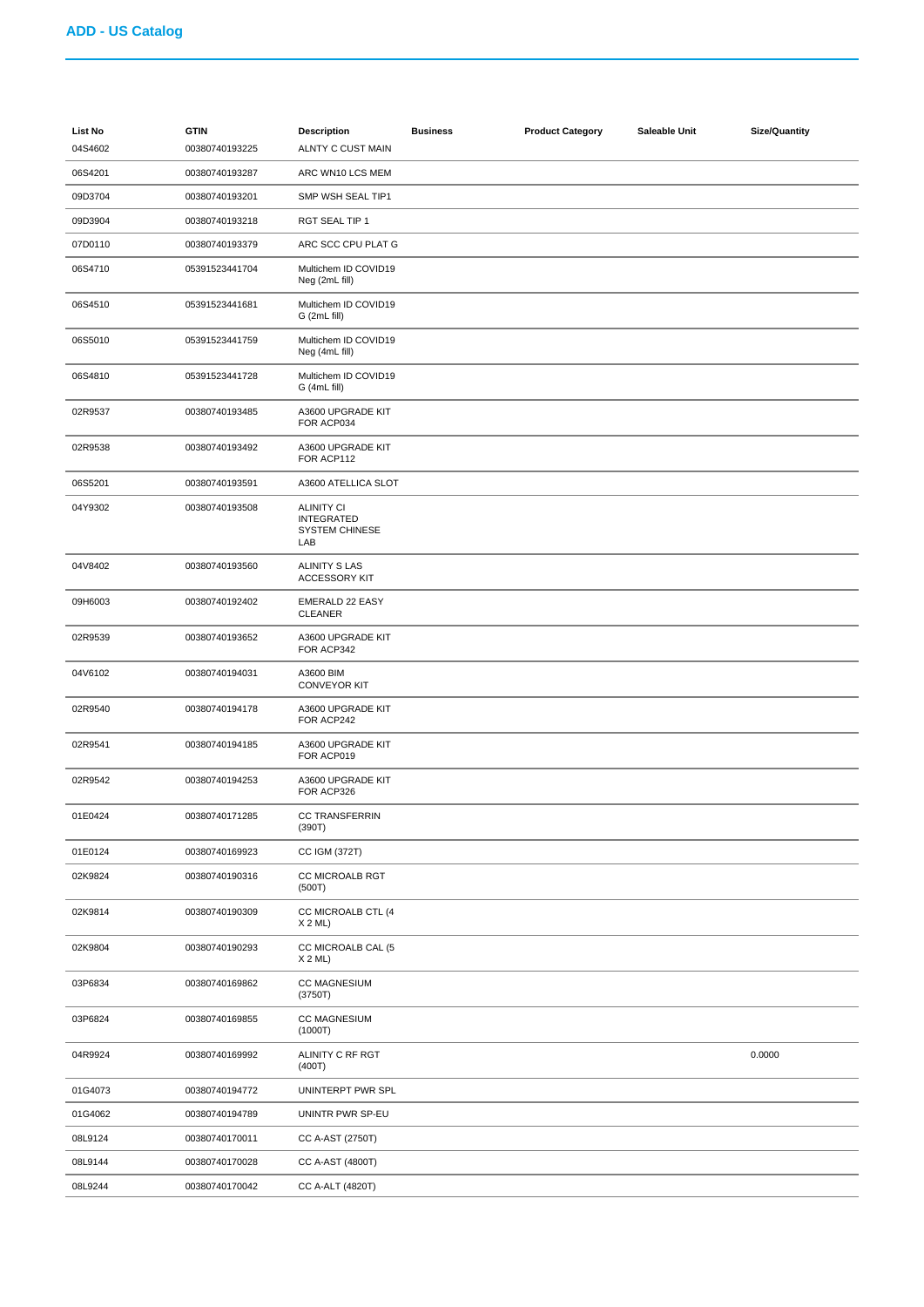| List No | <b>GTIN</b>    | <b>Description</b>                          | <b>Business</b> | <b>Product Category</b> | Saleable Unit | <b>Size/Quantity</b> |
|---------|----------------|---------------------------------------------|-----------------|-------------------------|---------------|----------------------|
| 08L9224 | 00380740170035 | CC A-ALT (2750T)                            |                 |                         |               |                      |
| 08P0414 | 00380740190767 | ALINITY C MICROALB<br><b>CTL</b>            |                 |                         |               |                      |
| 08P0404 | 00380740190774 | ALINITY C MICROALB<br>CAL                   |                 |                         |               |                      |
| 08P1824 | 00380740170059 | ALINITY C A-ALT<br>(3000T)                  |                 |                         |               |                      |
| 08P0424 | 00380740190781 | ALINITY C MICROALB<br><b>RGT (640T)</b>     |                 |                         |               |                      |
| 08P3824 | 00380740171278 | <b>ALINITY C</b><br>TRANSFERRIN (800T)      |                 |                         |               |                      |
| 08P2324 | 00380740170066 | ALIN C A-AST RGT<br>(3500T)                 |                 |                         |               |                      |
| 08P1925 | 00380740176525 | <b>ALINITY C</b><br>MAGNESIUM (720T)        |                 |                         |               |                      |
| 08P1934 | 00380740176532 | <b>ALINITY C</b><br>MAGNESIUM (3600T)       |                 |                         |               |                      |
| 09D9124 | 00380740169886 | CC HAPTOGLOBIN<br>(228T)                    |                 |                         |               |                      |
| 09D9824 | 00380740171704 | CC IGA (372T)                               |                 |                         |               |                      |
| 09D9624 | 00380740170189 | CC C3 (279T)                                |                 |                         |               |                      |
| 09D9724 | 00380740170202 | CC C4 (279T)                                |                 |                         |               |                      |
| 09D9924 | 00380740169909 | CC IGG (388T)                               |                 |                         |               |                      |
| 09P4724 | 00380740170158 | ALIN C APOB RGT<br>190T                     |                 |                         |               |                      |
| 09P4624 | 00380740170134 | ALIN C APOA1 RGT<br>190T                    |                 |                         |               |                      |
| 09P5724 | 00380740170196 | ALINITY C C4 RGT<br>300T                    |                 |                         |               |                      |
| 09P5624 | 00380740170172 | ALINITY C C3 RGT<br>300T                    |                 |                         |               |                      |
| 09P6124 | 00380740171711 | ALINITY C IGA RGT<br>360T                   |                 |                         |               |                      |
| 09P6224 | 00380740169893 | ALINITY C IGG RGT<br>360T                   |                 |                         |               |                      |
| 09P8624 | 00380740169947 | <b>ALINITY C</b><br>PREALBUMIN RGT<br>200T  |                 |                         |               |                      |
| 09P6324 | 00380740169916 | ALINITY C IGM RGT<br>360T                   |                 |                         |               |                      |
| 06S6020 | 00380740193768 | AdviseDx SARSCoV2<br>IgG II Rgt Kit 100T US |                 |                         |               |                      |
| 06S6010 | 00380740193744 | AdviseDx SARS-CoV-2<br>IgG II Cntrl Kit US  |                 |                         |               |                      |
| 06S6001 | 00380740193720 | AdviseDx SARS-CoV-2<br>IgG II Cal Kit US    |                 |                         |               |                      |
| 06S6101 | 00380740193805 | AdviseDx SARS-CoV-2<br>IgG II Cal Kit US    |                 |                         |               |                      |
| 06S6110 | 00380740193829 | AdviseDx SARS-CoV-2<br>IgG II Cntrl Kit US  |                 |                         |               |                      |
| 06S6120 | 00380740193843 | AdviseDx SARSCoV2<br>IgG II Rgt Kit 200T US |                 |                         |               |                      |
| 04W2610 | 05391523441896 | TP MULTICHEM HSTN<br><b>CTRL KIT</b>        |                 |                         |               |                      |
| 02R9543 | 00380740195045 | A3600 UPGRADE KIT<br>FOR ACP352             |                 |                         |               |                      |
| 02R9546 | 00380740195076 | A3600 UPGRADE KIT                           |                 |                         |               |                      |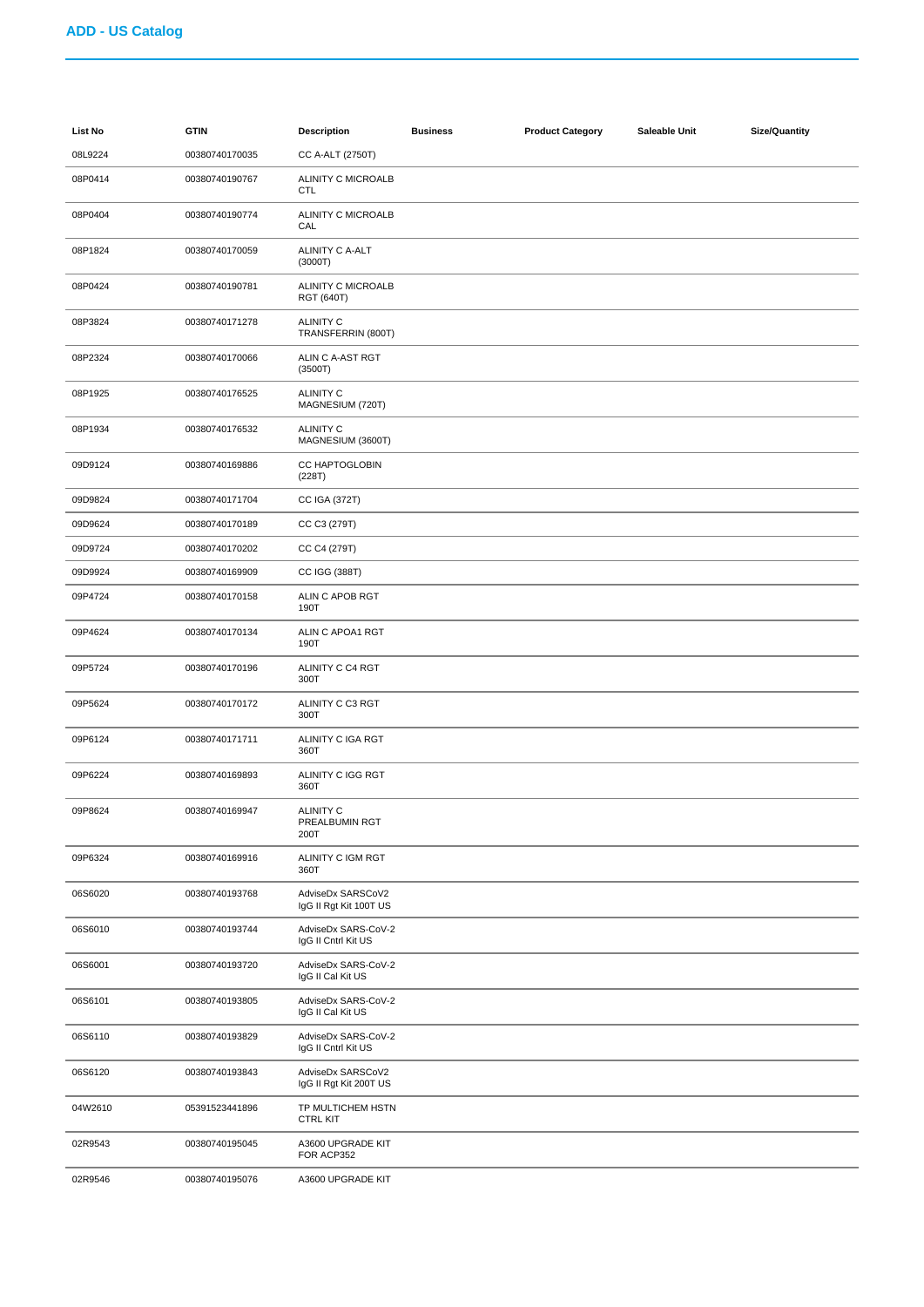| <b>List No</b> | <b>GTIN</b>    | <b>Description</b><br>FOR ACP103                      | <b>Business</b> | <b>Product Category</b> | Saleable Unit | <b>Size/Quantity</b> |
|----------------|----------------|-------------------------------------------------------|-----------------|-------------------------|---------------|----------------------|
| 02R9545        | 00380740195069 | A3600 UPGRADE KIT<br>FOR ACP196                       |                 |                         |               |                      |
| 02R9544        | 00380740195052 | A3600 UPGRADE KIT<br>FOR ACP355                       |                 |                         |               |                      |
| 06S7711        | 05391523440936 | Multichem CSF L1<br>Control                           |                 |                         |               |                      |
| 06S7610        | 05391523440172 | Multichem NB Control                                  |                 |                         |               |                      |
| 06S7513        | 05391523441117 | Multichem AE L3<br>Control                            |                 |                         |               |                      |
| 06S7512        | 05391523441100 | Multichem AE L2<br>Control                            |                 |                         |               |                      |
| 06S7511        | 05391523441094 | Multichem AE L1<br>Control                            |                 |                         |               |                      |
| 06S7812        | 05391523441018 | Multichem IA Specialty<br>L2 Control                  |                 |                         |               |                      |
| 06S7813        | 05391523441025 | Multichem IA Specialty<br>L3 Control                  |                 |                         |               |                      |
| 06S7811        | 05391523441001 | Multichem IA Specialty<br>L1 Control                  |                 |                         |               |                      |
| 06S7712        | 05391523440943 | Multichem CSF L2<br>Control                           |                 |                         |               |                      |
| 06S7910        | 05391523441902 | Multichem I.D-B Control                               |                 |                         |               |                      |
| 06S8110        | 05391523441193 | Multichem AMH Control                                 |                 |                         |               |                      |
| 06S8010        | 05391523441919 | Multichem SeroNeg<br>Control                          |                 |                         |               |                      |
| 02R9547        | 00380740195212 | A3600 UPGRADE KIT<br>FOR ACP283                       |                 |                         |               |                      |
| 02R9548        | 00380740195229 | A3600 UPGRADE KIT<br>FOR ACP377                       |                 |                         |               |                      |
| 02R9549        | 00380740195489 | A3600 UPGRADE KIT<br>FOR ACP232                       |                 |                         |               |                      |
| 06S6240        | 00380740195298 | Ruby Int Binder                                       |                 |                         |               |                      |
| 06S6250        | 00380740195281 | Sapphire Int Binder                                   |                 |                         |               |                      |
| 06S6230        | 00380740195304 | <b>Emerald Int Binder</b>                             |                 |                         |               |                      |
| 06S6220        | 00380740195274 | Arch Int Binder                                       |                 |                         |               |                      |
| 06S6210        | 00380740195267 | Alinity Int Binder                                    |                 |                         |               |                      |
| 06P4703        | 00380740196165 | A3600 ALIQUOTER<br><b>MODULE</b>                      |                 |                         |               |                      |
| 09P5924        | 00380740169879 | ALIN C HAPTOGLOBIN<br><b>RGT 180T</b>                 |                 |                         |               |                      |
| 02R9550        | 00380740196363 | A3600 UPGRADE KIT<br>FOR ACP106                       |                 |                         |               |                      |
| 03R6804        | 00380740197155 | <b>ALINITY C</b><br>ACCESSORY KIT#1                   |                 |                         |               |                      |
| 02R9551        | 00380740197162 | A3600 UPGRADE KIT<br>FOR ACP070                       |                 |                         |               |                      |
| 02R9554        | 00380740197193 | A3600 UPGRADE KIT<br>FOR ACP447                       |                 |                         |               |                      |
| 02R9553        | 00380740197186 | A3600 UPGRADE KIT<br>FOR ACP355                       |                 |                         |               |                      |
| 02R9552        | 00380740197179 | A3600 UPGRADE KIT<br>FOR ACP196                       |                 |                         |               |                      |
| 06T5401        | 00380740197476 | <b>ALINITY S</b><br>ALTERNATE WASH<br>DELIVERY SYSTEM |                 |                         |               |                      |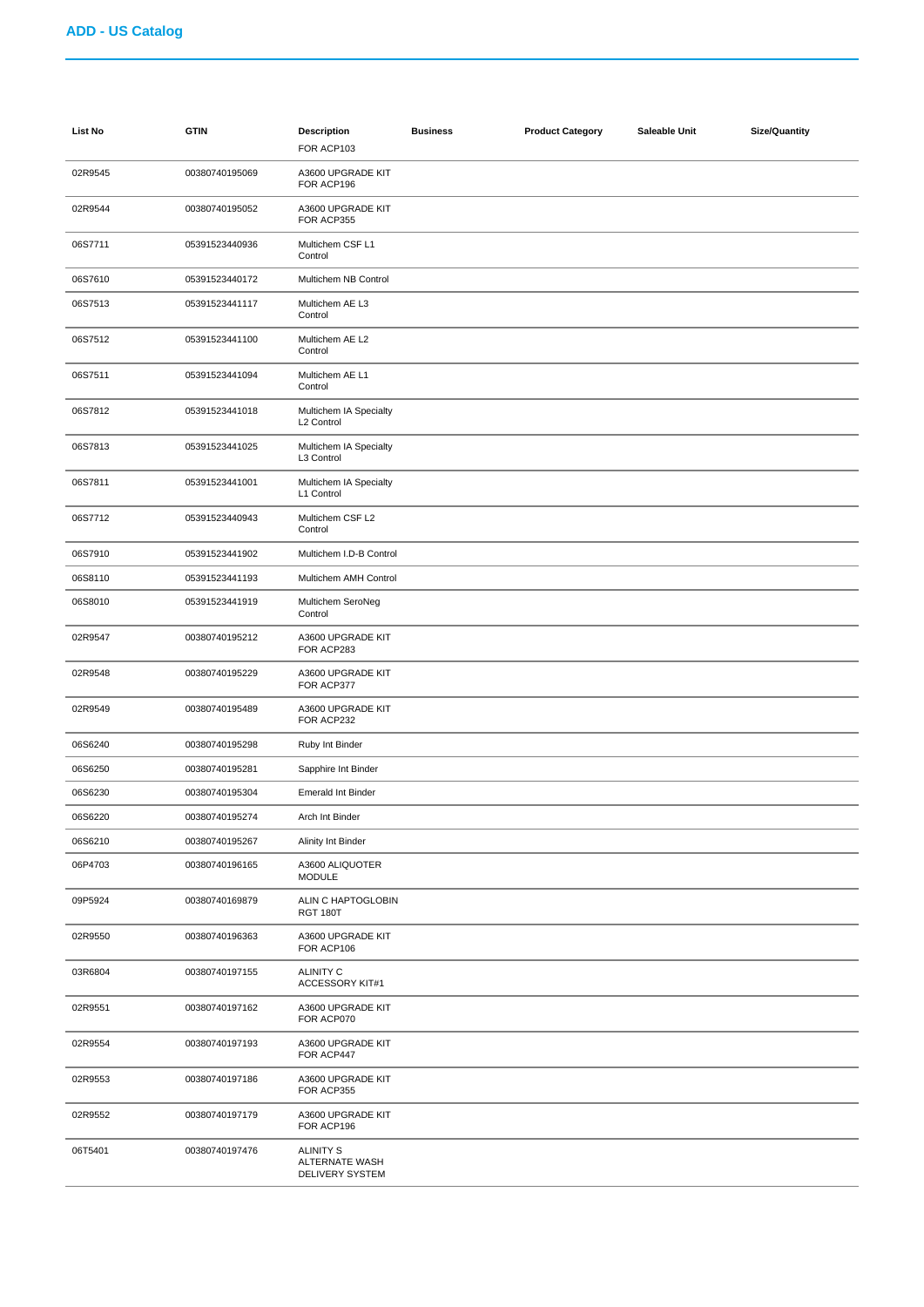| List No<br>07L5952 | <b>GTIN</b><br>00380740197469 | <b>Description</b><br><b>ALIQUOTER TIPS</b><br><b>VERSION 2</b> | <b>Business</b> | <b>Product Category</b> | Saleable Unit | <b>Size/Quantity</b> |
|--------------------|-------------------------------|-----------------------------------------------------------------|-----------------|-------------------------|---------------|----------------------|
| 06T5501            | 00380740197483                | A3600 UNIVERSAL<br>SHAKE MODULE                                 |                 |                         |               |                      |
| 09D3905            | 00380740197520                | RGT SEAL TIP 1                                                  |                 |                         |               |                      |
| 09D3705            | 00380740197513                | SMP WSH SEAL TIP1                                               |                 |                         |               |                      |
| 07L2153            | 00380740197834                | <b>CENTRIFUGE</b><br>GREASE                                     |                 |                         |               |                      |
| 02R9555            | 00380740198886                | A3600 UPGRADE KIT<br>FOR ACP149                                 |                 |                         |               |                      |
| 02R9556            | 00380740199531                | A3600 UPGRADE KIT<br>FOR ACP452                                 |                 |                         |               |                      |
| 06T8610            |                               | STA Multi Hep<br>Calibrator                                     |                 |                         |               |                      |
| 06T8615            |                               | STA Quality HNF/UFH                                             |                 |                         |               |                      |
| 06T8620            |                               | STA Liquid Anti XA 4                                            |                 |                         |               |                      |
| 06T8616            |                               | STA Liatest Control N P                                         |                 |                         |               |                      |
| 06T8623            |                               | STA Liatest D DI                                                |                 |                         |               |                      |
| 06T8624            |                               | STA PTT A                                                       |                 |                         |               |                      |
| 06T8622            |                               | STA CaCl2 0.025 M                                               |                 |                         |               |                      |
| 06T8625            |                               | STA Neoplastine CI<br>Plus 10                                   |                 |                         |               |                      |
| 06T8626            |                               | STA Fibrinogen 5                                                |                 |                         |               |                      |
| 06T8621            |                               | STA Owren Koller                                                |                 |                         |               |                      |
| 06T8641            |                               | Needle Arm #3                                                   |                 |                         |               |                      |
| 06T8640            |                               | Halogen Lamp                                                    |                 |                         |               |                      |
| 06T8642            |                               | <b>Liquid Filter</b>                                            |                 |                         |               |                      |
| 06T8643            |                               | O-rings / Teflon tips -<br>Pack of 6 each                       |                 |                         |               |                      |
| 06T8648            |                               | Needle #1 V3                                                    |                 |                         |               |                      |
| 06T8644            |                               | Hamilton Syringe Kit<br>with Seal                               |                 |                         |               |                      |
| 06T8649            |                               | Needle #2 V2                                                    |                 |                         |               |                      |
| 06T8647            |                               | <b>WHEEL TUBE</b><br><b>ROTATION</b>                            |                 |                         |               |                      |
| 06T8645            |                               | Optical Module Fan<br>Filter                                    |                 |                         |               |                      |
| 06T8652            |                               | STA R Series TLA<br>Ramp Adjustment Kit                         |                 |                         |               |                      |
| 06T8654            |                               | Right Side Visual Alarm<br>Device Mount Kit                     |                 |                         |               |                      |
| 06T8650            |                               | STA R Suction Tip V5 -<br>Pack of 2                             |                 |                         |               |                      |
| 06T8651            |                               | Universal Model 1 TLA<br>Kit (Max)                              |                 |                         |               |                      |
| 06T8646            |                               | Main Air Filter                                                 |                 |                         |               |                      |
| 06T8601            |                               | STA R Max                                                       |                 |                         |               |                      |
| 06T8618            |                               | <b>STA Quality</b><br>HBPM/LMWH                                 |                 |                         |               |                      |
| 06T8617            |                               | STA Coag Control N<br><b>ABN Plus</b>                           |                 |                         |               |                      |
| 06T8630            |                               | STA Mini Reducer                                                |                 |                         |               |                      |
| 06T8627            |                               | <b>STA Cleaner Solution</b>                                     |                 |                         |               |                      |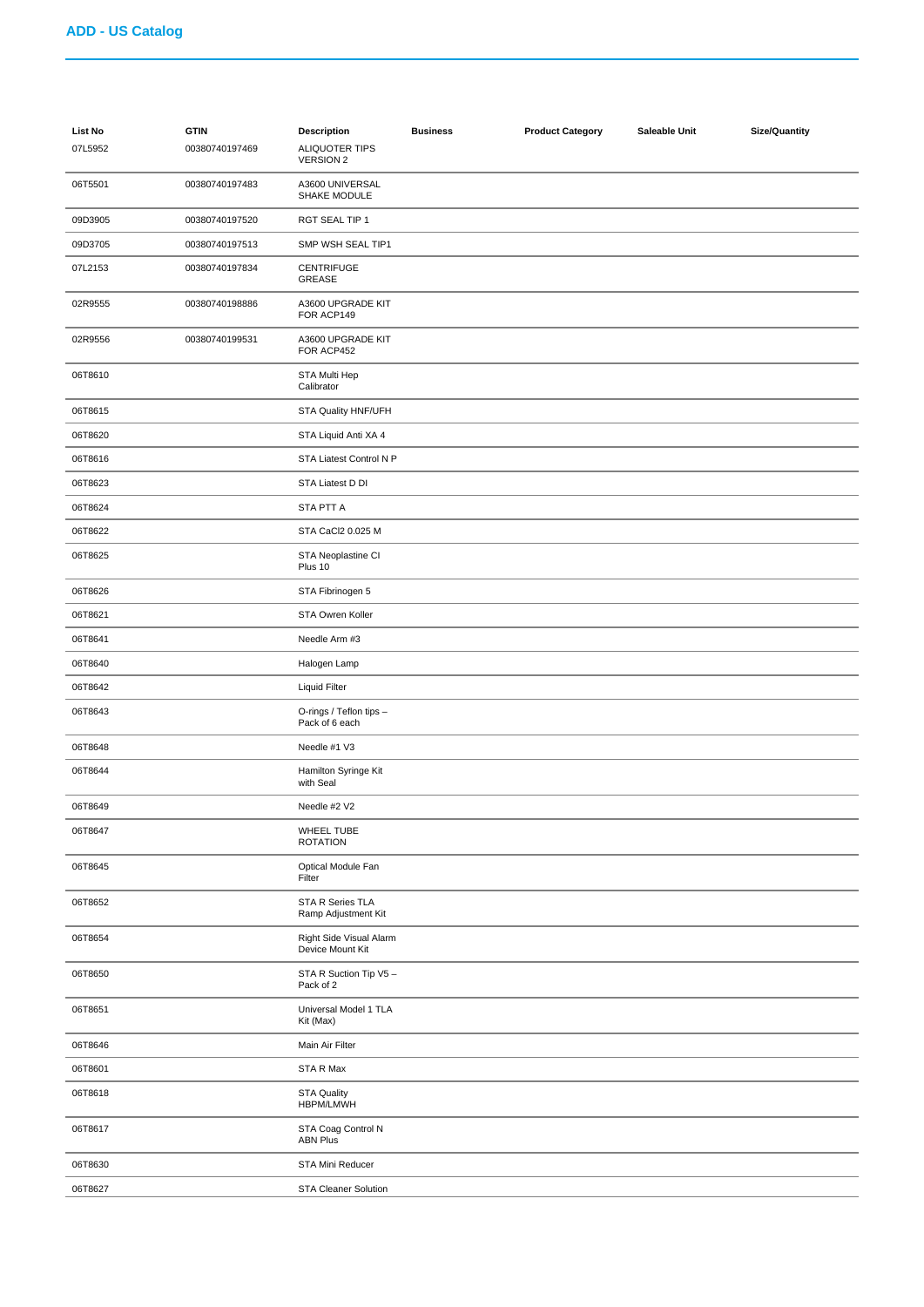| <b>List No</b> | <b>GTIN</b>    | <b>Description</b>                          | <b>Business</b> | <b>Product Category</b> | Saleable Unit | <b>Size/Quantity</b> |
|----------------|----------------|---------------------------------------------|-----------------|-------------------------|---------------|----------------------|
| 06T8628        |                | STA Desorb U                                |                 |                         |               |                      |
| 06T8631        |                | STA Maxi Reducer                            |                 |                         |               |                      |
| 06T8634        |                | STA Cuvette (6 x 1000)                      |                 |                         |               |                      |
| 06T8633        |                | White Stirring Bar (2x7)                    |                 |                         |               |                      |
| 06T8632        |                | <b>STA Microcups</b>                        |                 |                         |               |                      |
| 06T8653        |                | STA R Max LAS Spoiler                       |                 |                         |               |                      |
| 06T8680        |                | <b>BAS OP TRAIN</b><br><b>STARMAX</b>       |                 |                         |               |                      |
| 06T8715        |                | UF CONTROL                                  |                 |                         |               |                      |
| 06T8701        |                | UN2000N-011BENCH                            |                 |                         |               |                      |
| 06T8681        |                | Method Verification<br>Routine + Specialty  |                 |                         |               |                      |
| 06T8711        |                | Clinitek Atlas Neg<br>control Strips        |                 |                         |               |                      |
| 06T8712        |                | <b>Clinitek Novus</b><br>Calibrator         |                 |                         |               |                      |
| 06T8721        |                | <b>Clinitek Novus Rinse</b><br>Additive     |                 |                         |               |                      |
| 06T8720        |                | Clinitek Novus 10<br>Cassette 450           |                 |                         |               |                      |
| 06T8710        |                | Clinitek Atlas Control<br>strips            |                 |                         |               |                      |
| 06T8723        |                | UF FLUOROCELL CR                            |                 |                         |               |                      |
| 06T8724        |                | UF CELLSHEATH                               |                 |                         |               |                      |
| 06T8722        |                | CELLCLEAN for<br>Urinalysis (50ml)          |                 |                         |               |                      |
| 06T8725        |                | UF CELLPACK CR                              |                 |                         |               |                      |
| 06T8726        |                | UF CELLPACK SF                              |                 |                         |               |                      |
| 06T8727        |                | UF FLUOROCELL SF                            |                 |                         |               |                      |
| 02R9557        |                | A3600 UPGRADE KIT<br>FOR ACP232             |                 |                         |               |                      |
| 02R9558        | 00380740200176 | A3600 UPGRADE KIT<br>FOR ACP324             |                 |                         |               |                      |
| 02R9559        | 00380740200688 | A3600 UPGRADE KIT<br>FOR ACP070             |                 |                         |               |                      |
| 04U9695        | 05600304319027 | Mini-Indexor System +<br>Indexor module 60A |                 |                         |               |                      |
| 04U9624        | 05600304319003 | MS Indexor Standard<br><b>INS</b>           |                 |                         |               |                      |
| 04U9625        | 05600304319010 | MS Indexor Spot INS                         |                 |                         |               |                      |
| 02R9560        | 00380740201012 | A3600 UPGRADE KIT<br>FOR ACP232             |                 |                         |               |                      |
| 06U0401        | $\pmb{0}$      | PATHFAST Analyzer                           | $\mathsf 0$     | $\pmb{0}$               | $\mathbf 0$   |                      |
| 06U0405        | $\pmb{0}$      | PATHFAST Tips, 210<br>per box               | $\mathbf 0$     | $\pmb{0}$               | $\mathbf 0$   |                      |
| 06U0406        | $\pmb{0}$      | PATHFAST Roll Paper,<br>10 Rolls per box    | $\mathsf 0$     | $\pmb{0}$               | $\mathbf 0$   |                      |
| 06U0420        | $\pmb{0}$      | PATHFAST (CKMB)<br>Creatinine Kinase, 60T   | $\mathbf 0$     | $\pmb{0}$               | $\mathbf 0$   |                      |
| 06U0407        | $\pmb{0}$      | PATHFAST Waste box,<br>10 per box           | $\mathbf 0$     | $\pmb{0}$               | $\mathbf 0$   |                      |
| 06U0421        | $\mathbf 0$    | PATHFAST (Myo)<br>Myoglobin, 60T            | $\mathbf 0$     | $\pmb{0}$               | $\mathbf 0$   |                      |